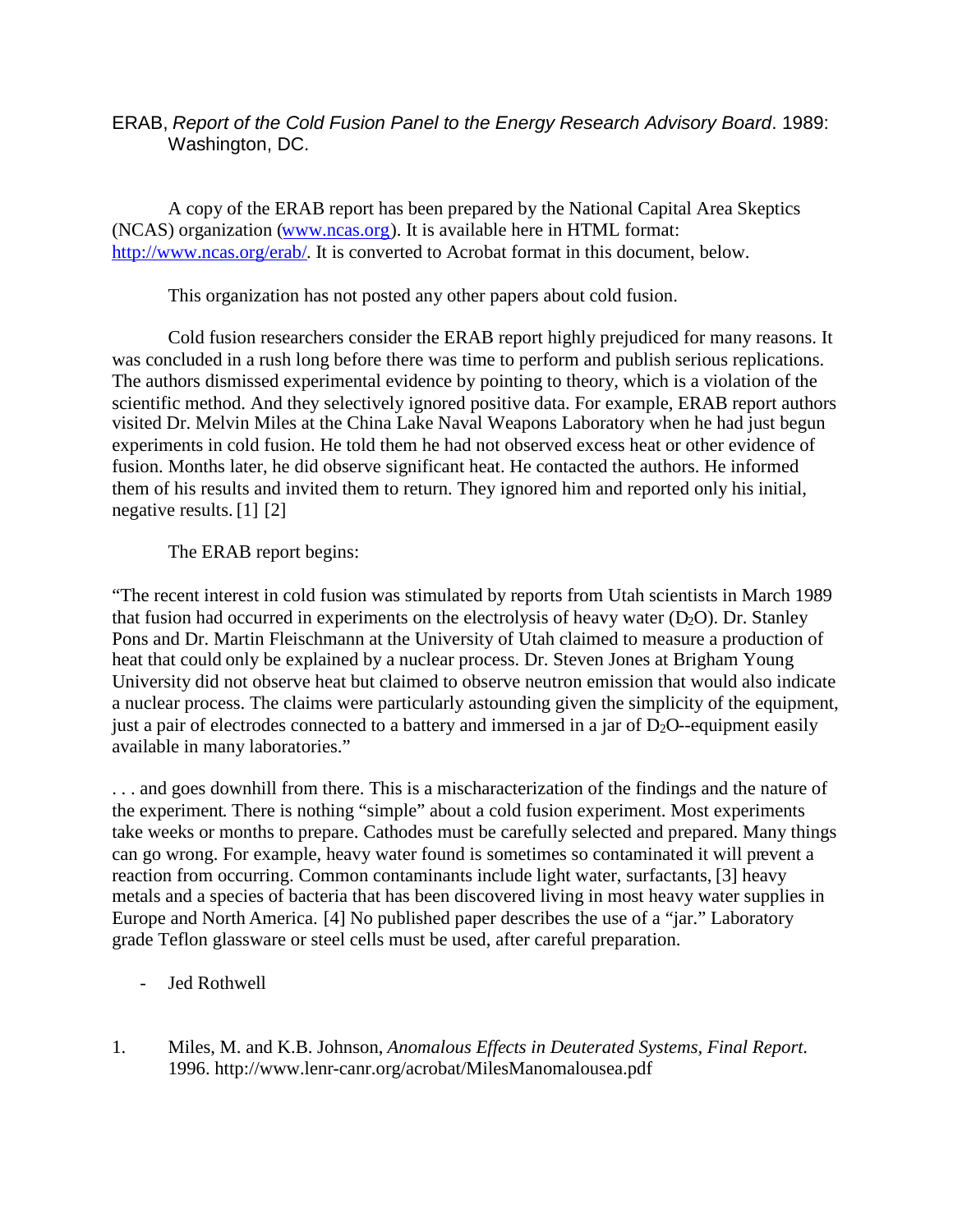- 2. Storms, E., *A critical evaluation of the Pons-Fleischmann effect: Part 1.* Infinite Energy, 2000. **6**(31): p. 10. http://www.lenr-canr.org/acrobat/StormsEacriticale.pdf
- 3. Fleischmann, M. and S. Pons, *Reply to the critique by Morrison entitled 'Comments on claims of excess enthalpy by Fleischmann and Pons using simple cells made to boil.* Phys. Letters A, 1994. **187**: p. 276.
- 4. Celani, F., et al. *High Hydrogen Loading into Thin Palladium Wires through Precipitate of Alkaline-Earth Carbonate on the Surface of Cathode: Evidence of New Phases in the Pd-H System and Unexpected Problems Due to Bacteria Contamination in the Heavy-Water*. in *ICCF8, Eighth International Conference on Cold Fusion*. 2000. Lerici (La Spezia), Italy: Italian Physical Society, Bologna, Italy.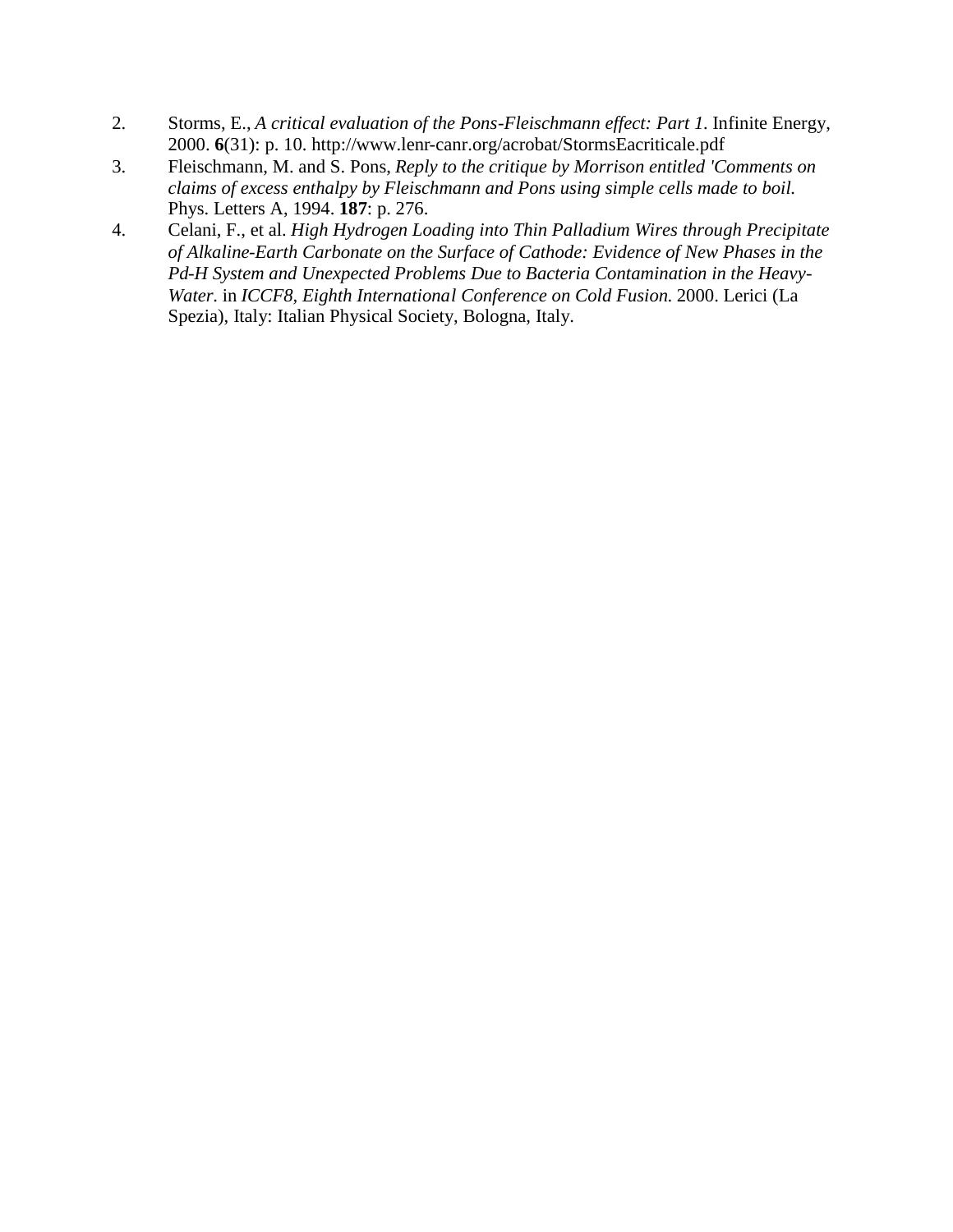# **Cold Fusion Research**

**November 1989**

## **A Report of the Energy Research Advisory Board to the United States Department of Energy**

Washington, DC 20585

**DISTRIBUTION OF THIS DOCUMENT IS UNLIMITED**

**DOE/S-0073 DE90 005611**

**Internet Edition Prepared by National Capital Area Skeptics (NCAS) District of Columbia - Maryland - Virginia (USA) [www.ncas.org] [ncas@ncas.org]**

 $-[1999]$  –

1 of 1 5/12/2006 4:14 PM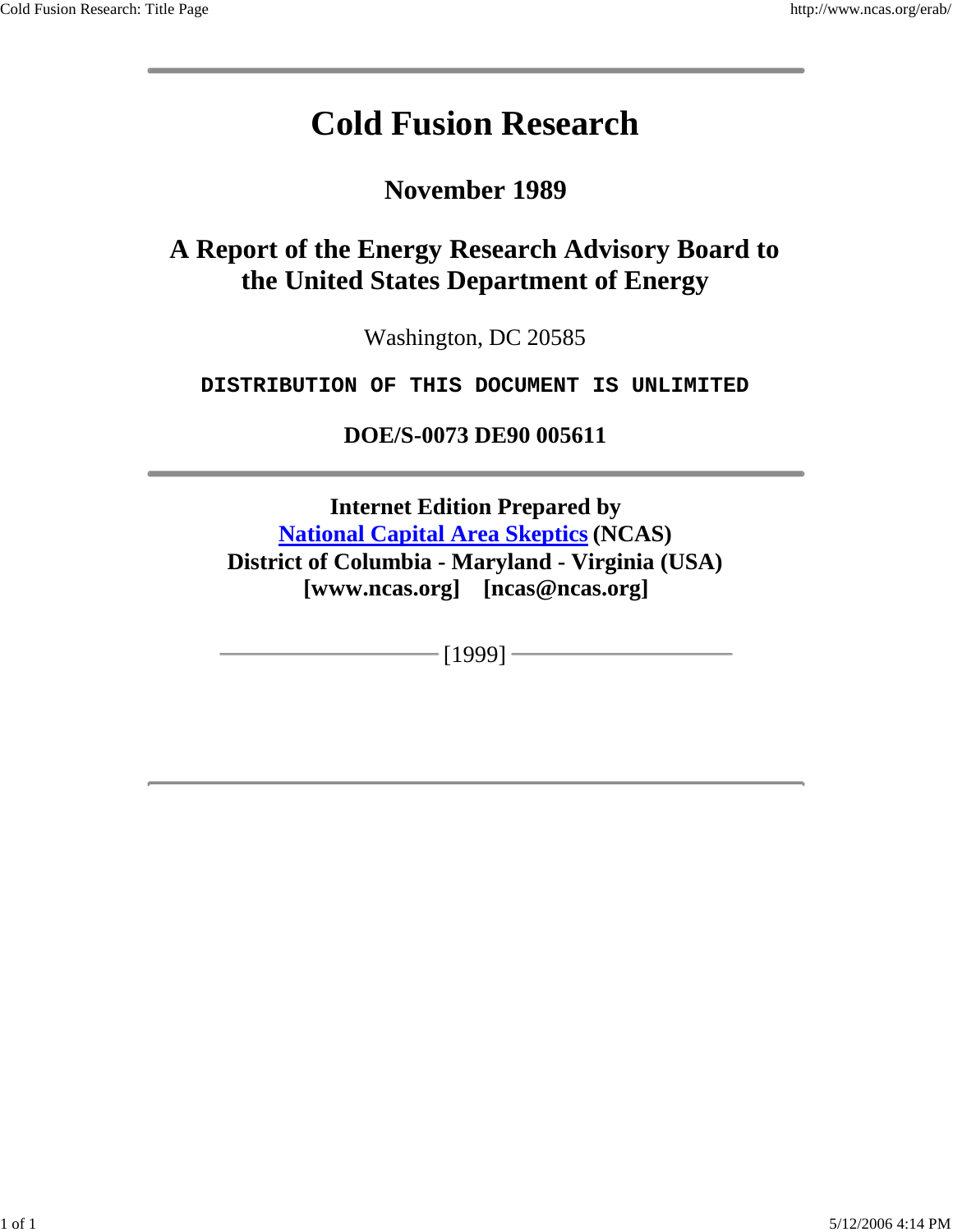## **TABLE OF CONTENTS**

|                                            |                                                                          | Page         |  |  |  |
|--------------------------------------------|--------------------------------------------------------------------------|--------------|--|--|--|
| Cover Letter, J.W. Landis to Sec'y Watkins |                                                                          |              |  |  |  |
| Cover Letter, J.R. Huizenga to J.W. Landis |                                                                          |              |  |  |  |
| <b>ERAB</b> Membership                     |                                                                          | $\mathbf{1}$ |  |  |  |
|                                            | <b>Cold Fusion Panel Members</b>                                         | ii           |  |  |  |
| <b>Executive Summary</b>                   |                                                                          | $\mathbf{1}$ |  |  |  |
| $\mathbf{I}$ .                             | <b>Introduction</b>                                                      | 5            |  |  |  |
| П.                                         | <b>Calorimetry and Excess Heat</b>                                       | 9            |  |  |  |
| Ш.                                         | <b>Fusion Products</b>                                                   | 15           |  |  |  |
| IV.                                        | <b>Materials Characterization</b>                                        | 32           |  |  |  |
| V.                                         | <b>Conclusions and Recommendations</b>                                   | 36           |  |  |  |
| Appendix<br>$1.A&nbsp-$                    | <b>Charge Letter</b>                                                     | 39           |  |  |  |
| Appendix<br>1.B&nbsp-                      | <b>Panel Meetings</b>                                                    | 40           |  |  |  |
| Appendix<br>$2.A&nbsp-$                    | <b>Early Chronology of Heat Production</b>                               | 41           |  |  |  |
| Appendix<br>2.B&nbsp-                      | <b>Types of Calorimeters Employed in Studies</b>                         | 43           |  |  |  |
| Appendix<br>$2.C&nbsp-$                    | <b>Experimental Problems in the Evaluation of Heat</b><br><b>Effects</b> | 44           |  |  |  |
| Appendix<br>2.D&nbsp-                      | <b>Large Heat Bursts</b>                                                 | 50           |  |  |  |
| Appendix<br>$3.A&nbsp-$                    | <b>Neutron Detection</b>                                                 | 51           |  |  |  |
| Appendix<br>3.B&nbsp-                      | <b>Considerations in Tritium Concentrations</b>                          | 52           |  |  |  |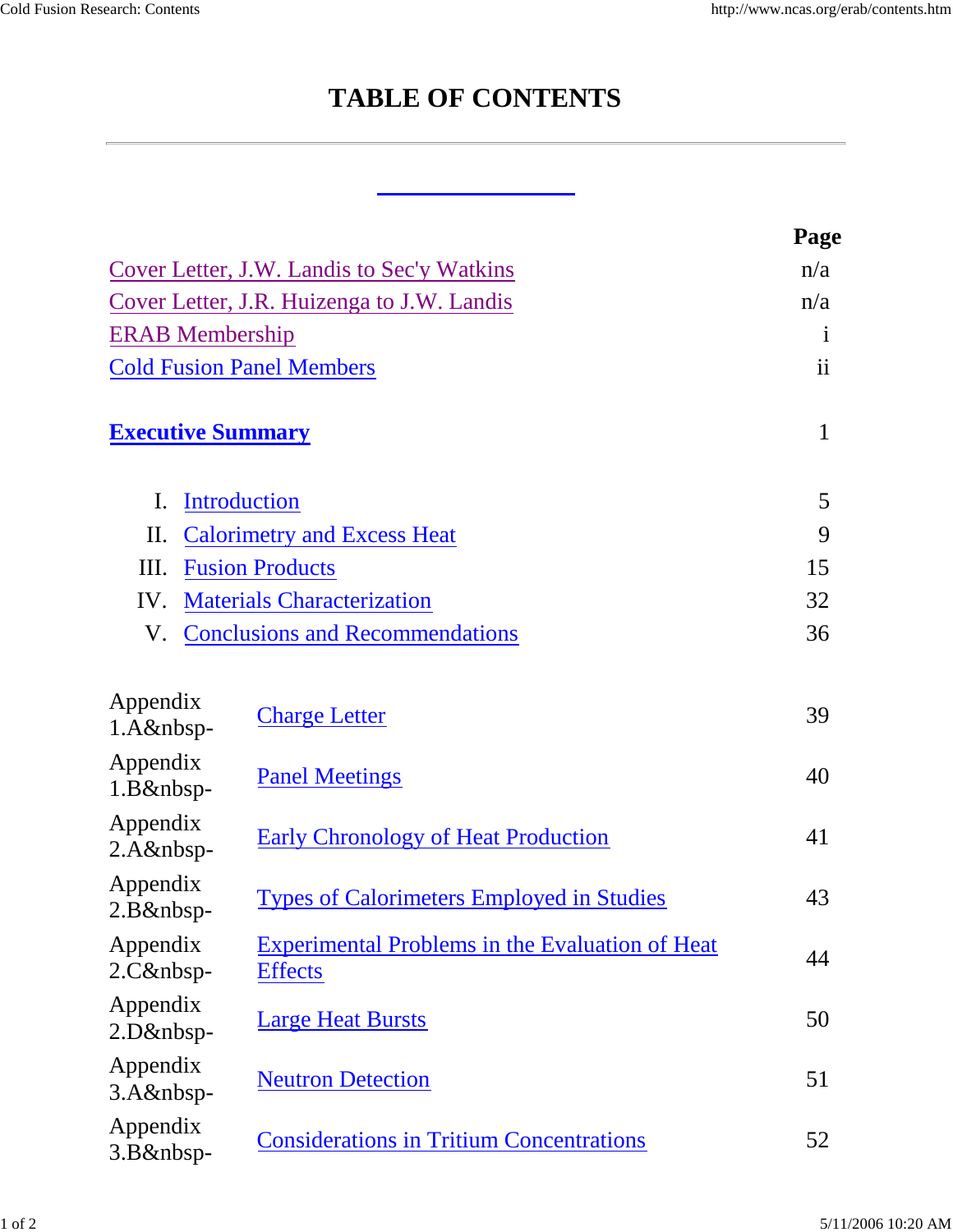| Appendix   |                                  |  |
|------------|----------------------------------|--|
|            | <b>Materials for Cold Fusion</b> |  |
| $4\&nbsp-$ |                                  |  |

## **Bibliography** 62

### **F I G U R E S**

| 3.1: Neutron $&$ Proton Branches of the D+D Reaction            | n/a |
|-----------------------------------------------------------------|-----|
| 4.1: Phase Diagram of the Palladium - Hydrogen System           | n/a |
| 4.2: Hydrogen Diffusivity in Palladium                          | n/a |
| 4.3 Concentration of Hydrogen in Solid Solution vs Gas Pressure | n/a |
| 4.4: Titanium - Hydrogen Phase Diagram                          | n/a |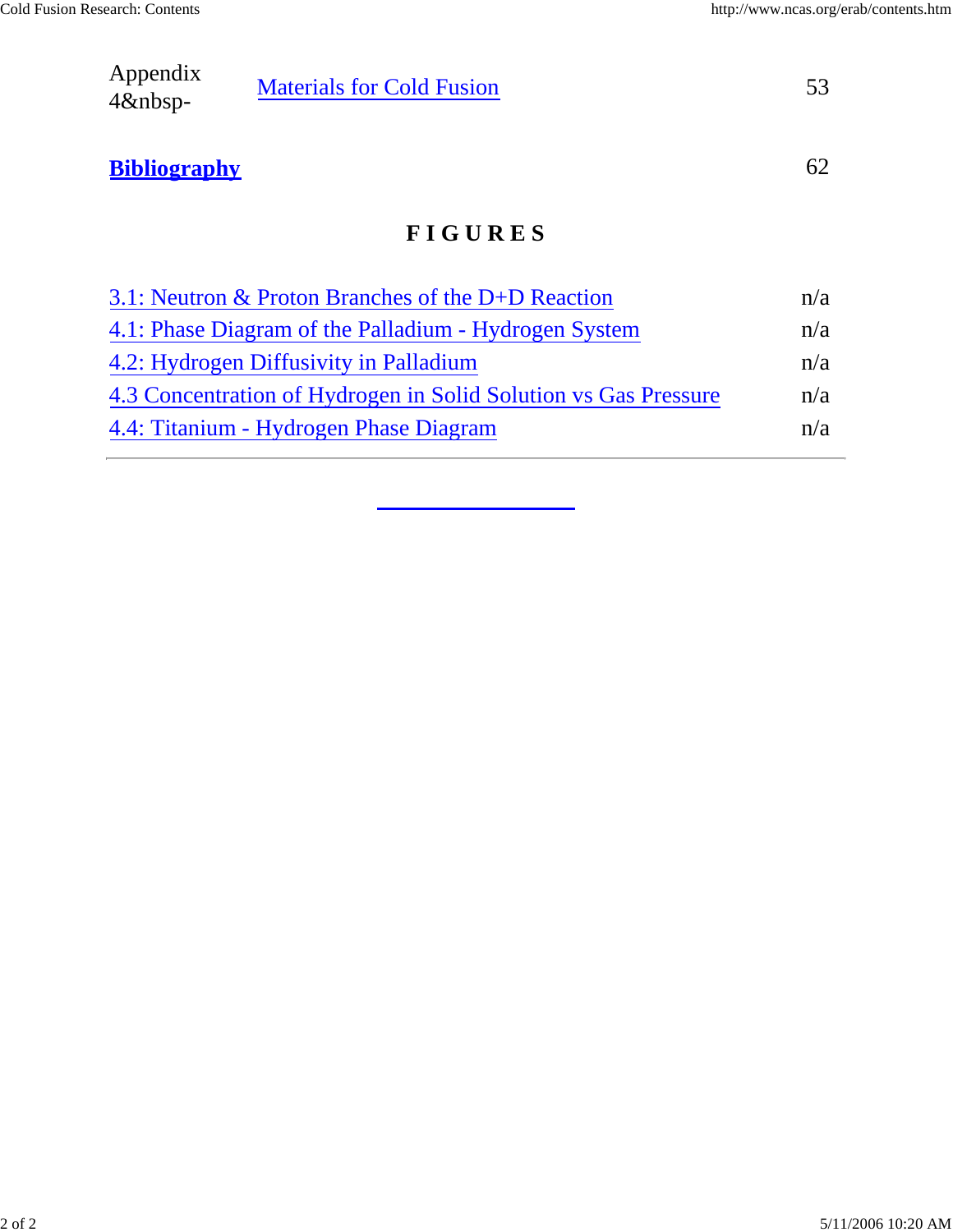#### **Energy Research Advisory Board**

to the United States Department of Energy 1000 Independence Avenue. S.W. Washington, D.C. 20585 (202)586-5444

November 26, 1989

The Honorable James D. Watkins Secretary of Energy Washington, DC 20585

Dear Mr. Secretary:

It is my privilege to forward to you the enclosed final report of the Cold Fusion Panel of the Energy Research Advisory Board. This report reflects the diligence and care with which the members of the Panel addressed the charge you gave to the Board last April. It also reflects their broad and germane experience and their strict observance of professional standards.

On November 8, the full Board reviewed the conclusions and recommendations drafted by the Panel and, after making only minor revisions, approved the report unanimously.

All members of the Panel deserve praise for the excellence of their work and thanks for the considerable time and energy they put into this study. As you well know, this time and energy had to be extracted from busy schedules and demanding jobs.

Special recognition is in order for the Co-Chairmen of the Panel, Drs. John R. Huizenga and Norman F. Ramsey, who not only organized and directed the complex effort required to evaluate the results of the cold-fusion experiments conducted to date, but also contributed significantly to the writing of the report itself.

The Energy Research Advisory Board believes that the Panel's findings comprise a valuable base for future Department of Energy decisions on cold fusion.

> Sincerely, John. W. Landis, Chairman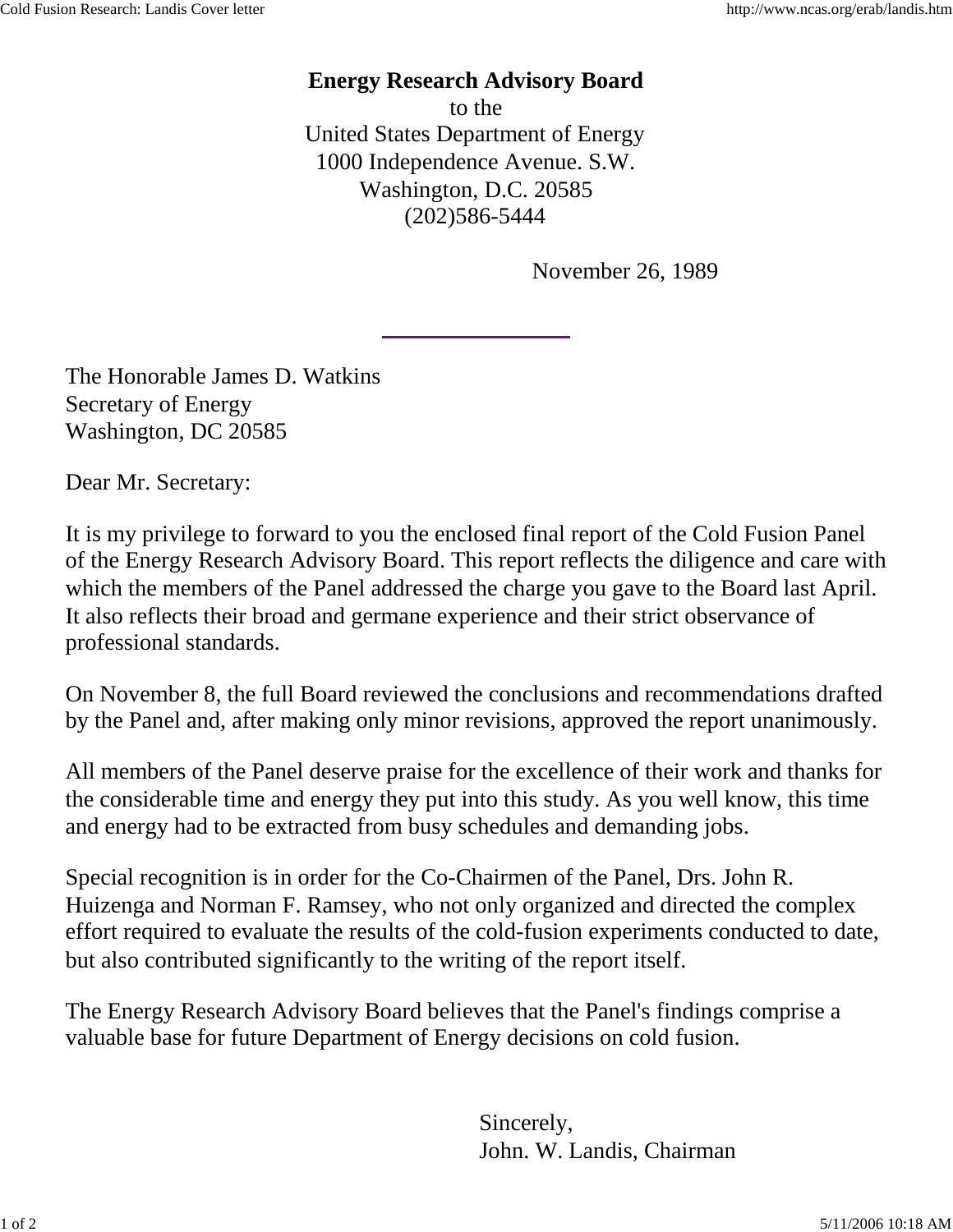[Signature]

<u> 1989 - Johann Stoff, fransk politik (</u>

Energy Research Advisory Board

JWL:bg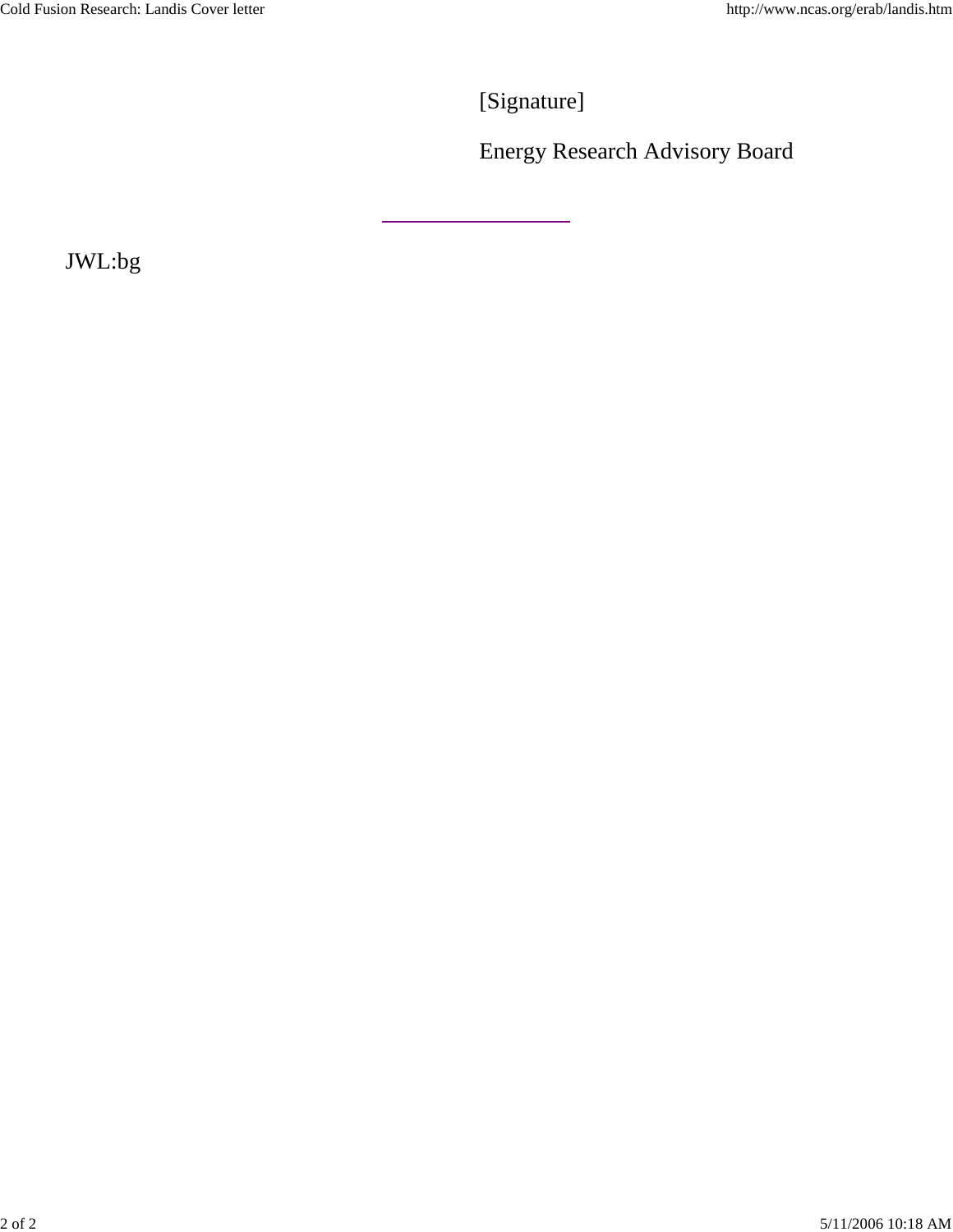U N I V E R S I T Y O F

### COLLEGE OF ARTS AND SCIENCE

DEPARTMENT OF CHEMISTRY

# **ROCHESTER**

John R. Huizenga Tracy H. Harris Professor

November 8, 1989

Mr. John W. Landis, Chairman Energy Research Advisory Board U.S. Department of Energy Washington, D.C. 20585

Dear John,

I am pleased to forward to you the Final Report of the Cold Fusion Panel. This report reviews the current status of cold fusion and includes major chapters on Calorimetry and Excess Heat, Fusion Products and Materials Characterization. In addition. the report makes a number of conclusions and recommendations, as required by the Secretary of Energy.

The Panel or subgroups thereof have participated in the Workshop on Cold Fusion in Santa Fe, have visited several laboratories, have examined many published articles and preprints, studied numerous communications and privately distributed reports, and have participated in many discussions. In addition, the Panel held five public meetings where its findings were discussed and drafts of both the Interim and Final Reports were formulated.

I wish to thank the members of the Panel and its staff for their cooperation and their diligent work during the last six months. I hope the Department finds this report useful in formulating funding policy.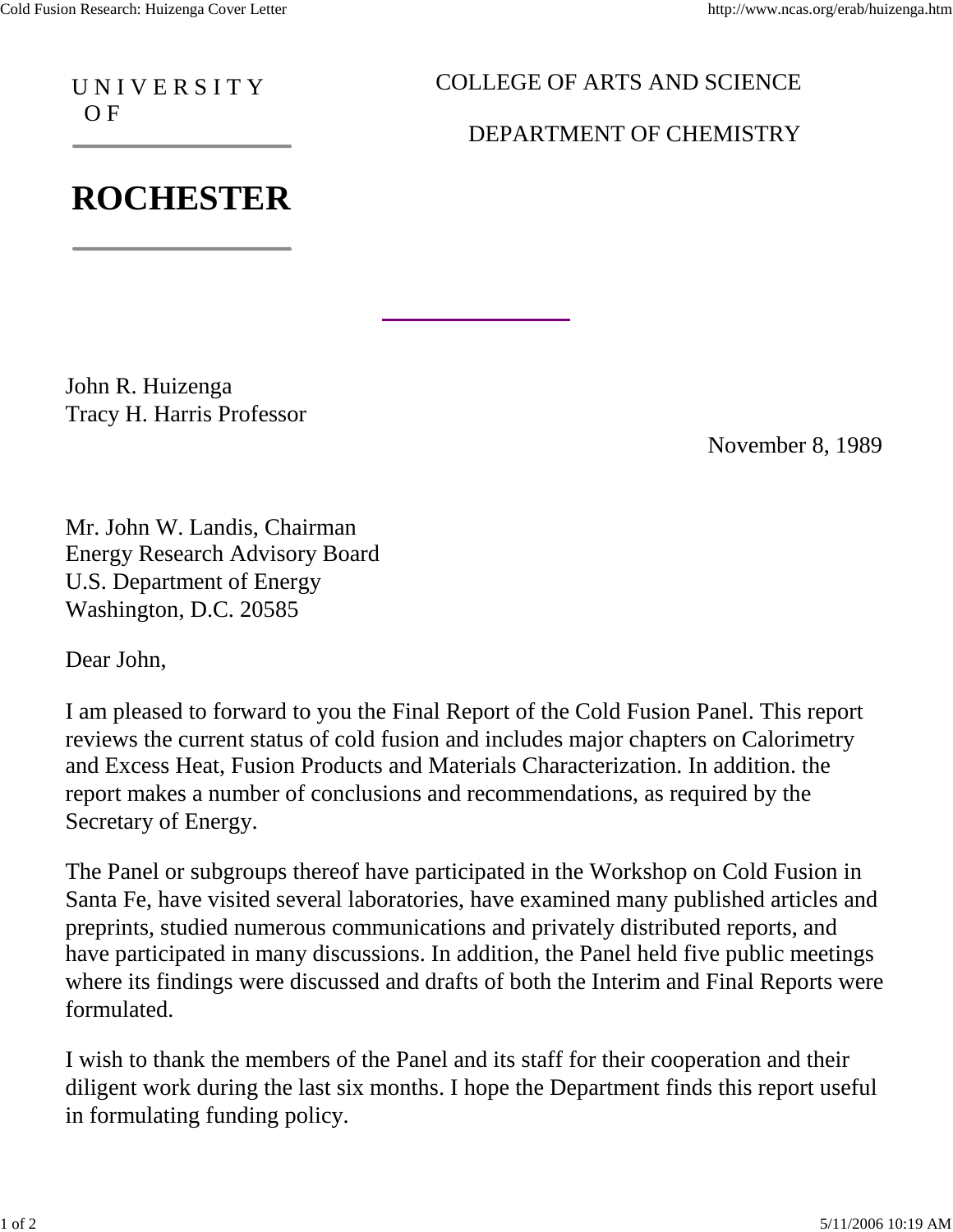Sincerely, John R. Huizenga

[Signature]

Co-Chairman, Panel on Cold Fusion

JRH:dsm

467 Hutchison Hall University of Rochester Rochester, New York 14627 (716) 275-4217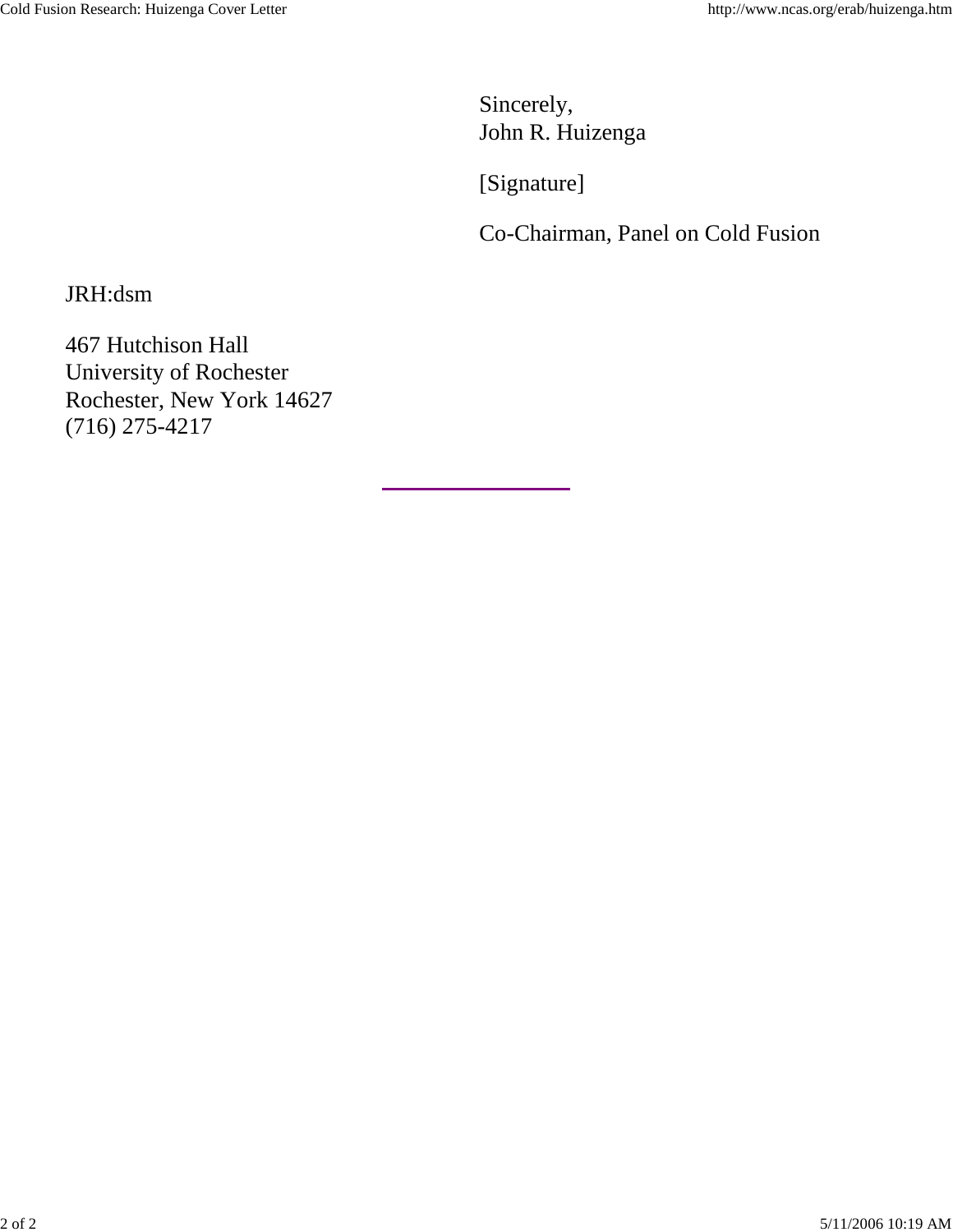## **ENERGY RESEARCH ADVISORY BOARD**

### **NOVEMBER 1989**

Mr. John W. Landis, Chairman Senior Vice President Stone & Webster Engineering Corporation Harvard University Dr. Norman F. Ramsey

Dr. Stepnen D. Ban President Gas Research Institute

Dr. Mildred S. Dresselhaus Institute Professor Massachusetts Institute of Technology

Dr. Robert W. Fri President Resources for the Future

Mr. Joseph G. Gavin, Jr. Senior Management Consultant Grumman Corporation

Dr. Robert L. Hirsch Vice President, Research & Technical Services ARCO Oil and Gas Company

Dr. John R. Huizenga Tracy H. Harris Professor of Chemistry and Physics

Higgins Professor of Physics

Dr. Dale F. Stein President Michigan Technology University

Dr. H. Guyford Stever Foreign Secretary (Retired) National Academy of Sciences

Mr. John Schoettler Independent Petroleum Geologist

Dr. Robert J. Weimer Professor Emeritus Department of Geology Colorado School of Mines

Dr. Linda S. Wilson President Radcliffe College

**EXECUTIVE DIRECTOR**

Dr. Thomas G. Finn Department of Energy Office of Energy Research, ER-6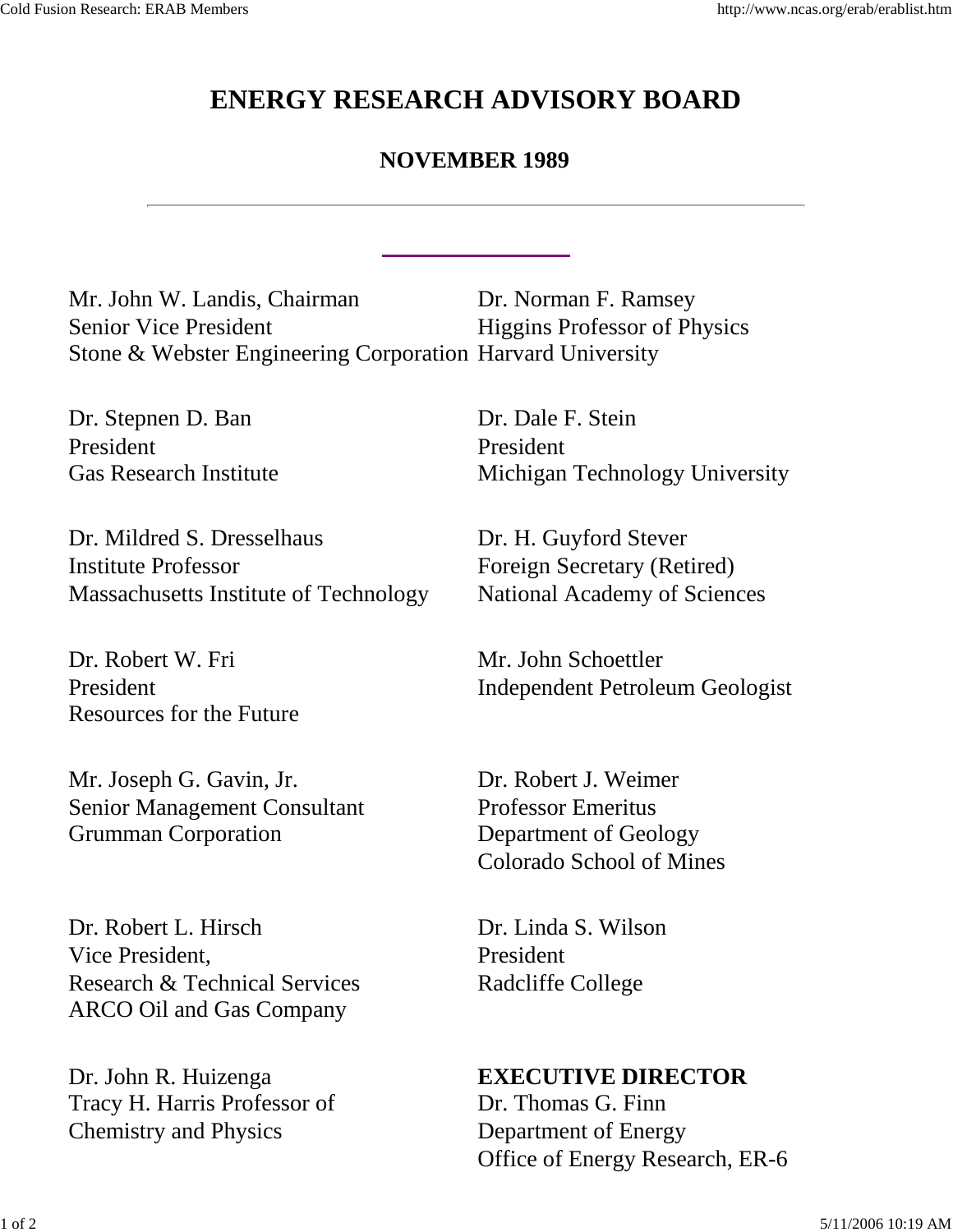(202) 586-5444 Dr. Lawrence T. Papay Senior Vice President Southern California Edison Company

University of Rochester 1000 Independence Avenue, SW Washington, DC 20585

 $[$ ] \label{eq:3}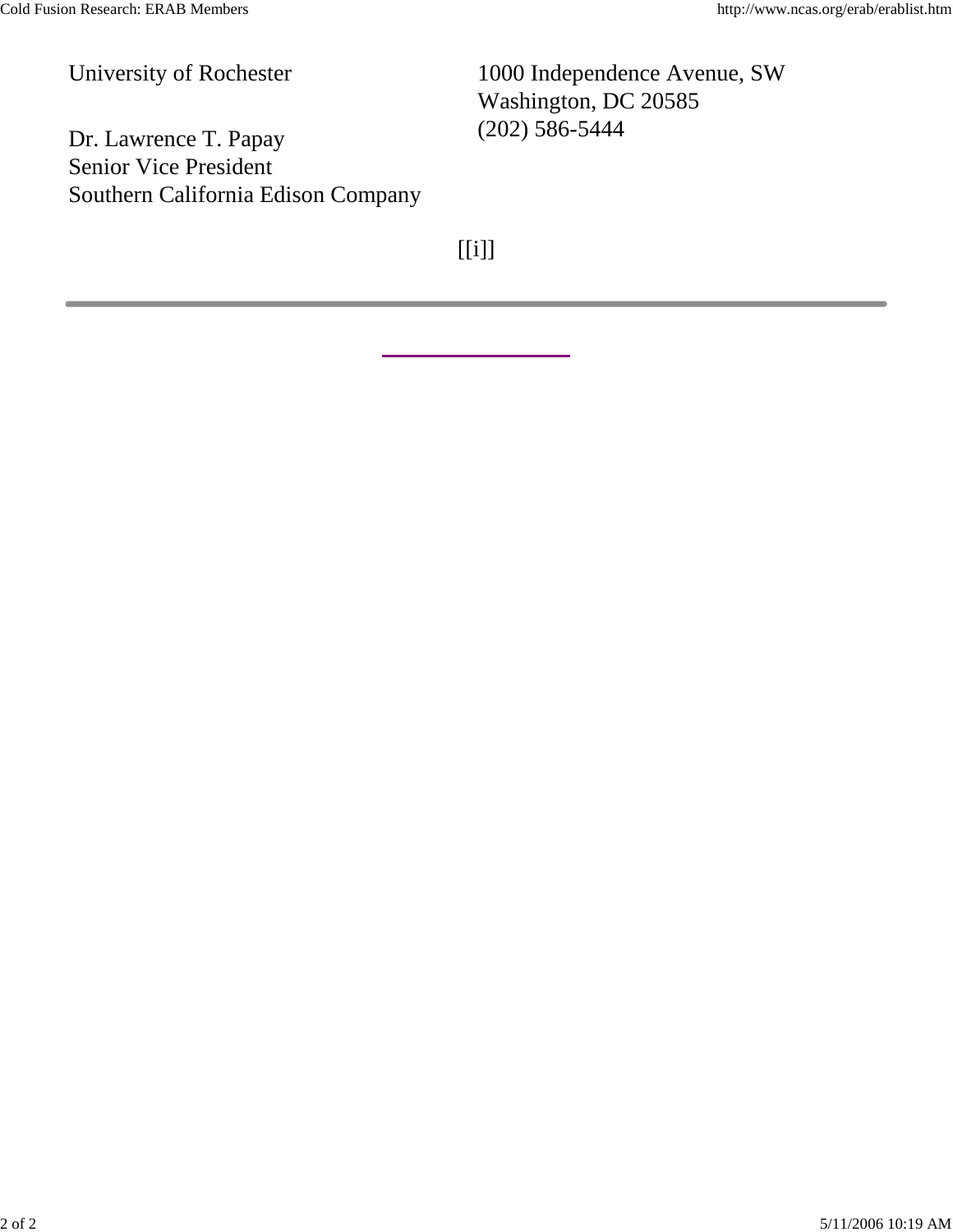## **ENERGY RESEARCH ADVISORY BOARD COLD FUSION PANEL**

William Happer, Jr. Professor of Physics Princeton University

\*John Huizenga, Co-Chairman Tracy H. Harris Professor of Chemistry and Physics University of Rochester

\*Norman Ramsey, Co-Chairman Higgins Professor of Physics Harvard University

Darleane C. Hoffman Professor of Chemistry

Allen J. Bard Norman Hackerman-Welch Regents Professor of Chemistry University of Texas

Lawrence Berkeley Laboratory

Steven E. Koonin Professor of Theoretical Physics CALTECH

Jacob Bigeleisen Distinguished Professor of Chemistry Senior Vice President SUNY, Stony Brook \*John Landis Stone & Webster Engineering Corporation

Howard K. Birnbaum Professor of Materials Science Materials Research Laboratory University of Illinois

Michel Boudart Professor of Chemistry Stanford University

Clayton F. Callis President American Chemical Society

\*Mildred Desselhaus Institute Professor **MIT** 

Peter Lipman US Geological Survey

Barry Miller Supervisor, Analytical Chemical Research Department AT&T Bell Laboratories

David Nelson Professor of Physics Harvard University

John P. Schiffer Associate Division Director, Physics Argonne National Laboratory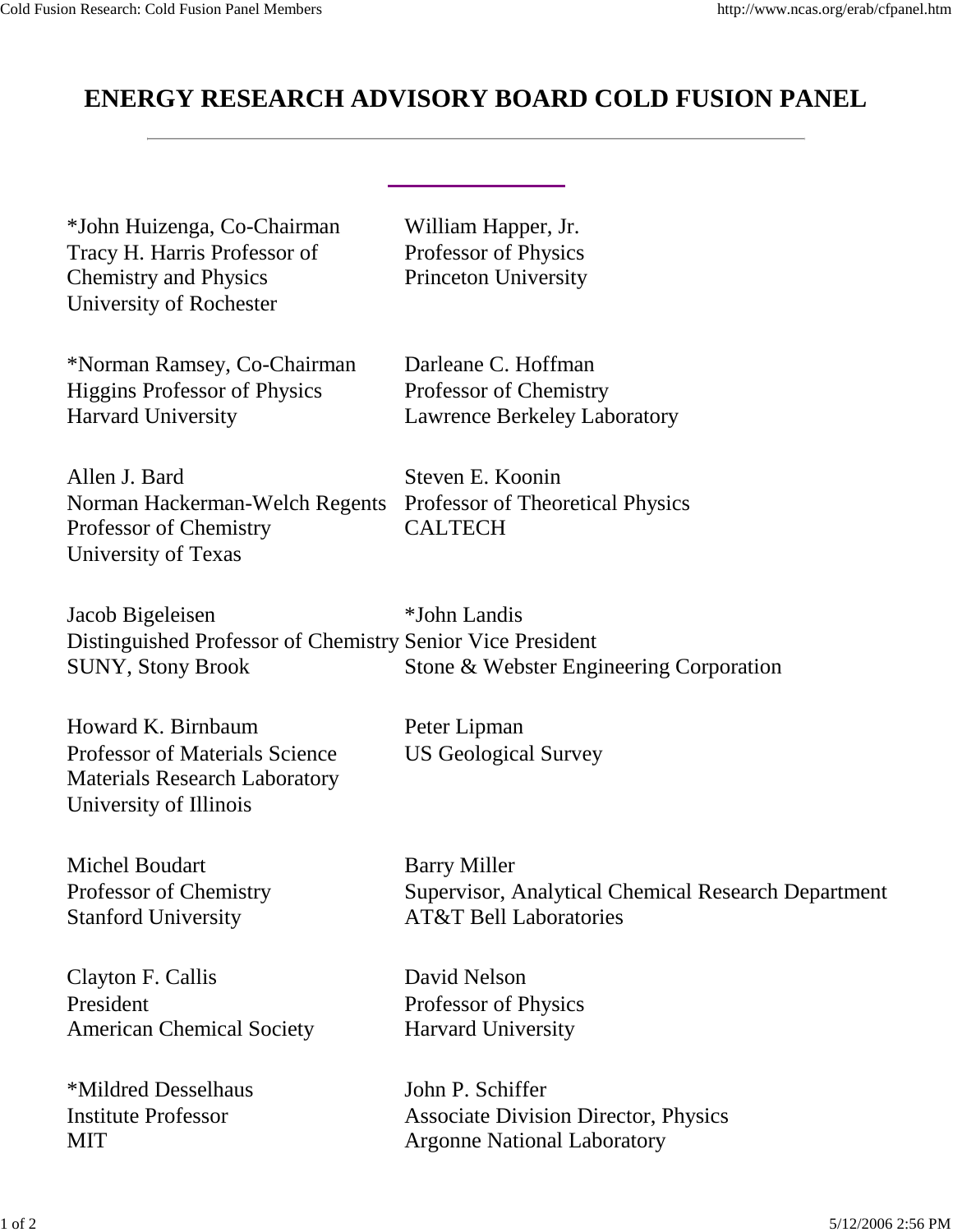Larry Faulkner Head, Chemistry Department University of Illinois

T. Kenneth Fowler Professor of Nuclear Engineering University of California

Richard L. Garwin IBM Fellow & Science Advisor to the Director of Research IBM Corporation

\*Joseph Gavin, Jr. Senior Management Consultant Grumman Corporation

\*John Schoettler Independent Petroleum Geologist

\*Dale Stein President Michigan Technology University

Mark Wrighton Head, Department of Chemistry MIT, Building 6335

**STAFF** David Goodwin Panel Technical Advisor

William Woodard Secretary, Cold Fusion Panel

*\*ERAB Members*

[[ii]]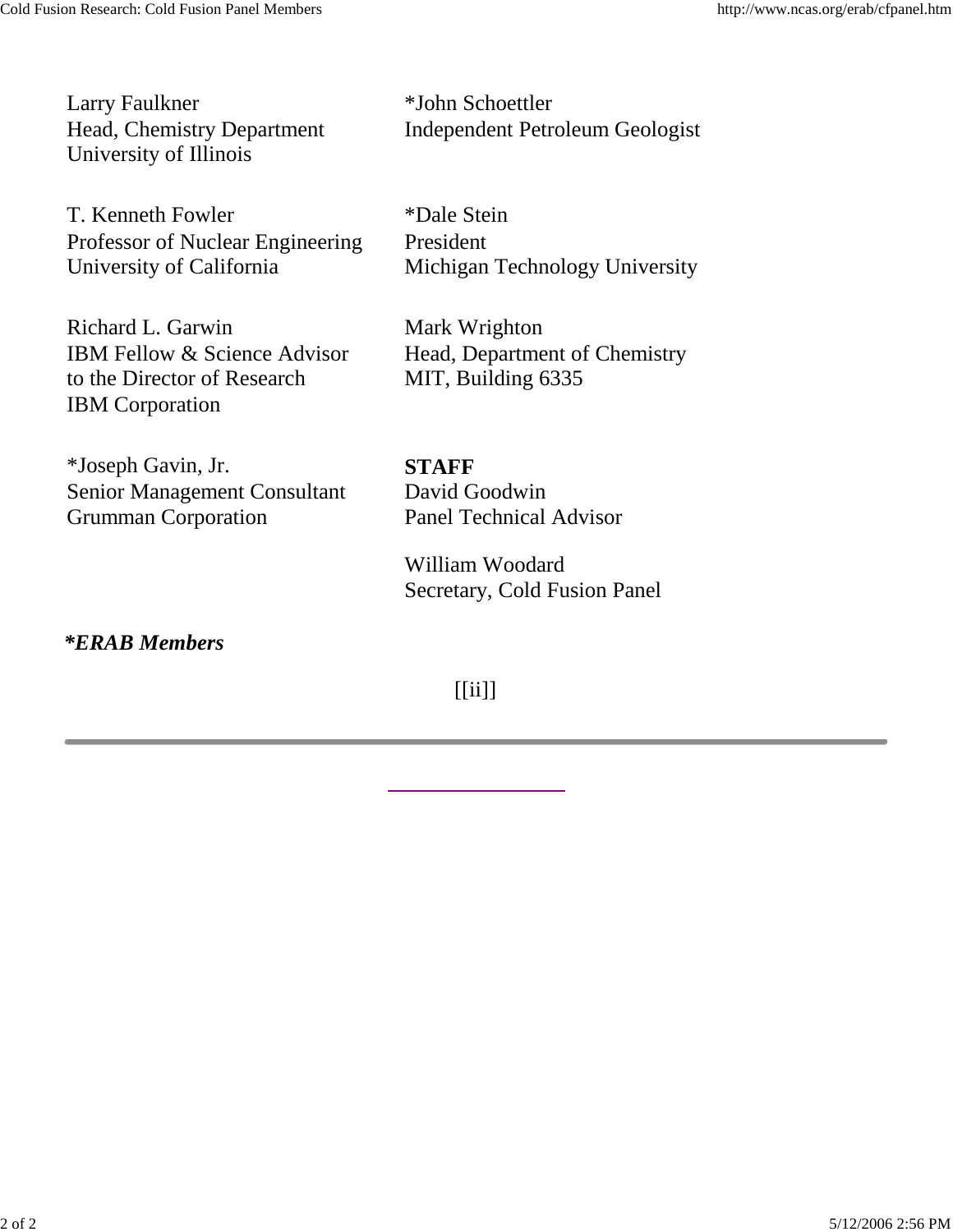## **EXECUTIVE SUMMARY**

As a result of the startling announcements in March 1989 by Utah scientists claiming the attainment of cold fusion, the Secretary of Energy requested (see Appendix 1.A) that the Energy Research Advisory Board (ERAB) convene a panel to assess the possibility of cold fusion. Since early May 1989, the Panel or subgroups thereof have participated in the Workshop on Cold Fusion in Santa Fe, have visited several laboratories, have studied the open literature and numerous privately distributed reports, and have participated in many discussions. The Panel meetings and schedule of laboratory visits are summarized in Appendix 1.B.

Since the above announcement, many laboratories worldwide have initiated research in cold fusion. In the United States, a major effort has been undertaken to search for cold fusion by a large number of research groups at university and national and industrial laboratories. Some laboratories support the Utah claims of excess heat production, usually for intermittent periods, but most report negative results. Those who claim excess heat do not find commensurate quantities of fusion products, such as neutrons or tritium, that should be by far the most sensitive signatures of fusion. Some laboratories have reported excess tritium. However, in these cases, no secondary or other primary nuclear particles are found, ruling out the known D+D reaction as the source of tritium.

The Panel concludes that the experimental results on excess heat from calorimetric cells reported to date do not present convincing evidence that useful sources of energy will result from the phenomena attributed to cold fusion. In addition, the Panel concludes that experiments reported to date do not present convincing evidence to associate the reported anomalous heat with a nuclear process.

Neutrons near background levels have been reported in some D2O electrolysis and pressurized D<sub>2</sub> gas experiments, but at levels  $10^{12}$  below the amounts required to explain the experiments claiming excess heat. Although these experiments have no apparent application to the production of useful energy, they would be of scientific interest if confirmed. Recent experiments, some employing more sophisticated counter arrangements and improved backgrounds, found no fusion products and placed upper limits on the fusion probability for these experiments, at levels well below the initial positive results. Hence, the Panel concludes that the present evidence for the discovery of a new nuclear process termed cold fusion is not persuasive.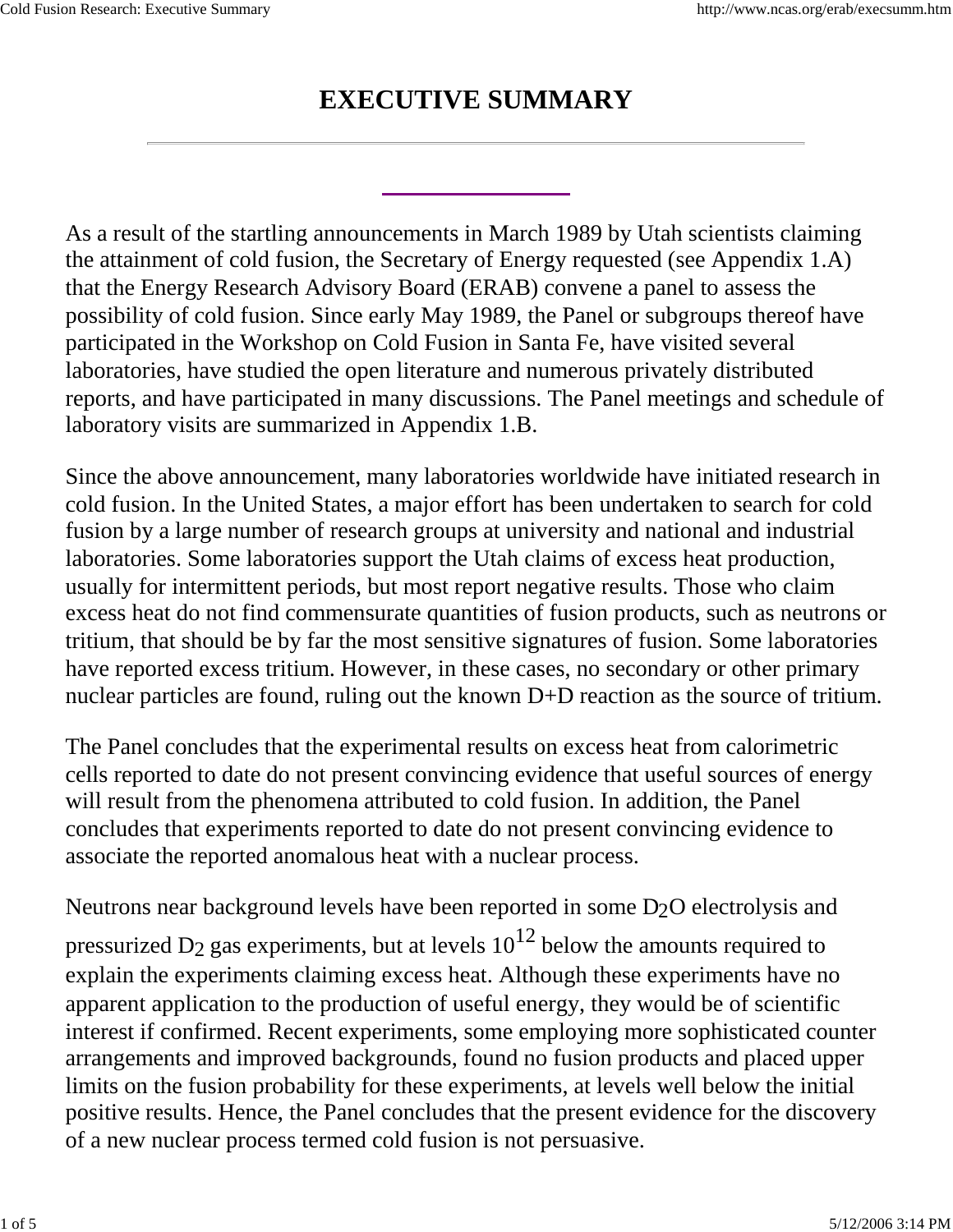The Panel also concludes that some observations attributed to cold fusion are not yet invalidated.

The Panel recommends against the establishment of special programs or research centers to develop cold fusion. However, there remain unresolved issues which may have interesting implications. The Panel is, therefore, sympathetic toward modest support for carefully focused and cooperative experiments within the present funding system.

Following an introductory chapter, calorimetry, fusion products and materials are assessed in the next three chapters. Conclusions and recommendations are summarized in the final chapter.

 $[[1]]$ 

### **CONCLUSIONS AND RECOMMENDATIONS**

### **A. PREAMBLE**

Ordinarily, new scientific discoveries are claimed to be consistent and reproducible; as a result, if the experiments are not complicated, the discovery can usually be confirmed or disproved in a few months. The claims of cold fusion, however, are unusual in that even the strongest proponents of cold fusion assert that the experiments, for unknown reasons, are not consistent and reproducible at the present time.

However, even a single short but valid cold fusion period would be revolutionary. As a result, it is difficult convincingly to resolve all cold fusion claims since, for example, any good experiment that fails to find cold fusion can be discounted as merely not working for unknown reasons. Likewise the failure of a theory to account for cold fusion can be discounted on the grounds that the correct explanation and theory has not been provided. Consequently, with the many contradictory existing claims it is not possible at this time to state categorically that all the claims for cold fusion have been convincingly either proved or disproved. Nonetheless, on balance, the Panel has reached the following conclusions and recommendations.

## **B. CONCLUSIONS**

1. Based on the examination of published reports, reprints, numerous communications to the Panel and several site visits, the Panel concludes that the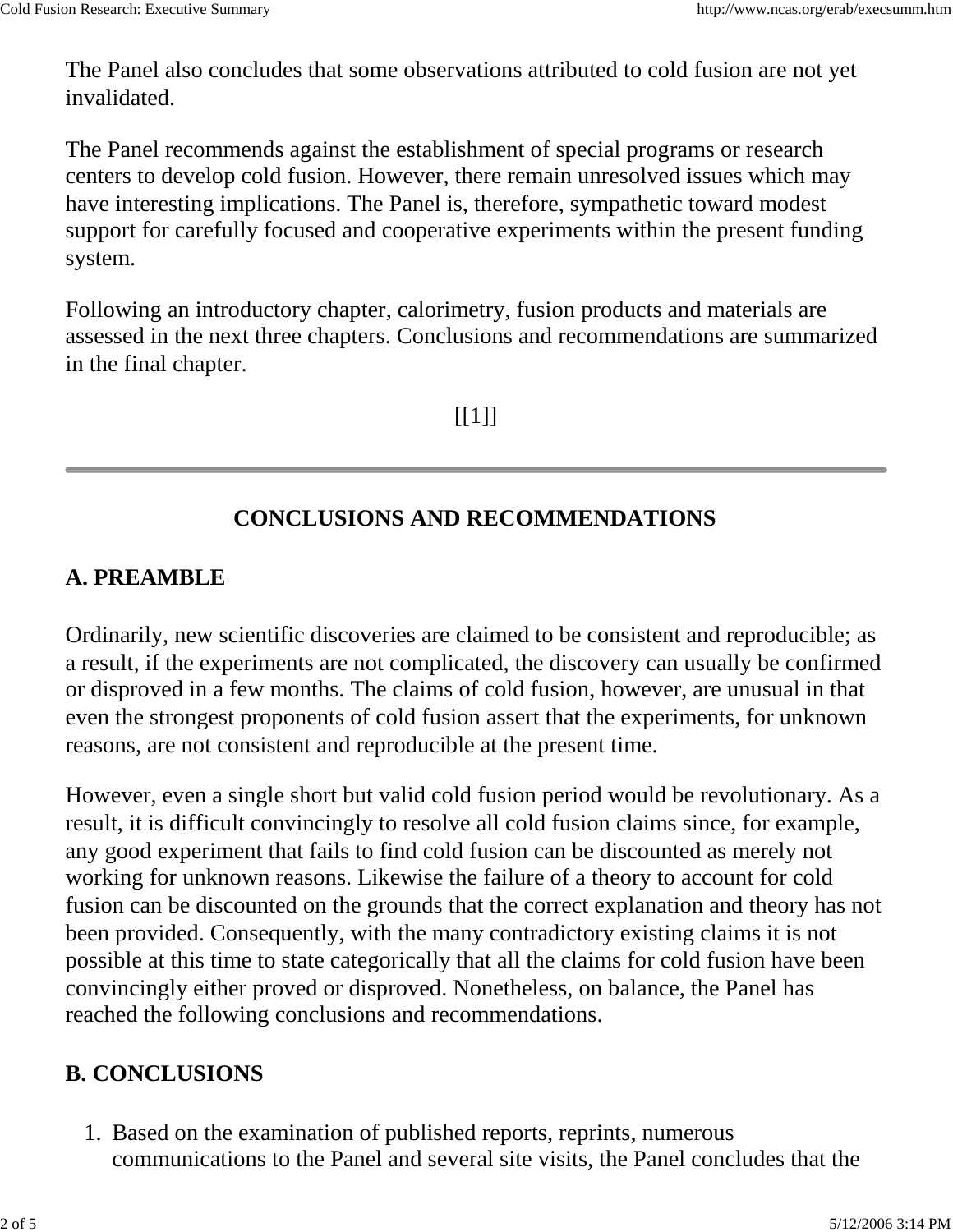experimental results of excess heat from calorimetric cells reported to date do not present convincing evidence that useful sources of energy will result from the phenomena attributed to cold fusion.

A major fraction of experimenters making calorimetric measurements, either with 2. open or closed cells, using Pd cathodes and D2O, report neither excess heat nor fusion products. Others, however, report excess heat production and either no fusion products or fusion products at a level well below that implied by reported heat production. Internal inconsistencies and lack of predictability and reproducibility remain serious concerns.

In no case is the yield of fusion products commensurate with the claimed excess heat. In cases where tritium is reported, no secondary or primary nuclear particles are observed, ruling out the known D+D reaction as the source of tritium. The Panel concludes that the experiments reported to date do not present convincing evidence to associate the reported anomalous heat with a nuclear process.

The early claims of fusion products (neutrons) at very low levels near background 3. from  $D<sub>O</sub>$  electrolysis and  $D<sub>2</sub>$  gas experiments have no apparent application to the production of useful energy. if confirmed, these results would be of scientific interest. Recent experiments, some employing more sophisticated counter arrangements and improved backgrounds, found no fusion products and placed upper limits on the fusion probability for these experiments at levels well below the initial positive results. Based on these many

 $[$ [2]]

negative results and the marginal statistical significance of reported positive results the Panel concludes that the present evidence for the discovery of a new nuclear process termed cold fusion is not persuasive.

Current understanding of the very extensive literature of experimental and 4.theoretical results for hydrogen in solids gives no support for the occurrence of cold fusion in solids. Specifically, no theoretical or experimental evidence suggests the existence of D-D distances shorter than that in the molecule  $D_2$  or the achievement of "confinement" pressure above relatively modest levels. The known behavior of deuterium in solids does not give any support for the supposition that the fusion probability is enhanced by the presence of the palladium, titanium, or other elements.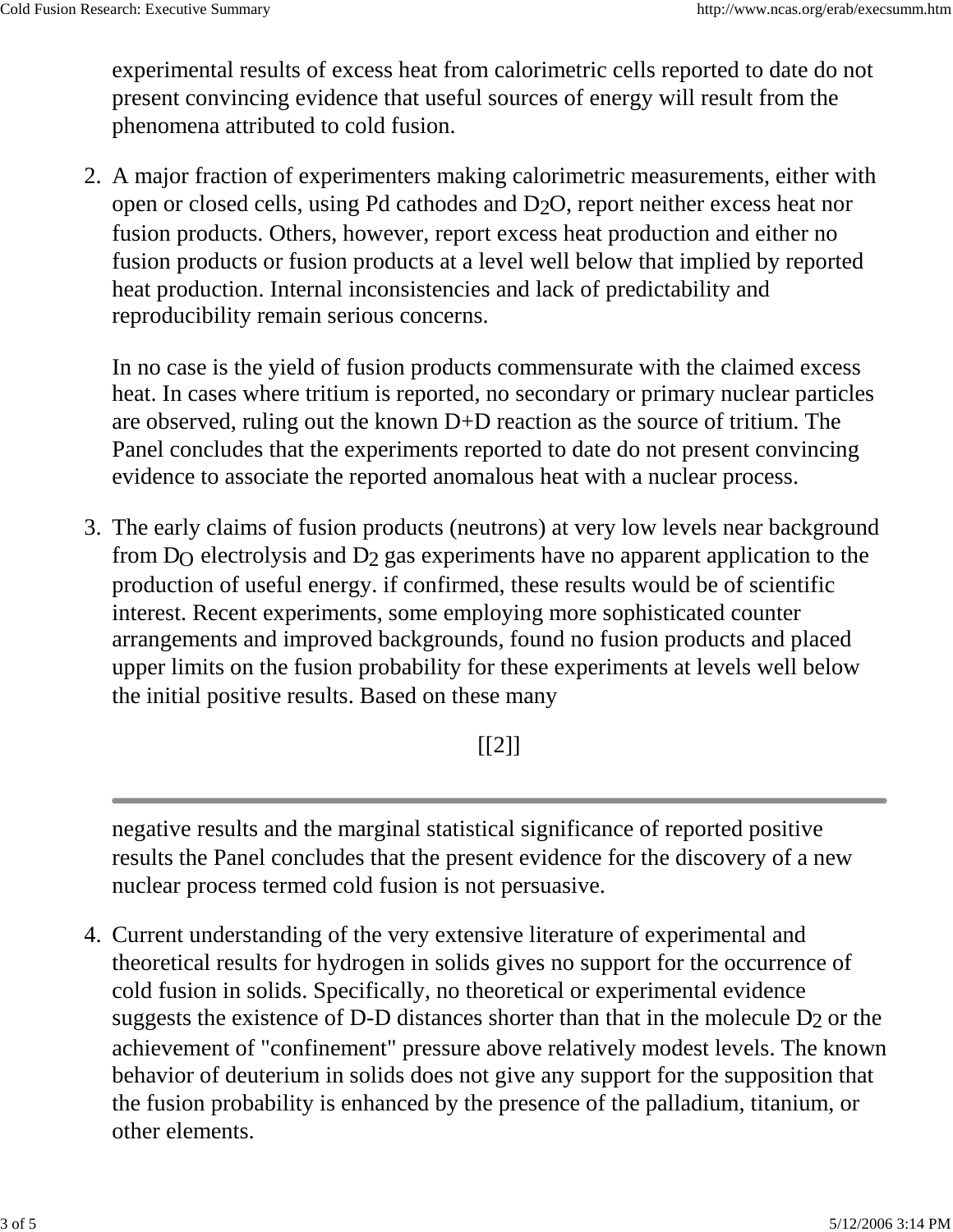5. Nuclear fusion at room temperature, of the type discussed in this report, would be contrary to all understanding gained of nuclear reactions in the last half century; it would require the invention of an entirely new nuclear process.

#### **RECOMMENDATIONS**

- 1. The Panel recommends against any special funding for the investigation of phenomena attributed to cold fusion. Hence, we recommend against the establishment of special programs or research centers to develop cold fusion.
- 2. The Panel is sympathetic toward modest support for carefully focused and cooperative experiments within the present funding system.
- 3. The Panel recommends that the cold fusion research efforts in the area of heat production focus primarily on confirming or disproving reports of excess heat. Emphasis should be placed on calorimetry with closed systems and total gas recombination, use of alternative calorimetric methods, use of reasonably well characterized materials, exchange of materials between groups, and careful estimation of systematic and random errors. Cooperative experiments are encouraged to resolve some of the claims and counterclaims in calorimetry.
- A shortcoming of most experiments reporting excess heat is that they are not 4. accompanied in the same cell by simultaneous monitoring for the production of fusion products. If the excess heat is to be attributed to fusion, such a claim should be supported by measurements of fusion products at commensurate levels.
- 5. Investigations designed to check the reported observations of excess tritium in electrolytic cells are desirable.

 $[[3]]$ 

Experiments reporting fusion products (e.g., neutrons) at a very low level, if 6. confirmed, are of scientific interest but have no apparent current application to the production of useful energy. In view of the difficulty of these experiments, collaborative efforts are encouraged to maximize the detection efficiencies and to minimize the background.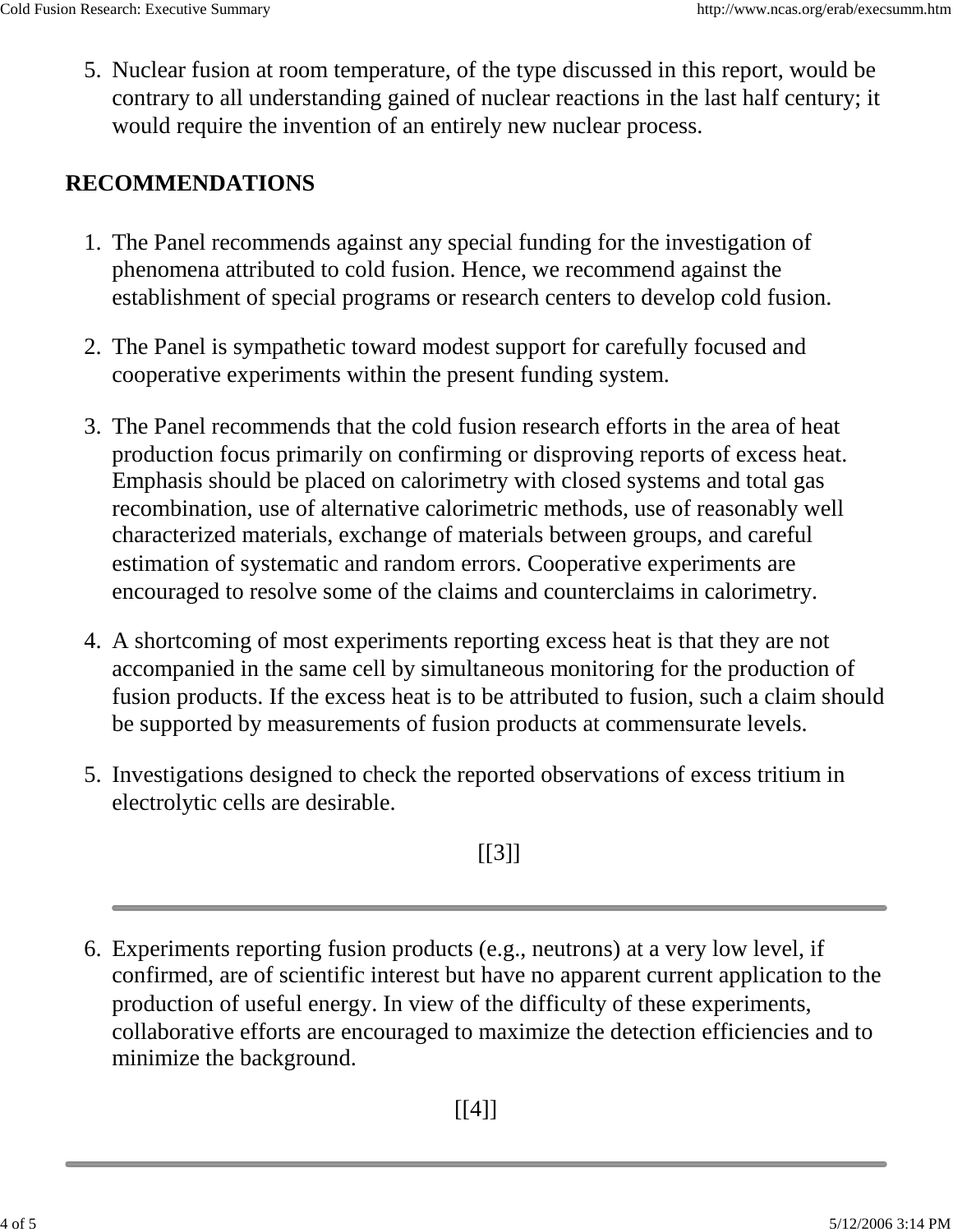## **I. INTRODUCTION**

The recent interest in cold fusion was stimulated by reports from Utah scientists in March 1989 that fusion had occurred in experiments on the electrolysis of heavy water (D2O). Dr. Stanley Pons and Dr. Martin Fleischmann at the University of Utah claimed to measure a production of heat that could only be explained by a nuclear process. Dr. Steven Jones at Brigham Young University did not observe heat but claimed to observe neutron emission that would also indicate a nuclear process. The claims were particularly astounding given the simplicity of the equipment, just a pair of electrodes connected to a battery and immersed in a jar of D2O--equipment easily available in many laboratories.

This was not the first time fusion had been claimed to occur in electrolysis experiments, the earliest dating to the late 1920's in experiments that were later retracted, as discussed below. Nonetheless the implications of the Utah claims, if they were correct, and the ready availability of the required equipment, led scientists around the world to attempt to repeat the experiments within hours of the announcement. The Panel estimates that several tens of millions of dollars have been spent in the United States on cold fusion experiments. These experiments are discussed in the following sections.

To understand the initial excitement, and also the profound skepticism, that has surrounded cold fusion experiments, it is helpful to review the nature of the fusion process.

The excitement stems mainly from the claims of heat production by nuclear fusion in these experiments, and the implications of these claims on future energy supply. The attribution of heat production to fusion arises from the presence of deuterium, D, an isotope of hydrogen widely abundant in nature. The known fusion reactions in hydrogen isotopes are shown in Table 1.1.

### **TABLE 1.1**

#### **KNOWN FUSION REACTIONS OF HYDROGEN ISOTOPES**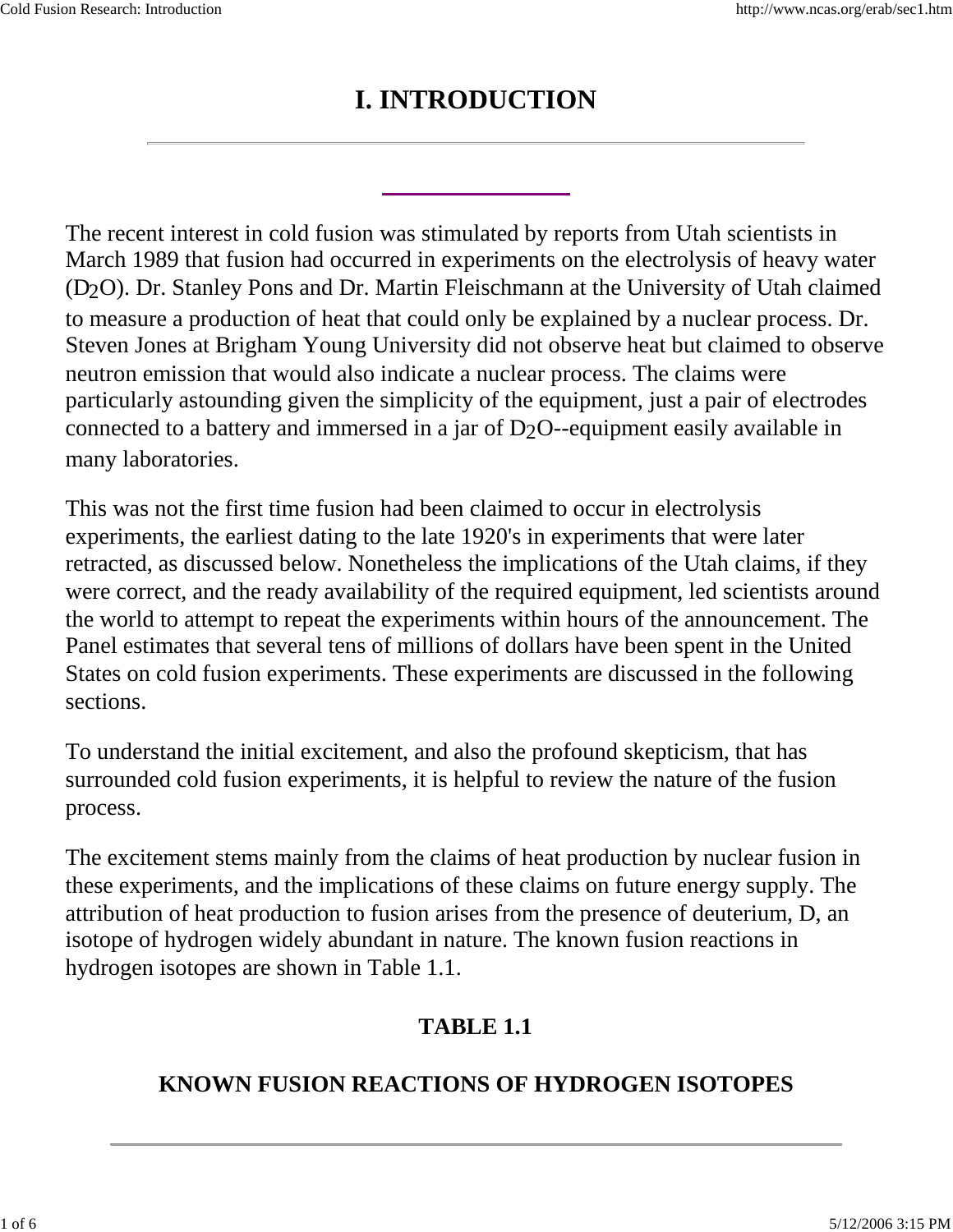| <b>REACTION</b>                 | <b>Energy Release</b><br>(MeV) | <b>Reaction/sec per 1 W</b><br>Output |
|---------------------------------|--------------------------------|---------------------------------------|
| $D + D \rightarrow 3He + n$     | 3.27                           | 1.90x1012                             |
| $D + D \rightarrow T + p$       | 4.03                           | 1.54x1012                             |
| $D + D \rightarrow 4He + gamma$ | 23.85                          | 2.61x1011                             |
| $D + T \rightarrow 4He + n$     | 17.59                          | 3.53x1011                             |
| $p + D \rightarrow 3He + gamma$ | 5.49                           | 1.13x1012                             |
| $p + T \rightarrow 4He + gamma$ | 19.81                          | 3.14x1011                             |
|                                 | [[5]]                          |                                       |

All of these nuclear reactions produce millions of times more energy per reaction than do chemical reactions. A simple way to harness this energy would be an extremely important discovery.

Then why the skepticism?

First, while some researchers claim to confirm excess heat production, many report only negative results. The claims of excess heat are based upon rather difficult calorimetric measurements. Many laboratories do not find any heat production beyond that expected from normal water electrolysis, and the overall evidence in favor of excess heat production is not convincing (Section II).

The second reason for skepticism is the discrepancy between the claims of heat production and the failure to observe commensurate levels of fusion products, which should be by far the most sensitive signatures of fusion. Again referring to Table 1.1, we see that the only possible outcome of fusing two deuterium nuclei (each having 1 proton, 1 neutron) is the production of either tritium (T: 1 proton, 2 neutrons) or helium (2 protons, and either 1 neutron in He<sup>3</sup> or 2 neutrons in He<sup>4</sup>). Moreover, the amount of heat produced and the amount of tritium or helium produced are strictly correlated by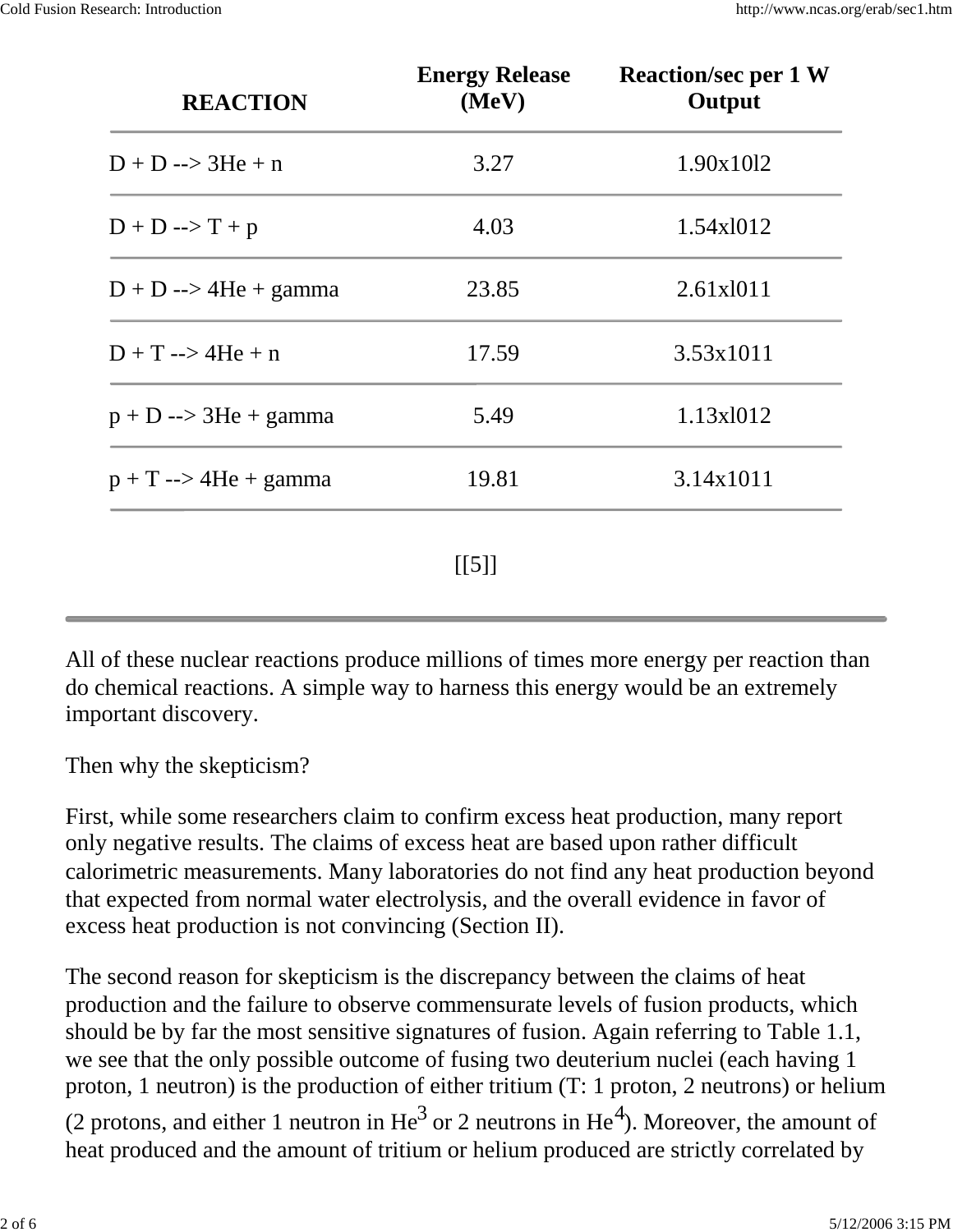any of the currently understood fusion processes.

As is shown in Table 1.1, if 1 watt of heat production is observed (the maximum order of magnitude reported), then either tritium or helium must be produced at the same time at a rate of about  $10^{12}$  atoms/second. In addition to tritium or helium, fusion in deuterium by the known reactions should also produce observable radiation in the form of a neutron, an energetic proton, or a gamma ray (see Table 1.1). These additional fusion products carry away most of the energy--millions of electron volts (MeV) of energy per particle. At such energies, the neutrons or gammas should escape and should be more readily observable than the heat. The proton should also be detectable directly or by its production of gamma rays.

The initial announcement by Pons and Fleischmann in March 1989 exhibited the discrepancy between heat and fusion products in sharp terms. Namely, the level of neutrons they claimed to observe was  $10^9$  times less than that required if their stated heat output were due to fusion.

The persistence of this major discrepancy in all subsequent experiments has led to various explanations as to how the observation of fusion products might be obscured. For example, some have suggested that in a solid the fusion energy is released directly as vibrations of the metal lattice, so that no hard radiations would be observed. In any case, this would not explain the absence of helium or tritium. Helium should be produced in about 50% of all reactions (see Table 1.1). Several electrodes from cold fusion experiments have been examined for helium, but at this writing, none has been reported. The amount of tritium directly observed in some experiments is much too small to account for observable heat. These data and their implications are discussed in Section III.

A third reason for skepticism is that cold fusion should not be possible based on established theory. Nuclear fusion reactions have been studied for many years and their potential as a vast source of energy was well understood from the outset. It was also understood that net energy production from fusion should

[[6]]

be possible at extremely high temperatures such as occur at the center of stars--millions of degrees centigrade. That fusion does occur under such conditions was firmly established with the successful development of thermonuclear weapons. As early as 1929, several years before fusion reactions were first observed in the laboratory,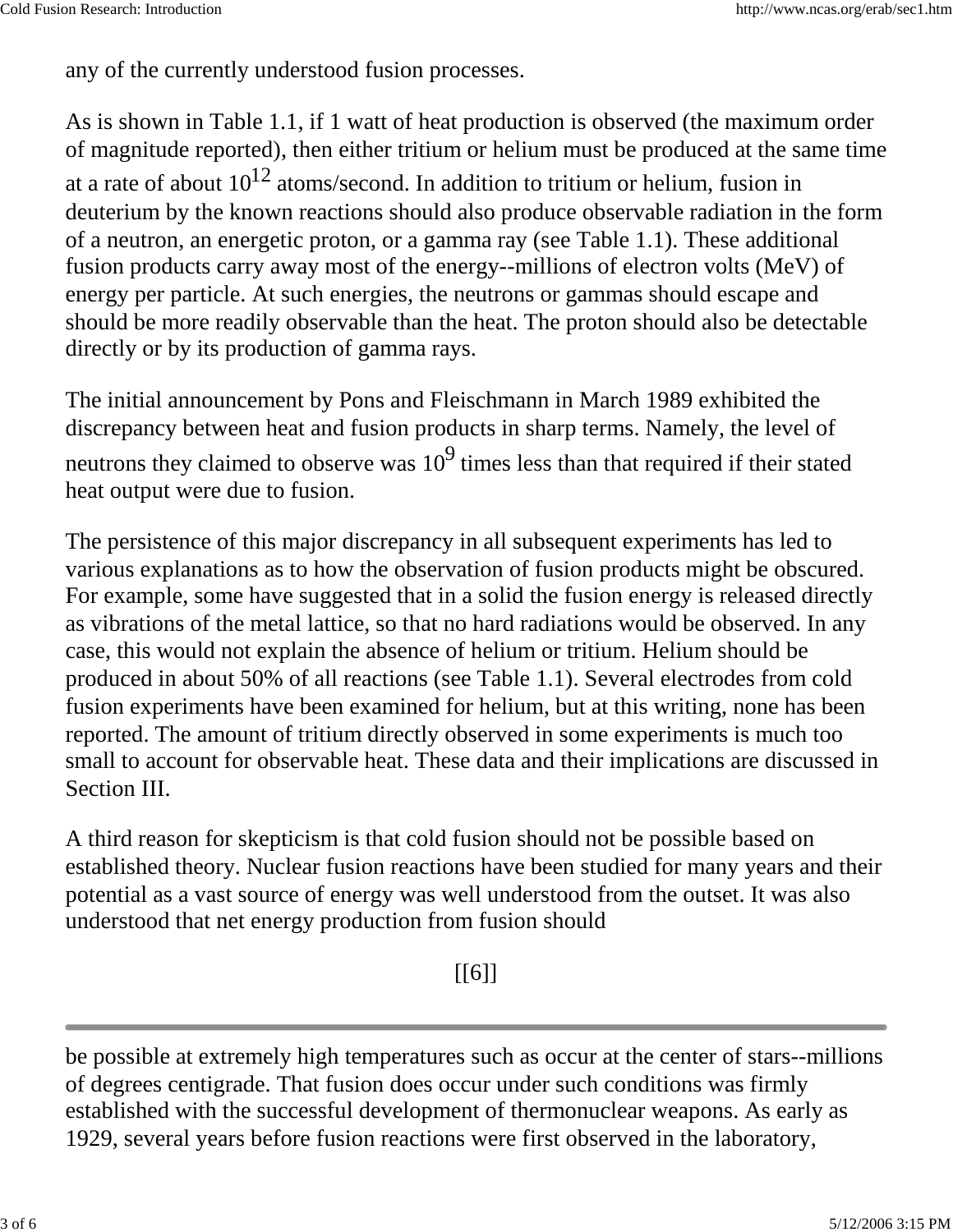Atkinson and Houtermans proposed the now well accepted explanation that fusion is the source of energy for the sun.

The importance of high temperature arises as follows. For fusion to occur, two deuterium nuclei must come very close together. Because of their positive charge, nuclei repel each other, whereby they normally are separated by about 0.1 nanometer, much too far apart for fusion to occur. However, at very high temperatures, the atoms move with enough speed to overcome the mutual repulsion of their nuclei and therefore they do undergo close collisions. They approach more closely the higher the temperature until finally, at millions of degrees centigrade, fusion reactions begin to occur at a rapid rate.

While it is possible to observe fusion reactions in the laboratory by accelerating deuterium nuclei to equivalent speeds in a particle accelerator, this cannot produce net power because the accelerated nuclei will preferentially slow down by colliding in cold matter rather than undergoing fusion. Thus, it has been thought that the way to create useful fusion energy is to recreate on earth the high temperatures found in stars. A major effort toward this goal has been underway for three decades.

The idea that palladium or titanium might catalyze fusion stems from the special ability of these metals to absorb large quantities of hydrogen (or deuterium), the hope being that deuterium atoms would be close enough together to induce fusion at ordinary temperatures. The special ability of palladium to absorb hydrogen was recognized in the nineteenth century. In the late nineteen twenties, two German scientists, F. Paneth and K. Peters, reported the transformation of hydrogen into helium by spontaneous nuclear catalysis when hydrogen is absorbed by finely divided palladium at room temperature. These authors later acknowledged that the helium they measured was due to background from the air.

In 1927, Swedish scientist J. Tandberg claimed that he had fused hydrogen into helium in an electrolytic cell with palladium electrodes. On the basis of his work he applied for a Swedish patent for "a method to produce helium and useful reaction energy". After deuterium was discovered in 1932, Tandberg continued his experiments with  $D<sub>2</sub>O$ . Due to Paneth and Peters' retraction, Tandberg's patent application was denied eventually [PAN].

In fact, even though palladium can store large amounts of deuterium, the deuterium atoms are still much too far apart for fusion to occur in normal theories. Actually, deuterium atoms are closer together in  $D_2$  gas molecules, which do not exhibit fusion. The closest deuterium-deuterium distance between deuterons in palladium is approximately  $1.7x10^{-1}$  nanometers. This distance is large compared to the bond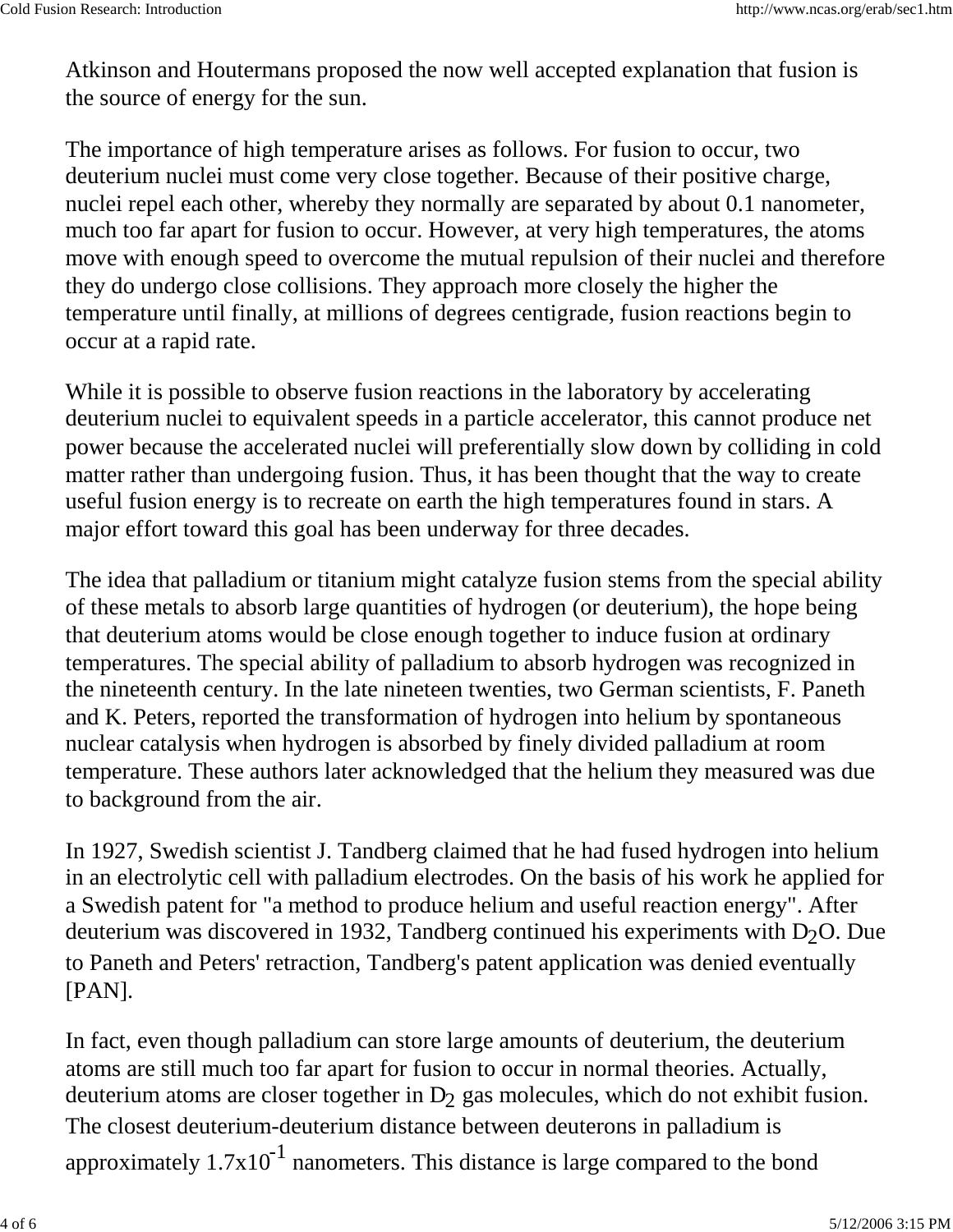distance in D<sub>2</sub> gas molecules of  $0.74 \times 10^{-1}$  nanometers (Section IV).

The discrepancy between actual atomic spacings versus what is required for fusion to occur is not a small matter. The spacing requirement is mitigated by the quantum mechanical phenomenon of tunneling whereby nuclei at greater nominal separation may sometimes exist at very small separations, albeit very rarely. Even so, theoretical calculations indicate that a separation distance 1/10 normal

 $[$ [7]]

atomic spacings would be required to obtain a measurable fusion rate for palladium saturated with deuterium at a density roughly like that of the solid palladium. However, as ordinary experience shows, compressing solid matter 10-fold in length--a 1000-fold reduction in volume--would require enormous pressures. The effective "pressure" binding atoms in metals is orders of magnitude weaker (see Section IV).

These theoretical considerations apply both to the claims of excess heat and also to the more modest claims, first from Brigham Young University, that neutrons near background levels had been observed in D2O electrolysis experiments, and later in pressurized D2 gas experiments. These latter claims concerning neutrons correspond to only 0.1 neutron per second,  $10^{12}$  times less than would be needed to explain measurable heat. On the other hand, even such a slow rate of neutron production is at least  $10^{40}$  times theoretical expectations (see Section III).

Finally, we note that the Panel has not considered the well established and reproducible process of muon catalysis, itself sometimes called cold fusion. The muon, first discovered in cosmic rays in the 1940's, is an elementary particle with a mass 207 times that of an electron. In muon catalysis, the heavy, negatively-charged muon acts like a heavy electron in binding deuteron pairs at close enough spacing for fusion to occur. As presently understood, muon catalysis will not produce net energy in competition with the power required to produce the muons (too few reactions before the muon sticks to a helium nucleus made in the process).

The calorimetric measurements of heat are discussed in Section II. The claims of observations of fusion products are discussed in Section III. Materials properties relevant to palladium and other metals used in cold fusion experiments are discussed in Section IV. Conclusions and recommendations are given in Section V.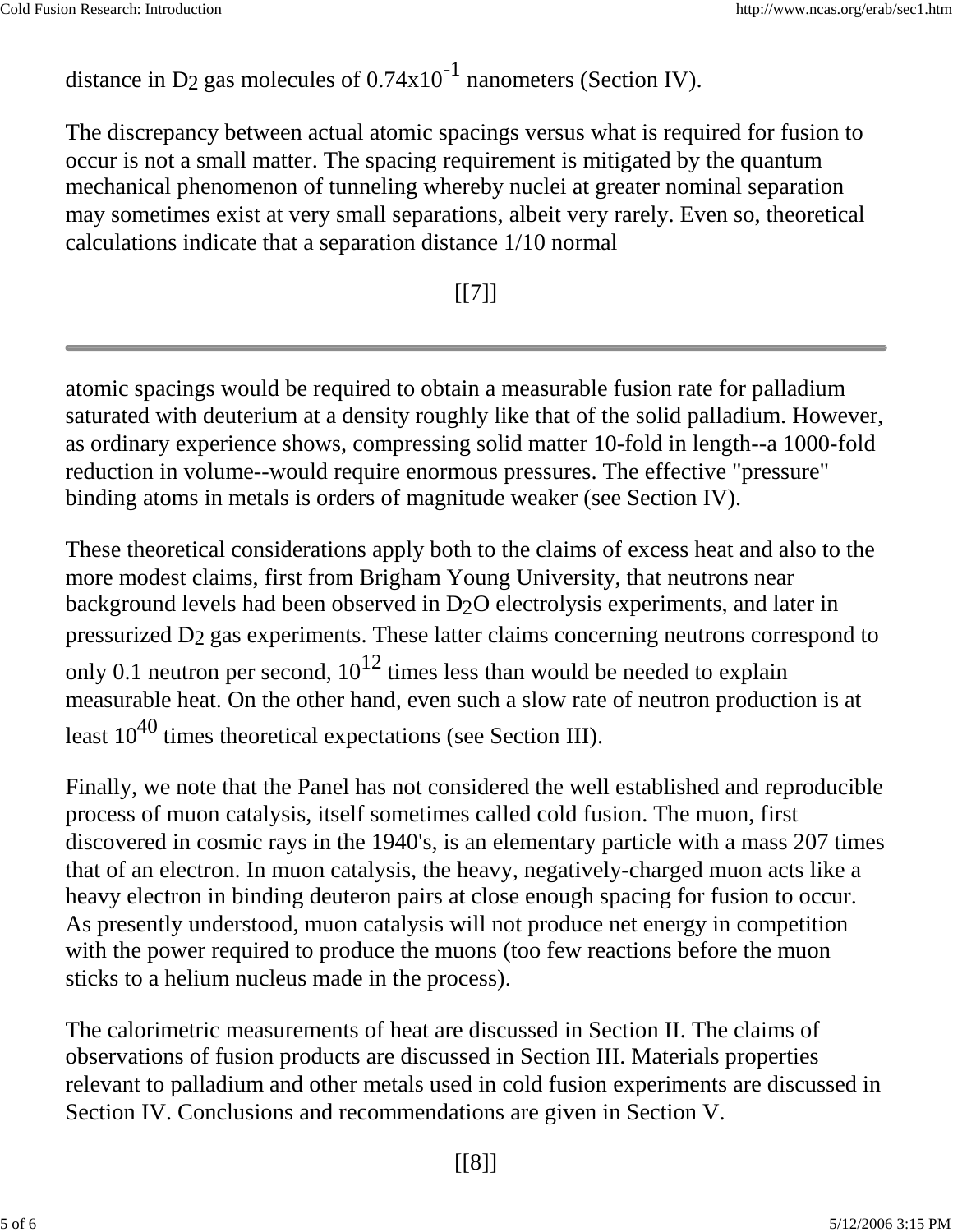#### **II. CALORIMETRY AND EXCESS HEAT**

The claim for electrochemically charged palladium cells as prospective energy sources rests on reports by several groups of "excess heat" (or, more precisely, excess power) that cannot be accounted for in the thermal balance normally applied to water electrolysis. A number of other groups that have carried out calorimetric experiments In similar cells under a wide variety of conditions have found no excess heat.

The early chronology of reports on calorimetry in these electrochemical cells is outlined in Appendix 2.A. A summary of the results in published papers and manuscripts submitted or in press available to the Panel, is contained in Table 2.1. We also received a number of internal reports and private communications that were useful in assessing the question of excess heat. These varied widely with respect to number of trials, quality of data, number of control experiments, and types of cells and calorimeters (see Appendix 2.B). Many were considered by their contributors to be preliminary or interim reports, and in several, the results were ambiguous or inconclusive. These are listed in Table 2.2. Because it was difficult in most of these cases to examine the experimental procedures and results in detail, the quantitative results are not included in Table 2.2. The written reports from the national laboratories and others made available to the Panel are on file.

Among the issues the Panel addressed in examining published reports, assessing private communications, and in site visits were whether the power levels themselves are being accurately measured and whether the reactions being considered in these cells are, in fact, satisfying the chemical assumptions made. These heat measurements have been done with calorimetry that varied as to the technique and to the levels of precision and accuracy. In most cases calorimetric effects attributable to excess heat are small. The calorimetric measurements are difficult to make and may be subject to subtle errors arising from various experimental problems [SHE].

For the purposes of this report, the calorimetry is usefully differentiated as to whether the  $D_2$  and O2 gases are allowed to exit the cell completely unreacted (open cells) or are intentionally catalytically recombined to regenerate D<sub>2</sub>O and to recover the corresponding heat (closed cells).

In the case of open cells, where the gases are assumed to be vented without reaction, any output power (as heat) greater than the electrical input power minus the power equivalent of the  $D_2O$ formation enthalpy [1.527 V (volts) x I (cell current)] is considered excess, a result reported by several groups. In closed cells with total recombination (and with a deuterium-charged Pd electrode), the total electrical power in and total heat power out would normally balance (as for Pt and Pd electrodes in light water). At present, most experimenters who have performed calorimetry with closed cells under strict recombination conditions have reported no excess heat. Another important point is that most of the reported excess heat measurements are actually power measurements, and the data in most experiments have not conclusively demonstrated that the total amount of energy produced (as heat and chemical energy) integrated over the whole period of tell operation exceeds the total electrical energy input.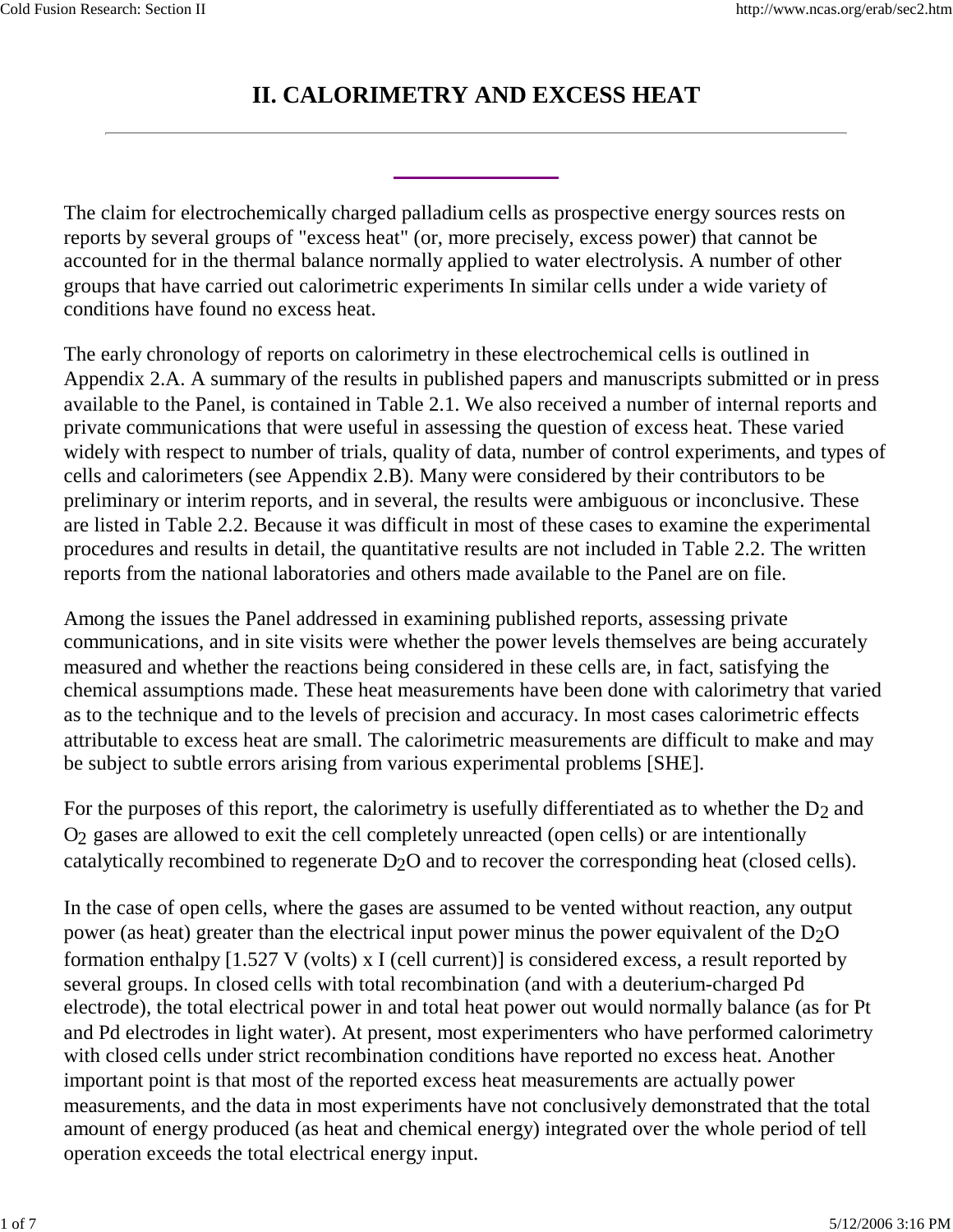Since the claimed excess heats have, in most cases, been of a magnitude significantly less than the 1.527 V x I factor itself, issues of calibration, reliability, and support of the assumptions of zero recombination in open cells are especially critical. The Panel's site visits have identified experimental

 $[$ [9]] $]$ 

uncertainties, e.g., nonlinearities of the calibration in power output vs. temperature, time dependence of calibration, and doubtful accuracy of data acquisition relative to the magnitude of the effects asserted (Appendix 2.C). Even in laboratories that report excess heat, this effect, under apparently identical conditions, is not always reproducible. Moreover, in most cases where groups reporting excess heat have supplied complete cells or materials to other laboratories, excess heat effects have not been confirmed. In none of our visits to the different sites did we see an operating cell that was claimed to be producing excess heat at that time.

It is difficult to account for the widely divergent findings of excess heat. The failure to observe excess heat has been attributed by proponents to differences in materials (especially the Pd and D2O), size of electrodes, insufficient time of electrolysis and too small current densities, as well as to unknown effects of adventitious impurities or special, still unknown electrode surface conditions. However, examination of the results of those reporting positive effects (Table 2.1.A) shows that a wide variety of Pd from different sources has been used. There is a similar variation in the number of sources and batches of  $D_2O$ . Current densities as low as 8 to 64 mA/cm2 have been reported to produce excess heat, and much higher current densities than these have been used in cells yielding negative results (Table 2.1.B). While very long electrolysis times have been required to produce excess heat effects in some laboratories, several have reported excess heat effects with electrodes of similar size that begin after a few hours of electrolysis. At this time we cannot find clear differences in materials, cells, or operating conditions that can account for the widely irreproducible behavior.

After assessing the reports from the different laboratories, considering the experimental difficulties and calibration problems, as well as a lack of consistency and reproducibility in observation of the excess heat phenomenon, we do not feel that the steady production of excess heat has been convincingly demonstrated.

However, there are reports of sporadic temperature "excursions" or "bursts" that apparently represent power outputs significantly larger than the input power. These events cannot be attributed to problems with accuracy or calibration alone and are presently not understood (see Appendix 2.D).

[[10]]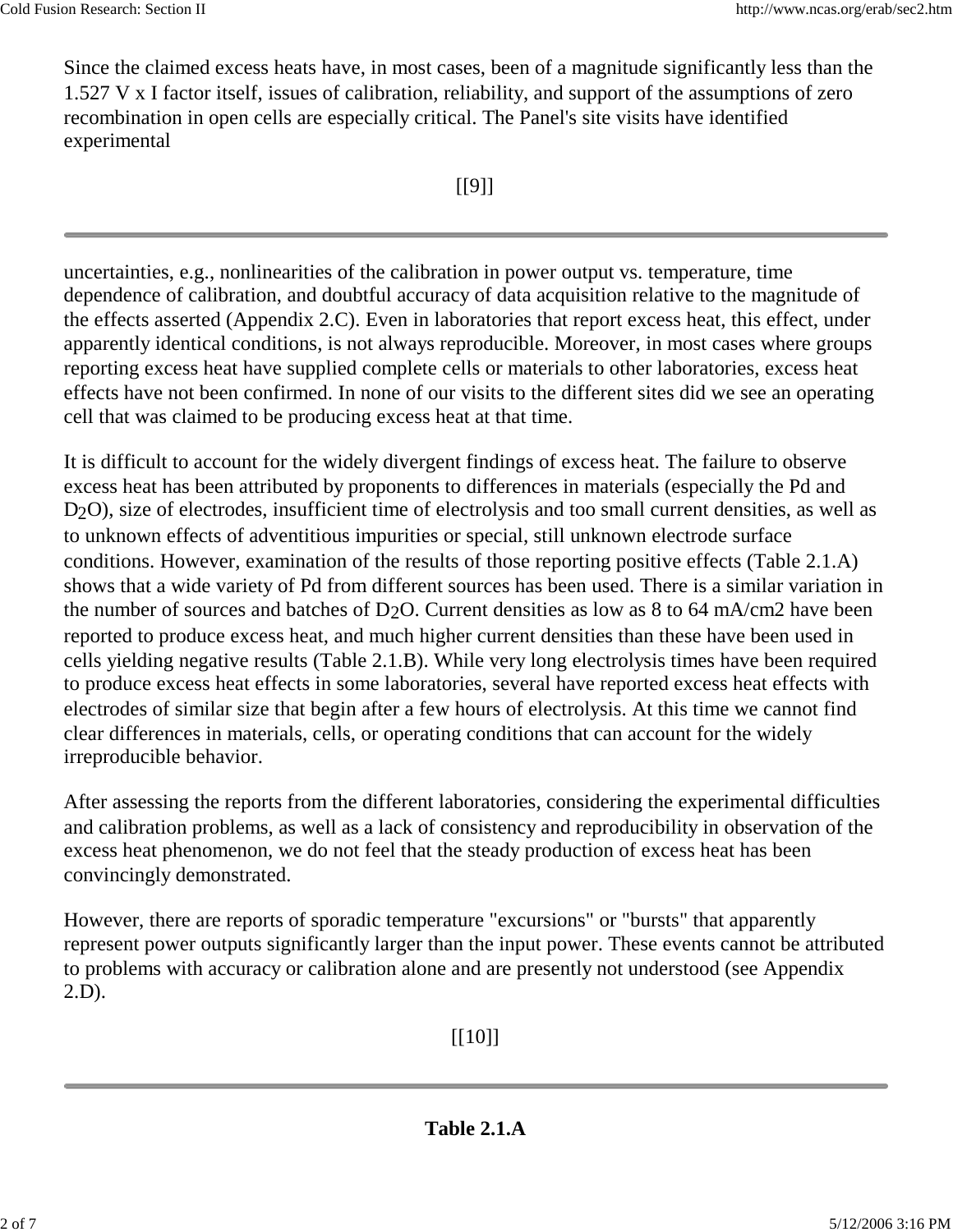#### **SUMMARY OF CALORIMETRIC RESULTS:<sup>a</sup> GROUPS OBSERVING EXCESS HEAT**

*(Published reports, manuscripts submitted or in press)*

| <b>Research Group</b>                             | Cell <sup>b</sup>           | source <sup>c</sup>     | <b>Current</b><br>Density,<br><b>Voltage</b>                            | <b>Excess</b><br><b>Heat</b>                |                         | Comments,<br>Controls <sup>d</sup> References |
|---------------------------------------------------|-----------------------------|-------------------------|-------------------------------------------------------------------------|---------------------------------------------|-------------------------|-----------------------------------------------|
| Univ. of Utah<br>Fleischmann,<br>Pons et al.      | ISO A, open                 | JM, rod,<br>sheet, cube | 8, 64, 512<br>$mA/cm2$ ,<br>$3-10V$                                     | 5-111%<br>$(9$ cells)                       | none                    | $n, t$ [FLE]                                  |
| Texas A&M<br>Univ. Appleby,<br>Srinivasan et. al. | $ISO-C$<br>(Tronac)<br>Open | Alfa, Wire              | $A/cm2$ ,<br>$3.4 - 5.6$ V                                              |                                             | H <sub>2</sub> O, Pt    | [APP]                                         |
| Stanford Univ.<br>Huggins, Gur et<br>al.          |                             | melted)                 | 10-1000<br>mA, 3-15 V                                                   |                                             |                         | [BEL]                                         |
| Texas A&M<br>Univ. Bockris et<br>al.              | <b>ISO A</b>                | H&S, Rods<br>(Ni anode) | 100-500<br>mA/cm <sup>2</sup>                                           | $5 - 25%$<br>$(3 \text{ of } 10)$<br>cells) | Pt                      | [KAI]                                         |
| U. Minnesota,<br>Oriani et al.                    | ISO-C, Open                 |                         | $0.6 - 1.6$<br>A/cm <sup>2</sup>                                        | $2 - 21%$<br>$(2 \text{ of } 3)$<br>cells)  | H <sub>2</sub> O        | [ORI]                                         |
|                                                   |                             |                         | Calorimeter, Pd type,<br>ISO A, Open Disks (arc)<br>$\text{Jm}^e$ , Rod |                                             | $0.3, 0.6, 1.0, 6-30\%$ | 10-30% H <sub>2</sub> O                       |

[[11]]

#### **Table 2.1.B**

#### **SUMMARY OF CALORIMETRIC RESULTS:<sup>a</sup> GROUPS NOT OBSERVING EXCESS HEAT**

*(Published reports, manuscripts submitted or in press)*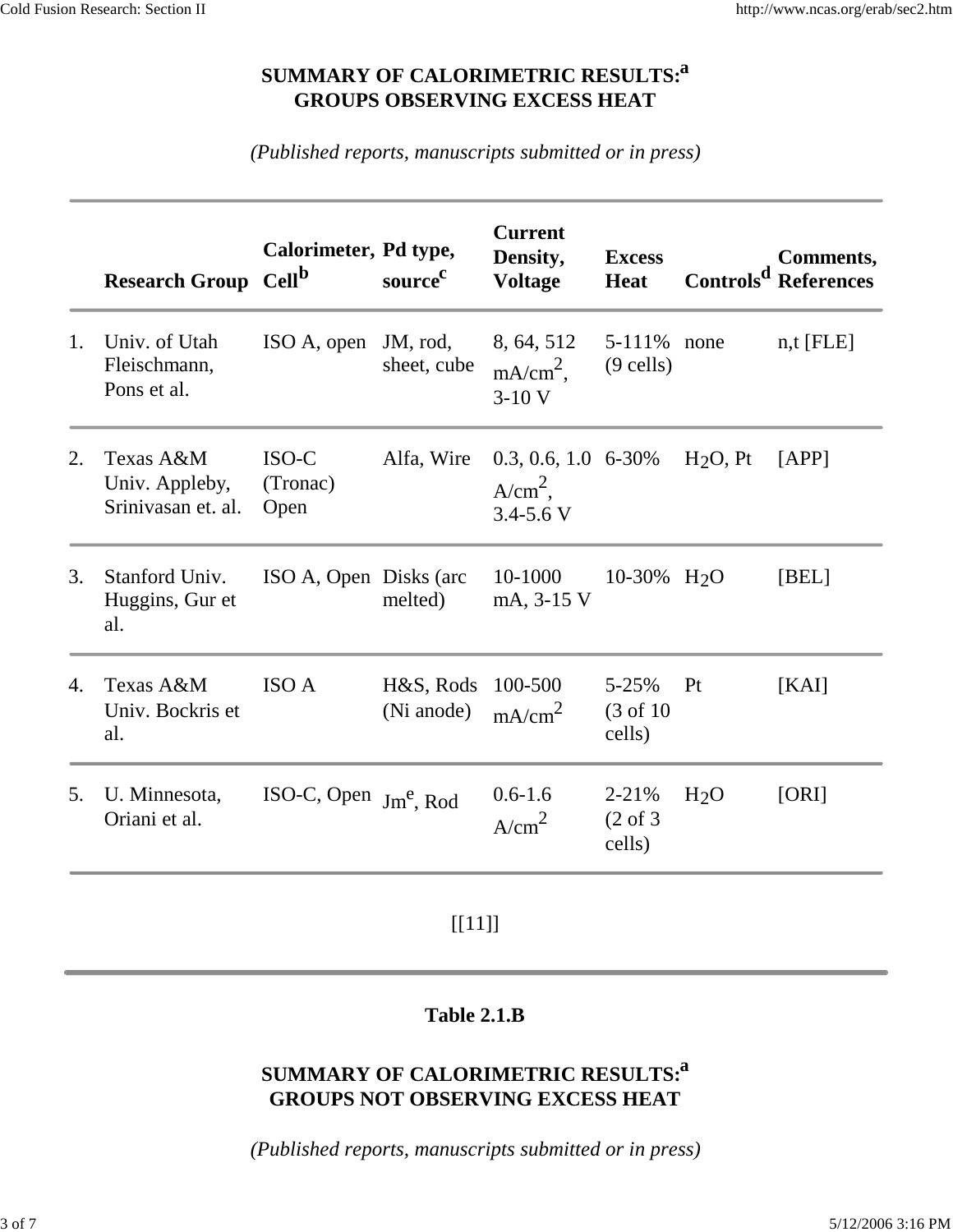*NCAS EDITOR'S NOTE: This table was originally spread over two pages. In the interest of readability, the page break has been omitted.*

|    | <b>Research Group</b>                                              | Calorimeter, Pd type,<br>Cell <sup>b</sup> | source <sup>c</sup>       | <b>Current</b><br>Density,<br><b>Voltage</b> | <b>Excess</b><br><b>Heat</b>   |                  | Comments,<br>Controls <sup>d</sup> References |
|----|--------------------------------------------------------------------|--------------------------------------------|---------------------------|----------------------------------------------|--------------------------------|------------------|-----------------------------------------------|
| 1. | U. British Columbia,<br>Hayden et al.                              | Flow, Closed Englehard, to 2.2             | <b>Bars</b>               | A/cm <sup>2</sup>                            | none<br>(10d)                  | Pt               | [HAY]                                         |
| 2. | M.I.T., Wrighton et<br>al.                                         | ISO B, Open JM/Aesar,                      | Rods                      | 69 mA/cm <sup>2</sup> , none<br>2.9V         | (> 200<br>h)                   | H <sub>2</sub> O | no t, n<br>[ALBA]                             |
| 3. | Cal Tech, Lewis et al. ISO B, ISO                                  | C (Tronac),<br>open                        | Several<br>Rods           | 72-140<br>mA/cm <sup>2</sup>                 | none<br>(5)<br>cells)          | H <sub>2</sub> O | no t, n, He<br>[LEW]                          |
| 4. | Naval Weapons Ctr.<br>Miles et al.                                 | ISO, Open                                  | JM/Wesgo, 100-200<br>Rods | $mA/cm2$ ,<br>3.5 <sub>V</sub>               | none<br>$(1-10)$<br>$\rm d)$   | Pt, $H2O$        | no n,<br>gammas<br>[MIL]                      |
| 5. | Sandia N.L. Roth et<br>al.                                         | ISO A, Open Rod $\&$                       | Pd/Li alloy $mA/cm^2$     | 320                                          | none<br>(17d,<br>36d)          |                  | no n, t<br>[ROT]                              |
| 6. | AT&T Bell Labs,<br>Fleming, Law et al.                             | ISO C<br>(Setaram),<br>closed&open         | Several<br>wire, rod      | 16-512<br>$mA/cm2$ ,<br>$2-10V$              | none<br>$(1-40)$<br>$\rm d$    | Pt, $H2O$        | [FLEM]                                        |
| 7. | Argonne N.L. Redey<br>et al.                                       | ISO B, ISO<br>C, Open                      | JM, Rod                   | 15-500<br>mA/cm <sup>2</sup>                 | none<br>(460)<br>h)            | H <sub>2</sub> O | $[RED-1]$                                     |
| 8. | Free U. Berlin, Kreysa ISO A, Open Rod, sheet 1.2 A, 9 V<br>et al. |                                            |                           |                                              | none<br>(circa<br>10<br>cells) | H <sub>2</sub> O | no n, t,<br>gammas,<br>[KRE]                  |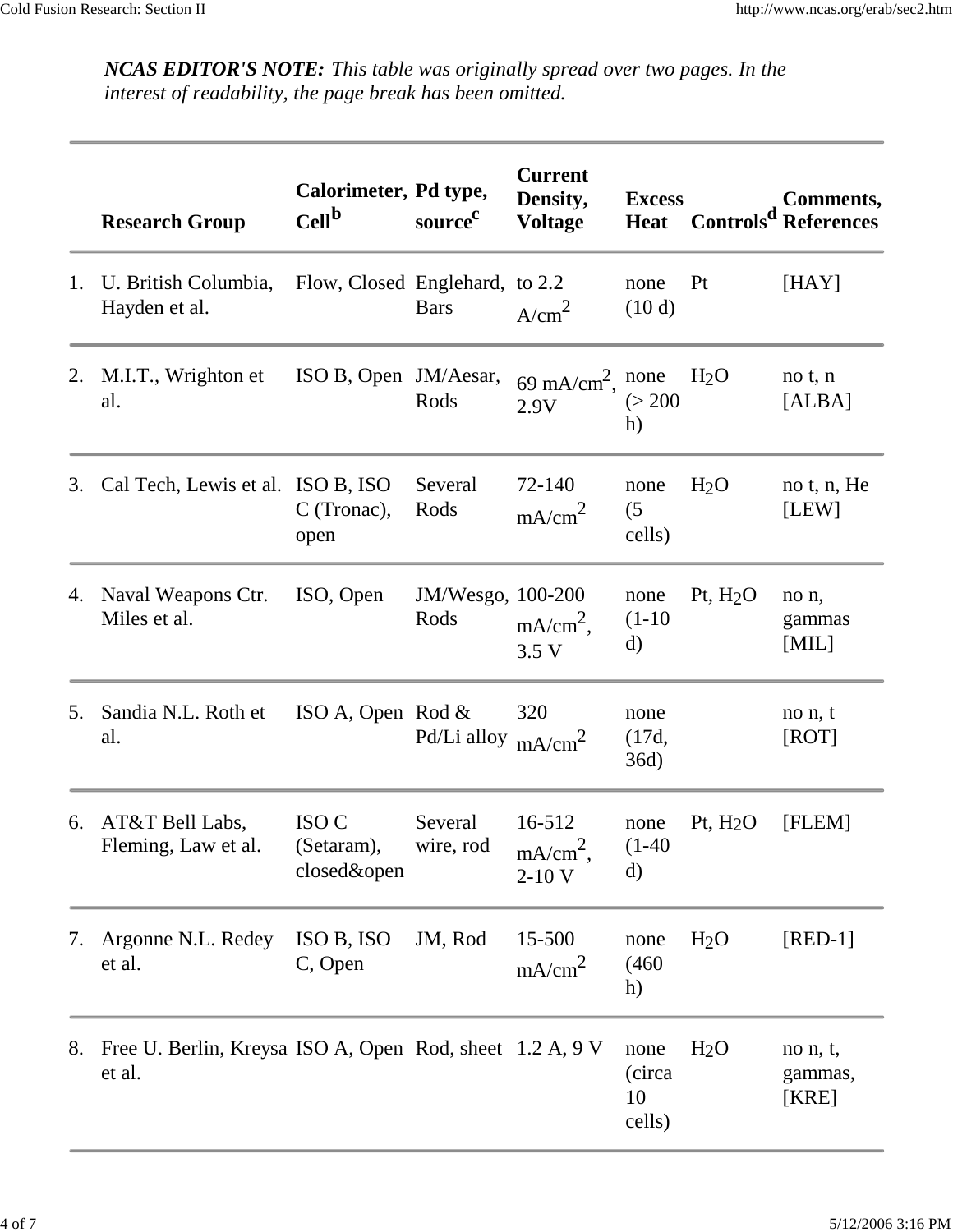| 9.     | EG&G Idaho,<br>Longhurst et al.                           | ISO A, ISO<br>C, Open            | Foil, wire                           | $0.1$ ma-5.7A, none<br>$3.3 - 5.1$ V | (> 20)<br>cells)<br>(120)<br>h)                   | H <sub>2</sub> O           | no n,t,<br>gammas<br>$[LON-1]$ |
|--------|-----------------------------------------------------------|----------------------------------|--------------------------------------|--------------------------------------|---------------------------------------------------|----------------------------|--------------------------------|
|        | 10. Iowa St. U. Hill et al.                               | open                             | Rod                                  | 0.7-1 $A/cm2$ none                   |                                                   |                            | no n,<br>gammas<br>[HIL]       |
| 11. U. | Newcastle-upon-Tyne,<br>Armstrong et al.                  | flow, open                       | Sheet,<br>Cube                       | 100<br>$mA/cm2$ ,<br>15-20 V         | none<br>(8 d, 2<br>cells)                         | $Pt(H_2O)$                 | [ARM]                          |
|        | 12. Harwell Lab.<br>Williams et al.                       | ISO A, ISO<br>C-type, Open cast, | JM, Rod,<br>Beads.<br><b>Ribbons</b> | 20-530<br>$mA/cm2$ ,<br>$3-15$ V     | none<br>(11)<br>cells,<br>to $33$<br>$\mathbf{d}$ | $H2O$ , Pt<br>$(14$ cells) | no n, t,<br>gammas<br>[WIL]    |
|        | 13. Chalk River Nuclear<br>Labs, D.R.<br>McCracken et al. | Flow, closed JM, Rod             |                                      | 150-300<br>mA/cm <sup>2</sup>        | none<br>(2)<br>cells)<br>(18d,<br>47 d)           |                            | no n, t<br>[MCC]               |

#### **FOOTNOTES** (Tables 2.1.A and 2.1.B):

a

Solutions were LiOD (usually 0.1 - 0.2 *M*) in D<sub>2</sub>O. Anodes were generally Pt.

Open cells: excess heat = measured heat  $+ 1.53$  I - power in.

Closed cells: excess heat = measured heat - power in.

% excess heat = (excess heat/power in)  $x$  100

Sometimes % excess heat = excess heat/(power in - 1.53) 100 is used.

b

See Appendix 2B

c

JM, Johnson-Matthey; H&S, Hoover & Strong.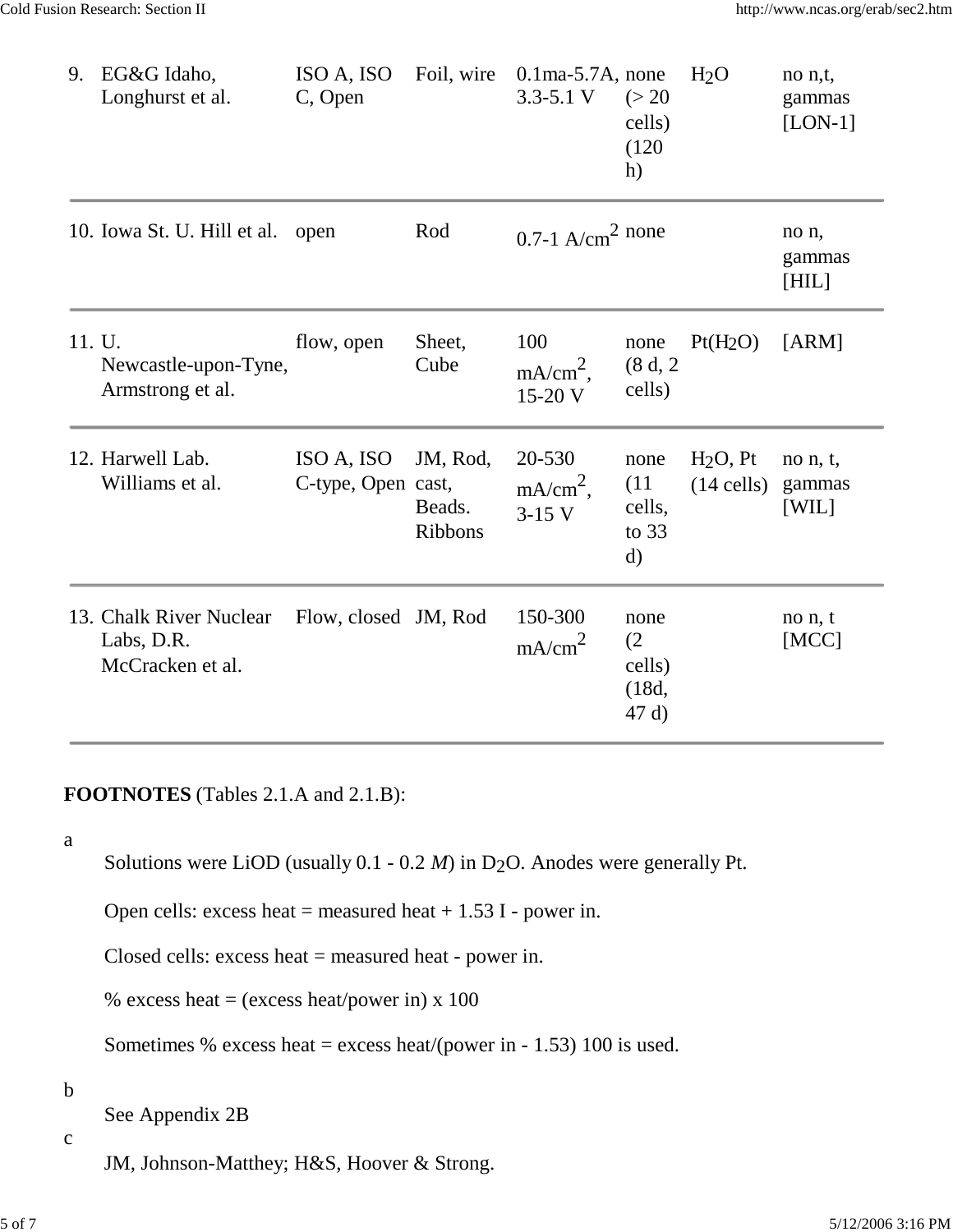The Pd was obtained from manufacturer in various forms (drawn, cast. cold worked...) and subject to no further pretreatment, vacuum degassed, vacuum annealed, arc melted, preanodized, or recast, in both experiments finding excess heat and those yielding negative results.

#### d

H2O indicates substitution of H2O for D2O and usually LiOH for LiOD in cell . Pt indicates substitution Pt for Pd.

#### e

Electrolyte was 0.1 M LiOD reacted with excess D2SO4.

One Pd sample was a 0.1 cm rod obtained from Texas A&M University.

#### [[12]] [[13]]

#### **Table 2.2**

### **Internal and Unpublished Reports and Private Communications on Calorimetric Results**

**(Experimental conditions generally the same as those in Table 2.1.)**

#### **A. Groups Observing Excess Heat or Bursts in Some Cells**

- 1. U. Landau Case-Western Reserve University
- 2. E. Yeager, B. Cahan, R. Adzic Case-Western Reserve University
- 3. D. Hutchinson Oak Ridge National Laboratory
- 4. C. Scott Oak Ridge National Lab.
- 5. A. Schoessow University of Florida
- 6. B. Liebert University of Hawaii
- 7. T. Droege Batavia, Illinois
- 8. G. Balding Nytone Electronics
- 9. H. T. Hall, Jr. Novatek
- 10. M. Wadsorth University of Utah
- 11. M. McKubre Stanford Research Institute

#### **B. Groups Reporting No Excess Heat**

- 1. C. Martin, B. Gannom, K. Marsh et al. Texas A&M University
- 2. S. Gottesfeld Los Alamos National Laboratory
- 3. S. Little et al. Austin, TX
- 4. 0. Bennion Brigham Young University
- 5. W. Ayers Electron Transfer Technologies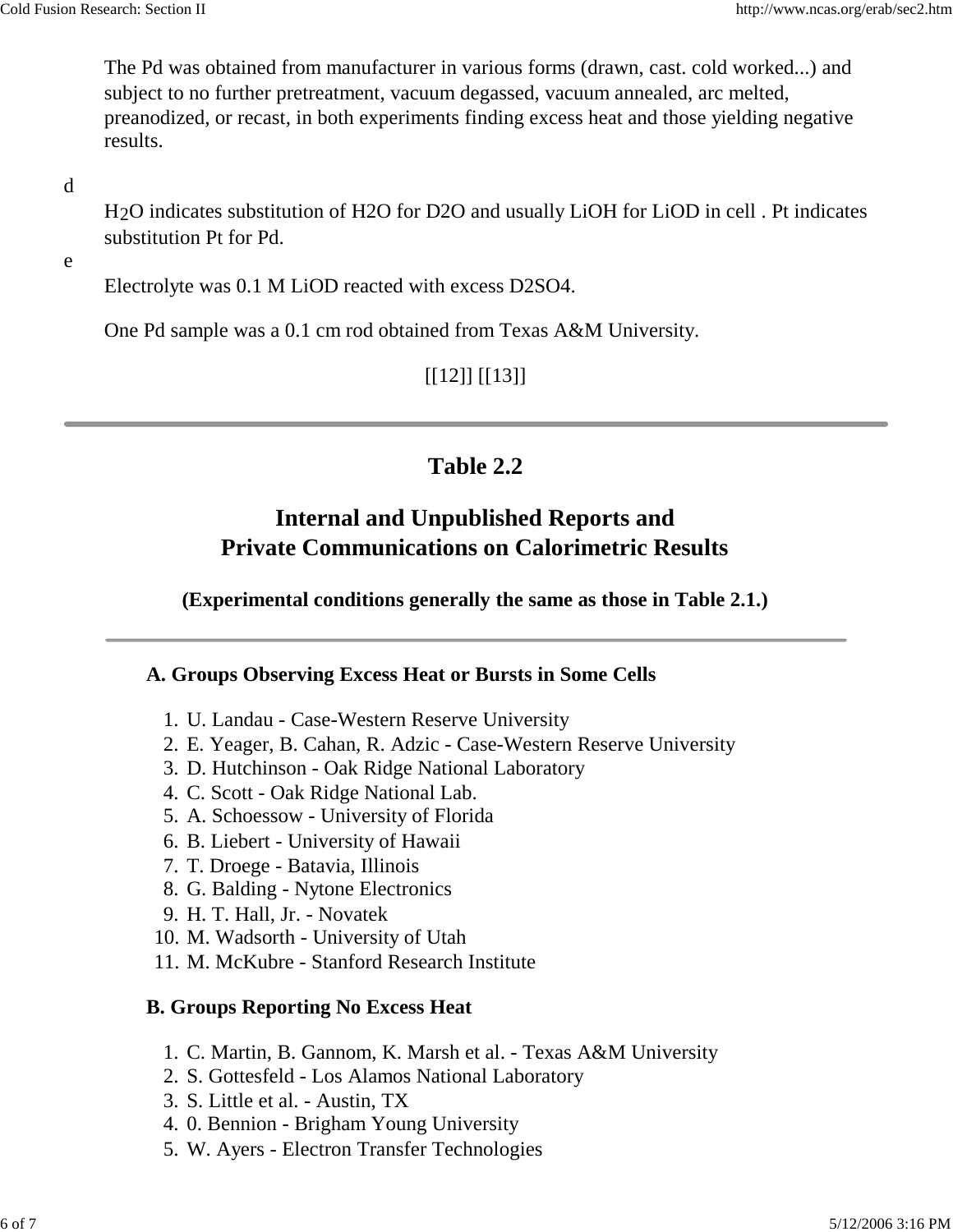- 6. R.P. Allen, J.R. Morrey et al. Battelle Northwest DOE Laboratory
- 7. T. R. Jow, E. Plichta et al. U.S. Army ETDL
- 8. H. W. Randolph Westinghouse Savannah River 'kite
- 9. H. Weissman Brookhaven National Laboratory
- 10. P. Ross Lawrence Berkeley Laboratory
- 11. F. Wagner General Motors Corp.
- 12. J. C. Farmer Lawrence Livermore National Laboratory
- 13. E.L. Fuller, Jr. et al. Oak Ridge National Laboratory

#### [[14]]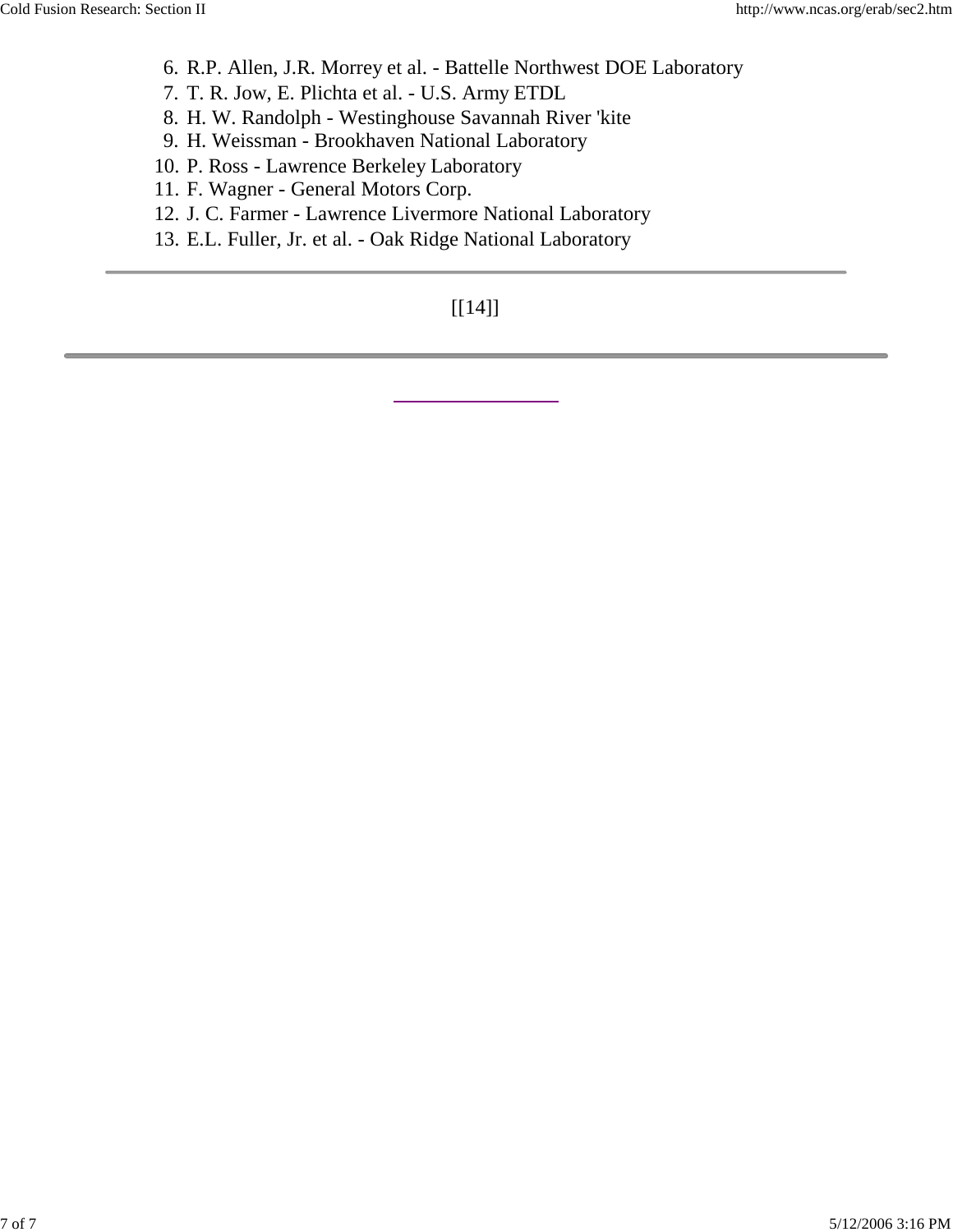## **III. FUSION PRODUCTS**

A. Introduction B. The Reaction Process C. Neutrons D. Direct Detection of Charged Particles and Gammas E. Search for Accumulation of Tritium and Helium F. Unconventional Explanations

- G. Search for Products of Cold Fusion in the Earth
- H. SUMMARY

### **A. INTRODUCTION**

The nuclear fusion of deuterium has been studied intensively for over 40 years. The reaction between two low energy deuterium nuclei has been observed to proceed in three ways:

(a) D + D 
$$
\rightarrow
$$
<sup>3</sup>He (0.82 MeV) + n (2.45 MeV)  
(b) D + D  $\rightarrow$  T (1.01 MeV) + p (3.02 MeV)  
(c) D + D  $\rightarrow$ <sup>4</sup>He + gamma (23.85 MeV)

The reactions (a) and (b) have been studied down to deuteron energies of a few keV and the cross sections (production rates) found to be equal to within 10%. In the interaction of deuteron beams with heavy ice or metal deuteride targets, almost one

2.45 MeV neutron is produced (with an accompanying  $3H$ e for every triton (with an accompanying proton). This near-equality of neutron and proton branches (production rates) of the D+D reaction, shown in Figure 3.1, is a reflection of the basic symmetry of nuclear forces between proton and neutron, disturbed only slightly at the MeV energies of the emerging particles by the Coulomb interaction, which is not symmetrical between proton and neutron. The cross section (production rate) for reaction (c) is on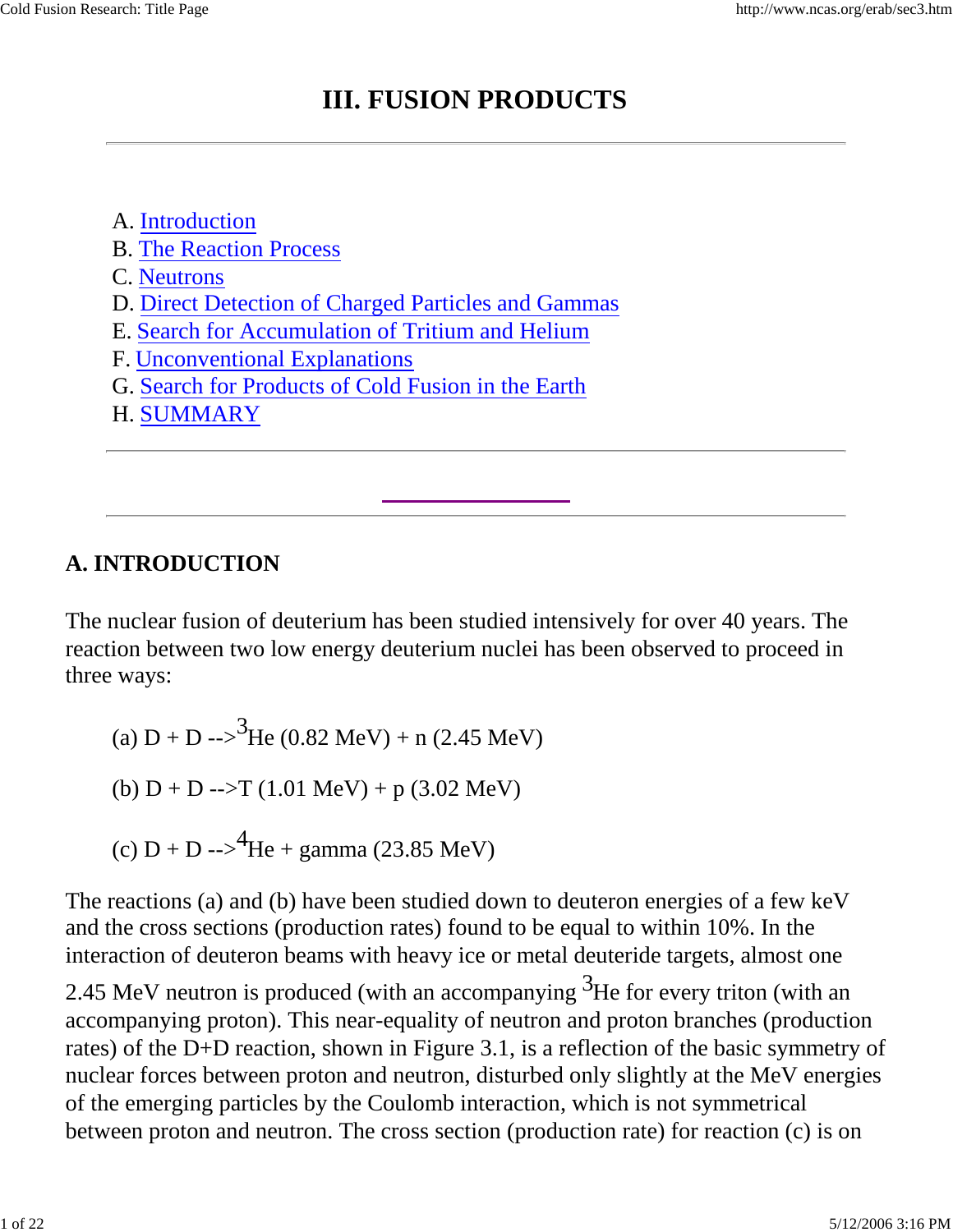the order of  $10^7$  lower than the first two reactions.

All nuclear reactions at low energies between two deuterons are retarded by Coulomb repulsion between the positively charged nuclei--the penetration of the repulsive Coulomb barrier changes rapidly with bombarding energy: for instance the measured cross section for reaction (b) changes from 0.2 microbarns at 2.7 keV to 35 millibarns at 100 keV. But the ratios for the three reactions appear to be constant below 100 keV.

Any fusion between deuterium nuclei must lead to detectable fusion products. For reaction (a) neutrons are the most easily detected product, by direct counting. For (b) the protons or tritons can be detected by direct counting, and the accumulated tritium could also be identified by its radioactivity, albeit with lower sensitivity for few-hour or few-day experiments, in view of the 12-year half life of T. Neutron counting is perhaps again the most useful technique, since neutrons must be produced by the energetic tritons interacting with deuterons in the material at the expected rate of 1 neutron for every 10,000 to 50,000 tritons. Reaction (c) leads to readily detectable high energy gamma rays and <sup>4</sup>He; the latter may be identified by mass spectroscopic measurements, whose sensitivity is low--though the  $10^{11}$  levels implied by 1 watt of heat should be readily observable.

In the following we summarize the experimental evidence on these fusion products. First we discuss the plausibility of reactions at room temperature and the issue of whether the constancy of the three reaction modes is a reasonable extrapolation to such low energies. Then the data on neutrons, charged particles, gamma rays and tritium are summarized. Finally, some comments are included on unconventional explanations, and geochemical evidence is summarized on proposed cold fusion in the interior of the earth.

We have used published material, where available, or material prepared For publication and presented at formal meetings or as preprints distributed without restriction as to citation. We have also benefited from data submissions in response to Panel questions and from reports from the national laboratories, all of which are available to the public in the DOE reading room. It is important to include not only positive results, that claim the detection of fusion products, but also the negative ones, that have attempted to replicate the experimental procedure of the former and failed to detect anything above background, at a level of sensitivity substantially better than the positive results.

 $[15]$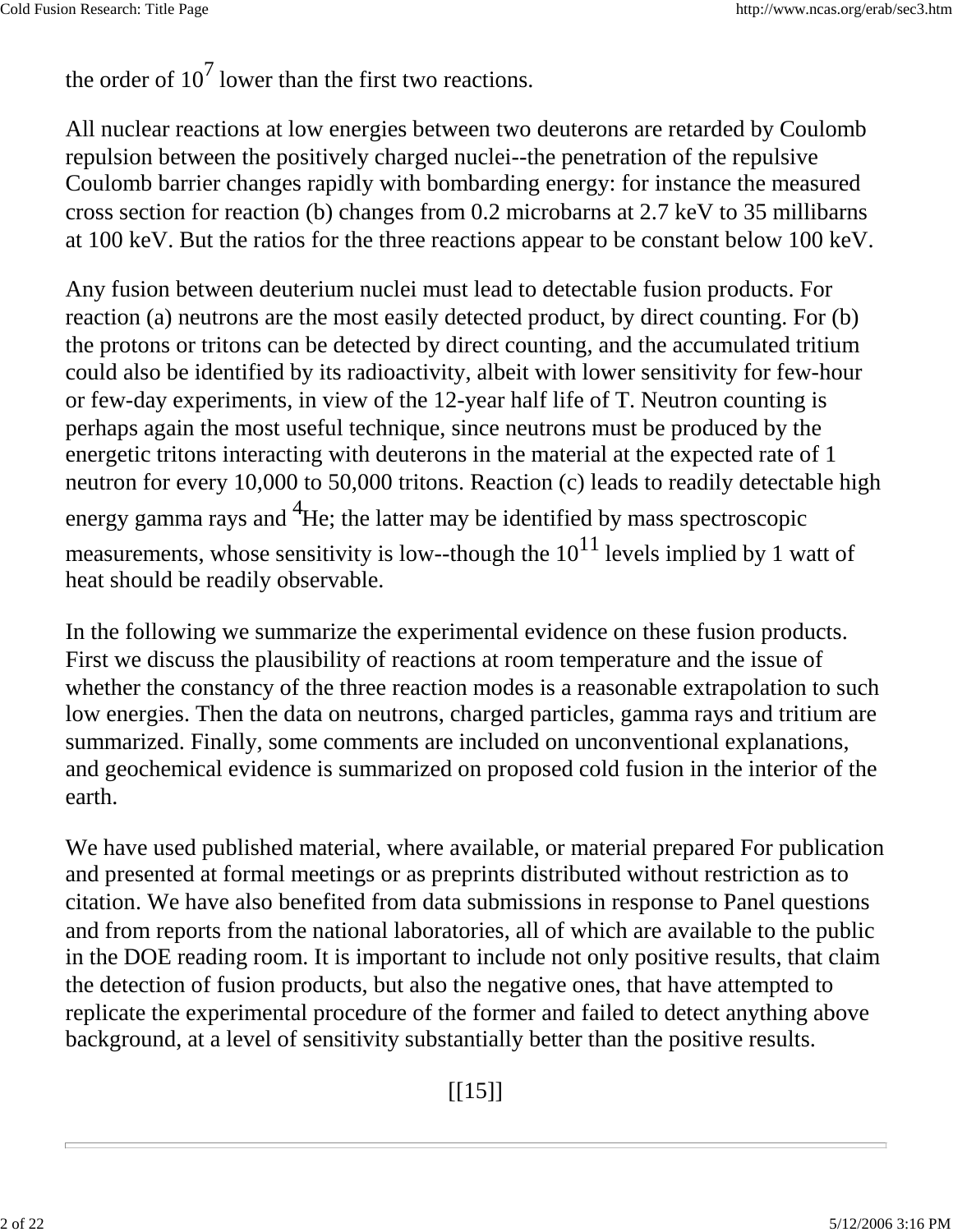

**Figure 3.1: Neutron & Proton Branches of the D+D Reaction**

**Click on thumbnail to see full-size image.**

 $[16]$ 

### **B. THE REACTION PROCESS**

Fusion reactions can occur only if during a nuclear collision, the Coulomb barrier is surmounted or, at low energies, penetrated so that the nuclei approach each other within about  $10^{-5}$  nanometers. This distance is some 10,000 times smaller than the typical separations of atoms in ordinary matter. The penetration of the barrier at low energies takes place through a well-understood quantum mechanical phenomenon called tunneling that allows fusion to occur in collisions far less violent than might be required otherwise.

In the thermonuclear fusion that occurs in stars and in laboratory "hot fusion" experiments, high temperatures, (tens of millions of degrees or more) provide 'he violent collisions required to produce fusion. However, in the cold fusion interpretation of the experiments, it is claimed that the penetration of the barrier through quantum mechanical tunneling has become so effective as to allow fusion to occur even at room temperatures. Further, some experimenters claim that the nuclear process is changed by an unspecified mechanism so as to alter dramatically the nature of the reaction products. Each of these claims must be understood as separate and equally surprising.

Some simple calculations illustrate how remarkable is the claim of fusion at room temperatures. The fusion rate for the two deuterium nuclei in a deuterium molecule (where their separation distance is even closer than when embedded in a metal) results in one fusion per year in a solar mass of deuterium. Further, the fusion of protons and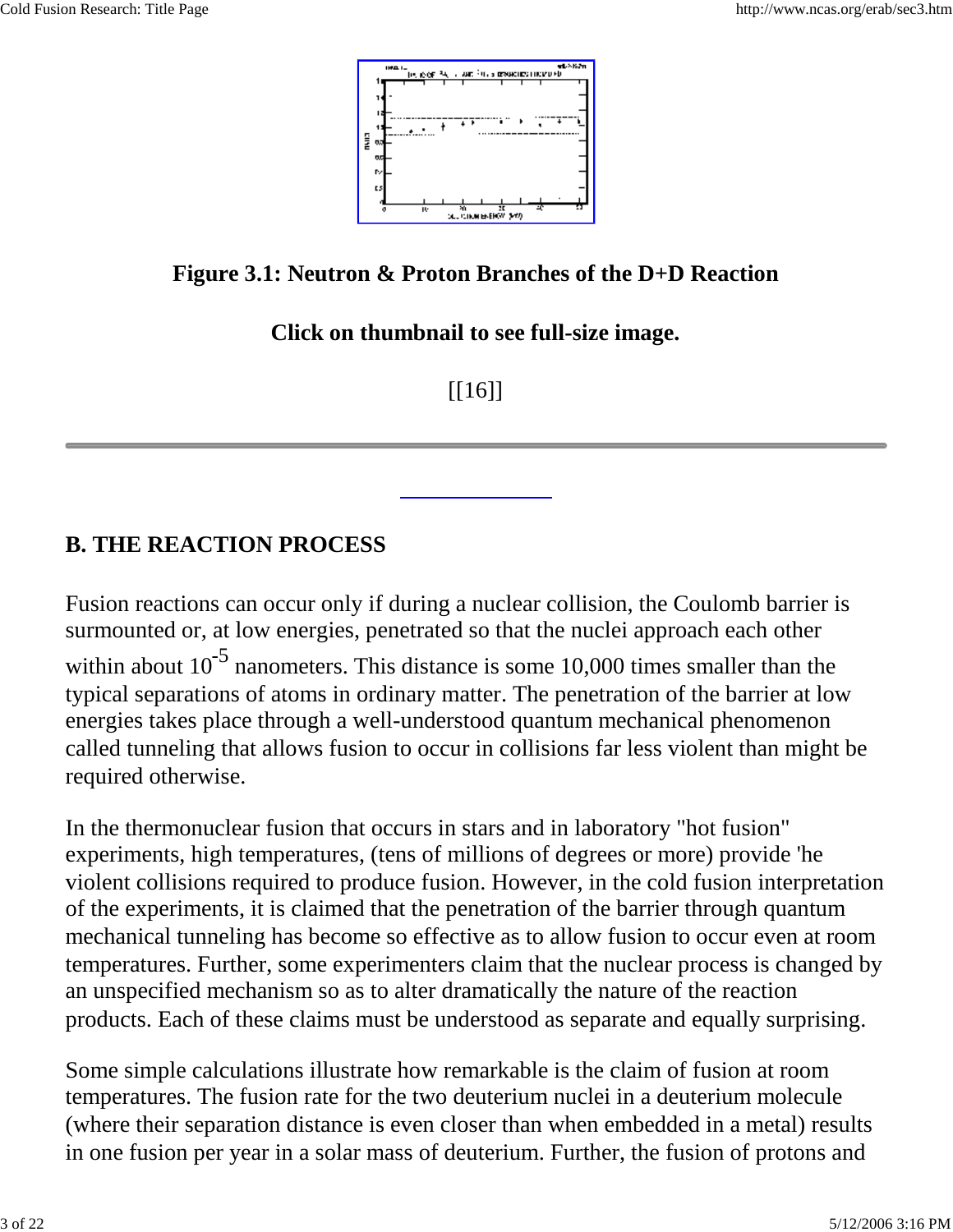deuterons is calculated to be  $10^9$  times faster than the D&@nbsp;+ D reaction (although it is still extraordinarily slow). No mechanism is known by which these rates could be enhanced by the 40-50 orders of magnitude required to agree with the reported observations.

One mechanism invoked for enhancing cold fusion rates is screening the electrostatic repulsion by "heavy" electrons. Endowing the electrons with a hypothetical mass would indeed enhance fusion rates sufficiently to agree with most cold fusion claims [KOO]. It is also true that there are "heavy fermion" materials whose thermodynamic properties at very low temperatures are characteristic of quasiparticles with masses many times those of a free electron. However, this phenomenon is understood as involving long-wavelength Extcitations in which strong correlations modify the electron wave function near the Fermi surface. As such, heavy fermions extend over many lattice sites. Because the tunnelling in nuclear fusion occurs at distances smaller than one lattice site, only the short-wavelength "bare" electron excitations are relevant for screening, and cannot enhance the fusion rate significantly.

 $[17]$ ]

#### **B.1. The D + D Branching Ratios**

The relative rates of reactions (a), (b), and (c) are called the branching ratios and are a crucial issue in the discussion of some cold fusion claims. These reactions have been studied in laboratory experiments using accelerators for deuteron energies above a few keV [KRA]; the smallness of both the reactions (a) and (b) cross sections prevents reliable measurements at lower energies. The ratio between these two rates exhibits a weak energy dependence and is near 1.0 at the lowest energies, as seen in Figure 3.1. Data from muon-catalyzed  $D + D$  fusion [BAL], which probes an even lower energy range, is still consistent with nearly equal rates.

A change in the known branching ratios of more than one million, in favor of reaction (b) over reaction (a), would be required to explain experiments that claim to observe high fusion rates (either through heat or tritium production) without a corresponding high neutron flux. As cold fusion is thought to occur at energies on the order of a few electron volts (eV), this is not directly ruled out by the data discussed above. However, no mechanism is known for inducing such a rapid energy-dependence in the branching ratio. The Oppenheimer-Phillips process involving the Coulomb break-up of the deuteron has sometimes been invoked in this regard. However, this process is not effective at low energies in the  $D + D$  system.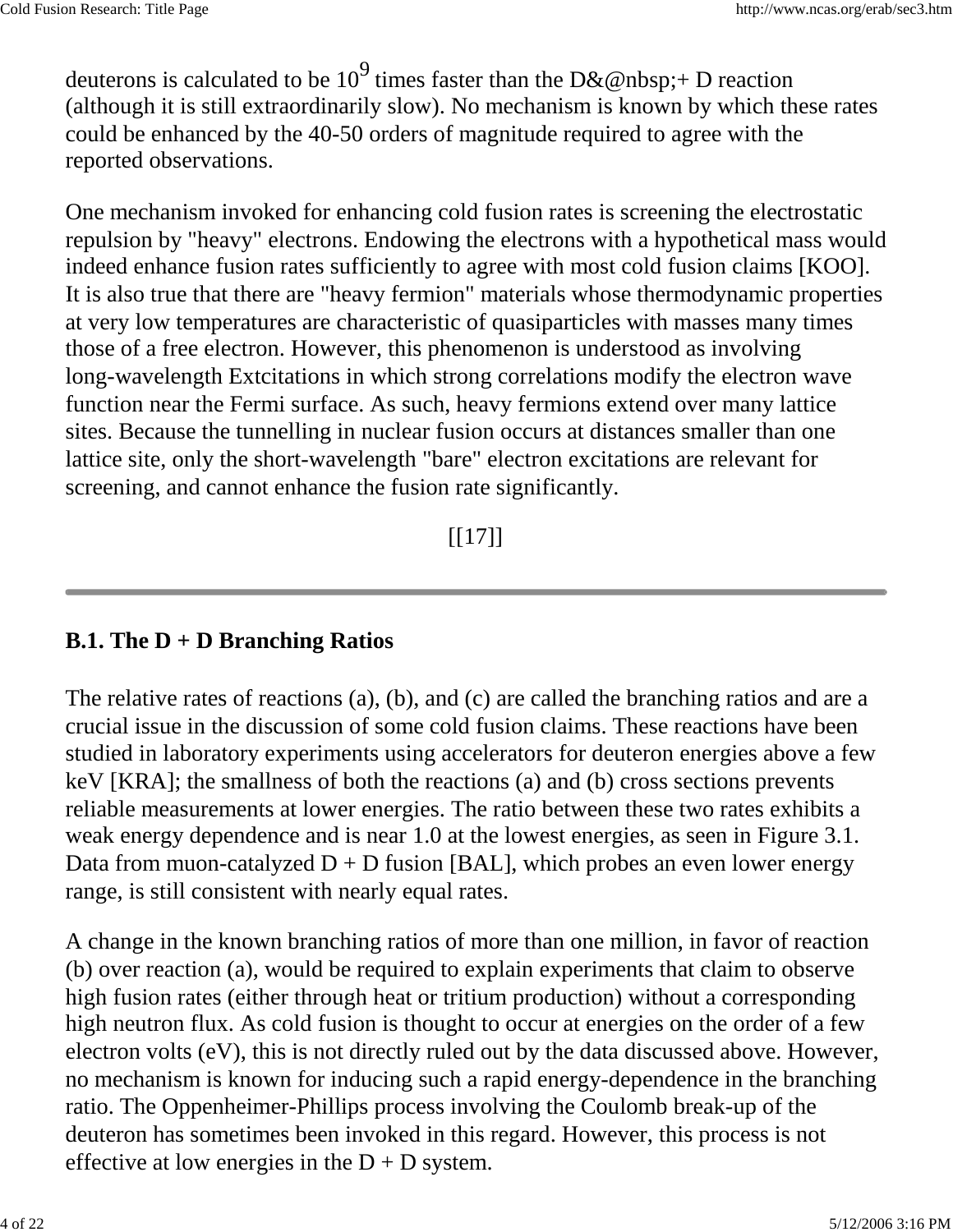### **B.2. The Gamma Branch.**

Some researchers have hypothesized that the D + D -->  $^{4}$ He + gamma (23.85 MeV) reaction, which is ordinarily some  $10^7$ times weaker [BARN] than reactions (a) and (b) in which two fragments are produced, somehow dominates in cold fusion situations. To be consistent with the lack of neutrons, a very large enhancement of the gamma branch by a factor somewhere in excess of  $10^{13}$  would be required. We know of no way whereby the atomic or chemical environment can effect such an enhancement, as this

ratio is set by nuclear phenomena and is on a length scale some  $10^4$  times smaller than the atomic scale.

If there were such an enhancement, high-energy electromagnetic radiation (photons, positrons, or fast electrons) would be observed. While direct coupling to the lattice through unspecified mechanisms has been invoked to suppress such radiation, any such coupling must occur through the electromagnetic field and would result in some observable high-energy radiation.

### **B.3. Anticipated Secondary Yields from Fusion Products.**

i. **Neutrons from tritium**. The tritons produced in reaction (b) have an energy of 1.01 MeV. This energy must be lost in the immediately surrounding material, which in an electrolytic cell is either the Pd electrode saturated with deuterium, or heavy water. The tritons have insufficient energy to cause nuclear reactions with Pd.

## $[18]$ ]

However, they will also bombard the deuterium in the surrounding material. The  $T + D$  reaction is a rich source of 14-MeV neutrons, with a cross section that reaches 5 barns (i.e.,  $5x10^{14}$ cm<sup>2</sup>) at 0.12 MeV, then falls to about 0.7 barns at 0.5 MeV, and reaches slightly below 0.3 barns at 1 MeV. For the 1.01 MeV tritons from the  $D + D$  reaction an average cross section is about 1.2 barns. For tritons that are stopped in PdD this translates into a neutron yield between 1.5 and  $2x10^{-5}$  neutron per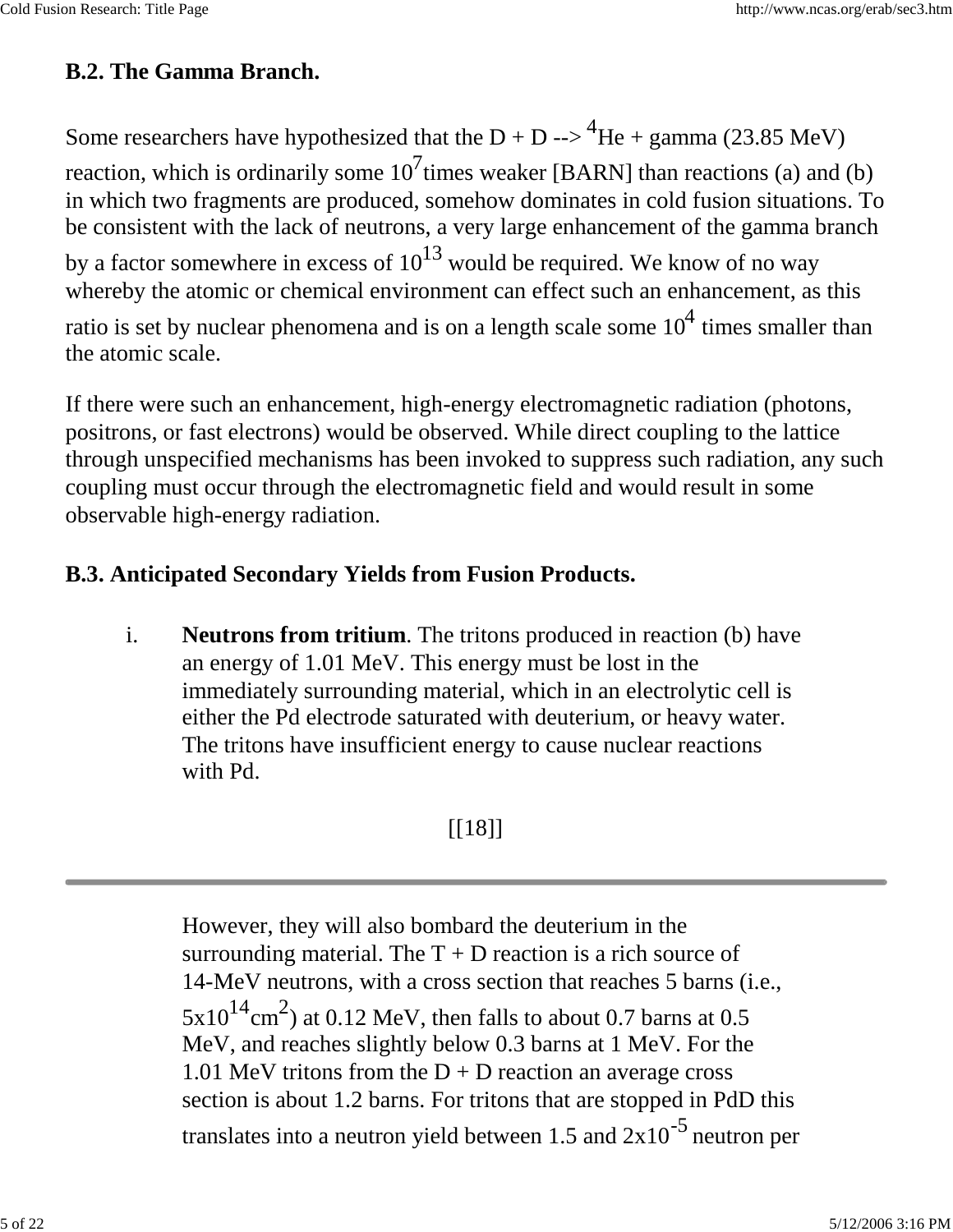triton; for tritons stopping in heavy water there are about  $9x10^{-5}$ neutron per triton.

ii. **Coulomb excitation of Pd by protons.** The even Pd isotopes (104, 106. 108, 110) with abundances of 11, 27, 26, 12% have first-excited 2-states at 555, 512, 434, 374 keV and cross sections between 0.5 and 0.8 barns. The cross sections for Coulomb excitation are in the vicinity if 20 to 50 millibarns and thus the

yields of gamma rays expected are 2 to  $5x10^{-6}$  per proton. In palladium the half thickness for absorption oF these gamma rays is about 4 mm, in water it is several cm.

In terms of power, there must be about  $10^8$ /sec secondary (14 MeV) neutrons per watt of fusion, even if direct neutron production (reaction a) is completely suppressed and all the reaction goes into tritium production (reaction b). Under these conditions there must also be slightly under  $10^7$  secondary gamma rays per second, of well defined energies, in the 500 keV range.

#### **B.4. The p + D Reaction**

It has been suggested that an alternative fusion process could be the reaction

 $p + D \rightarrow^{3}$ He + gamma (5.49 MeV)

for which the gamma ray production (observability) factors are still overwhelmingly small at room temperature, but somewhat less so than for the  $D + D$  process [KOO]. This reaction produces a readily observable gamma ray and if it is to account for 1 watt of heat, then it should also produce<sup>3</sup>He in observable concentrations.

#### **C. NEUTRONS**

#### **C.1. Detection.**

Neutrons are a major product of  $D + D$  fusion. Neutrons are convenient particles to detect, since they interact only with the nuclei of atoms and so can emerge from reaction vessels of substantial size unscathed and without having lost energy. Similarly,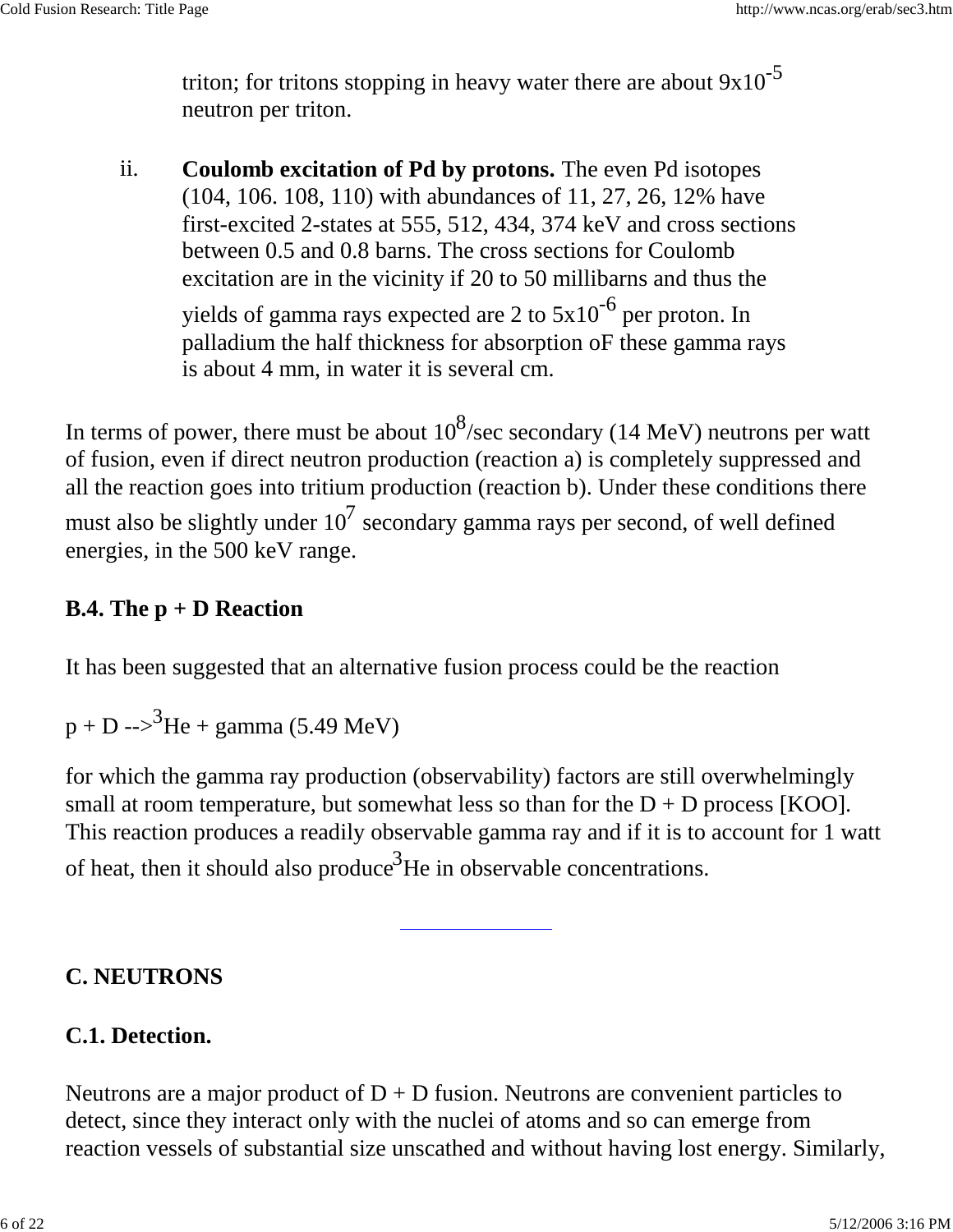large counters can be used without the problem of thin entrance windows, since neutrons enter into the volume of the counter without difficulty. Some simple facts about neutron detection are summarized in Appendix 3.A.

 $[19]$ 

### **C.2. Initial Claims**

The University of Utah (UU) group in its initial publication (FLE] claimed the detection of neutrons from  $D + D$  by virtue of the gamma ray emitted by the capture of the moderated neutron in the water bath surrounding the electrolytic cells. A narrow peak in the pulse-height spectrum from the NaI scintillator was published, narrower than is possible with this type of detector, and with internal inconsistencies in the energy scale as pointed out by a group at MIT [PET]. The photopeak at 2.2 MeV obtained at MIT from <sup>252</sup>Cf spontaneous fission neutrons moderated in water and radiatively captured on protons is accompanied by other peaks from natural background that enable one to calibrate the energy. Successive interchange between UU and MIT groups in the scientific literature has demonstrated that the claimed detection of neutrons by the proton capture gamma ray at UU was an artifact of the experimental apparatus.

The original publication from Brigham Young University (BYU) [JON-1] presented the detection of neutrons as experimental evidence for the existence of cold nuclear fusion. The neutrons were detected in a two-stage neutron counter--first by the proton recoil in organic scintillator, followed within a few tens of microseconds by a signal from the capture of the moderated neutron on boron viewed by the same photomultipliers. This double detection of a single neutron serves substantially to reduce the ambient background due to gamma rays, although there remains background in the experiment due to gamma rays and to real neutrons from cosmic rays and other sources.

BYU has been working in collaboration with other groups, notably at Los Alamos National Laboratory (ME4], and also with a group at Yale University. The original claim of neutron detection five standard deviations above the background is somewhat reduced in statistical strength if one considers the degrees of freedom that are fixed by the presentation of a peak in one of a number of experiments and at a particular energy, and also the possible fluctuation in the cosmic-ray neutron background. Ordinarily, however, such a result can be improved through improved shielding or by moving to an underground site. Another group at BYU [PIT] electrolyzed 3 M LiOD on Pd cathodes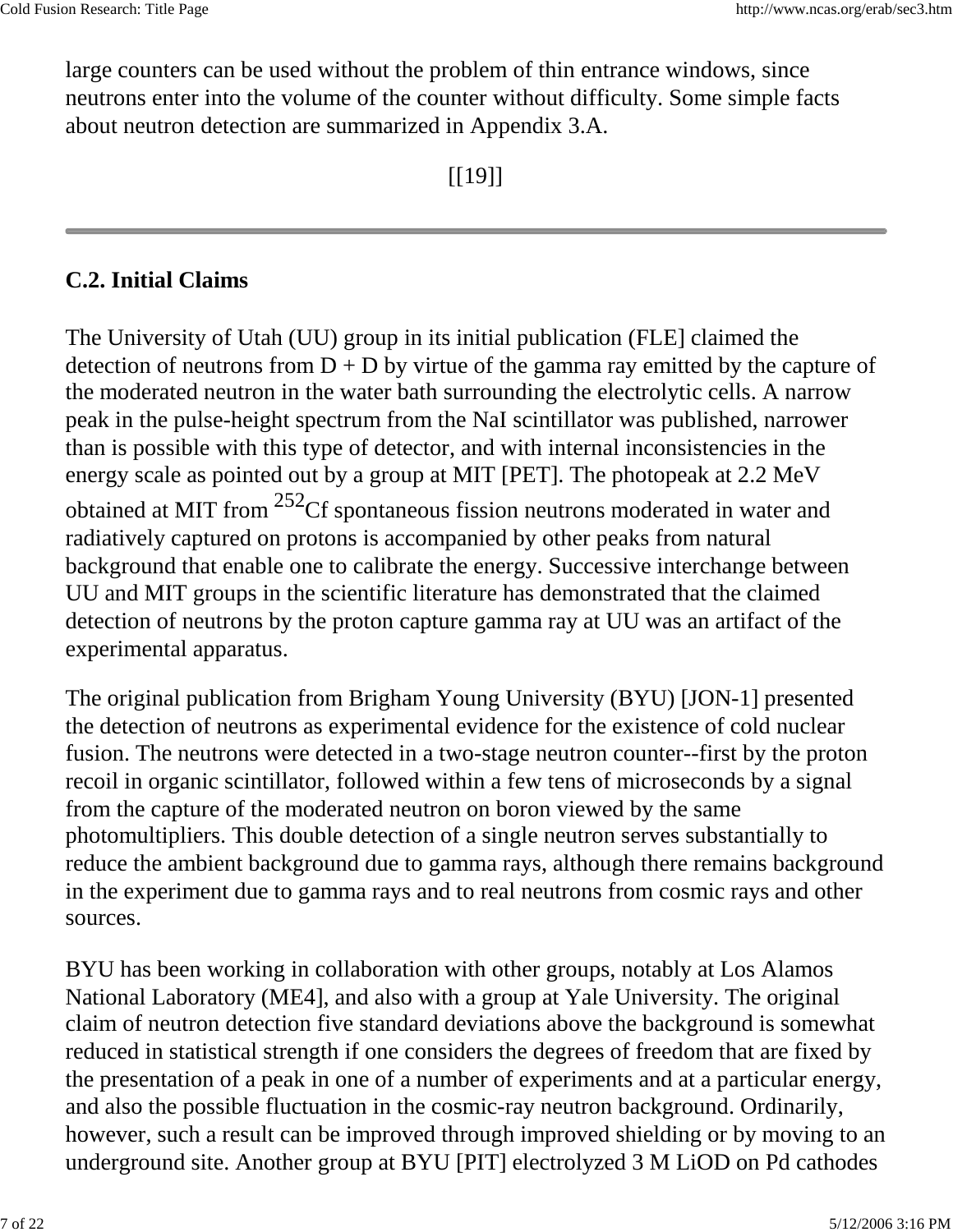and detected about  $2.1x10^{-3}$  counts per second as compared to  $1.2x10^{-3}$  for light water cells.

Typical of the experiments with greater sensitivity is work by the group at Sandia National Laboratory [SCH], in which a site was found with substantially less background and results presented for a limit on neutrons produced in electrolytic fusion. Similar results from the Frejus tunnel in France were also presented in Santa Fe [DEC]. However, in a BYU collaboration at the Grand Sasso Laboratory deep underground [BER] involving "electrolytic infusion of deuterons into titanium" cathodes, the detection of  $350\pm51$  counts of 2.5 Mev neutrons

\*Care is needed as the rate of cosmic ray neutrons can fluctuate by 20% or more with variations in barometric pressure or with solar activity.

 $[$ [ $20$ ]]

indicates consistency with their initial results, though unfortunately their background is 100-1000 times higher than previous measurements of the neutron level in the Grand Sasso Laboratory [ALEK] so that the excess neutron yield reported is still comparable to the background and the advantages of the underground site are not fully realized.

At the Santa Fe workshop, Moshe Gai of Yale presented results obtained in collaboration with Brookhaven National Laboratory, in which no neutrons were

detected from electrolytic cells above the detection limit of  $10^{-25}$  n per D-D pair/sec [GAI]. In a recent @preprint Salamon et al. from the University of Utah [SAL] report measurements of neutrons in the Pons Laboratory over 67 hours with several electrolytic cells operating. They observed no neutrons above background and quote a limit of 1 neutron per second emitted by any of the cells, comparable to the limits in Table 3.1.

Many claims have been made for the production and detection of neutrons produced in electrochemical cells, but these claims have mostly been withdrawn or moderated by the discovery of difficulties with the counter--particularly with the BF counters used. Some counters are sensitive to humidity; others to microphonic noise (vibration), or to other afflictions. Some results on reported neutron fluxes, compared to the flux reported by the BYU group, are summarized in Table 3.1.

## **C.3 Dry Fusion.**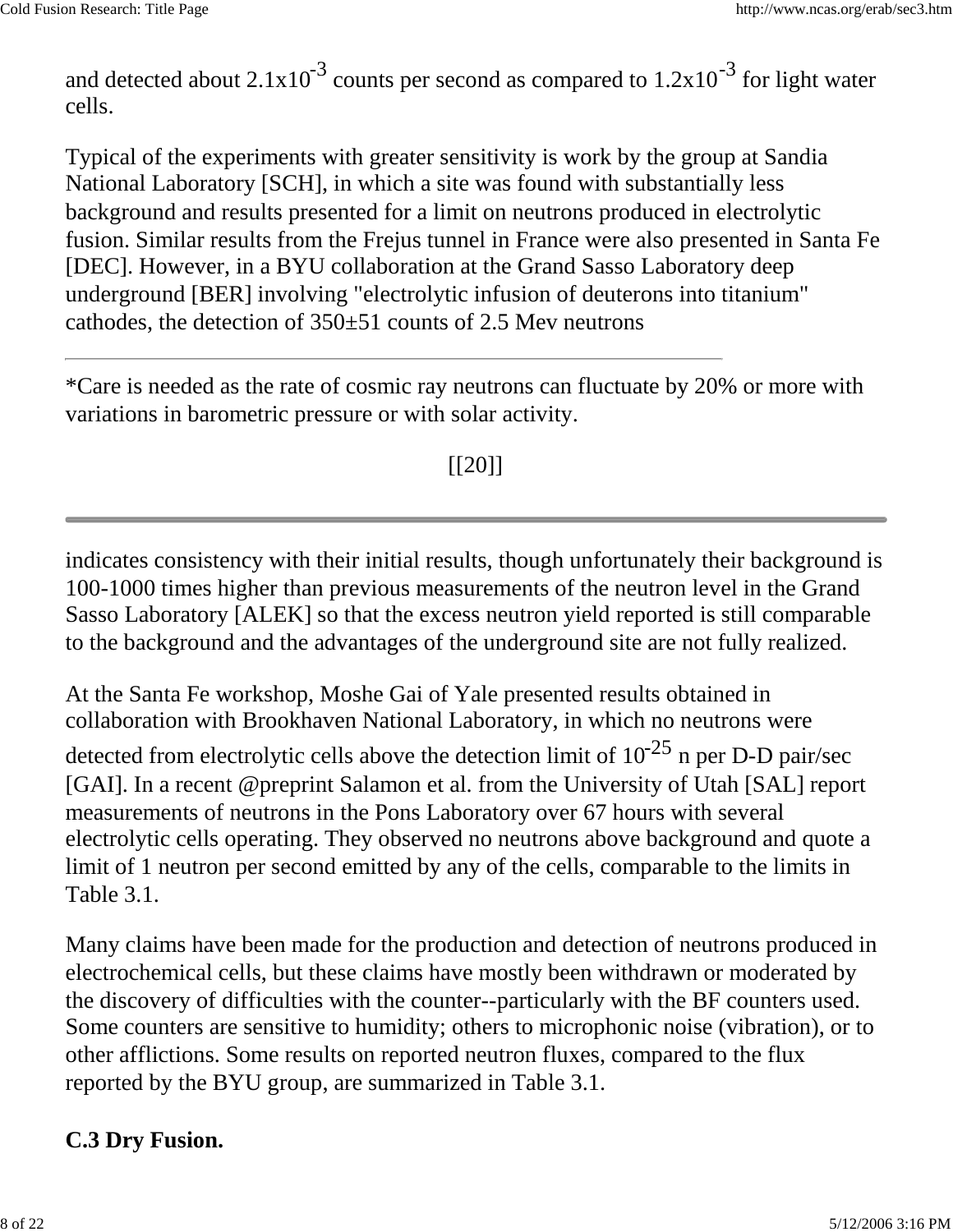Results presented in April 1989 by a group at Frascati (DEN] opened a different area of investigation for the study of  $D + D$  cold nuclear fusion. In this work, deuterium gas at 60 atmospheres pressure was allowed to contact titanium lathe turnings in a stainless steel reaction vessel, and the temperature of the sample was varied either by heating or by cooling. No neutrons were observed from the hydriding reaction, at room temperature or at elevated temperature, when viewed by a nearby BF counter. However, after cycling to liquid nitrogen temperature (77°K) bursts of counts were observed--typically on the order of 20 counts per burst over a period of 60 microseconds. One set of counts, obtained by cycling to nitrogen temperature, shows neutrons mainly in these bursts.

A different type of neutron emission was also claimed by the Frascati group [DEN] following warming from nitrogen temperature over one weekend. The observed count rate follows a bell-shaped curve, rising to a peak of 300 neutrons per 10-minute counting interval, over some 5 hours. These important experimental results provoked great effort toward verification, both at Frascati and elsewhere. A recent personal communication from M. Martone at Frascati indicates that neither the burst results nor the continuous neutron emissions from the D-Ti system or from any other dry fusion activity at Frascati have been confirmed. In addition, electrochemical cells produced no observable neutrons, and their operation was terminated in July.

A group at LANL [MEN] has conducted dry fusion work with Ti and Pd, and has presented results both at the Santa Fe meeting and in a preprint. This group at LANL uses high-efficiency systems that moderate any fast neutrons emitted from

experimental cells, detecting the moderated thermal neutrons in  $3H$ e gas counters. Some bursts of neutron counts are observed 3000-5000 seconds after the sample

## [[21]]

is removed from liquid nitrogen, at sample temperatures of about -30°C. These bursts, of up to 100 neutrons, are seen in about 30% of the samples tested. An attempt to reproduce this effect at Sandia National Laboratory yielded negative results [BUT].

In a very recent report, a Yale-BYU-BNL collaboration using a different detection scheme, with multiple liquid scintillation counters with an overall efficiency essentially the same as that of the Los Alamos group, and incorporating counters to monitor cosmic ray showers, has examined four cells with conditions reproducing those af the Los Alamos experiment [RUG]. They see no bursts larger than five neutrons in 103 hours of temperature cycling with these cells. Two bursts of five were seen in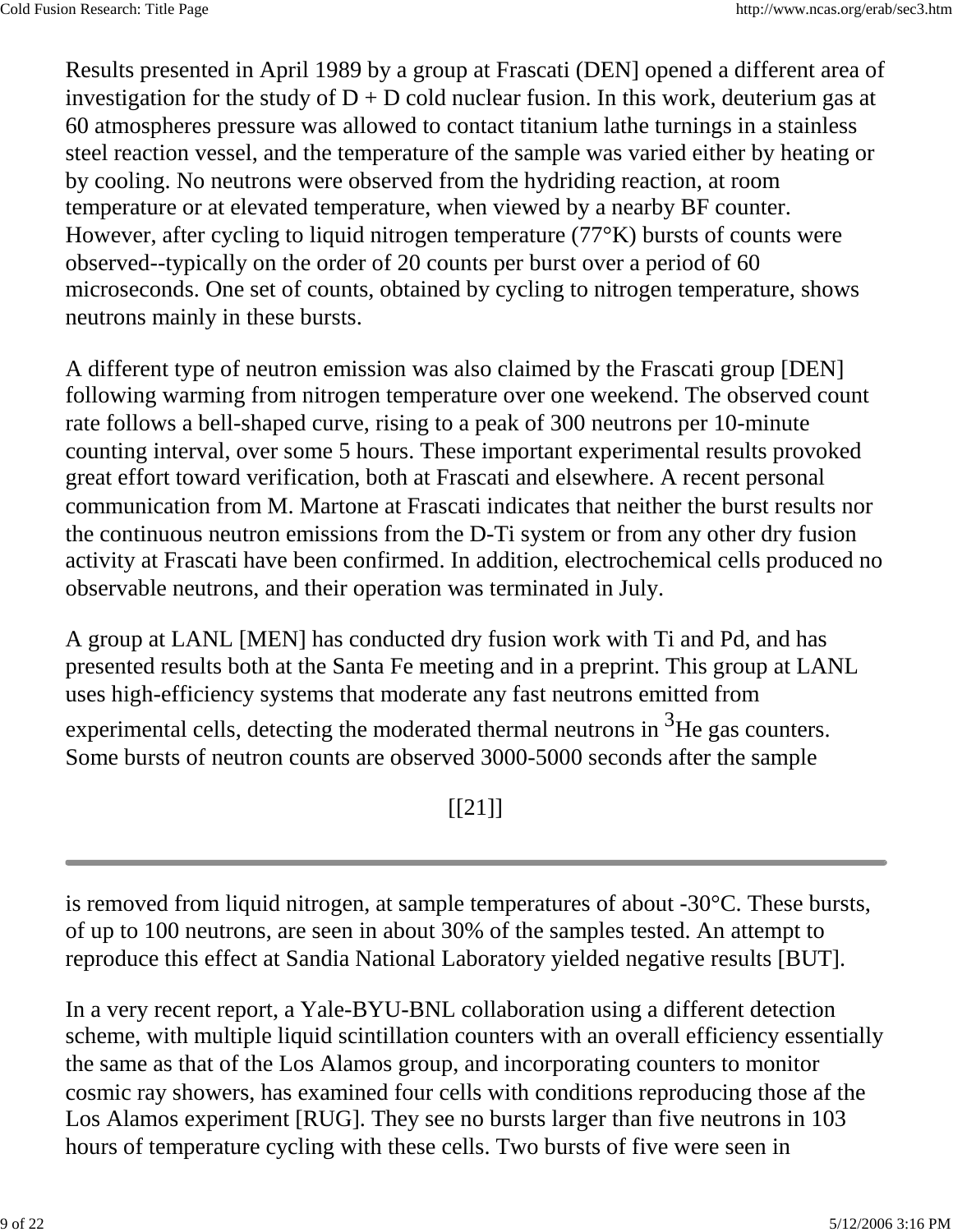background runs, and two more in the runs with the pressurized Ti-O cells, all of them coincident with cosmic ray events.

Finally, a conference report [IYE] from the Bhabha Atomic Research Center [BARC] in India provides text and tabulated results from several groups at BARC. Fig. 1 of the BARC report shows counts from neutron detectors observing a large electrolytic cell, with an estimated  $2x10^7$  neutrons in the 5 minutes following an overpower trip of the electrolyzer. Tritium and neutrons are observed at BARC from cathodes fabricated of PdAg alloy as well as from pure Pd.

Figure 2 of the BARC report shows dry fusion  $3$ He neutron-counter output during a gradual increase of temperature of 20 g of Ti while deuterium gas was being pumped off. It is also commented that samples could be loaded with deuterium gas at 1 atmosphere and 900°C, and that "one such disc shaped button loaded on Friday 16th June began emitting neutrons on its own, almost 50 hours after loading. It produced (about)  $10^6$  neutrons over an 85-minute active phase. The background neutron counter did not show any increase in counts over this time."

## **C.4. Fracto-Fusion.**

In 1986 a group at the Institute of Physical Chemistry in Moscow reported that when a single crystal of LiD was Fractured by a device powered by an air gun, a few neutrons appeared to be produced [KLU]. These were attributed to internal fields associated with fractures in the material. Recently the same group reported that when titanium chips were agitated in a drum with heavy water and deuterated polypropylene, using steel balls and vibration at 50 Hz, neutrons were observed for a few minutes at a rate of 0.31  $\pm$  0.13 counts/sec [DER]. After a few minutes no neutrons were seen.

Neutron emission during plastic deformation of deuterium-containing solids under pressure is reported by Yaroslavskii [YAR] from "rheological explosions" induced by rotating the anvils of a press on a rock sample to which grains of beryllium bronze and D<sub>2</sub>O have been added. Typically, 1000 pulses are detected in a burst, interpreted by the experimenter as arising from  $10^6$  neutrons.

These effects are not fully understood at present, the experiments are difficult and need to be repeated by others. If confirmed, a quantitative understanding of such effects could lead to interesting physics. The scale of energy in internal field experiments is still orders of magnitude higher than the one relevant to cold fusion.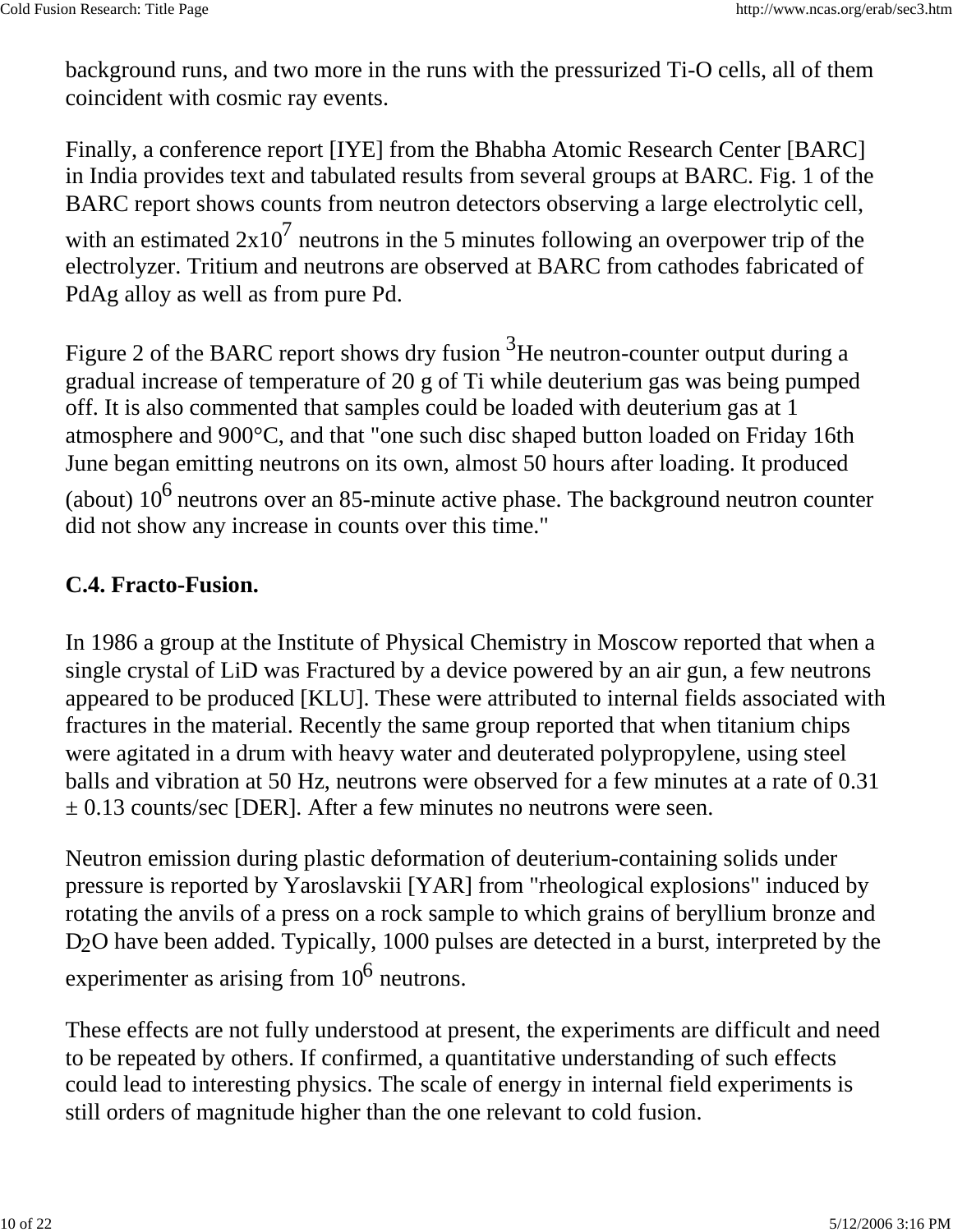[[22]]

## **C.5. Secondary Neutron Yields**

There are problems of consistency between the numbers of tritium atoms detected in some of the experiments discussed above and the number of neutrons. The BARC abstract reads, "The total quantity of tritium generated corresponds to about  $10^{16}$  atoms suggesting a neutron to tritium branching ratio less than  $10^{-8}$  in cold fusion." But, as discussed above there should be at least one neutron per 10,000 tritons, if the observed tritium were originating from fusion. Hence the neutron yield is 1000 times less than expected.

## **C.6. Summary**

All the experimental measurements of neutrons associated with cold fusion give upper limits that are much smaller than that consistent with the reported excesses of heat production if resulting from  $D + D$  fusion.

# **D. DIRECT DETECTION OF CHARGED PARTICLES AND GAMMAS**

## **D.1. Charged Particle Searches**

A few experiments [POR, PRI, REH, SUN] to measure the 3 MeV protons and/or the 1 MeV tritons produced in the reaction,  $D + D - T + p$ , have been reported; they are summarized in Table 3.2. A variety of different methods has been used, but the lowest limit on charged-particle production appears to be that set by Price using plastic track detectors. Their setup was designed so that the light water control cell matched the heavy water cell as closely as possible. Electrolysis was performed for 13 days, and the cathode stoichiometry was determined to be  $H(D)/Pd = 0.8$ .

Both cells showed track production rates that were consistent with the alpha-particle emission rate for native Pd foils due to trace (ppm) impurities of the natural  $^{238}$ U and  $232$ Th decay chains; however, no tracks due to protons with energies between 0.2 and 3 MeV or tritons with energies between 0.2 and I MeV were found. From these data Price [PRI] set limits on the fusion rate of less than  $0.002$  per cm<sup>3</sup> per second. This value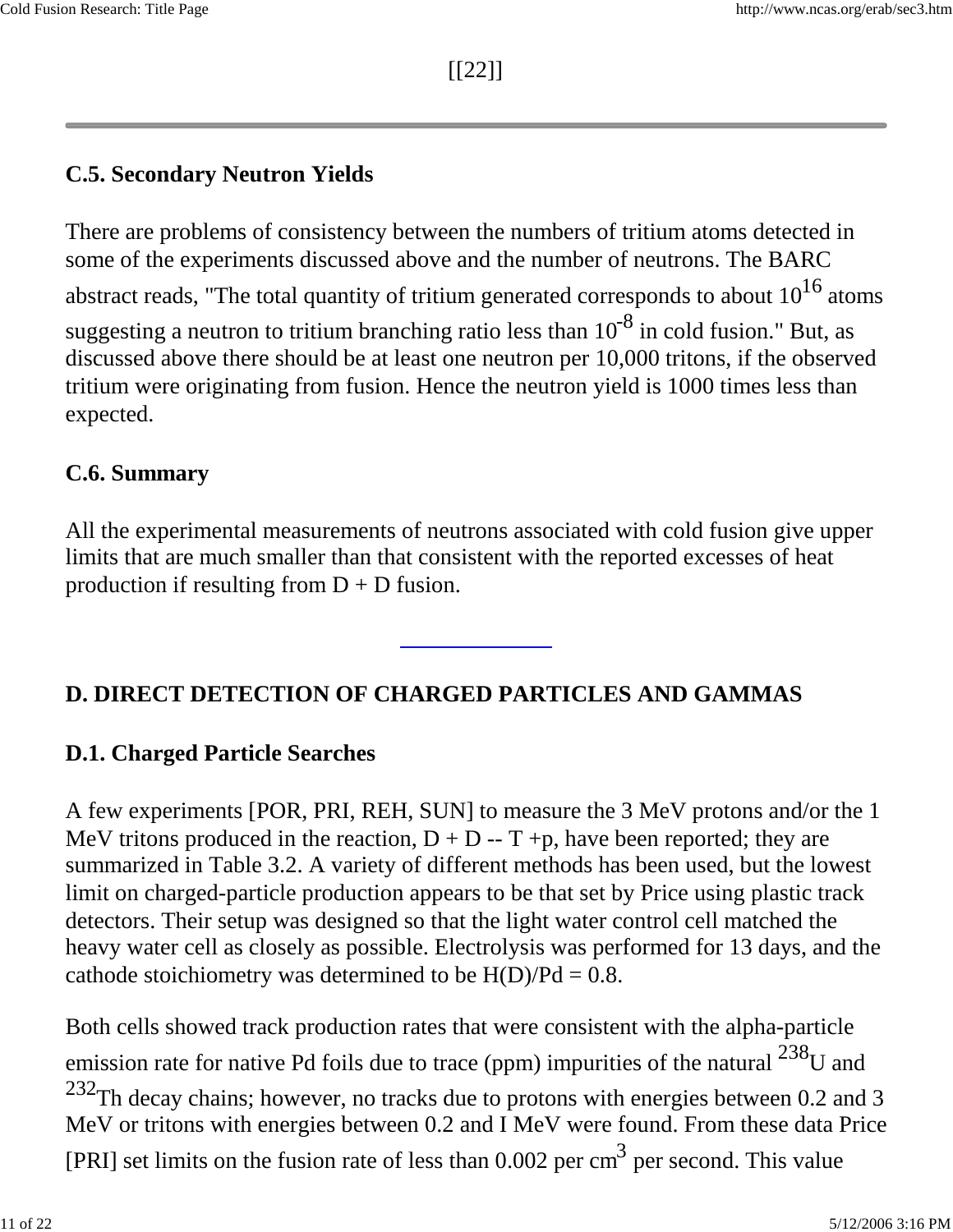results in an upper limit of  $8.3x10^{26}$  fusions per D-D pair per second. This is about an order of magnitude lower than the limits obtained using Si surface barrier (SSB) techniques.

A limit on the fusion rate of 0.028 per cm<sup>3</sup> per second or  $1.2x10^{-24}$  fusions per D-D pair per second was obtained by Ziegler [ZIE] using a SSB technique. Porter [POR] used a SSB detector to view the back of a 76 micron thick Pd foil cathode in a heavy water electrolysis cell. They obtained an upper limit of  $6x10^{-25}$  protons per D-D pair per sec at the 2 sigma level; chemical analysis of their electrolytes showed no evidence for anomalous increases in tritium concentrations.

Sundqvist et al. [SUN] also used a SSB technique to detect protons. The detector was placed close to Pd foil cathodes that were thin enough to allow all the protons produced to escape from the foil. All of their runs gave a null result within the statistical errors, resulting in a fusion rate of -2.1  $(\pm 2.2)x10^{24}$ , if a bulk process is assumed.

# $[ [23] ]$

Recently, Rehm [REH] has reported using a proportional Counter to search for charged particles from electrolytic cells with Pd and Pt electrodes in  $0.1$  M LiOD in D<sub>2</sub>O. They obtained an upper limit of  $4x10^{-23}$  fusions per D-D pair per second, not as low as the limits using the other methods.

In summary, a variety of experimental techniques has been used in searches for charged particles; all of them set very low limits on fusion occurring via the  $D + D \rightarrow T + p$ reaction. Most of these results set limits that are considerably less than Jones' [JON-1] maximum value of  $1\pm 0.2 \times 10^{-23}$  fusions per D-D pair per second for the  $D + D \rightarrow$  3He + n channel obtained from neutron measurements.

The upper limit of Price [PRI] Of  $8x10^{-26}$  fusions per DD pair per second is below the average rate inferred from the neutron measurements of Jones or even of Menlove [MEN]. The low limits which the searches for charged particles (either protons or tritons) place on their production is thus inconsistent with the reported production of either neutrons or tritium via the cold fusion reaction.

## **D.2. Gamma-Ray Searches**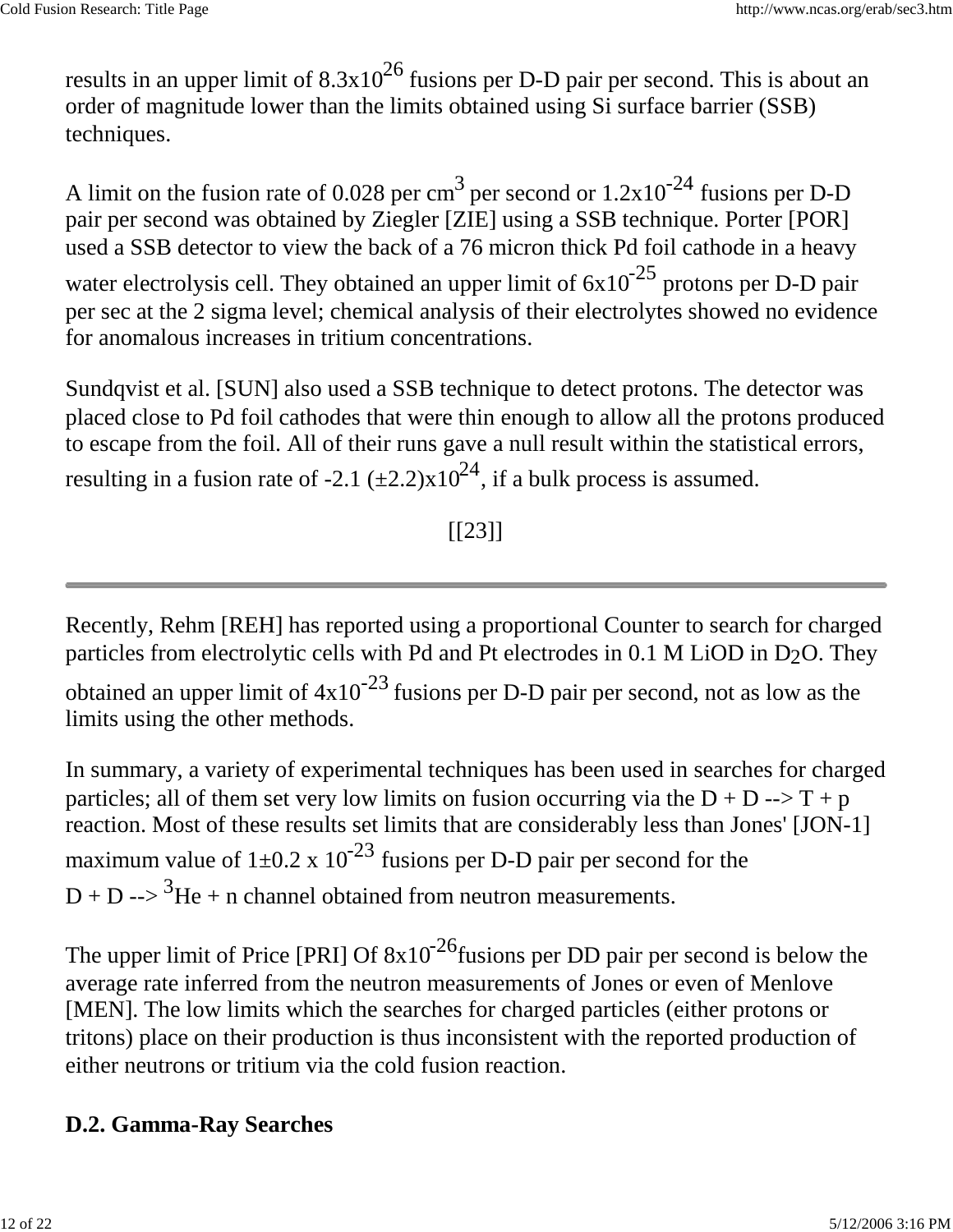A rare branch of the D+D reaction proceeds through capture, in which a 23.85-MeV gamma ray is emitted. Similarly, the p+D reaction is associated with a 5.49 MeV gamma ray. In several published searches no gamma rays that would be associated with the D+D or p+D capture reactions were seen. They include a report by Henderson [HEN] who cites limits around  $10^{-23}$ /sec 24-MeV gamma rays emitted per deuteron in various cells. Porter [POR] reports no 5.5 MeV gamma rays--though no absolute limit is quoted. They also comment on the absence of K X-ray production from Pd. Greenwood [GRE] reports limits of  $10^{-23}$  for gamma rays above 1.9 MeV.

Other negative results are quoted in the Santa Fe abstracts without quantitative detail. From the data of Lewis et al., [LEW] it can be calculated that fewer than  $4x10^{-25}$ 5.5-MeV gammas are emitted per second per deuteron in a Pd cathode, and fewer than  $2x10^{-23}$  24-MeV gammas are emitted per second per deuteron. Negative results from measurements of gamma rays were also reported recently from Utah on electrolytic cells in the Pons Laboratory over 831.5 hours during which several cells were operating [SAL].

## **D.3. Cluster Ion Fusion.**

Another effect reported recently is that of Beuhler et al. [BEU] who accelerated singly charged clusters of D2O, on the order of 100 molecules, to voltages up to 325 keV onto a deuterated Ti target. They obtained evidence of the  $D + D \rightarrow p + T$  reaction, and more recently of the  $n^{3}$ He branch, at a rate of about 1 per  $10^{11}$  clusters.

These effects are not fully understood at present, the experiments are difficult and need to be repeated by others. If confirmed, a quantitative understanding of such effects could lead to interesting physics. The scale of energy in cluster ions experiments is still orders of magnitude higher than the one relevant to cold fusion.

[[24]]

## **E. SEARCH FOR ACCUMULATION OF TRITIUM AND HELIUM**

As has already been noted, all D+D fusion reactions produce either tritium or helium. Besides the direct detection of tritium or helium nuclei when they are produced, as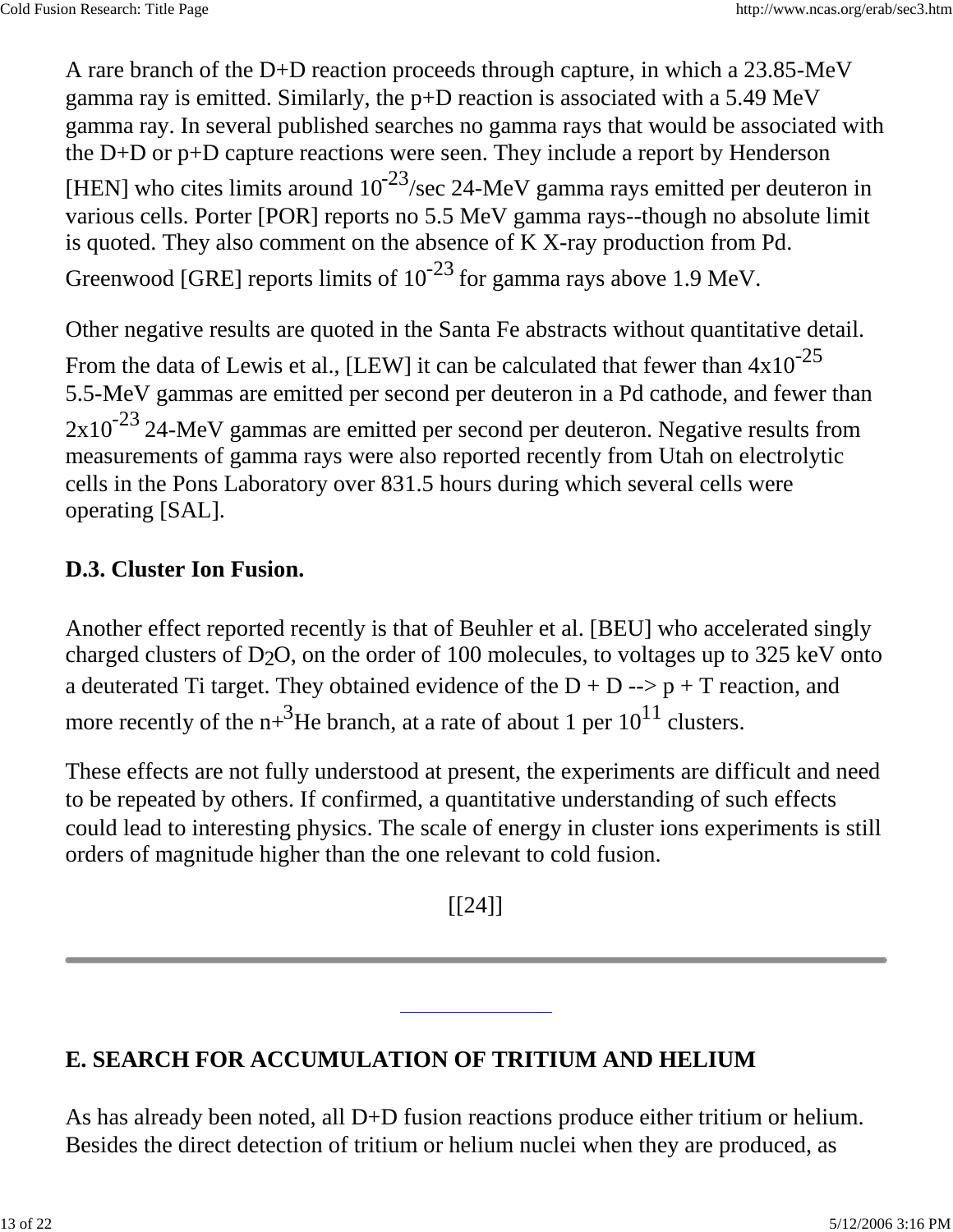discussed above, searches have also been made for the accumulation of tritium or helium gas in some of the palladium cathodes claimed to produce excess heat. These searches for accumulation of tritium or helium are discussed below.

In such experiments it is important to determine the initial tritium content of the heavy water and recognize that the electrolysis of the heavy water will enrich the naturally occurring tritium in the heavy water. Also, it should be noted that the detection of accumulated tritium or helium is generally less sensitive than direct detection. For example, the detection of tritium by measurement of its beta decay is inherently a less sensitive probe of the D+D reaction than the direct measurement of neutron or charged particle production. About  $10^7$  tritium atoms give 1 decay by beta emission per minute. The tritium content of normal water is about  $10^{-18}$  relative to hydrogen but, as discussed in Appendix 3.B, the normal manufacturing of heavy water also enriches tritium. Heavy water currently being sold gives between 120 and 180 disintegrations per minute per milliliter (dpm/ml) from tritium decay. Thus it is important to determine the initial tritium content of the heavy water and to account for the electrolytic enrichment.

## **E.1. Null Experiments with no Excess Tritium.**

Most reports to date of excess tritium in electrolytic cells can be accounted for by the electrolytic enrichment process. This includes experiments at ANL [3RE, RED-2], BNL [DAV, MCB, WIE], Cal Tech [LEW], CRNL [SCO], INEL [LON-2], LLNL [ALD], NRL [ERI], ORNL [FUL, SCO], Sandia [NAR], SRL [RAN], Texas A & M [MAR], and Utah [WAD, WIL]. The levels of tritium reported by Fleischmann and Pons are also consistent with this interpretation.

## **E.2. Tritium Bursts.**

A few experimenters report occasional irreproducible amounts of excess tritium in D2O samples from their electrolytic cells after days of operation. This includes observations by Storms [STO] at Los Alamos, and Fuller [FUL] and Scott [SCO] at Oak Ridge National Laboratory (ORNL). The ORNL experiments show single cases of excess tritium of short duration, after which a cell returns to background level. Storms reports excess tritium, 100 times background, in two cells out of 70.

## **E.3. Closed Cells - Correlation with Excess Heat.**

Four groups [MCB, MCC, SCO, MAR] have looked for tritium production in closed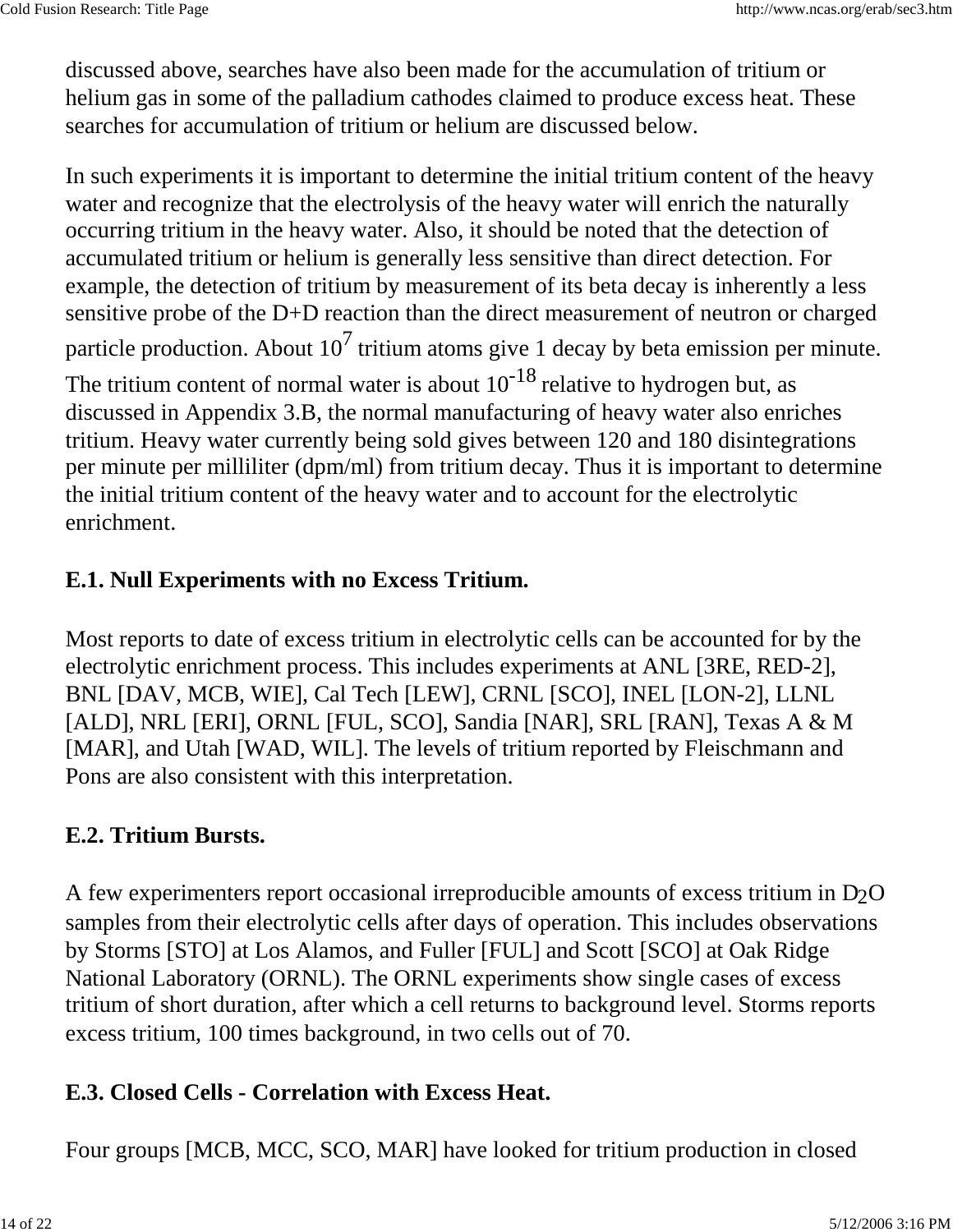electrolytic cells. The initial tritium in the cell is that contained in the heavy water, and any contained in the electrodes. These experiments detect the excess tritium generated from the electrolytic process except for that which may be contained in the Pd cathode. In general, the deuterium inventory in the cathode is negligible compared with the D<sub>2</sub>O. Only that tritium formed within the cathode and which remains there because of slow diffusion is unaccounted for. In these experiments the total excess tritium formed in the  $D_2O$  is less than

 $[$ [25]]

 $10<sup>4</sup>$  T atoms/sec. If this tritium is produced by the D+D reaction, then the maximum excess power (cold fusion power) is 10 milliwatts. In one experiment [WAD] in an open cell there was a heat burst reported of 35 watts for 90 minutes (187,000 joules). No excess tritium above the electrolytic enrichment was measured after the burst. Clearly the heat burst does not come from the D+D reaction.

## **E.4. High Levels of Tritium.**

Two groups [PAC, IYE] find tritium at levels of  $10^{12}$  to  $10^{14}$  T atoms/ml D<sub>2</sub>O after periods if electrolysis of the order of hours. This amount of tritium cannot be produced by electrochemical enrichment with the D2O volume reductions reported. The results of the Bockris [PAC] group at Texas A&M for cells in which excess tritium was found are given in Table 1 of their paper. Excess tritium is not found in all of their cells. A listing of cells in which no excess tritium was found is given in their Table 4. The Bockris cells are 0.1 M in LiOD and have nickel anodes. They precipitate nickel oxide during the electrolysis; some nickel is also electroplated out on the palladium cathode. In one experiment, A8, the specific activity of the  $D_2$  gas produced by the electrolysis was measured. It is 100 times that of the electrolyte.

Wolf et al [WOL-1] at Texas A&M looked for neutron production in Bockris type cells. An upper limit to the production rate is 1 neutron/second, which is  $10^{-10}$  less that of the tritium production rates reported with similar cells by the Bockris group [PAC]. This large discrepancy from the equal production rates for neutrons and tritons required by the branching ratio in the fusion reaction, discussed in section II.B., is inconsistent by a factor of 10,000 to 100,000, even with the secondary neutrons that must accompany the tritons produced from nuclear fusion.

The most extensive and systematic search for tritium in the electrolysis of D2O with Pd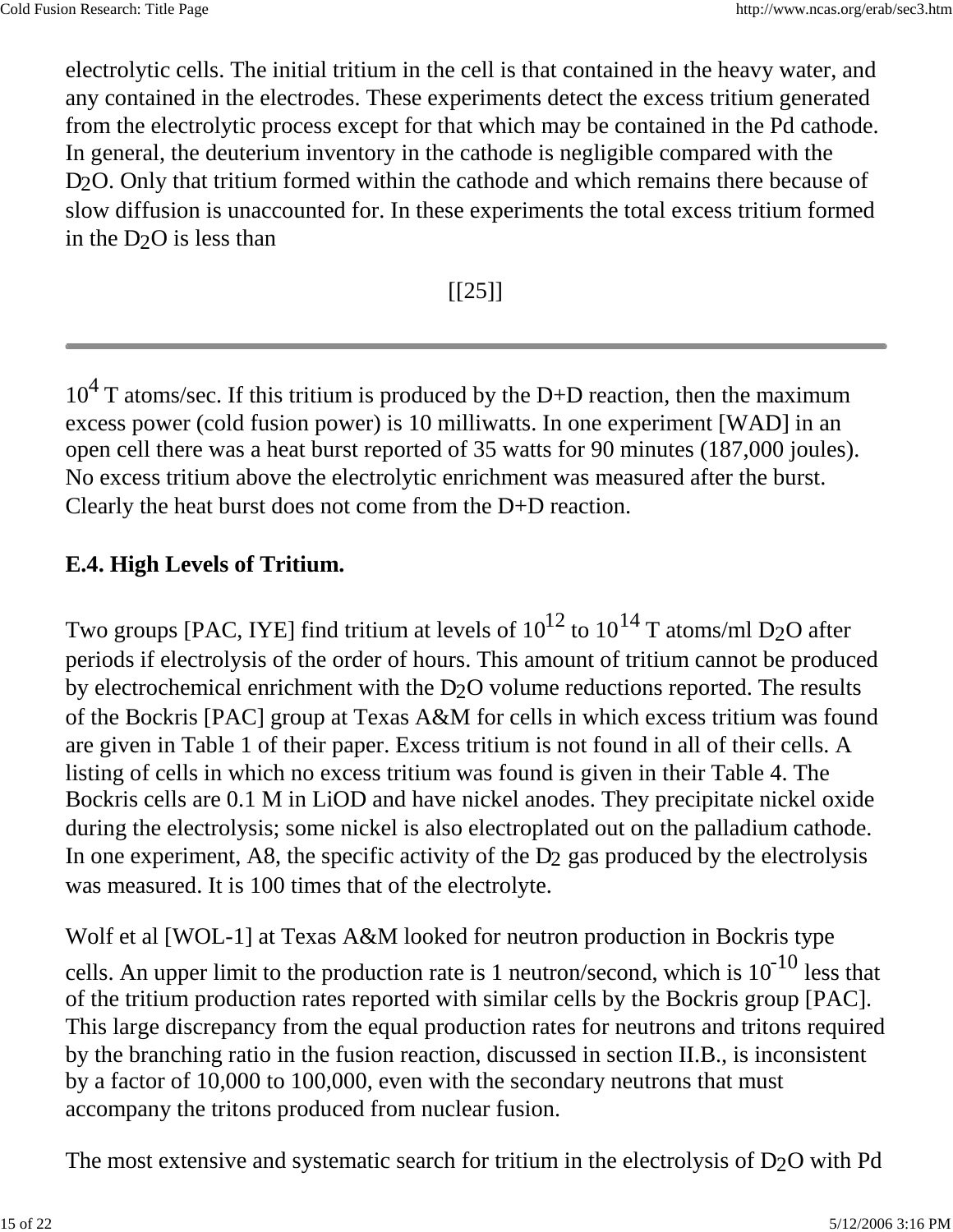cathodes has been carried out by Martin [MAR] at Texas A&M. He has used both open and closed cells. His cathodes come from either Johnson & Mathey, a major supplier, or Hoover and Strong, who supplied the cathodes to the Bockris [PAC] group. He has operated cells with Pt, Ni wire and Ni gauze (obtained from Bockris) anodes. In a recent communication Martin has reported that, in a recent cell, tritium has been found at a level approximately 50 times the initial specific activity of the heavy water (cell M-1, Table 1) [WOL-2]. This amount of excess tritium is larger than what can be expected from electrolytic enrichment. Wolf [WOL-2] now concurs with the analysis of this Panel that none of the tritium found in any of the Texas A&M experiments is produced by the known D+D reaction.

The BARC [IYE] group have found amounts of tritium comparable to the Bockris group in the D2 electrolyte from cells in which electrolysis was carried out for a few days with currents varying between 1 to 100 amperes. There is again a factor of 1000 internal inconsistency between the measured neutron yields and the secondary neutrons that have to be there if this tritium was produced by fusion--even if one assumes a drastic modification of the branching ratio in the D+D reaction.

 $[26]$ 

## **E.5. Summary of Tritium Results.**

Some experiments have reported the production of tritium with electrolytic cells. The experiments in which excess tritium is reported have not been reproducible by other groups. These measurements are also inconsistent with the measured neutrons on the same sample. Most of the experiments to date report no production of excess tritium. Additional investigations are desirable to clarify the origin of the excess tritium that is occasionally observed.

### **E.6. Searches for Helium.**

One branch of the D+D reaction produces  $3$ He and a neutron, while another, more rarely, produces  ${}^{4}$ He and a gamma ray.

Thus far, there are no reports of accumulated helium, either  $3$ He or  $4$ He. Early reports of helium by Pons and Fleischmann were latter retracted. The Panel has been informed that new measurements of helium have been carried out on palladium cathodes (0.38 gm) provided by Professor Pons to several laboratories. The University of Utah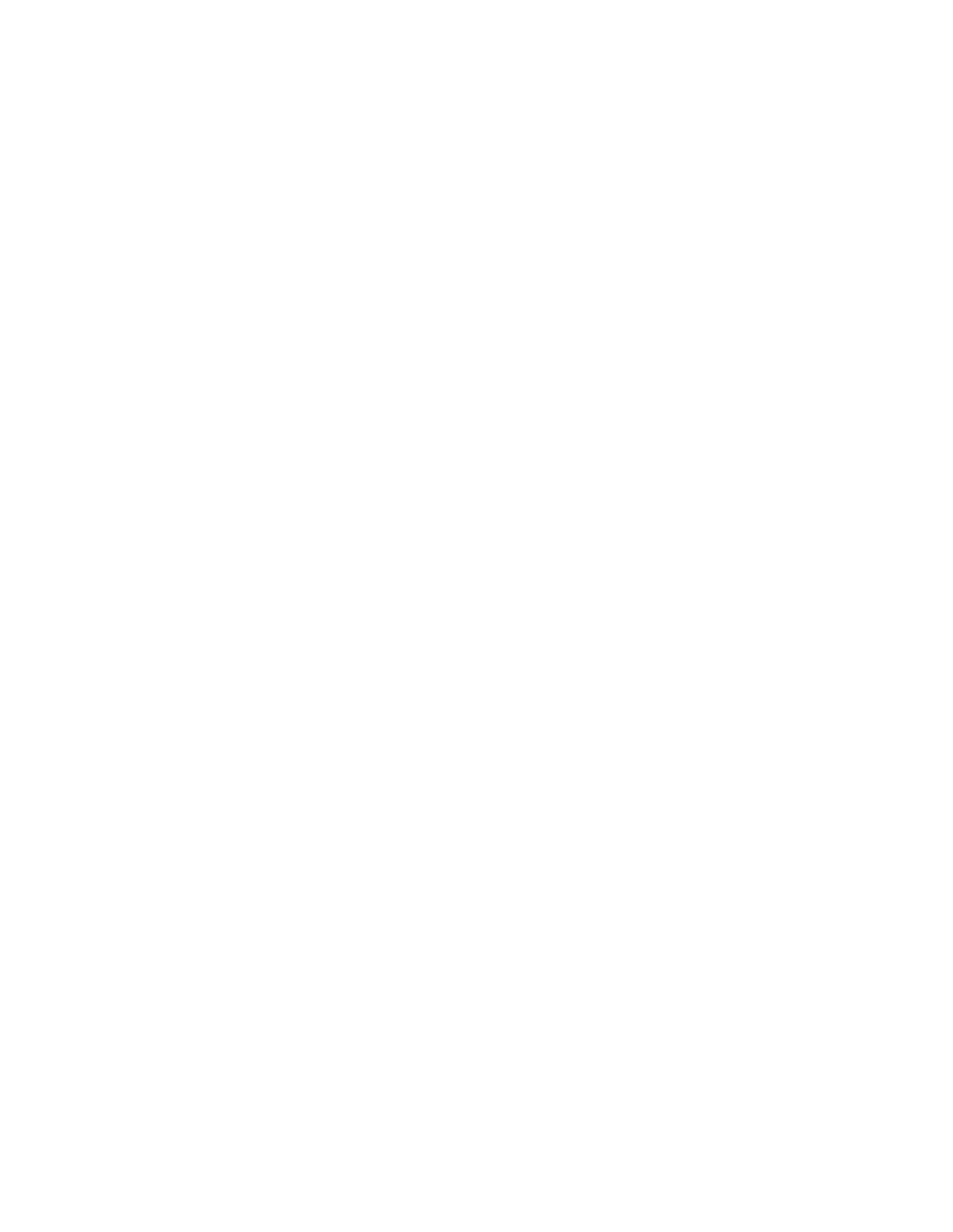reaction energy instead of a photon. This process is understood quantitatively--it is dominant in heavy atoms with tightly bound inner electrons and for low energy (less than 1 MeV) photons. In helium the atomic electrons are loosely bound and the photon is 23.85 MeV--there cannot be any appreciable coupling between the photon and the atomic electrons, and internal conversion or any related process cannot take place at anywhere near the rate that would be required. The proposal of Walling and Simons invokes enhancement of internal conversion by electrons of high effective mass appropriate to the solid; as we have discussed above, such band structure effects cannot play the role of real high-mass electrons either in screening at sub-atomic distances or in the internal conversion process at MeV energies. Furthermore, although Walling initially reported  ${}^{4}$ He in an appropriate amount to explain claims of excess heat, this result was due to atmospheric contamination.

In the Mossbauer effect the momentum of a very low energy (below 100 keV) photon, but not its energy, is taken up by the entire lattice in a coherent mode. The process cannot be relevant to the present process.

More generally, there are numerous reactions analogous to the D+D or p+D fusion process in which gamma rays of comparable energy are emitted from low energy nuclear reactions (thermal-neutron capture gamma rays). The cross sections for capture have been studied carefully and quantitatively; they are essential to the operation of fission reactors. If there were any anomalous processes in which a capture gamma ray were totally suppressed in favor of direct conversion into lattice heat, this would have almost certainly been noticed as a discrepancy in cross sections with major implications for the operation of reactors. After four decades of extensive study of the processes relevant to the operation of fission reactors the possibility is remote that an entirely new process, that could dominate these nuclear reactions, would have remained hidden.

## **F.2. Other Fusion Reactions**

In addition to the D+D and p+D reactions discussed thus far, there are several other nuclear reactions that would be substantially exothermic if they could take place at a reasonable rate at low energy. Among these are deuterons fusing with  $^6$ Li,  $^7$ Li,  $^{16}$ O, as well as various Pd isotopes. The reaction rates for these processes are again governed by the Coulomb barrier and for fusion at low temperatures this becomes even more overwhelming than for D+D. The process on Li isotopes, where the nuclear charge is three, is relatively the most favorable, but even these would give fusion rates that are enormously suppressed even in comparison with that for the D+D reaction; the rates are some forty orders of magnitude slower. The D +  ${}^{6}$ Li and p +  ${}^{7}$ Li reactions would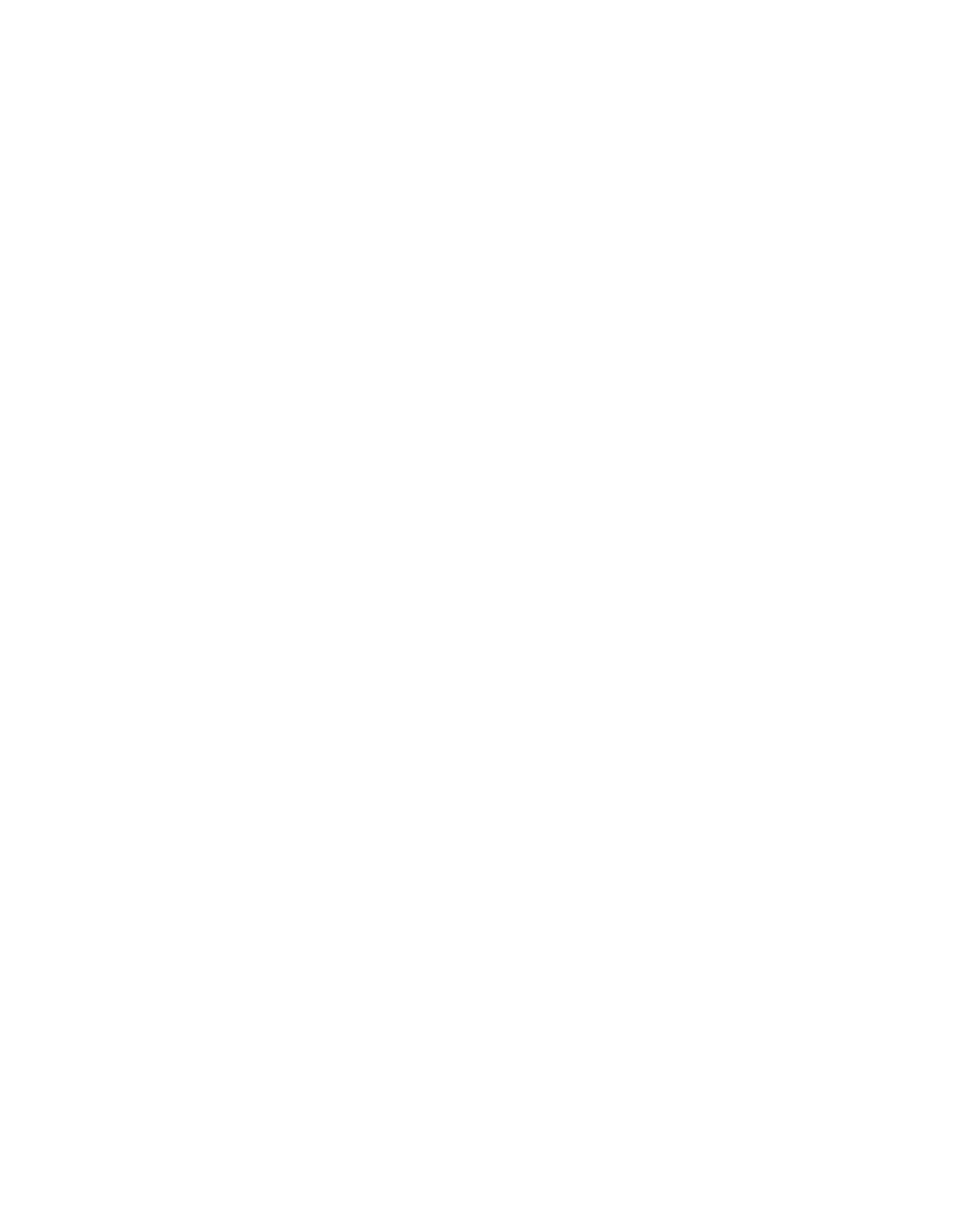products are detected. Some experiments report neutrons or tritium at a much lower level--however, the rates of these two fusion products (measured in the same experiments) are inconsistent with each other, again by large factors. In particular, reported tritium production is accompanied neither by the one 2.45-MeV neutron per T observed in all other low-energy D+D fusion, nor by the  $10^{-5}$  14-MeV neutron per T that would be produced by the 1.01-Mev T itself in the D-rich environment.

The neutron bursts reported in some experiments are not reproducible by other experimenters, or even by those who report them. While some mechanism might produce small bursts of hot fusion (e.g. high voltage internal fields associated with fracture of the material at certain temperatures), the present experimental evidence is not readily reproducible, and the phenomenon does not appear to be related to cold fusion as postulated in the heat production experiments.

If there were such process as room temperature fusion it would require:

- a. a major enhancement of quantum mechanical barrier penetration, which has been extensively tested against measurements (such as the systematics of spontaneous fission and alpha radioactivity lifetimes and those of nuclear cross sections);
- 2. drastic modifications of branching ratios in the D+D reaction; and
- 3. if all fusion proceeded to  ${}^{4}$ He and lattice heat a hitherto undiscovered nuclear process.

[[29]]

# **TABLE 3.1**

# **SOME COLD FUSION NEUTRON RATES**

|                |                            | <b>Neutrons</b> per | DD pair per Yield Normalized to Jones |
|----------------|----------------------------|---------------------|---------------------------------------|
| <b>AUTHORS</b> | Reference sec <sup>a</sup> |                     | et al. [JON-1] neutrons <sup>b</sup>  |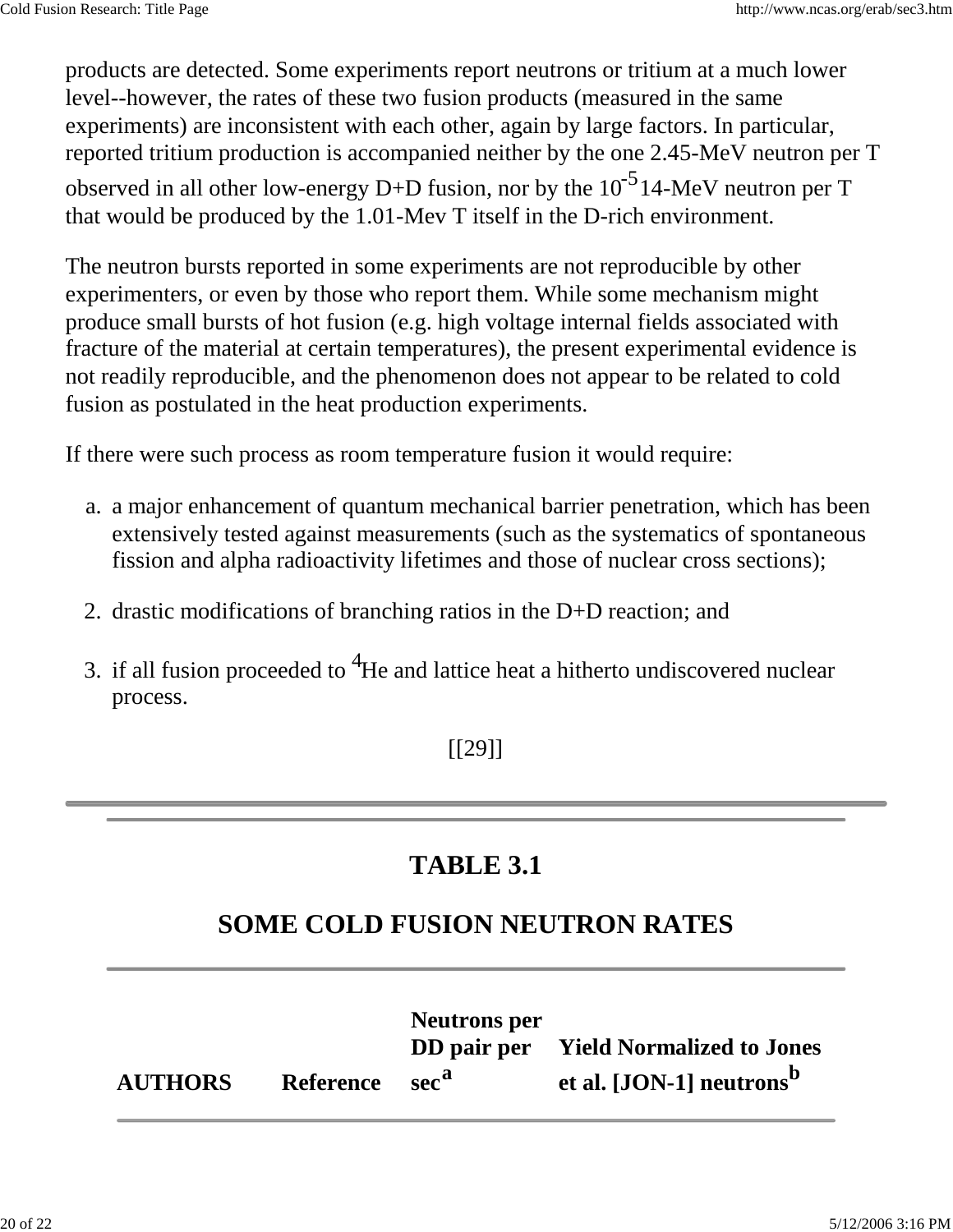| Jones et al.       | $[JON-1]$ | $1x10^{-23}$ c | $\mathbf{1}$ |
|--------------------|-----------|----------------|--------------|
| Mizuno et al.      | [MIZ]     | $5x10-23$      | 5            |
| Williams et<br>al. | [WIL]     |                | < 0.5        |
| Alber et al.       | [ALBE]    | $<$ 4x10-24    | < 0.4        |
| Broer et al.       | [BRO]     | $< 2x10-24$    | < 0.2        |
| Lewis et al.       | [LEW]     | $< 2x10-24$    | < 0.2        |
| Schriber et al.    | [SCH]     |                | < 0.2        |
| Kashy et al.       | [KAS]     | $< 1x10-244$   | < 0.1        |
| Gai et al.         | [GAI]     | $< 2x10-25$    | < 0.2        |
| De Clais et al.    | [DEC]     |                | < 0.1        |

a

Assuming that neutrons are produced throughout the volume of Pd or Ti.

#### b

For comparison one watt of heat production by  $D + D$  fusion would correspond to  $0.9x10^{12}$  in these normalized neutron yield units.

c

This fusion rate is reported by Jones et al. [JON-1] for run 6. The average fusion rate for all runs [JON-1] is a factor of 6 less.

## [[30]]

# **TABLE 3.2**

# **SOME COLD FUSION FAST CHARGED PARTICLE RATES**

**AUTHORS Reference Protons per Yield Normalized to Jones**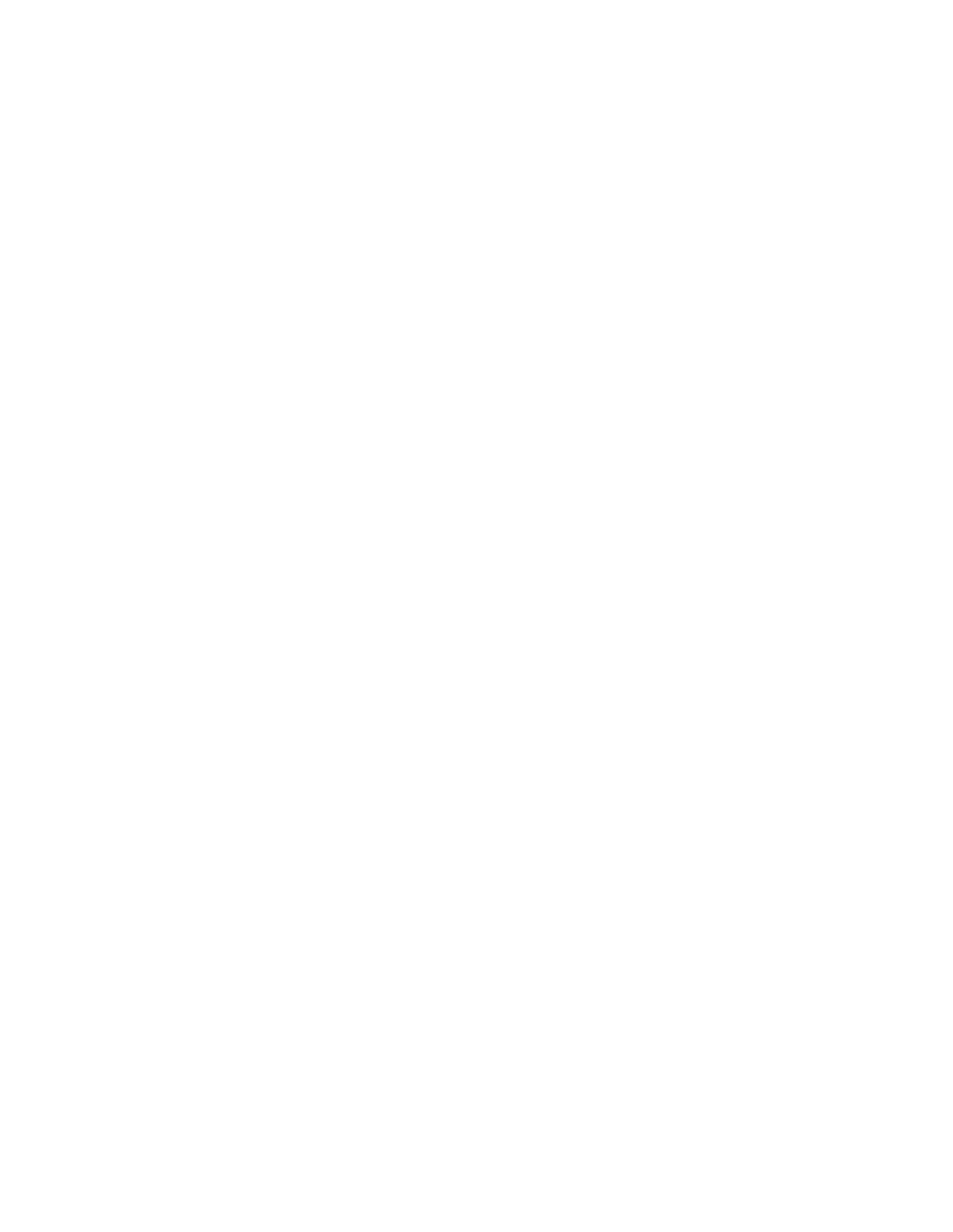In a few cases the cathodes have been analyzed for T,  $\text{He}^3$ , and  $\text{He}^4$  after electrolysis, with negative results [WIL, HOL, THO, LEW]. In most experiments these analyses have not been carried out despite the importance of these fusion products in establishing the presence or absence of cold fusion. Reports of diffusion of Li into the cathodes have been made [PAC] but the basis for these reports has generally not been specified. In one case [WIL], the presence of Li up to several micrometers into the Pd cathode was detected by Secondary Ion Mass Spectrometry (SIMS) but the authors suggest that this was the result of surface cracking and contamination of the crack surfaces by the electrolyte. They also detected other components of the electrolyte on the cathode surface.

 $[$ [[32]]

Even less materials characterization has been carried out for the gas charging experiments. Often mixtures of metals have been used and they have been characterized as "turnings", "sintered powder", "mossy solids" etc.; which have very limited meaning with respect to the material's character. The D/Pd ratios have generally not been determined nor has sufficient information been given to allow an estimate to be made. In some cases, the pressure of the D<sub>2</sub> gas above the material has been measured and shown to decrease during period when the material was to have absorbed D. In other experiments, D absorption has not been demonstrated and there is no evidence that the experiments have been carried out on metals which contain D. It is important to determine the D/metal ratio in these experiments as absorption of D in Ti and its alloys is a very surface sensitive process. Exposure to D2 gas does not assure that significant absorption of D occurs.

# **D. "RELEVANT" MATERIALS PARAMETERS**

As discussions of the success or failure of cold fusion experiments have often been ascribed to properties of the cathode materials, it is useful to consider the various materials parameters suggested to be significant. In the following, these will be considered in light of what is known of the behavior of D(H) in Pd and Ti.

# **1. Deuterium - Deuterium Distance**

The suggestion has been made that as a result of the high fugacity, confinement of D in Pd during electrolysis results in a very small D-D distance. Both the alpha and beta phases of the Pd-H(D) system are solid solutions. As discussed in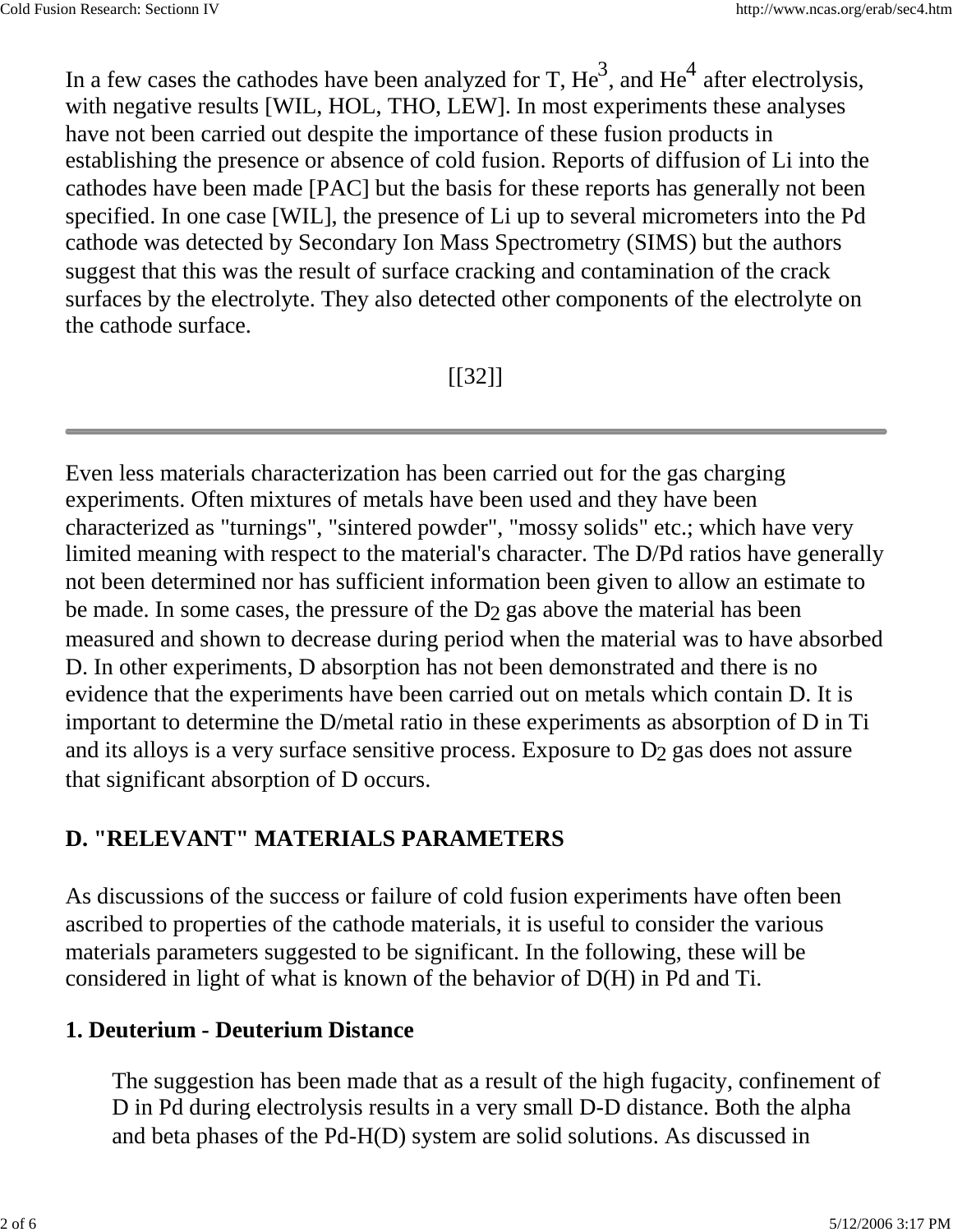Appendix IV.A, of all the configurations considered, the smallest distance between interstitial sites occupied by D in Pd is 0.17 nm; which is large compared to the D-D distance in the D2 molecule, 0.074 nm. Significant dual occupancy of interstitial sites by D is not in accord with the linearity of the lattice expansion measured by X-rays [PEI) or with theoretical treatments of the Pd-D system [NOR, RIC]. Furthermore, multiple occupancy of vacancy sites [BES] leads to an increased D-D spacing. Thus even under the high D/Pd values attained by electrolytic charging, the D-D spacing remains much too large for any fusion reaction.

### **2. Confinement Pressure**

The possibility of a successful electrolytic cold fusion experiment has been ascribed to the very high deuterium "confinement pressures" achieved at the cathode at the electrolytic overpotentials applied. Fleischmann and Pons [FLE) discuss equivalent D<sub>2</sub> pressures of about  $8x10^{26}$  atm. corresponding to their overpotential of 0.8 V. As discussed in Appendix IV.A, the overpotentials do result in a high deuterium fugacity, i.e. a high chemical potential of hydrogen relative to the standard state at one atmosphere, at the Pd surface. However, the non-ideality of  $D_2$  gas and the loss of deuterium by  $D_2$  bubble formation at the surface results in a much decreased equivalent  $D_2$  pressure. The relation between fugacity and

[[33]]

equivalent pressure is not easily obtained as it depends sensitively on the surface structure and impurity concentration. However, at steady state, i.e. after long charging times, the D in the specimen is at the same chemical potential as that at the surface. Hence the H(D)/Pd values obtained by cathodic charging may be compared to those obtained by gas charging [BARO]. Upon making this comparison (Appendix IV.A), it is seen that the compositions attained by cathodic charging correspond to a very moderate  $D_2$  pressure of  $15x10^3$  atmospheres. While high fugacities are produced by the overpotentials used in cathodic charging, confinement pressures of the order discussed by Fleischmann are not present.

### **3. Charging Times**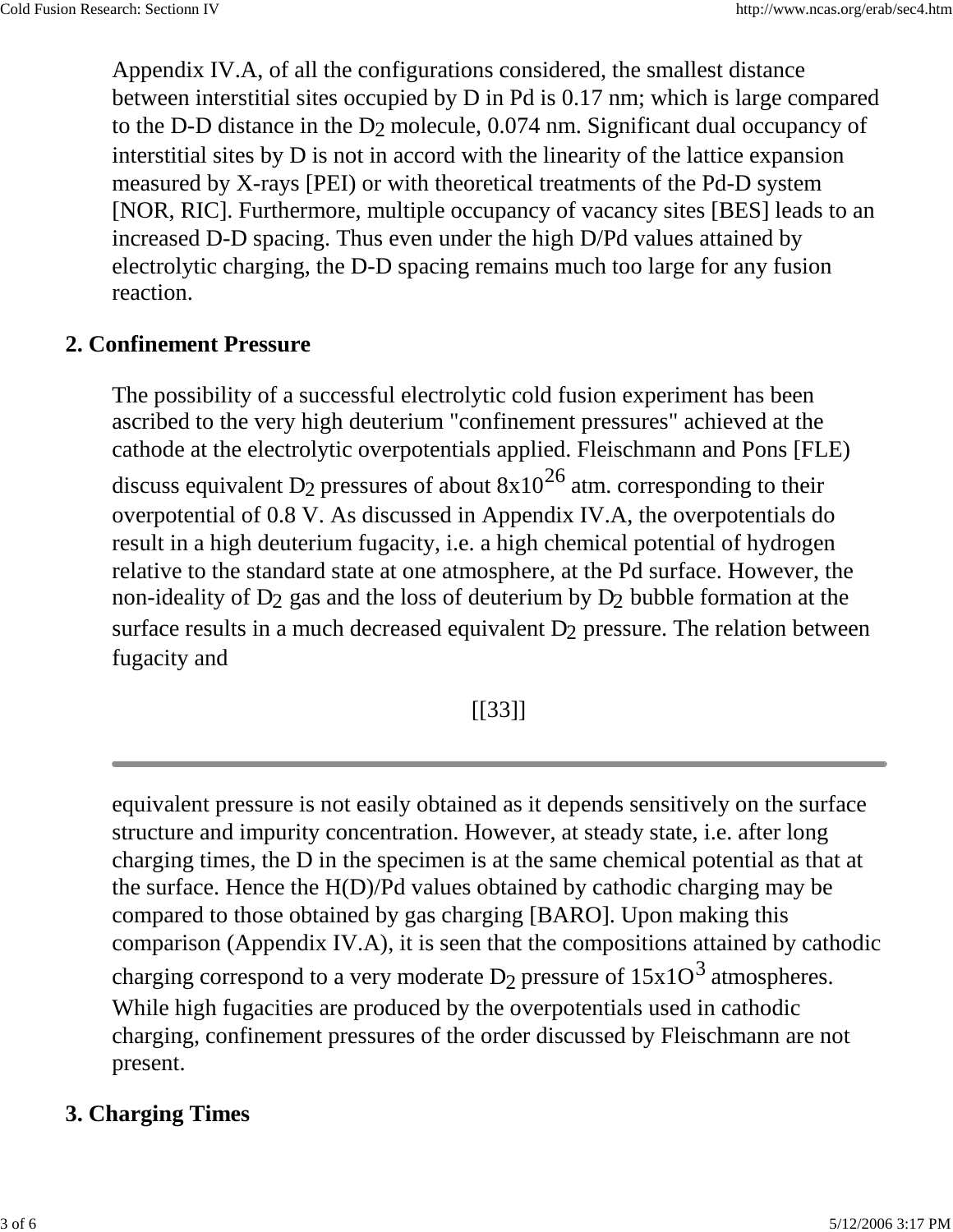The suggestion has been made that successful experiments require very long charging times. Assuming that this is related to materials issues, diffusion is the important materials parameter to consider. As discussed in Appendix IV.A, the diffusivity of D in Pd is sufficiently large at 300°K so that equilibrium can be attained in a 1 cm thick sheet of Pd in times of the order of 7 days. In the 1 mm thick cathodes often used, the time to attain equilibrium at 300°K is of the order of 2 hrs. Longer time may be required as a consequence of surface impedances to diffusion which result from impurities plated out from the electrolyte (Pd) or from surface oxides (Ti). These times are very much shorter than the very long times which, it is often claimed, are required for successful cold fusion experiments.

#### **4. Microstructure**

The suggestion [PON] that a particular form of the cathode material, e.g. cast material, must be used for successful cold fusion experiments is not in accord with the known behavior of Pd. Annealing the material to minimize the dislocation concentration should not be necessary. The very large inhomogeneous deformations which accompany cathodic charging of Pd, under the conditions used, result in high dislocation densities even in a well annealed material [HO]. Furthermore, the suggestion that vacuum annealing is necessary to remove the interstitial impurities [HUG) does not seem to be in accord with the conditions under which cold fusion is claimed. At the high D/Pd values, the presence of a few interstitial or dislocation trapping sites is insignificant compared to the high D concentrations.

#### **5. Surface Contamination**

Deposition of various materials from the anode and from the electrolyte (leached from the container) onto the cathode has clearly occurred in many of the experiments. Analysis [WIL] has revealed Pt (probably from the anode), Si (probably leached from the glass container), Cu, Zn, Fe, Pb, and other trace elements. Surface contamination of the cathode may affect the rates of reactions and therefore the effective fugacity. In general, surface poisons increase the fugacity by decreasing the rate of  $D_2$  gas formation. This is indicated by the high D/Pd values attained and by the observation, reported in several experiments, that the loss of D from the cathode after electrolysis was slow. Thus surface contamination probably had the effect of increasing the D/Pd values and the fugacities attained.

[[34]]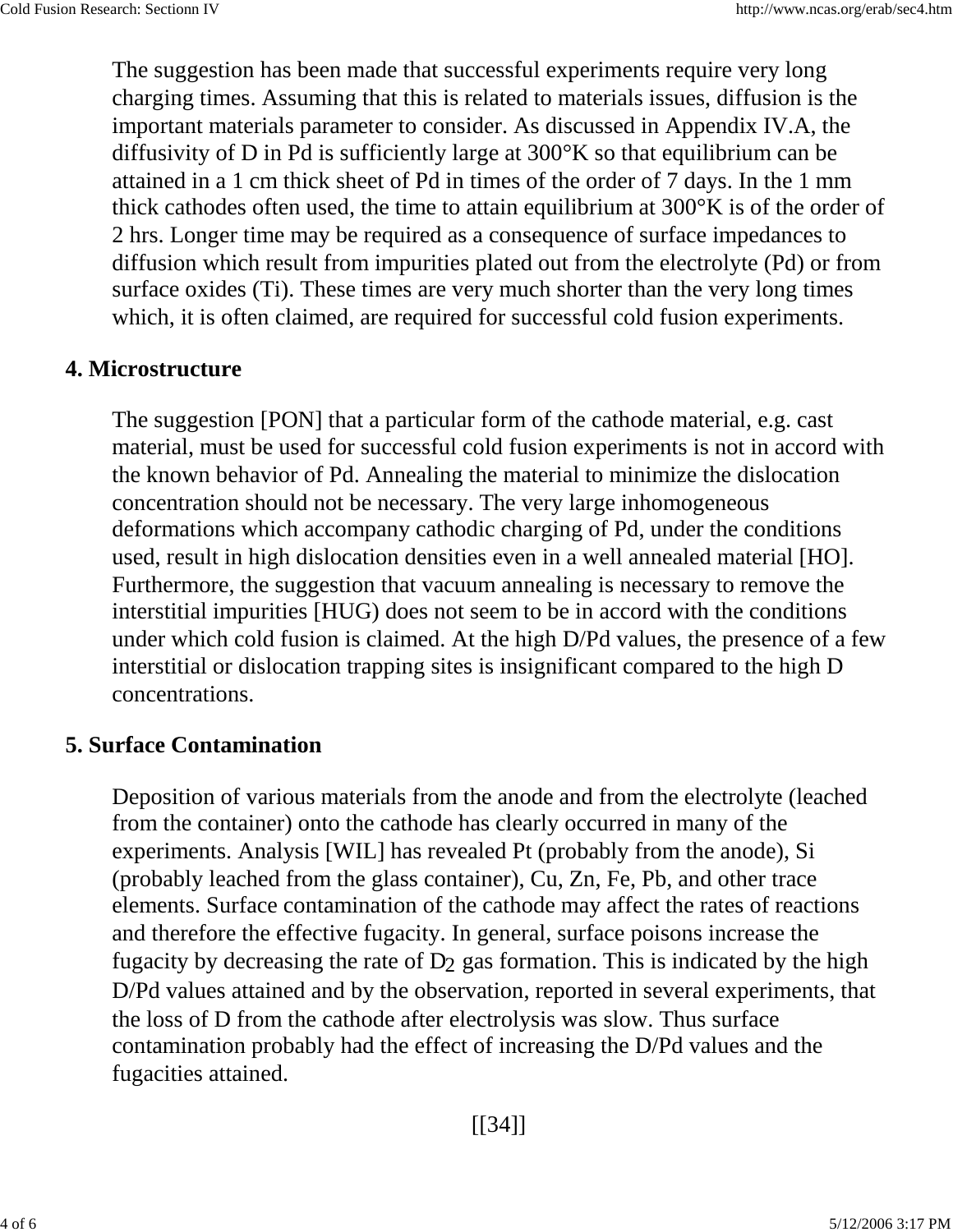### **6. Surface Morphology**

"Dendritic" growths were reported on the surfaces of the cathodes in the Texas A&M experiments which utilized Ni anodes [PAC). This has led to the suggestion that these dendrites are of significance for the formation of tritium during electrolysis, possibly "due to increased electric fields at the dendrite tips" [BOC, PAC]. Other experiments which reported these "dendrites" have not reported generation of tritium [WIL]. It is difficult to understand the importance of these "dendrites" in cold fusion. (These dendritic growths are not uncommon in plating experiments.) The field at the "dendrite tip" is the voltage across the double layer divided by the thickness of the layer. Since the total voltage across the double layer at the cathode is of the order of several volts, high fields can be attained if

the double layer thickness is small. However, acceleration of  $D^+$  ions across this double layer will only result in energies of several eV (the energy determined by the voltage drop at the cathode), hardly enough to cause fusion.

#### **7. Fracture Phenomena**

The conditions of the gas charging experiments are likely to result in hydride formation in the Ti-D system and formation of the beta phase in the Pd-D system. The process of gas charging is well understood, as is the process of discharging of D into the gas phase from hydrides. Anomalous behavior which may lead to fusion and the formation of fusion products is not expected in these processes. Fracture of the brittle hydride phases is likely and has been well studied [SHI-1] . These fracture processes are of low energy and occur at a fraction of the speed of sound in the hydride. While acceleration of charged particles has been suggested to occur during fracture, this phenomenon remains speculative. Palladium deuteride and titanium deuteride are metallic conductors and hence large fields are unlikely to form during fracture. An alternative view has been expressed [MAY].

### **E. CONCLUSIONS**

The behavior of H(D) in Pd and Ti is sufficiently well understood both experimentally and theoretically to answer many of the speculations about the properties of H(D) interstitials under the conditions for which cold fusion has been reported. None of the known behavior is consistent with the possibility of overcoming the coulombic repulsion between the D ion cores. The confinement pressures and energies of D in Pd and Ti are far from the regimes which are required for a reasonable possibility of cold fusion based on our present understanding. No aspect of the known behavior of D in Pd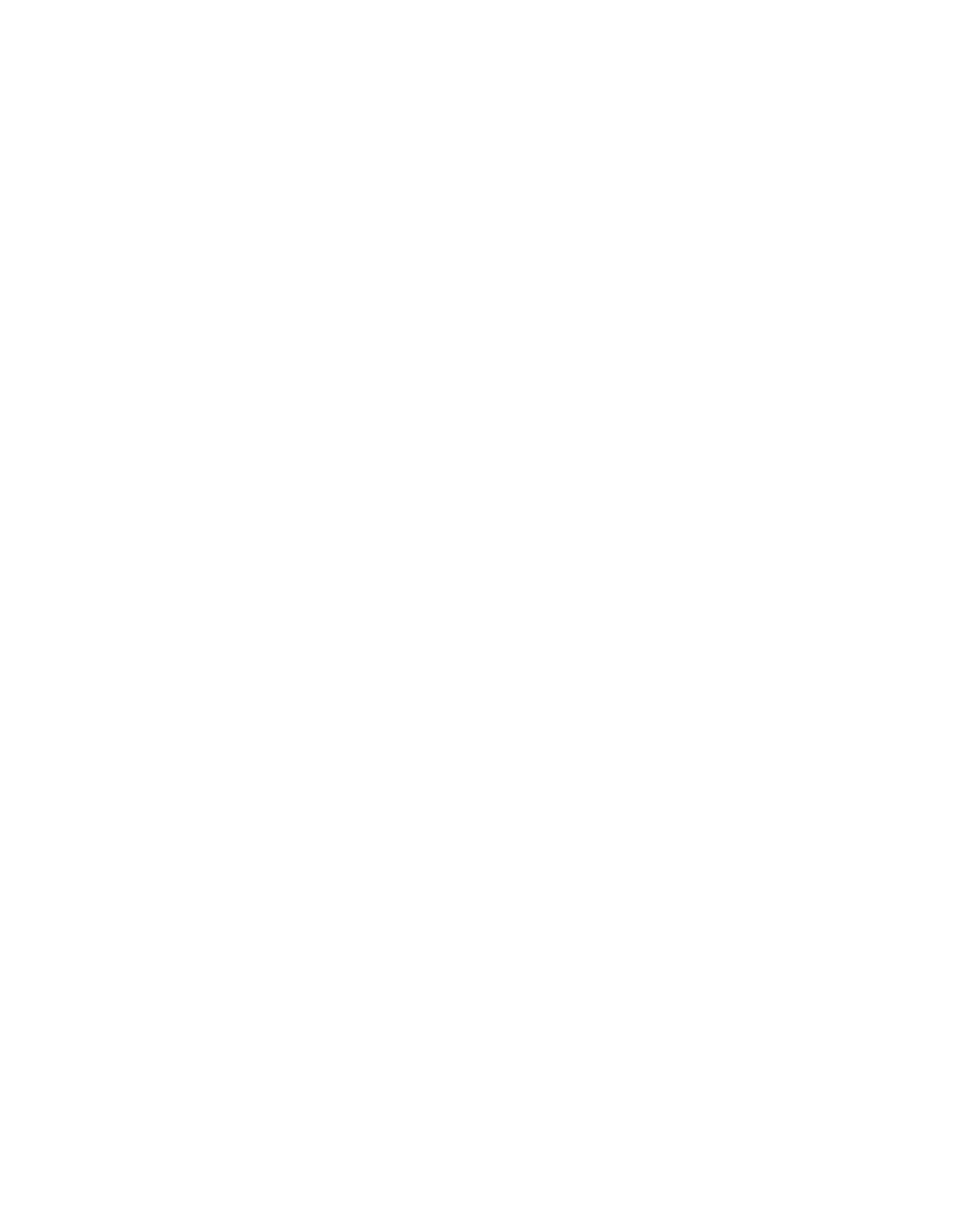reported to date do not present convincing evidence to associate the reported anomalous heat with a nuclear process.

3. The early claims of fusion products (neutrons) at very low levels near background, from D20 electrolysis and D2 gas experiments, have no apparent application to the productinn of useful energy. If confirmed, these results would be of scientific interest. Recent experiments, some employing more sophisticated counter arrangements and improved backgrounds, found no fusion products and placed upper limits on the fusion probability for these experiments, at levels well below the initial positive results. Based on these many negative results and the marginal statistical significance of reported positive results, the Panel concludes that the present evidence for the discovery of a new nuclear process termed cold fusion is not persuasive.

[[36]]

- Current understanding of the very extensive literature of experimental and 4. theoretical results for hydrogen in solids gives no support for the occurrence of cold fusion in solids. Specifically, no theoretical or experimental evidence suggests the existence of D-D distances shorter than that in the molecule  $D_2$  or the achievement of "confinement" pressure above relatively modest levels. The known behavior of deuterium in solids does not give any support for the supposition that the fusion probability is enhanced by the presence of the palladium, titanium, or other elements.
- 5. Nuclear fusion at room temperature, of the type discussed in this report, would be contrary to all understanding gained of nuclear reactions in the last half century; it would require the invention of an entirely new nuclear process.

## **C. RECOMMENDATIONS**

- 1. The Panel recommends against any special funding for the investigation of phenomena attributed to cold fusion. Hence, we recommend against the establishment of special programs or research centers to develop cold fusion.
- 2. The Panel is sympathetic toward modest support for carefully focused and cooperative experiments within the present funding system.
- 3. The Panel recommends that the cold fusion research efforts in the area of heat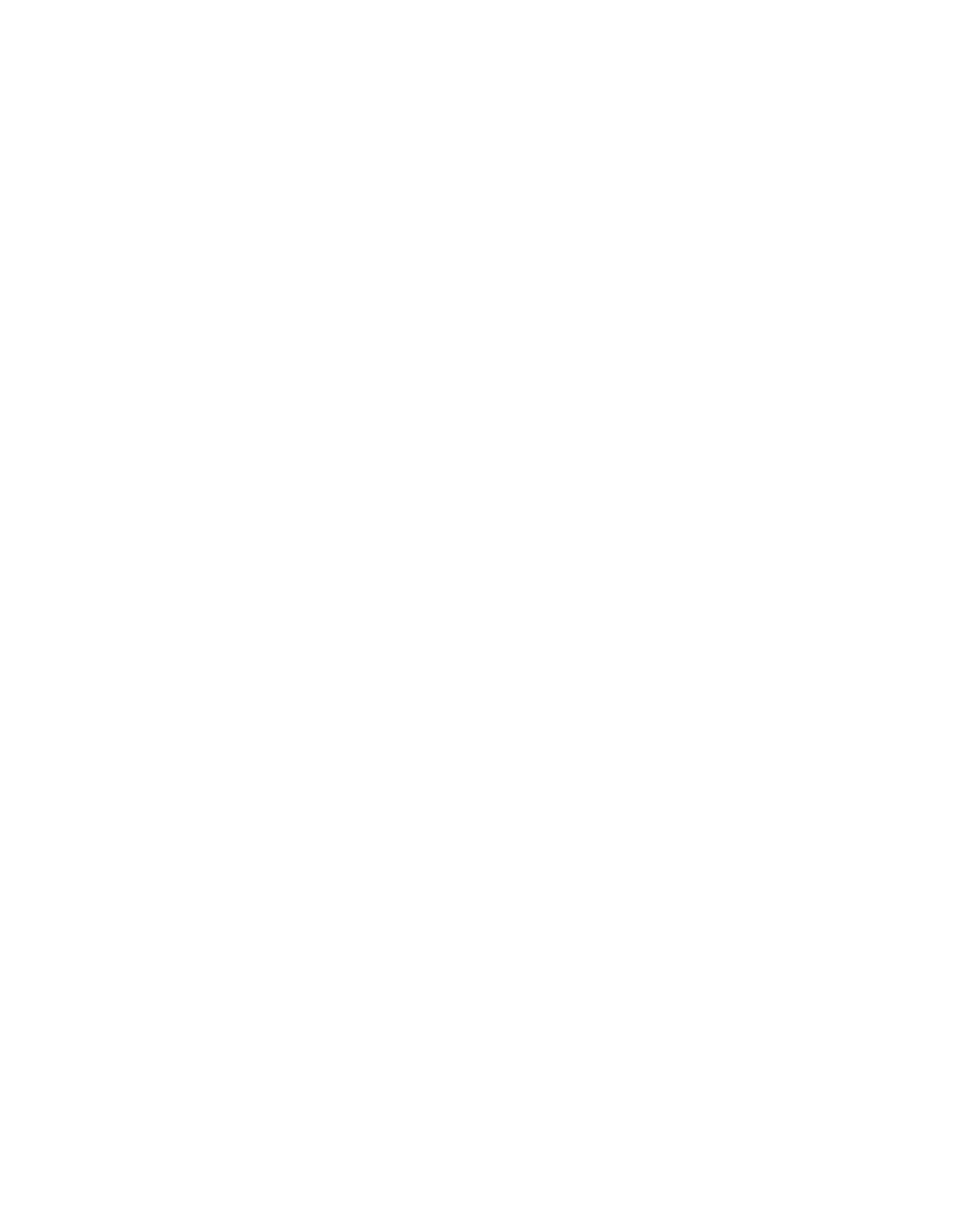of additional heat power at a resistor immersed in the working solution. The variant of this scheme to make it more truly isothermal (ISO B), and avoid possible temperature dependence of the heat transfer coefficient by standard heat substitution, combines calibration and measurement.

An increasing number of laboratories are now reporting results with calorimeters that measure heat flux directly (ISO C) but calibrations with power dissipated through standard resistors in the cell compartment are still required. This is also true for flow calorimeters.

The claims of excess heat rest upon a comparison between the measured heat power evolved from the cell and the electrical power input. The latter quantity is determinable as the product of the current through the cell and the voltage across it. Comparisons normally involve a correction of this quantity by subtraction of 1.527 V times the cell current, to account for the enthalpy leaving the cell as vented  $D_2$  and  $O_2$ . The underlying assumption is that 100% of the current goes to produce  $D_2$  and  $O_2$ , which is vented perfectly. It is possible to operate the cell in a closed fashion by including a catalytic recombiner capable of regenerating deuterium oxide from  $D_2$  and  $O_2$ . Very rarely has excess heat been reported from such a cell.

[[44]]

In most cases, the current through the cell is held constant, and the voltage is allowed to fluctuate according to variations in mass transfer rates and electrode surface exposure in the cell. (These occur largely because of the intense gas evolution normally taking place in the cells.) In other experiments, the total applied voltage is controlled, and the current fluctuates. The controlled parameter is usually defined by four significant figures, but the measured one typically varies instantaneously over a range of several percent.

When current is passed through an electrolytic system, the heat power output can be considered as the product of the cell current, I, times the sum of a series of voltages equivalent to the recombination enthalpy (e.g. for  $D_2 + 1/2 O_2$  to  $D_2O$ ) and the Joule heating terms. The latter include the recombination entropy and the current-dependent overpotentials at the two electrodes (the voltages necessary to drive the electrode kinetics at the rate defined by the current), plus the IR drop in the electrolyte (external IR effects ignored). In a gas evolving system, a further term related to the heat of evaporation may be relevant.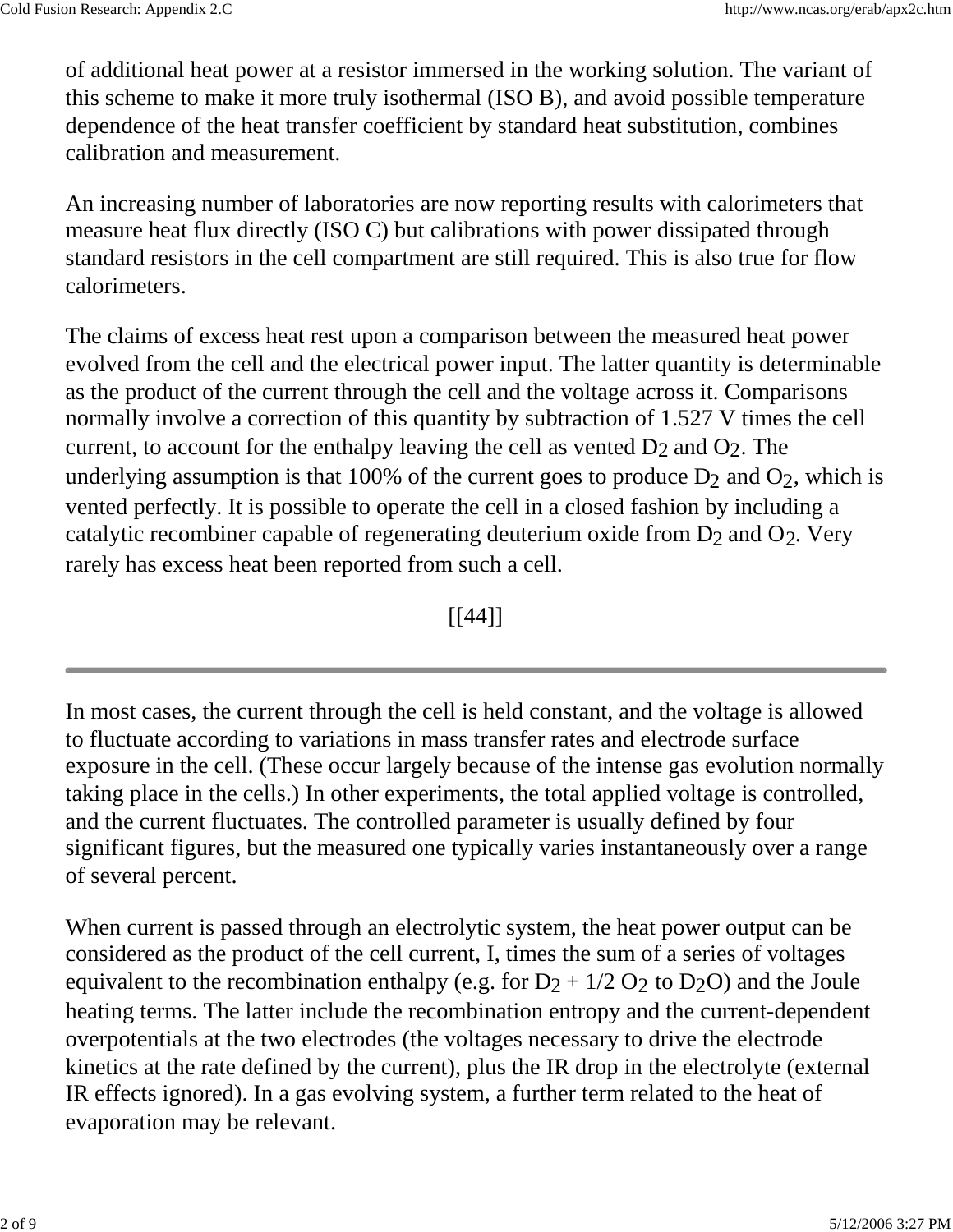With respect to considerations of experimental error in determining whether there is an additional component in the heat balance equation due to an unknown source of heat (e.g. cold fusion), two comments on these voltage equivalents may be made.

First, the enthalpy term depends on whether the cell is open (gases vented, no recombination enthalpy) or closed (total recombination and fully recovered enthalpy). Since most experiments quoting positive effects in steady state measurements have cited a voltage equivalent to the excess heat power less than, or only slightly greater than, the figure of 1.527 V corresponding to full recombination, the degree to which the cell is open or closed is critical . For example, in the original Fleischmann--Pons paper [FLE], only two of nine cells showed more than 1.527 x I in excess heat power, and then only slightly.

Second, the cells listed for both positive heat effects in Table 2.1 typically have voltages in the range of 5-20 V. The larger contributions to this magnitude are the overpotentials and the IR drop. Since these Joule components cause both heating (temperature increment) and power input (voltage increment), they obscure the observation of any experimental difference assignable to an excess heat with a voltage equivalent smaller than or on the order of 1.527 V. Thus their existence effectively multiplies the expected error in the output heat excess determination by factors of ca. (cell voltage - heat excess voltage)/(heat excess voltage), where the denominator is the excess heat expressed as its voltage equivalent.

This factor can obviously be very large and places an increasing burden on the quality of the measurements as the current density rises (implying larger overpotentials and  $I<sup>2</sup>R$  heat). Even an overall precision of 1% of input power at 20 V implies a corresponding relative error for excess heat (even of a magnitude equivalent to 1.5 V) of greater than 10%. With the high rate of gas evolution of cells operating at 500  $mA/cm<sup>2</sup>$ , instantaneous variation of cell voltages due to both changing overpotentials (actual unblocked surface areas of electrodes vary) and IR drops (fluctuating electrolytic resistive path) can be several percent or more. Such analysis only serves to point out the rather severe requirements of this type of calorimetry attempted in the high current density regimes which have been applied in typical cold fusion experiments.

 $[$ [[45]]]

## **2. Intrinsic Problems with Calibration**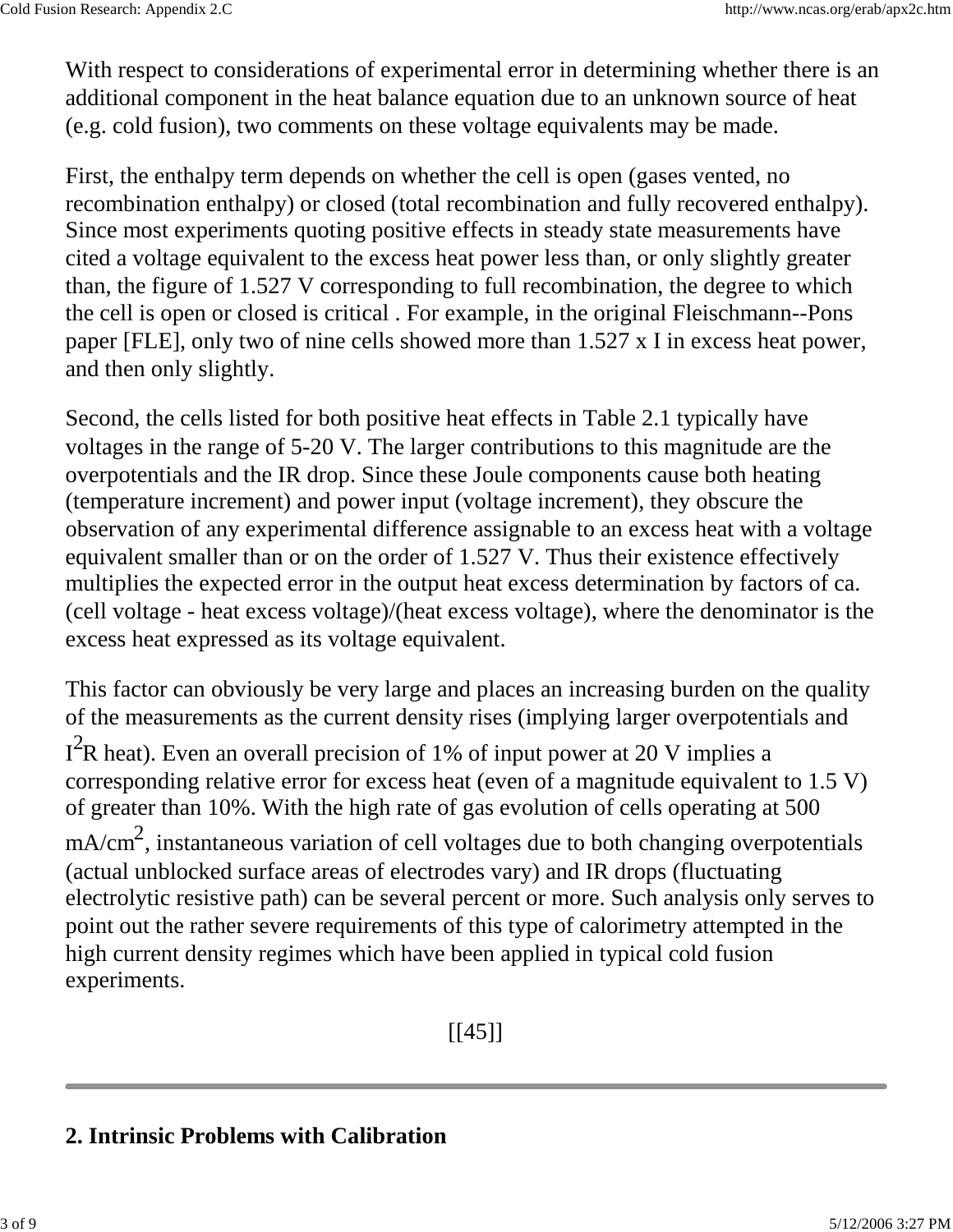The calibration method used by most groups reporting positive results is based on the temporary addition of a power increment delta-P via a resistive element in the cell. This delta-P causes a change in the steady-state temperature by an amount T, then a differential heat transfer coefficient  $k_D$  = delta-P/delta-T is calculated. This measurement can be carried out as the cell is running. The resistive power increment is added on top of that from the electrolytic process, thus maintaining similar stirring conditions for power dissipation. Once kp is determined, the heat power evolved from the electrochemical action is calculated as the product of  $kp$  and the difference in temperature between the operating cell (with the calibration heater off) and the external sink. This temperature differential sometimes reaches  $30^{\degree}$  C or more, but this could develop either from excess heat or from high input current densities leading to large resistive power dissipations in the solution.

In principle and in practice, the differential coefficient kp depends on the magnitude of the difference in temperature between bath and cell. In using the value of  $k_D$  at the operating point to calculate the evolved heat power, investigators often assume that  $k_D$ remains constant over the range of cell temperatures from the value of the bath to the operating point. The real need is for the integral heat transfer coefficient  $k_I$  at the operating temperature  $T_c$ , which is truly related to the evolved heat power P as  $kI(T_c-T_b)$ , where  $T_b$  is the bath temperature. The differential value kp, is related to k<sub>I</sub>, as:



Some groups use small added heats, relative to the electrolytic power, and a single point calibration. Others use values 20-100 times as large as the reported excess heat. In these latter cases, the calibration is approximately a measurement of the integral heat transfer coefficient for a wide span of power above the operating point. This value is then assumed to be equal to the integral heat transfer coefficient below the operating point.

In all its variants, this calibration method is intrinsically prone to overestimate the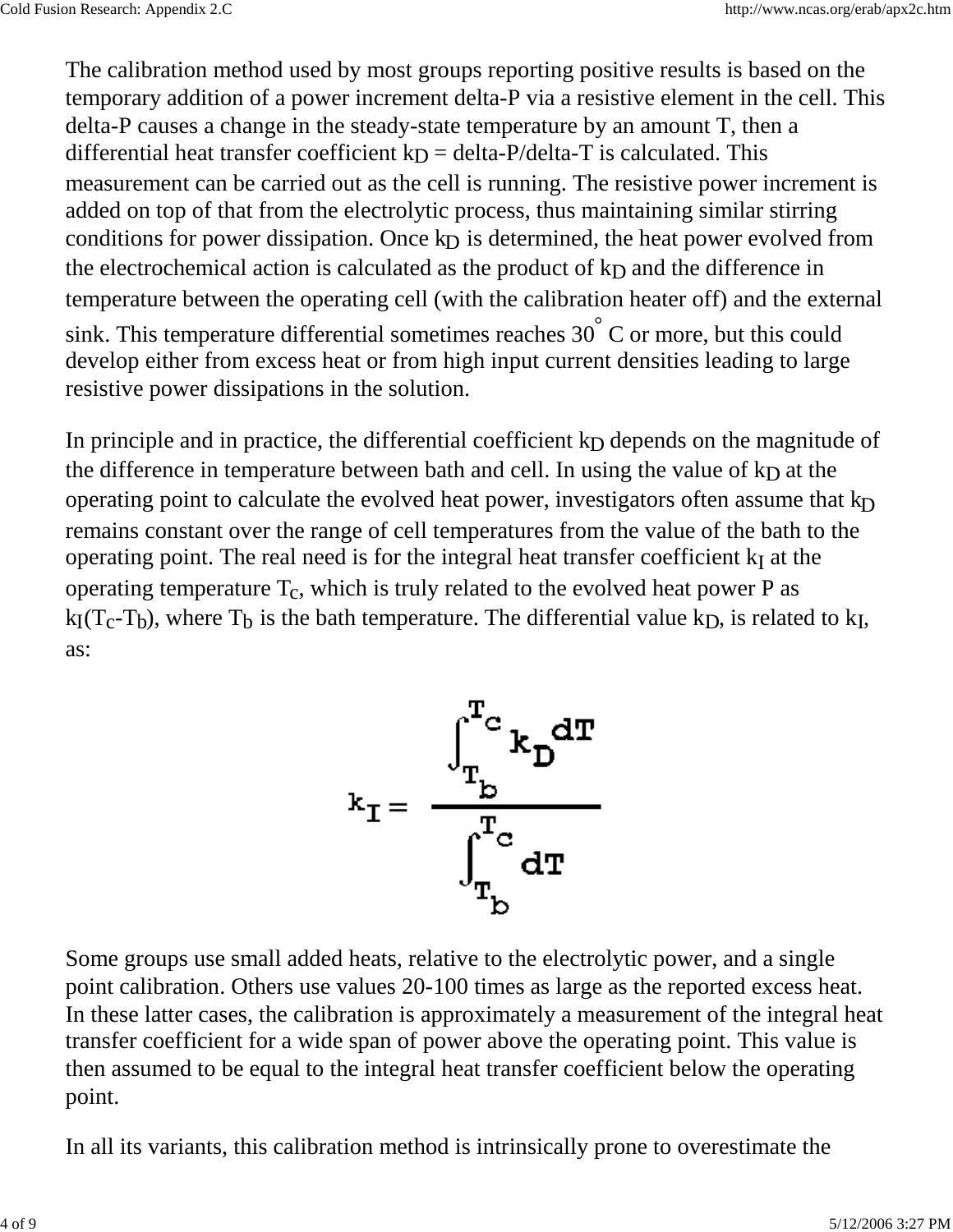evolved heat power, because the temperature differential is typically a nonlinear function of heat power in such a manner as to produce a positive error in the estimated k<sub>I</sub>, (taken as measured k<sub>D</sub>). An error of a few percent in the assumption that k<sub>I</sub>=k<sub>D</sub> would invalidate nearly all reports of excess heat.

The methodology is, in principle, capable of defining the evolved heat accurately. Calibration needs to be done frequently enough over the operating range to be able to calculate kI directly; however the panel saw no instance in which calibrations were made in sufficient detail to allow the calculation of a true k<sub>I</sub>. If there are changes in the structure of this system (e.g., the electrolyte level in the cell), the heat transfer coefficient becomes time dependent. Repeated recalibration is then required.

 $[ [46] ]$ 

### **3. Lack of Estimates of Precision**

A surprising aspect of the calorimetry related to cold fusion is the lack of attention that has been given so generally in reports of excess heat, to the statistical assessment of errors. It is evident on the face of the data in some reports that a group's claim of excess heat is not supported with results of sufficient precision to allow such a conclusion. More usually, it is not possible to assess precision from reported results, because the result is reported from a single run and no error bars are provided for the measured parameters. Conclusions in this arena simply cannot be accepted without a thorough assessment of the measurement errors. In its visits and conversations, the members of the Panel were struck repeatedly by the absence of critical assessments of this kind. Several different kinds of problems were common:

*Lack of sufficient controls.* In no case of a positive report have we seen a.investigations of comparable numbers of test and control cells. In this context, the "test" cells would involve deuterated Pd electrodes operating in D2O solutions, while the "control" cells would feature either Pt cathodes in D<sub>2</sub>O solutions or Pd cathodes in  $H_2O$  solutions. Even the most ardent proponents of excess heat readily admit that the effect is erratic, often being seen only occasionally in one or a few test cells of many. In this circumstance, it is not acceptable to compare results from many test cells against the behavior of one, or only a few, control cells. Statistically meaningful results require comparisons of like numbers of cells of both types.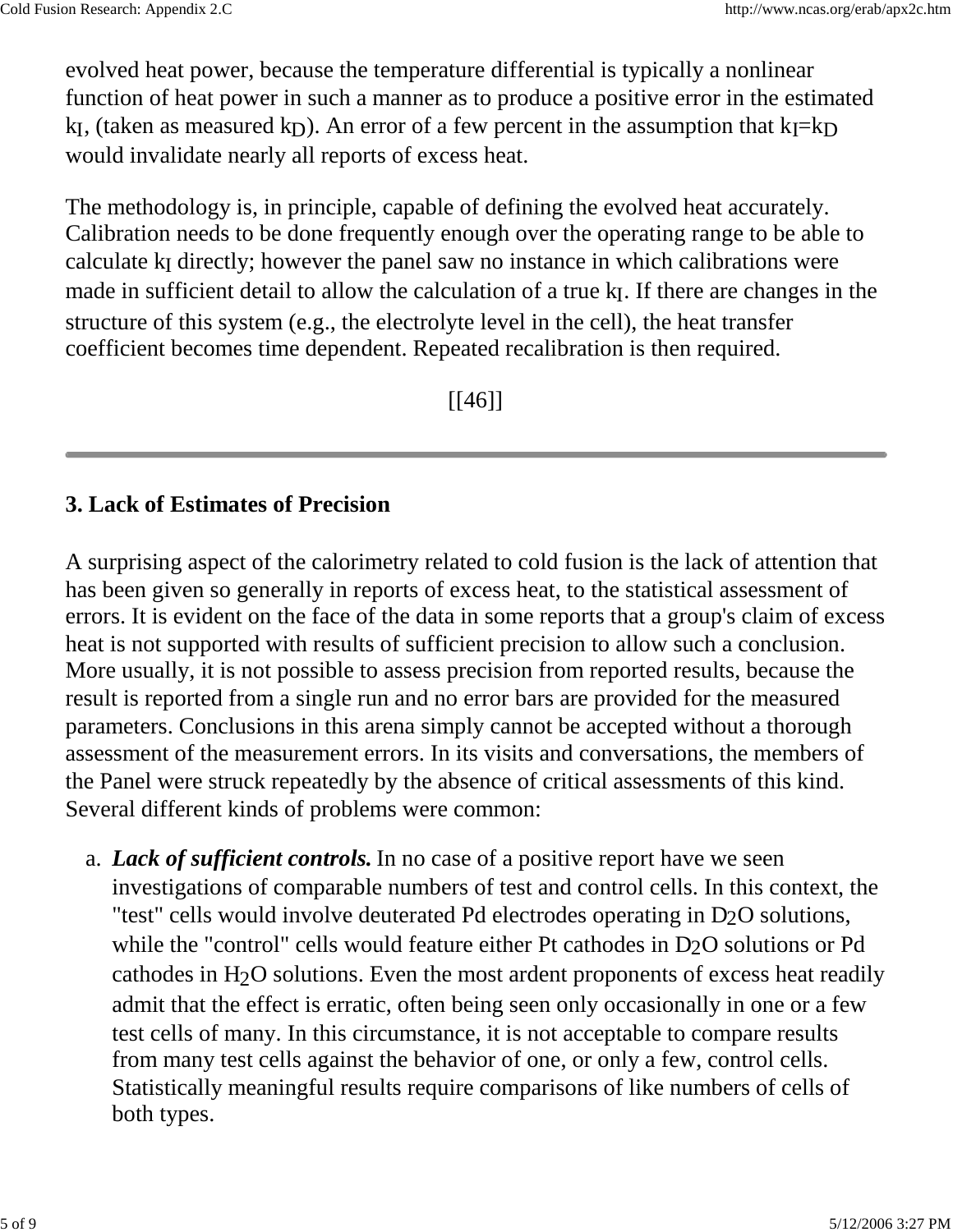*Failure to assess errors in primary measurements.* There are few reports in b. which adequate attention is given to the evaluation of measurement precision in the chief experimental quantities. Often, the uncertainly is estimated by the precision of simply reading a voltmeter, for example, when the true precision is determined by fluctuations of cell voltage or by disconnection and reconnection of terminals or other small experimental matters. In hardly any case has the measurement precision been assessed by repeated measurement. Normally, it is only estimated from concepts of optimal performance, if the issue has been addressed at all.

Moreover, errors in calculated results are typically not developed systematically from the measurables via arguments based on propagation of error. Sometimes linear relationships yielding a critical slope or intercept are used in calibration or in the final evaluation of excess heat effects, yet the lower limit of standard deviation of the slope or intercept is not assessed even from the evident scatter in the data.

c. Significant figures. In a surprising number of instances, there are important violations of simple significant figure rules. One sees, for example, subtractions of input electrical power from evolved heat power, wherein both power quantities are tabulated to significant figures far beyond three, even when the measurements are clearly valid to no more than two or three figures. In fact, many investigators simply do not say in public reports exactly how the measurements are made; only by visiting the laboratories does it become evident that tabulations of quantities with so many figures is wholly unjustified. This practice is insidious in the absence of real assessments of precision, and it could explain why some groups see positive heat effects only erratically.

 $[$ [[47]]]

# **4. Possible Electrical Artifacts**

In some of the laboratories examined, the electrolytic cells were operated at constant voltage, not constant current. Since the conductivity of solutions of LiOD is only about half that of corresponding solutions of LiOH, and since the cells were operated in a regime where the applied voltage appeared as a drop across the solution resistance, cells operated with H2O electrolyzed more moles per second than equivalent cells containing D2O. In some representations of data (e.g. temperature differential vs. applied power for cells in the two different solvents), this effect can show apparent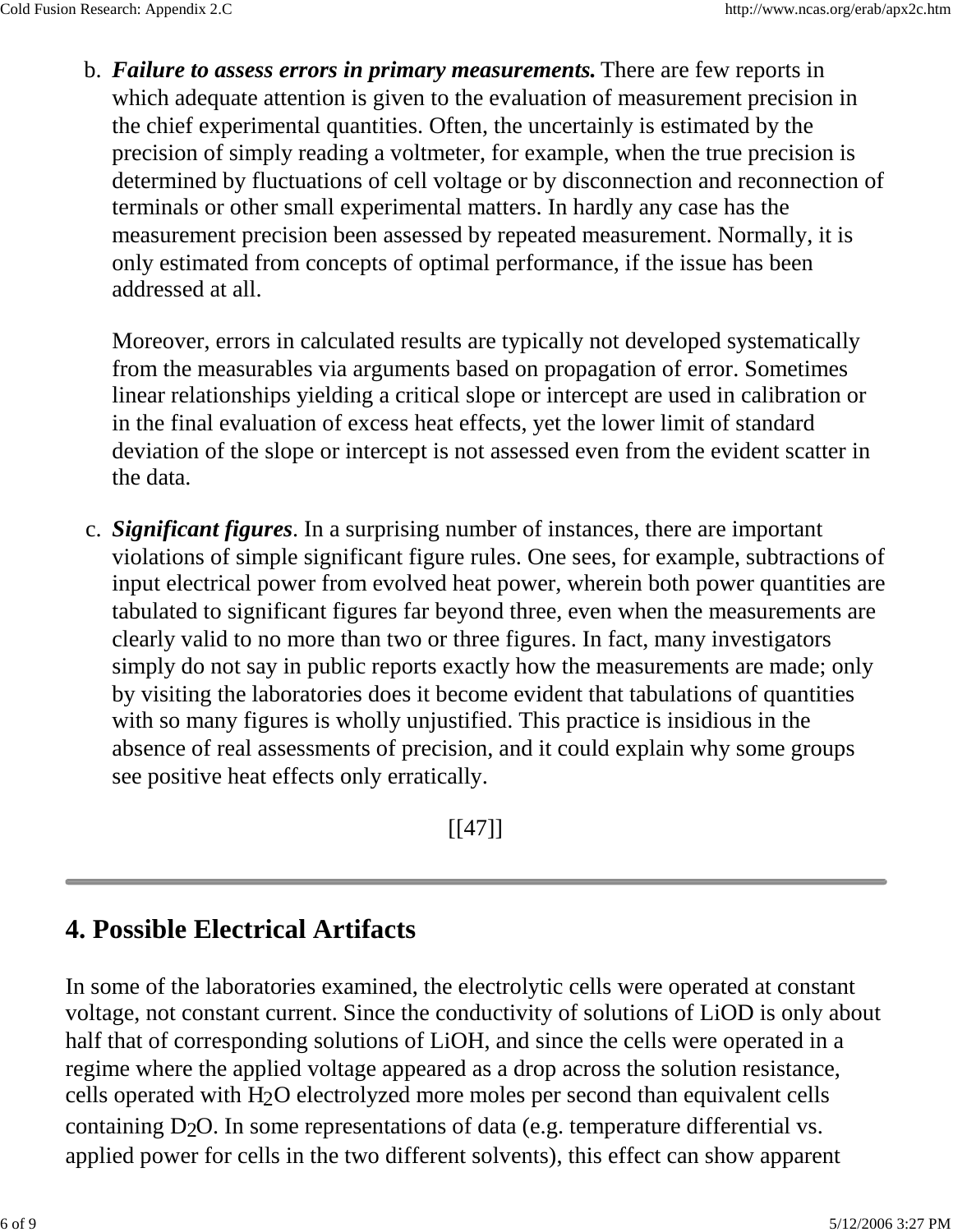excess heat for the cells evolving deuterium, simply because less power is carried out of the cell in the enthalpy of vaporization of water carried by the vented products.

A careful consideration of measurements with thermocouples clearly illustrates the difficulty of precise measurements of evolved heat power. The excess heats reported by several groups normally correspond to about one half degree in temperature differential. The sensitivity of the thermocouples is typically about 40 microvolts per degree, hence the effect is represented by a dc signal on the order of 20 microvolts, readable with a meter precision of about 2 microvolts per reading, or about 3 microvolts for the difference of two readings. The scatter of data points in various studies suggests that the actual precision is no better than about half to one-third of the differential ascribed to excess heat. Precise measurement of the differential is, of course, only half the story. One also needs *accurate* measurements of dc voltages at these low levels. If there were an experimental bias inducing even a few microvolts at the thermocouple in the cell, one could see an apparent excess heat. Since the thermocouple is operated in the electric field caused by the resistance losses in solution, such an induced signal is a very real possibility. This problem could also manifest itself at thermistors. One additional source of error is the improper choice of cold junctions in thermocouple measurements.

A thermocouple is normally encased in a glass or ceramic tube containing a heat transfer medium (sometimes water). It is assumed to be electrically isolated from the solution, but a few microvolts of pickup are not beyond the realm of possibility. Since the electric fields are typically larger in D2O solutions than in H2O solutions, this effect could be relevant to the differences between cells operated in D<sub>2</sub>O vs. H<sub>2</sub>O. It would also explain why the excess heat power sometimes seems to be nearly linear with applied electrolytic power.

Corrosion of the thermocouple in the heat transfer fluid could also produce dc offsets large enough to yield an apparent excess heat, especially if the heat transfer fluid were a polar liquid such as water.

[[48]]

The precise, accurate measurement of temperature differentials via thermocouples at the level of quality required to confirm typically reported excess heats is an experimental challenge of a high order.

A completely different problem is with the assumption that the input electrical power is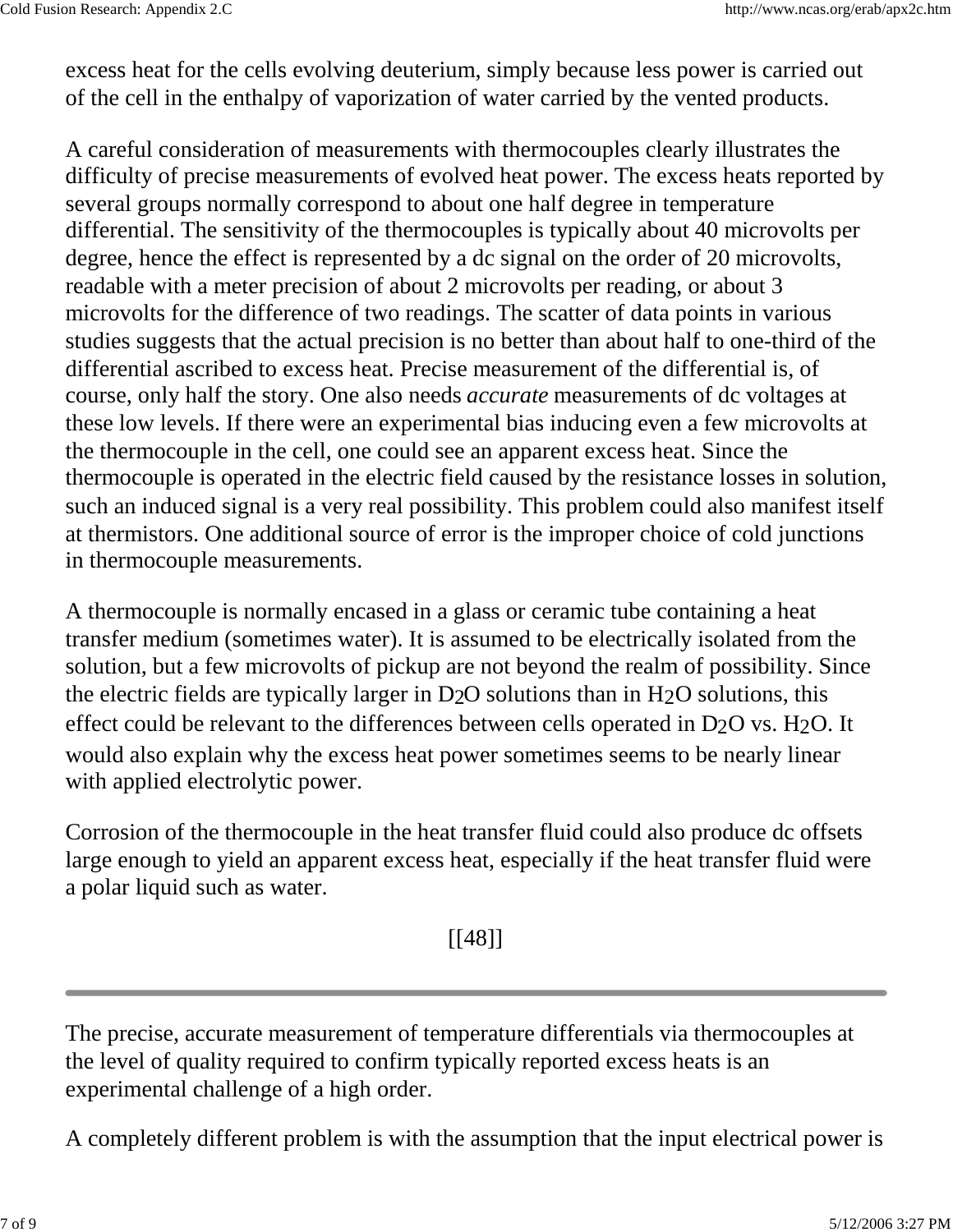simply the product of a time-averaged current and a time-averaged voltage. If an alternating component is present, there can be an error arising from the fact that the time-averaged power is generally not the same as this product. In effect, the measurements, as usually practiced, are blind to the ac component of power dissipation, so that the electrical input power is underestimated and an "excess heat" can be expected in the calorimetry. The fluctuations in mass transfer and surface coverage discussed above produce some ac component in nearly all cells. In addition, there are reports that the current or cell voltage can undergo oscillatory behavior with large amplitudes for brief periods [MOL] upon changing the operating conditions, such as the current density. Such effects would lead to sizable transitory discrepancies between the apparent (dc) and true  $(ac + dc)$  electrical input power, hence they might be the basis of some of the bursts that are reported by various groups.

#### **5. Recombination of D2 and O2**

An assumption in most cases for which positive heat effects are reported is that the gaseous products  $D_2$  and  $O_2$ , are vented without recombination. It is widely recognized that any recombination of these products to regenerate deuterium oxide within the cell will produce heat that will appear as an excess, simply because of the correction for the enthalpy of the products. Many groups have guarded against this error by measuring the volumes of gases produced and comparing them with the expectations based on the charge passed through the cell. On the other hand, these measurements are sometimes not made at all, and in other cases they are not made with sufficient precision and accuracy to assure the absence of recombination at a level that could account for the thermal excess. In a surprising number of instances, the cells were operated with Pt or Pd surfaces exposed in the headspace above the solution. These are efficient catalytic surfaces and could be expected to produce a breakdown of the assumption of no recombination.

A related, but different, issue concerns the current efficiencies at the anode and cathode. In open cells, the application of the enthalpic correction implies that 100% of the electron flow at the cathode is devoted to the production of D2 and that the same perfect efficiency applies to the generation of  $O<sub>2</sub>$  at the anode. If  $D<sub>2</sub>$  reaches to the anode, it will be oxidized there in competition with the D2O and will invalidate this assumption. The same reduction in efficiency will be seen at the cathode if  $O<sub>2</sub>$  reaches its surface. The net effect is a kind of "electrochemical recombination" within the cell, and to the extent that it occurs, one cannot validly correct the input power for the enthalpy of vented products in the usual manner. In virtually all cells, the anode and cathode operate without a diaphragm separating them, so some reduction in current efficiency is inevitable. The effect was actually evaluated quantitatively [SHE, CUN].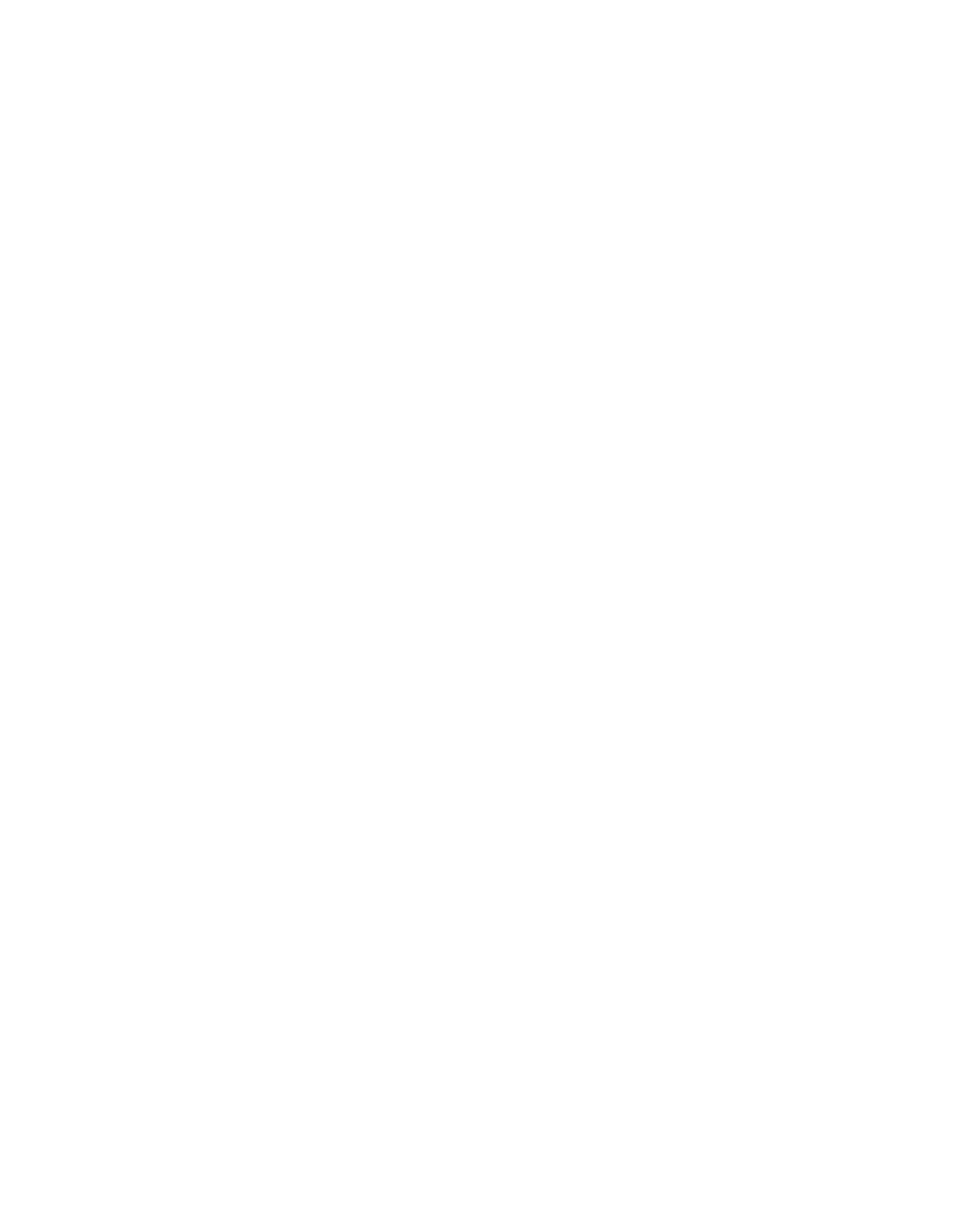cubic distortion of the lattice is provided by X-ray studies of the Pd-H(D) system [PEI], which also indicate that the behavior of D is closely similar to that of H.

Recent theoretical treatments [RIC, NOR] show that H(D) does not attain exceptionally close nearest neighbor distances, even under dynamic conditions. Molecular dynamic simulations [RIC] at concentrations up to  $D/Pd = 1.1$  found no D-D distances shorter than 0.07 nm compared to the molecular D-D distance of 0.074 nm. Interactions of D with lattice defects have been studied both experimentally and theoretically. Significant attractive interaction energies are found [BES] with those defects, such as vacancies, which have a decreased electron density. Palladium has such an attractive interaction between H(D) and vacancies, but it is particularly weak. Each vacancy can accommodate up to 6 D interstitials with the D solutes occupying sites displaced towards the octahedral interstitial sites adjacent to the vacancy. The D-D distance adjacent to the vacancy is 0.18 m.

### $[$ [[53]]]

### **Table 4.A**

### **DEUTERIUM - DEUTERIUM DISTANCES**

| <b>SITES OCCUPIED</b>                             | <b>DISTANCE IN</b><br><b>NANOMETERS</b> |  |
|---------------------------------------------------|-----------------------------------------|--|
| Nearest neighbor octahedral sites                 | 0.28                                    |  |
| Nearest neighbor tetrahedral sites                | 0.19                                    |  |
| Nearest neighbor octahedral-tetrahedral sites     | 0.17                                    |  |
| D-D distance in a multiply occupied vacancy [BES] | 0.19                                    |  |
| Intramolecular D-D distance in deuterium gas      | 0.074                                   |  |
| Intramolecular D-D distance in liquid deuterium   | 0.074                                   |  |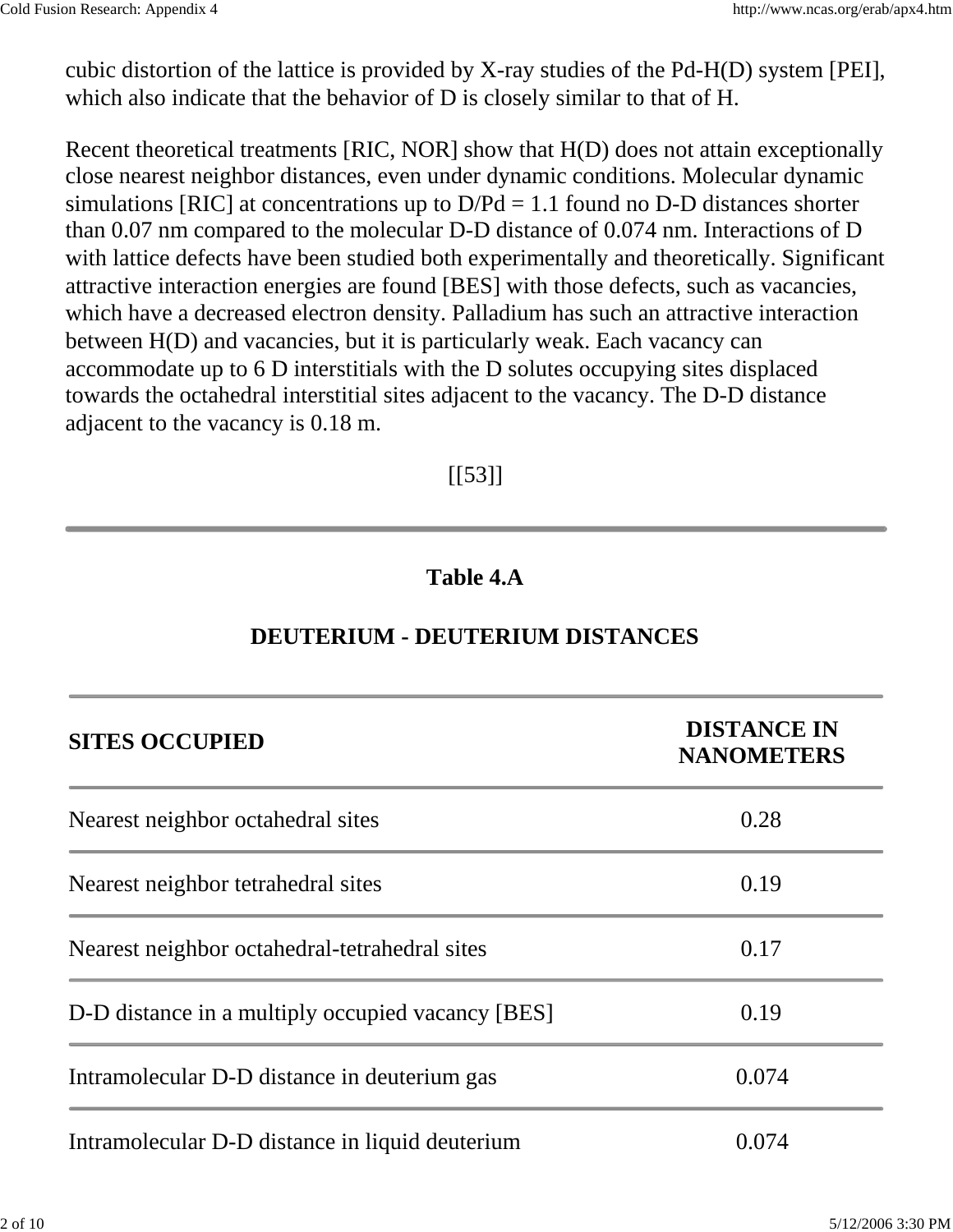| Intermolecular D-D distance in liquid deuterium | 0.27 |
|-------------------------------------------------|------|
| Intramolecular D-D distance in water            | 0.15 |

The phase diagram of the Pd-H(D) system [ALEF, MEU] is typical of many of the bcc and fcc hydride forming systems and is shown in Figure 4.1. The dominant feature is a miscibility gap, i.e. a phase region in which the alpha and beta phases are in equilibrium, with a critical temperature of about 549°K and a critical composition of  $H(D)/Pd = 0.27$ .

At about 300 $\rmdegree K$  the initial alpha phase has a solubility of about H/Pd = 0.03 and the two phase region extends to about  $H/Pd = 0.6$  at which point the beta phase is formed. Both the alpha and beta phases have fcc structures. Phase relations in the Pd-H system depend on the isotope of hydrogen used, but the isotopic dependence is not very large. Important differences do exist in the P-C-T data [ALEF, MEU], which characterize the equilibrium of gaseous hydrogen isotopes with Pd. These differences are consistent with the differences in the isotopic masses. Many of the thermodynamic properties of the Pd-H(D) system are consistent with theoretical calculations based on mean field theory [WAG] based on a repulsive nearest neighbor interaction between H solutes. This repulsive interaction has been measured using a variety of methods [WAG, VOL, PIC, OAT].

While the alpha and beta phases are solid solutions of  $H(D)$  in the Pd interstitial sites, formation of long range ordered structures does occur at high concentrations and low temperatures [ELL]. These structures form by ordering of the H(D) interstitials on subsets of the interstitial sites and are consistent with nearest neighbor deuterium repulsive interactions. At  $H(D)/Pd = 1$  the structure is of course ordered if the  $H(D)$ occupies octahedral interstitial sites. No hydrides are known to form at temperatures of the order of 300°K in the high concentration region of the phase diagram. Ordered hydrides do form at temperatures of a about 77°K [ELL]. Few careful investigations have been carried out in this region. Lattice parameter measurements [PEI], which extend into this composition region, indicate a linear lattice expansion in the alpha and in the beta phases up to  $H/Pd = 1.0$ . The lattice expansions due to H and to D are very similar.

 $[$ [[54]]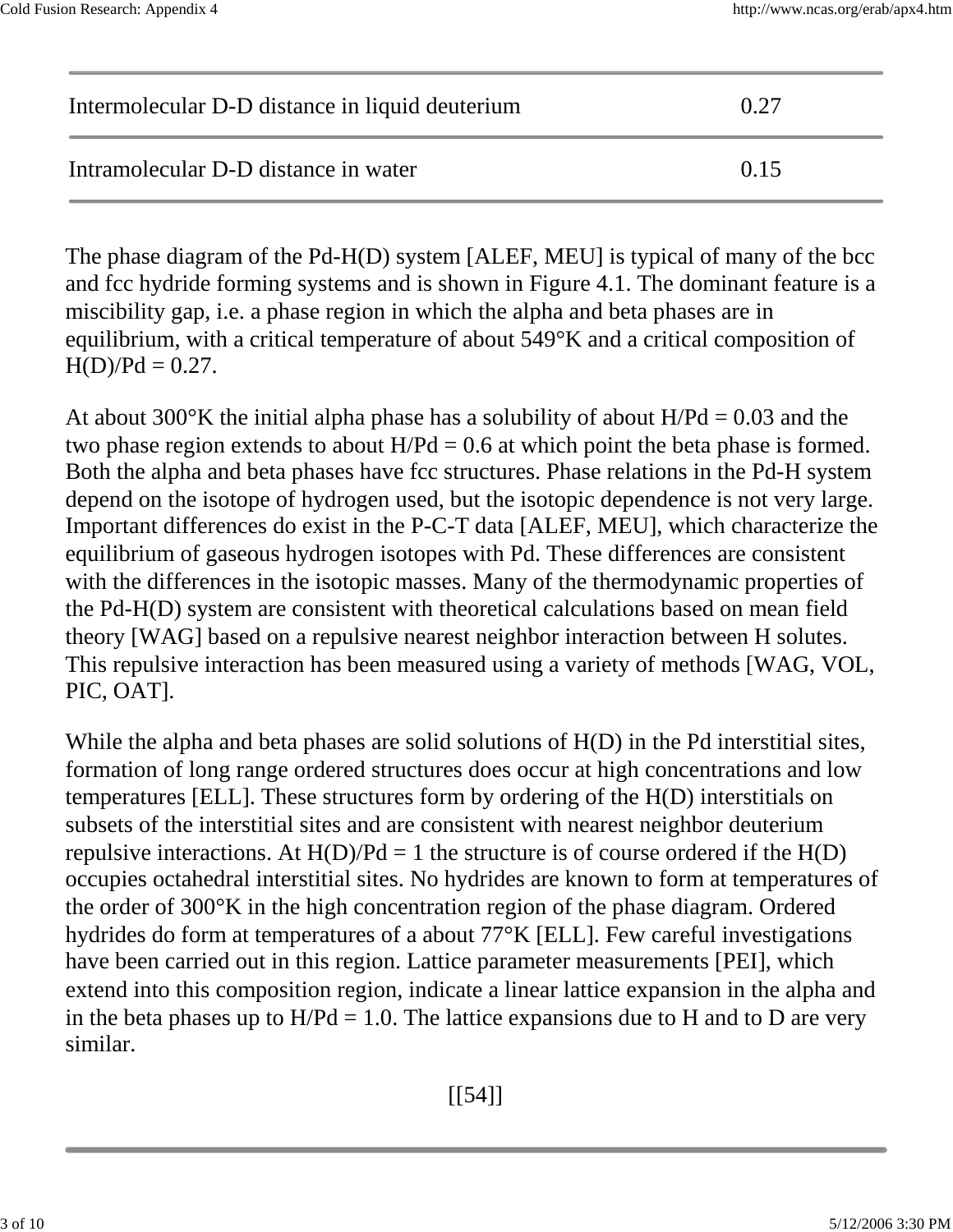

**Figure 4.1: Phase Diagram of the Palladium - Hydrogen System**

### **Click on thumbnail to see full-size image.**

# $[$ [[55]]]

Hydrogen and its isotopes diffuse very rapidly in the Pd lattice [VOL] as shown in Figure 4.2. At 300°K, the diffusivity of H in the alpha phase is about  $4x10^{-11}$   $\text{m}^2\text{s}^{-1}$ . Hydrogen diffusivity in the beta phase is somewhat slower but is still very high. The effect of isotopic mass on diffusivity is very nonclassical in Pd with  $D_D > Dw > D_T$  at 300°K, a clear indication of the quantum mechanical tunneling process which dominates the diffusion of H(D) in the Pd lattice. H(D) interacts with solutes and lattice defects, both of which can act as "traps" or low energy sites. The presence of these traps decreases the

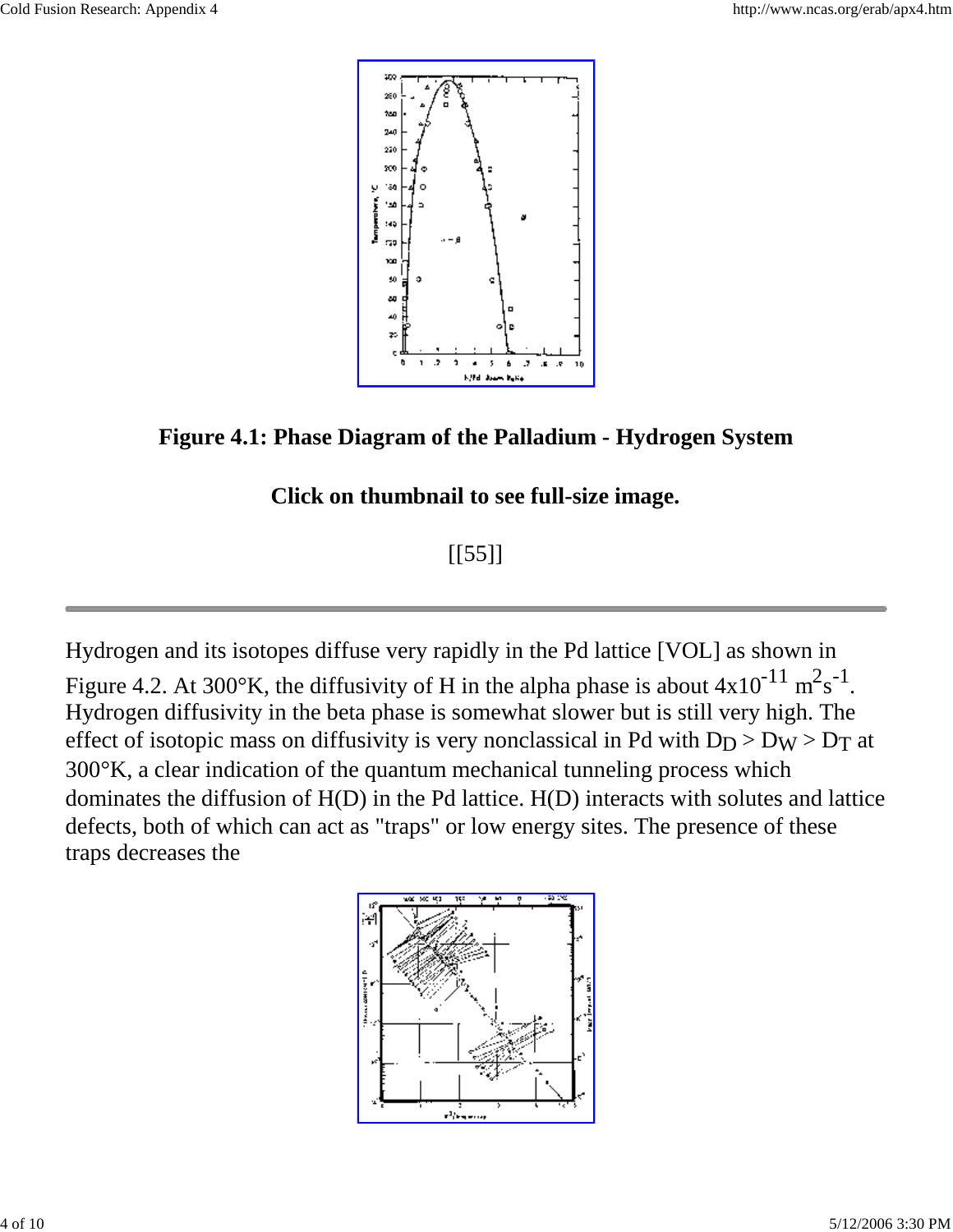### **Figure 4.2: Hydrogen Diffusivity in Palladium**

#### **Click on thumbnail to see full-size image.**

[[56]]

effective diffusivity of  $H(D)$  when they are unsaturated, i.e. at low  $H(D)$ concentrations. Under cathodic charging conditions, which correspond to high H(D) concentrations, the defect or solute traps are saturated and the diffusivity is little affected by their presence. With respect to the cold fusion experiments, an important point is that the known diffusivities of D in Pd allow equilibrium in times considerably shorter than those stated as necessary for attainment of cold fusion. For example, a time of the order of 7 days is required to achieve equilibrium during the charging of a 1 cm thick sheet specimen and a time of the order of 2 hrs is required for a 1 mm thick sheet.

Hydrogen charging of Pd can be carried out in several ways. Electrolytic charging with the Pd as a cathode has been carried out in a number of different electrolytes. In general, the Pd surface is highly active towards the dissociation of the  $H_2(D_2)$ molecule. Little  $H_2(D_2)$  gas is evolved until relatively high  $H(D)/Pd$  ratios are obtained. Additions of "poisons", such as arsenic ions, to the electrolyte increase the fugacity of the H (D) at the surface by decreasing the formation rate of  $H_2(D_2)$ . A higher H(D)/Pd value can then be obtained with the same overvoltage. Since the fugacity of hydrogen, i.e., the variation of the chemical potential of hydrogen from the standard state at one atmosphere, depends on the overvoltage, as well as on the surface conditions, it is difficult to obtain a direct relation between the cathodic charging conditions and the H(D)/Pd values obtained. Although the units of fugacity are identical to those of pressure, the non-ideality of  $H_2(D_2)$  results in the equivalent pressure at high fugacity being many orders of magnitude less than the fugacity. A calibration of the equivalent pressure can be obtained by equilibrating the Pd alternatively with both an electrolytic potential and a high pressure  $H_2(D_2)$  gas at the same H(D)/Pd value.

Gaseous charging of hydrogen is also commonly carried out [BARC]. High H(D)/Pd ratios can be obtained for relatively moderate pressures as shown in Figure 4.3. The data for the Pd-D system is not expected to differ greatly as the isotope effect on solubility is classical. Solution of H(D) in Pd follows Sievert's Law at low pressures and then shows significant deviations from ideal solution behavior, probably as a result of H(D)-H(D) interactions in the Pd. In the region of Sievert's Law behavior, the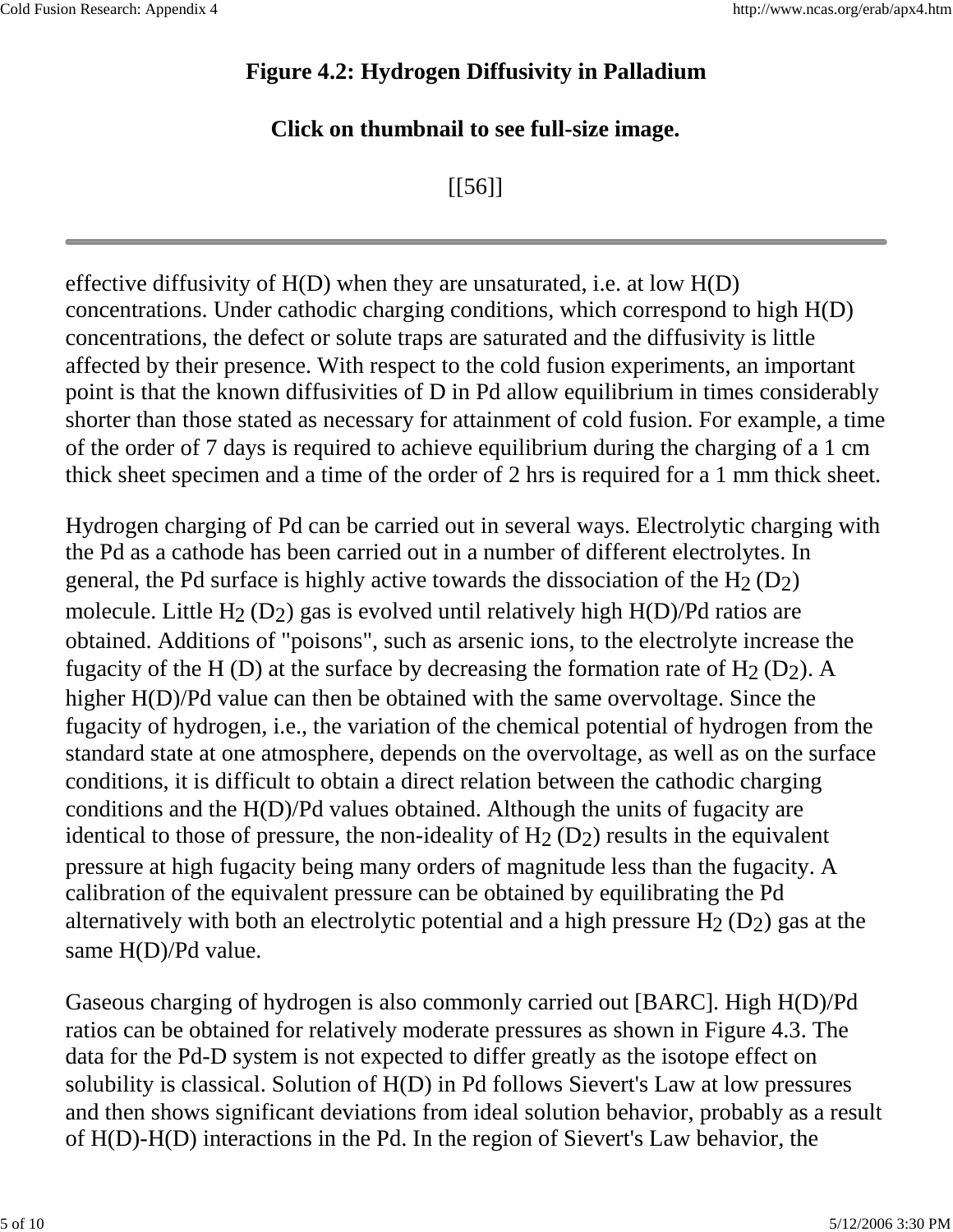proportionality of the H(D)/Pd to the square root of the gas pressure is further evidence for solution of H(D) in Pd in the atomic form rather than as a molecule.

Concentrations of  $D/Pd = 1$  are sometimes claimed in cold fusion experiments, and are often quoted as a necessary condition. It has also been suggested [FLE] that the very high confinement pressures produced by electrolytic charging are necessary for cold fusion. Comparison of the D/Pd values attained by gaseous charging with electrolytic charging allows an estimate of these "confinement pressures" to be made. A concentration of about  $H/Pd = 1$  requires a gas pressure of about 150k bars (about 15,000 atm.) at 300°K [BARO] as deduced from Figure 4.3. Thus the effective pressure corresponding to the high fugacities calculated from the overvoltage during cathodic charging to the assumed  $D/Pd = 1$  is equivalent to the very moderate gas pressures required to attain the same H(D)/Pd value.





### **Figure 4.3: Concentration of Hydrogen in Solid Solution vs Gas Pressure**

#### **Click on thumbnail to see full-size image.**

Palladium is an "exothermic occluder" of H(D), i.e. the heat of solution, relative to the gas phase as a standard state, is negative. The heat of solution is relatively small having a value of -19 kJ/mole H2 in the alpha phase [MEU, WIC] a value of about -46 kJ/mole H2 in the beta phase. The heats of formation of the hydrides in the Pd-H(D) system have not been measured. Hydride heats of formation of many other systems have been measured, are generally exothermic, and lie in the range -58 to - 209 kJ/mole H2 [MEU]. There is only a small effect of isotopic mass on these values. The significance of the values is that the molal enthalpy change on forming the deuteride from a solid solution of the same concentration would be the (heat of formation of the hydride) -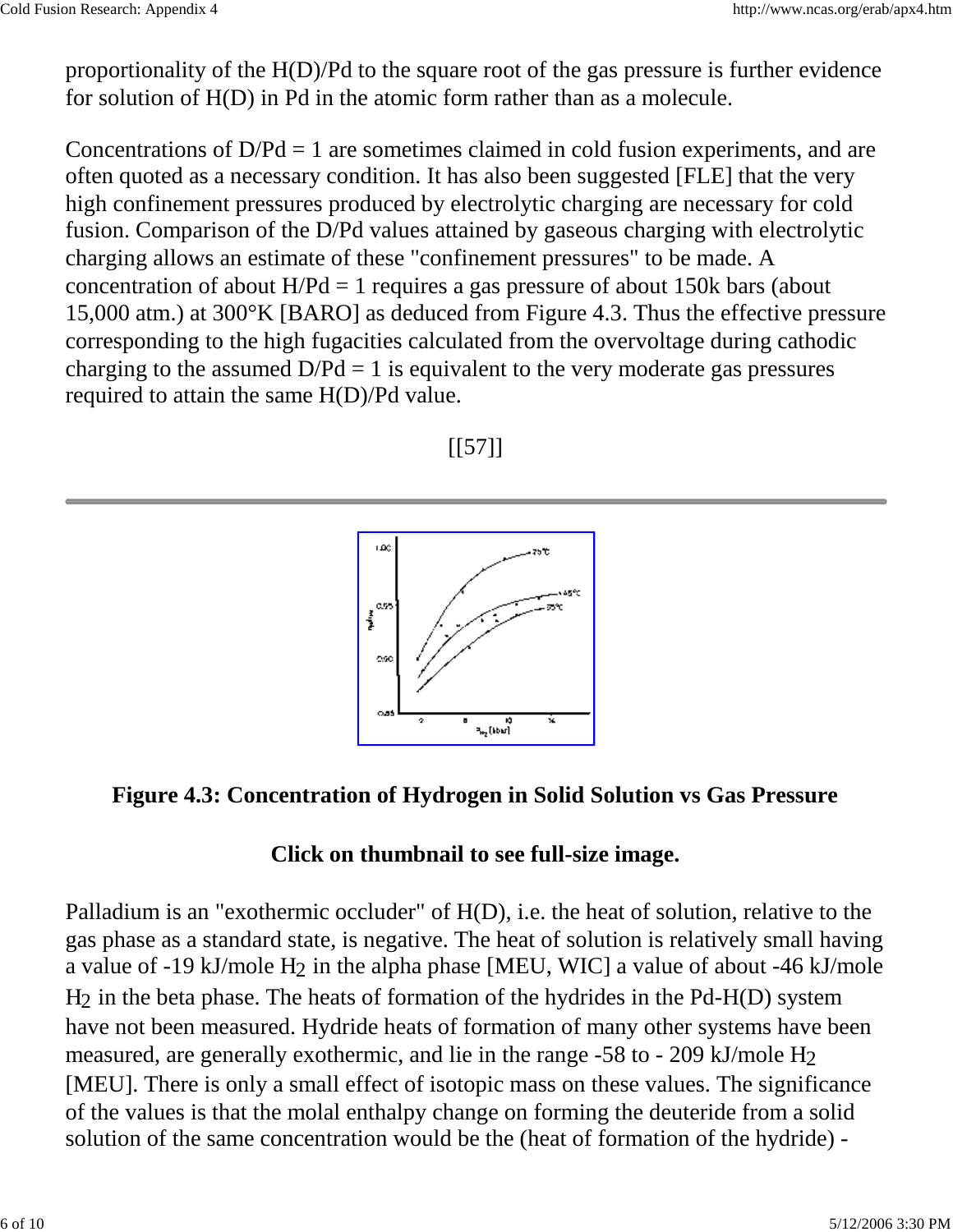(the heat of solution). This value is about -150 kJ/mole or less and represents the upper limit of the heat released from the specimen due to an ordering reaction at high concentrations of D.

Formation of the beta phase from the alpha phase during charging causes a large amount of lattice strain and deformation [HO] as a result of the large increase in volume. Since the molar volume of the beta phase is larger than that of the alpha, the beta phase is in compression during charging and plastic deformation occurs in the alpha phase. On removing the H(D) the decrease of volume that accompanies the beta to alpha phase change causes very high tensile stresses and surface cracking.

[[58]]

# **B. The Titanium - Hydrogen (Deuterium) System**

While considerably less is known about the Ti-H(D) system than about Pd-H(D), our knowledge is sufficient to answer many of the questions of interest for the cold fusion experiments. Hexagonal close-packed (hcp) titanium absorbs H(D) in the alpha solid solution up to concentrations of about  $H(D)/Ti = 0.05$  at 300°K. Low temperature measurements are not very accurate due to surface oxides which impede the absorption of H(D) from the gas phase. Above this concentration a two phase equilibrium exists between the hcp alpha solid solution and the gamma hydride. This hydride exists over the composition range  $TiH(D)_{1,9}$  to  $TiH(D)_2$ . The hydride has a fluorite face centered cubic (fcc) structure at the lower compositions and a face centered tetragonal structure as the H(D) concentration is increased. At temperatures above about 570°K the alpha phase  $H(D)$  solubility is about  $H(D)/Ti = 0.1$  and the solid solution is in equilibrium with the body centered cubic (bcc) beta phase as shown in the phase diagram displayed in Figure 4.4. The beta phase has a very high solubility for H(D) of the order of  $H(D)/Ti = 1$ . Above this composition the beta phase is in equilibrium with the dihydride, TiH(D)2.

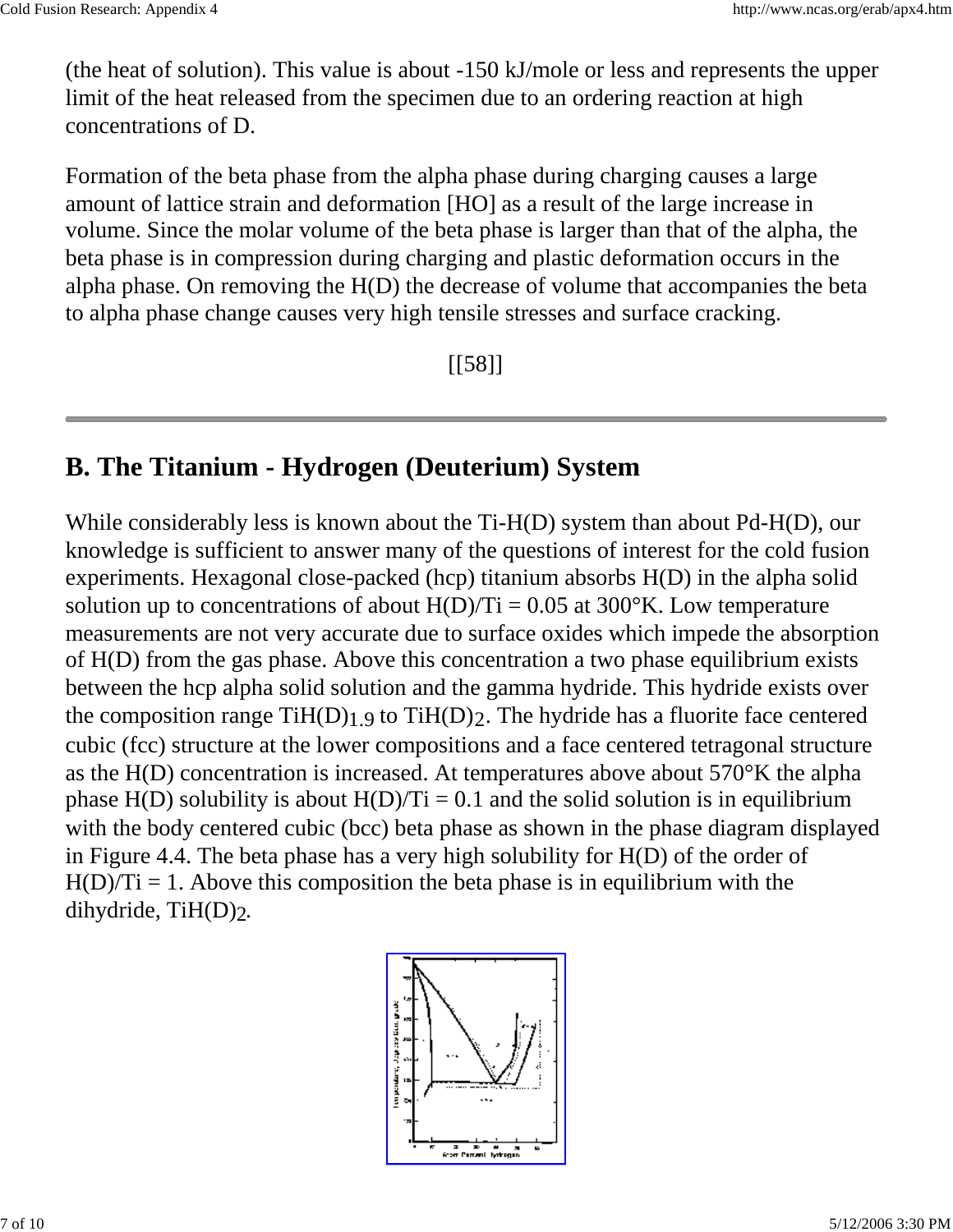### **Figure 4.4: Titanium - Hydrogen Phase Diagram**

#### **Click on thumbnail to see full-size image.**

[[59]]

Since the beta phase of Ti can be stabilized to below 300°K by solute additions, it is possible to absorb large quantities of H(D) into the beta stabilized alloys at temperatures near 300°K without forming hydrides. The extent of this low temperature H(D) solubility in the beta stabilized Ti alloys has not been established [SHI-2]. Gas phase cold fusion experiments have utilized Ti alloys as well as unalloyed Ti. In some cases these alloys have been specified to be Ti-6A1-6V-2Sn [MEN] which is an alpha-beta alloy, i.e. it was a two phase alloy mixture of the hcp and bcc phases. These two phase alloys have been studied in H atmospheres without noting unusual behavior with respect to the properties of H.

Site location studies have been carried out for some of the Ti - H(D) structures. Random occupancy of tetrahedral sites in the non-stoichiometric gamma hydrides was deduced from NMR measurements [STA-1]. The nearest neighbor D-D distances in the gamma hydride phase [SID] are shown in Table 4.B below. If we assume tetrahedral site occupancy in the hcp alpha phase and both octahedral and tetrahedral site occupancy in the beta phase, the nearest neighbor distances given in Table 4.B below can be calculated. As can be seen, these are larger than the D-D distances in the molecule and much larger than the distances required for fusion.

### **Table 4.B**

## **DEUTERIUM - DEUTERIUM DISTANCES IN TITANIUM**

|                                          | <b>D-D</b> Distance in nm |
|------------------------------------------|---------------------------|
| Alpha Phase (Hexatherman Close-Packed)   |                           |
| Nearest neighbor tetrahedral sites       | 0.23                      |
| <b>Gamma Phase (Face Centered Cubic)</b> |                           |
| Nearest neighbor sites                   | 0.22                      |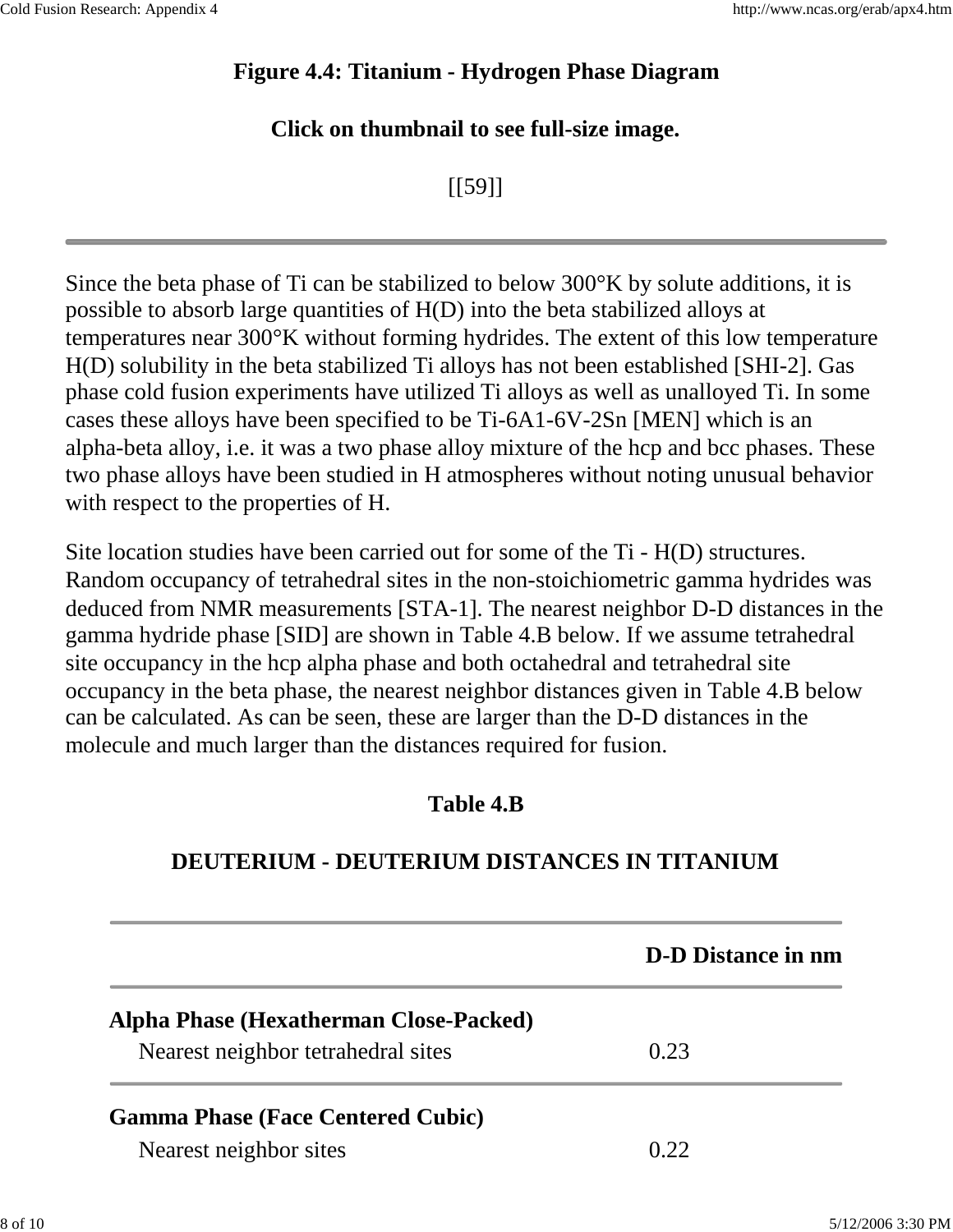| <b>Beta Phase (Body Centered Cubic)</b>          |       |  |
|--------------------------------------------------|-------|--|
| Nearest neighbor octahedral sites                | 0.17  |  |
| Nearest neighbor<br>octahedral-tetrahedral sites | 0.083 |  |

The thermodynamics of the Ti - H(D) system has been extensively studied. Heats of solution for H(D) in the alpha and the beta phases are exothermic as is the formation of the gamma hydride. The isotopic mass dependence is very small. These enthalpies are given in Table 4.C below [STA-2, STA-3, MCQ, HAGG, MOR]. Since the heats of solution are negative (exothermic), Ti and its alloys absorb D as they are cooled in D2 gaseous atmospheres and desorb D on heating.

[[60]]

While diffusion of H(D) in Ti has not been measured, the diffusivity at 300°K can be deduced from permeation experiments to be about  $1x10^{-10}$   $m^2s^{-1}$ . This diffusivity would allow equilibration of a 1 mm thick sheet with the H(D) gas atmosphere in about 0.7 hrs. Equilibration of Ti with gaseous  $H_2$  at low temperatures is slow due to surface oxides which inhibit the entry processes. Even under cathodic charging conditions, entry of H(D) is inhibited unless the surface oxide is minimized and "electrolytic" poisons are used to minimize the recombination reaction which leads to  $H_2$  formation at the surface. As a consequence, equilibration in a gaseous atmosphere or under cathodic charging is dominated by surface reactions.

#### **Table 4.C**

### **ENTHALPIES OF SOLUTION AND FORMATION**

#### **(kJ/mole H)**

|                         | <b>DEUTERIUM</b> | <b>HYDROGEN</b> |
|-------------------------|------------------|-----------------|
| Solution in alpha phase | $-90.4$          | $-94.6$         |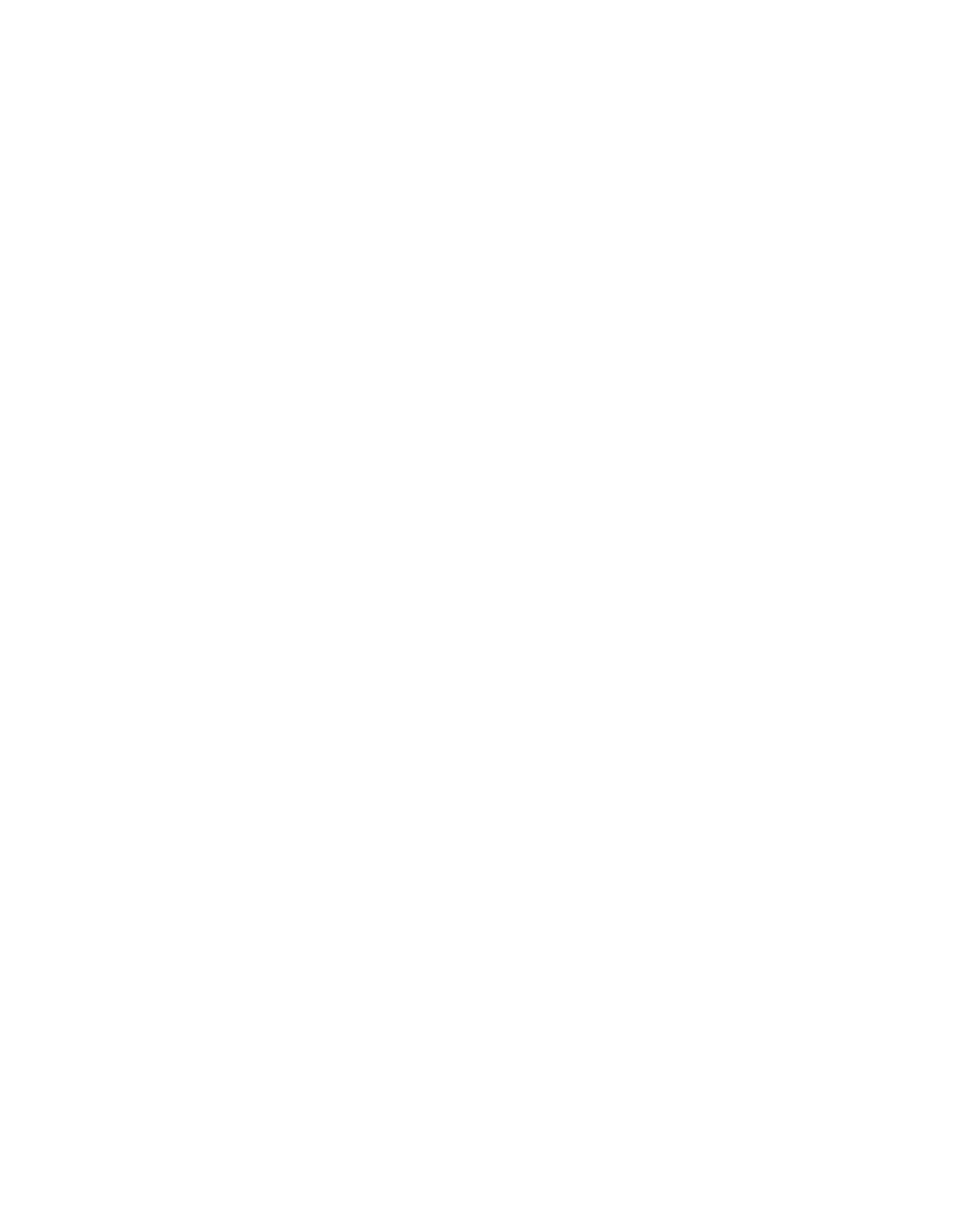submitted for publication in *J. Fusion Energy*.

(b) "Specific Effect of Lithium Ion on Long-Term Evolution ofDeuterium on Palladium Cathodes,"

submitted.

[ARM] R.D. Armstrong, E.A. Charles, 1. Fells, L. Molyneux, M. Todd, "SomeAspects of Thermal Energy Generation During the Electrolysis ofD2OUsing a Pd Cathode,"

*Electrochim. Acta*, 34, 1319 (1989).

"A Long Term Calorimetric Study of the Electrolysis of D<sub>2</sub>OUsing Pd Cube Cathodes,"

submitted for publication in *Electrochim. Acta*

[BAL] D. V. Balin, E. M. Maev, V. I. Medvedev, G. G. Semenchuk, Yu.V.Smirenin, A. A. Vorobyov, An.A. Vorobyov and Yu.K. Zalite,

*Phys. Letts*. B141, 173 (1984).

[BARN] C. A. Barnes, K. H. Chang, T. R. Donoghue, C. Rolfs and J. Kammeraad, *Phys. Letts*. B197, 315 (1987).

[BARO] B. Baronowski, *Hydrogen in Metals, Vol. II*, ed. by G. Alefeld andJ Volkl (Springer-Verlag, Berlin) p. 157 (1978).

[BEL] A. Belzner, U. Bischler, S. Crouch-Baker, M. GUr, G. Lucier, M.Schreiber, R.A. Huggins,

> "Two Fast Mixed-conductor Systems: Deuteriumand Hydrogen in Palladium. Thermal Measurements and ExperimentalConsiderations,"

submitted for publication in *J. Fusion Energy*.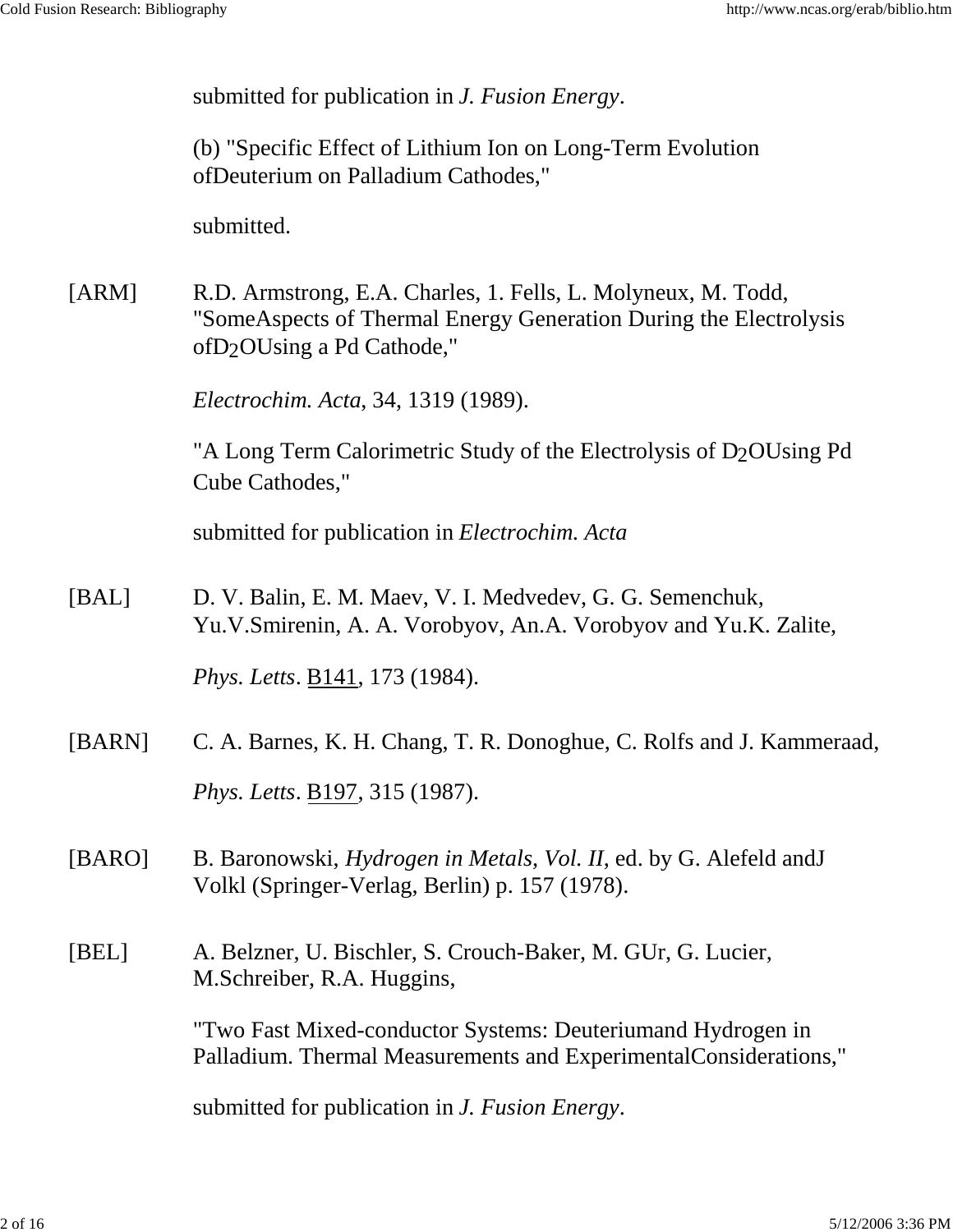and the control of the control of

[[62]]

| [BER] | A. Bertin, M. Bruschi, M. Capponi, S. De Castro, U. Marconi, C. Moroni,<br>M. Piccinini, N. Semprini-Cesari, A. Trombini, A. Vitale, A. Zoccoli, S.<br>E. Jones, J. B. Czirr, G. L. Jensen, and E. B. Palmer, |
|-------|---------------------------------------------------------------------------------------------------------------------------------------------------------------------------------------------------------------|
|       | Il Nuovo Cimento, 101A, 997 (1989).                                                                                                                                                                           |
| [BES] | F. Besenbacher, B.S. Nielson, J.K. Norskov, S.M. Meyers, and<br>P.Nordlander,                                                                                                                                 |
|       | Paper presented at Workshop on Cold Fusion, May 23-25, 1989, Sante<br>Fe, NM.                                                                                                                                 |
| [BEU] | R. J. Beuhler, G. Friedlander, and L. Friedman,                                                                                                                                                               |
|       | Phys. Rev. Letts. 61, 1292 (1989).                                                                                                                                                                            |
| [BIG] | J. Bigeleisen, "Tritium Enrichment in the Electrolysis of $D_2O$ "                                                                                                                                            |
|       | Workshop on Cold Fusion Phenomena, Santa Fe, NM, 22-25 May 1989.                                                                                                                                              |
| [BOC] | J.O'M. Bockris, Communicated by Letter to J. Bigeleisen, Aug. 7,1989.                                                                                                                                         |
| [BRO] | Broer et al., <i>Phys. Rev. C</i> 40 R1559 (1989).                                                                                                                                                            |
| [BUT] | M. A. Butler, D. S. Ginley, J. E. Schirber, and R. 1. Ewing, preprint.                                                                                                                                        |
| [CRA] | H. Craig, letter to P. Lipman, 28 September 1989.                                                                                                                                                             |
| [CUN] | V.J.Cunnane, R.A. Scannell and O.J. Schiffrin,                                                                                                                                                                |
|       | J. Electroanal. Chem., 269, 163 (1989)                                                                                                                                                                        |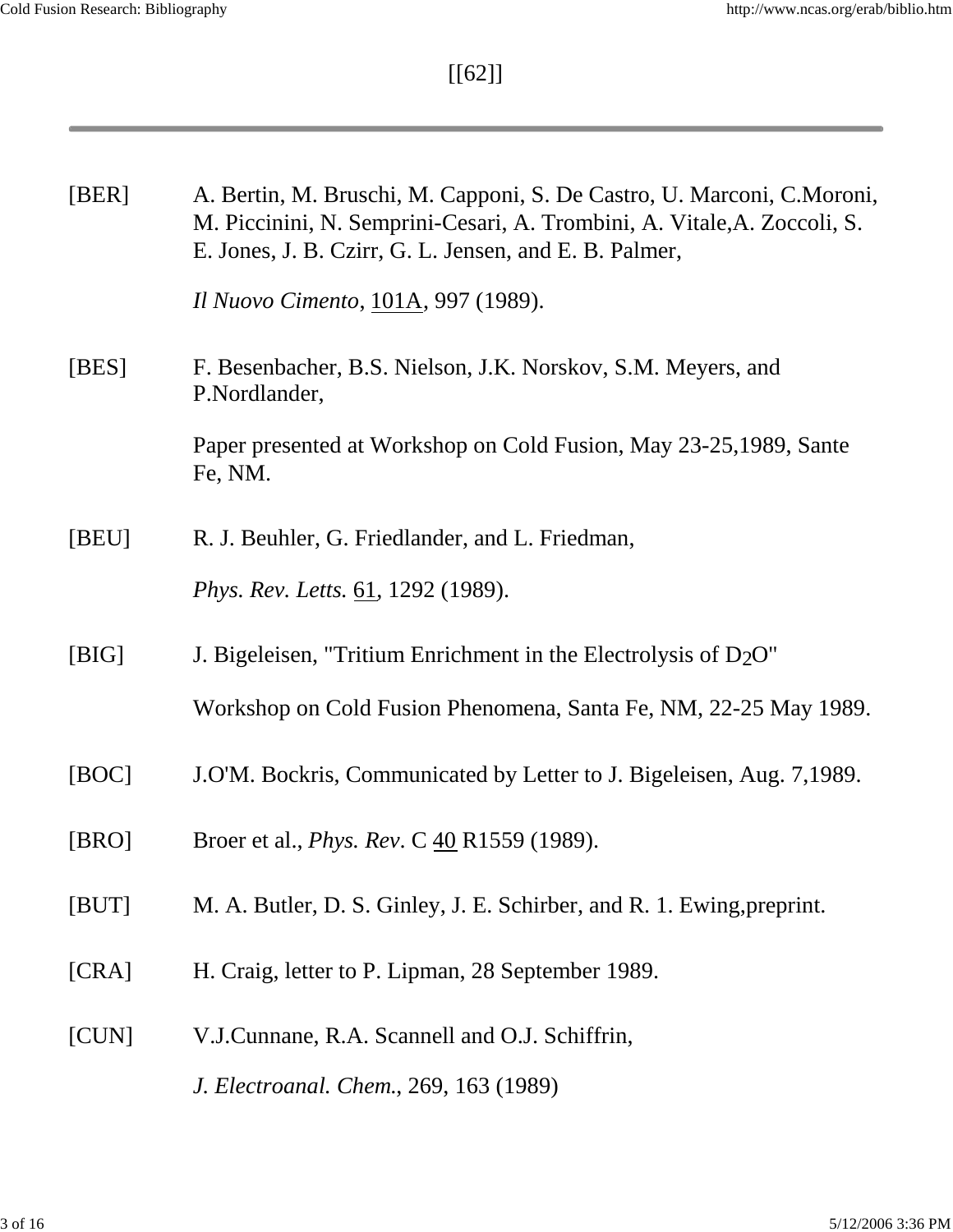| [DAV]  | A. J. Davenport and H. S. Isaacs, BNL, communicated by P. Bond<br>to ERAB 1 September 1989.                    |
|--------|----------------------------------------------------------------------------------------------------------------|
| [DEC]  | De Clais et al., Sante Fe meeting.                                                                             |
| [DEN]  | A. De Ninno, A. Frattolillo, G. Lollobattista, L. Martinis, M.Martone, L.<br>Mori, S. Podda and F. Scaranuzzi, |
|        | Europh. Lett. 9(3), 221 (1989).                                                                                |
| [DER]  | B. V. Derjaguin, A. G. Lipson, V. A. Kluev, D. M. Sakov, and Yu.<br>P.Toporov,                                 |
|        | <i>Nature</i> 341, 492 (1989).                                                                                 |
| [ELL]  | T.E. Ellis, C.B. Satterwaithe, M.H. Meuller, and T.O. Brun,                                                    |
|        | Phys. Rev. Lett., 42 456 (1979).                                                                               |
| [ERI]  | J. Eridon, NRL, 17 August 1989 communication to ERAB.                                                          |
| [FLE]  | M. Fleischmann, S. Pons, M. Hawkins,                                                                           |
|        | "Electrochemically Induced Nuclear Fusion of Deuterium,"                                                       |
|        | J. Electroanal. Chem. 261, 301 (1989).                                                                         |
| [FLEM] | J.W. Fleming, H.H. Law, J. Sapjeta, P.K. Gallagher, W.F. Marohn,                                               |
|        | "Calorimetric Studies of Electrochemical Incorporation of<br>HydrogenIsotopes into Palladium,"                 |
|        | to be submitted (ECS meeting).                                                                                 |

[[63]]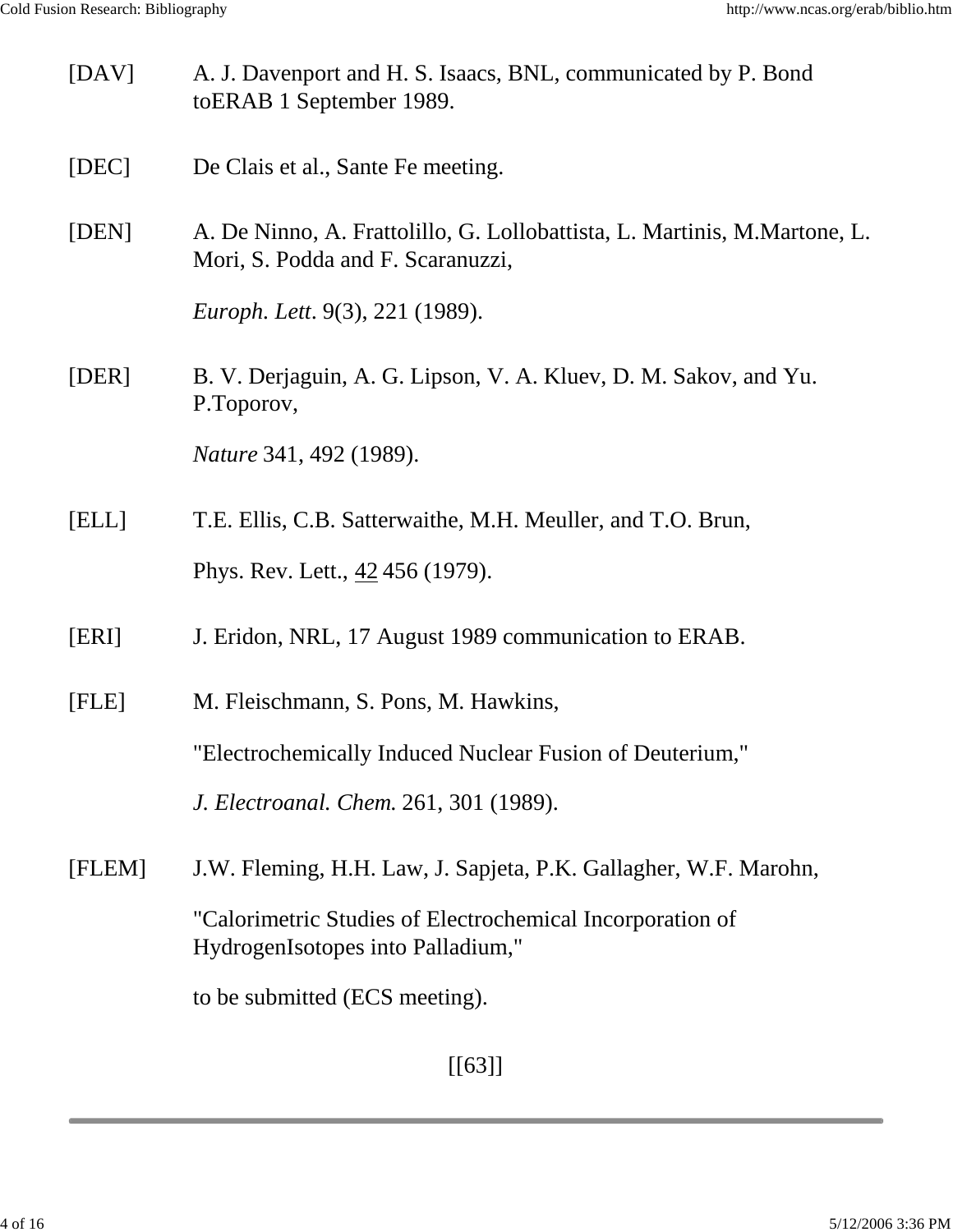| [FUL]  | E. L. Fuller, ORNL Memo of 29 August 1989 to B. R. Appleton.                                                                             |
|--------|------------------------------------------------------------------------------------------------------------------------------------------|
| [GAI]  | M. Gai, S. L. Rugari, R. H. France, B. J. Lund, Z. Zhao, A. J.Davenport,<br>H. S. Isaacs and K. G. Lynn,                                 |
|        | <i>Nature</i> 340, 29 (1989).                                                                                                            |
| [GOF]  | F. E. Goff, letter to P. Lipman, 24 August (1989).                                                                                       |
| [GRE]  | L. R. Greenwood and C. A. Melendres, ANL, communicated to ERAB,<br>23 August 1989.                                                       |
| [HAGE] | P. L. Hagelstein,                                                                                                                        |
|        | "On the Possibility of Coupling Nuclear Fusion Energy to Phonons" and                                                                    |
|        | "A Simple Model for Coherent Fusion in the Presence of a Lattice",                                                                       |
|        | preprints, August 1989.                                                                                                                  |
| [HAGG] | R. M. Hagg and F.J. Shipko,                                                                                                              |
|        | <i>Jnl. Amer. Chem. Soc., 78</i> 5155 (1956).                                                                                            |
| [HAY]  | M.E. Hayden, U. Narger, J. L. Booth, L.A. Whitehead, W.N. Hardy,<br>J.F.Carolan, E. H. Wishnow, D.A. Balzarini, J.H. Brewer, C.C. Blake, |
|        | "High Precision Search for Evidence of Cold Fusion Using In<br>SituCatalytic Recombination of Evolved Gases Excess",                     |
|        | submitted.                                                                                                                               |
| [HEN]  | R. A. Henderson, et. al., (Poster presented at Sante Fe Cold<br>FusionMeeting),                                                          |
|        | Lawrence Berkeley Laboratory, Preprint LBL-2740,                                                                                         |
|        | submitted to <i>J. Fusion Energy</i> .                                                                                                   |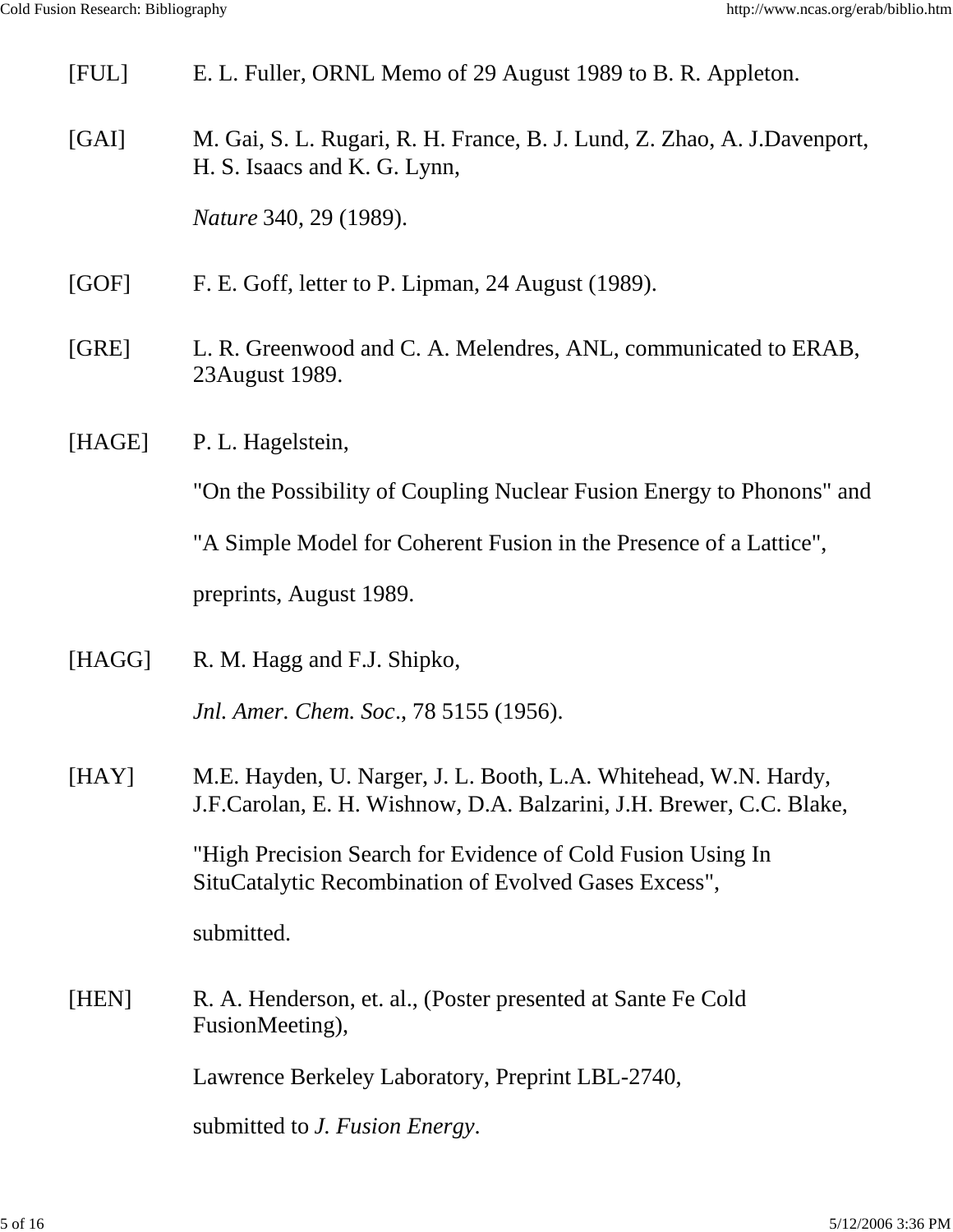| [HIL]     | J.C. Hill, C. Stassis, J. Shinar, A.I. Goldman, R. Folkerts,<br>D.D.Schwellenbach, D.T. Peterson, C. Widrig, M. Porter, C. J.<br>Benesh, J.P. Vary, "Search For Cold Fusion Using Pd-D20 Cells and<br>Ti-DMixtures,"<br>submitted to <i>Physics Review</i> . |
|-----------|--------------------------------------------------------------------------------------------------------------------------------------------------------------------------------------------------------------------------------------------------------------|
|           |                                                                                                                                                                                                                                                              |
| [HO]      | E. Ho, G.C. Weatherly, H.A. Goldberg, F.D. Manchester,                                                                                                                                                                                                       |
|           | Acta Metall. 27 841 (1979).                                                                                                                                                                                                                                  |
| [HOL]     | Letter from John F. Holzrichter, LLNL, to W. Woodard, ERAB,<br>September8, 1989.                                                                                                                                                                             |
| [HUG]     | R. Huggins, Paper presented at the Mat. Res. Soc. meeting in SanDiego,<br>May 1989.                                                                                                                                                                          |
| [IYE]     | P. K. Iyengar,                                                                                                                                                                                                                                               |
|           | "Cold Fusion Results in the Bhabha Atomic Research Center<br>(BARC)Experiments".                                                                                                                                                                             |
|           | Paper presented at the Fifth International Conference of<br>Emerging Nuclear Energy Systems (ICENES V). Karlsruhe, 3-6 July<br>1989.                                                                                                                         |
| $[JON-1]$ | S. E. Jones, E. P. Palmer, J. B. Czirr, O. L. Decker, G. L. Jensen, J. M.<br>Thorne, S. F. Taylor and J. Rafelski,                                                                                                                                           |
|           | <i>Nature</i> 338, 737 (1989).                                                                                                                                                                                                                               |
| $[JON-2]$ | Jones, et. al., draft preprint (1989).                                                                                                                                                                                                                       |
| $[JON-3]$ | Jones, priv. comm. to P. Lipman, 8 September 1989.                                                                                                                                                                                                           |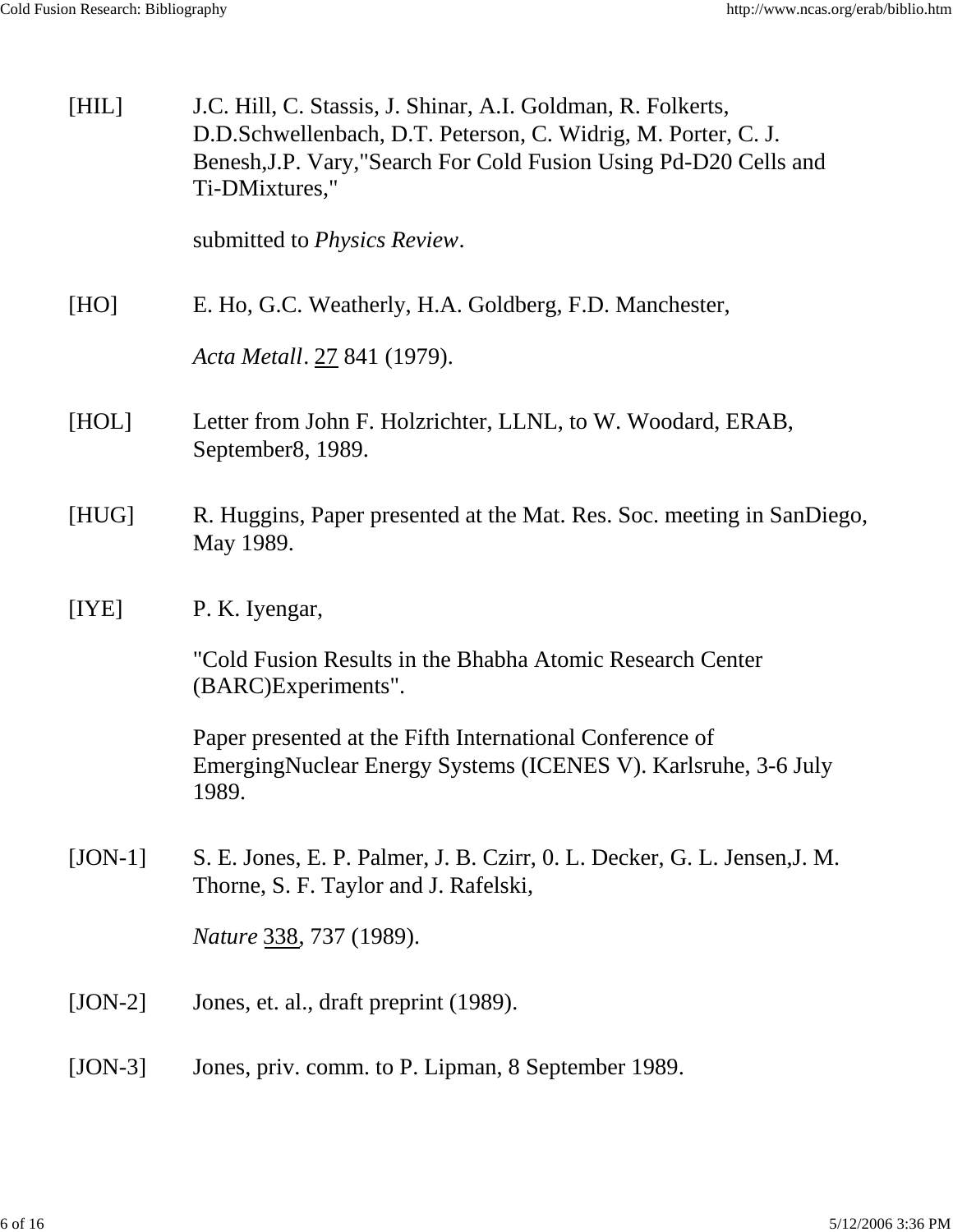and the control of the control of

[[64]]

| [KAI] | R. C. Kainthia, O. Veley, L. Kaba, G.H. Lin, N.J.C. Packhart,<br>M.Szklarczyk, J. Wass, J. O'M Bockris,                       |
|-------|-------------------------------------------------------------------------------------------------------------------------------|
|       | "Sporadic Observation of the Fleischmann-Pons Heat Effect,"                                                                   |
|       | Electrochim. Act., 9, 1315 (1989).                                                                                            |
| [KAS] | E. Kashy, W. Bauer, Y. Chen, A. Galonsky, J. Gaudiello, M. Maier, D. J.<br>Morrissey, R. A. Pelak, M. B. Tsang and J. Yurkon, |
|       | <i>Phys. Rev. C 40, RI (1989).</i>                                                                                            |
| [KLU] | V. A. Kluyev, A. G. Lipson, Yu. P. Toprorov, B. B. Deryagin, V.<br>I. Lushchikov, A. V. Strelkov, and E. P. Shabalin,         |
|       | Sov. Tech. Phys. Lett. 12, 55 (1987).                                                                                         |
| [KOO] | S. E. Koonin and M. Nauenberg, <i>Nature</i> 339, 690 (1989).                                                                 |
| [KRA] | A. Krauss, H. W. Becker, H. P. Trautvetter, C. Rolfs and K. Brand,                                                            |
|       | <i>Nucl. Phys. A 465, 150 (1987), and references therein.</i>                                                                 |
| [KRE] | G. Kreysa, G. Marx, W. Plieth,                                                                                                |
|       | "A Critical Analysis of Electrochemical Cold Fusion Experiments",                                                             |
|       | J. Electroanal. Chem., 266, 437 (1989).                                                                                       |
| [KUR] | M. Kurz, W. J. Jenkins, S. R. Hart and D. Clague,                                                                             |
|       | Earth & Planetary Sci. Lett. 66, 388-406 (1983).                                                                              |
| [KYL] | P. R. Kyle, Priv. Comm. to P. Lipman, 16 August 1589.                                                                         |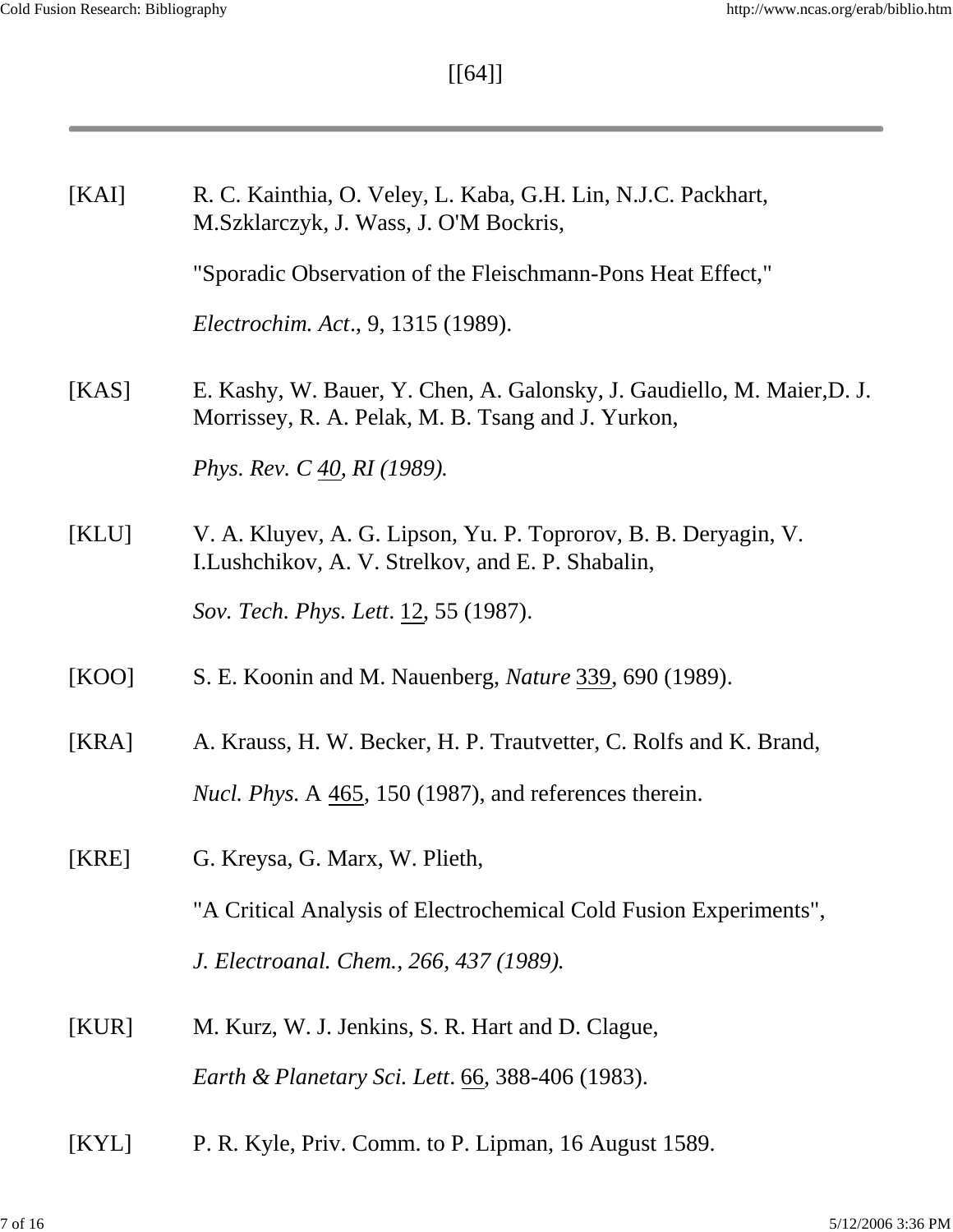| [LEW]     | N. S. Lewis, C. A. Barnes, M. J. Heben, A. Kumar, S. R. Lunt, S.<br>E.McManis, G. M. Miskelly, R. M. Penner, M. J. Sailor, P. G.Santangelo,<br>G. A. Shreve, B. J. Tufts, M. G. Youngquist, R. W. Kavanagh, S. E.<br>Kellogg, R. S. Vogelaar. T. R. Wang, R. Kordratand R. New, |
|-----------|---------------------------------------------------------------------------------------------------------------------------------------------------------------------------------------------------------------------------------------------------------------------------------|
|           | <i>Nature</i> 340, 525 (1989).                                                                                                                                                                                                                                                  |
| [LOC]     | J. P. Lockwood, letter to P. Lipman, 18 September (1989).                                                                                                                                                                                                                       |
| $[LON-1]$ | G. R. Longhurst, T. J. Dolan, G. L. Henriksen,                                                                                                                                                                                                                                  |
|           | "An investigation of Energy Balances in Palladium Cathode Electrolysis<br>Experiments."                                                                                                                                                                                         |
|           | submitted.                                                                                                                                                                                                                                                                      |
| $[LON-2]$ | G. R. Longhurst and A. J. Caffey, INEL, Communicated by S. C. T.<br>Liento ERAB 5 September 1989;                                                                                                                                                                               |
|           | G. R. Longhurst, T. J. Dolan and G. L. Henriksen, INEL,<br>EGG-M-89203,19 May 1989.                                                                                                                                                                                             |
| [LUP]     | J. E. Lupton and H. Craig, Science 214, 13 (1981).                                                                                                                                                                                                                              |
| [MAM]     | Mamyrin and Tolstikhin, "Helium Isotopes in Nature,"<br>Elsevier, Amsterdam (1984).                                                                                                                                                                                             |
| [MAR]     | C. R. Martin, Texas A & M, Letter of 11 September 1989 to ERAB.                                                                                                                                                                                                                 |
| [MCB]     | J. McBreen, report to ERAB, 1 September 1989.                                                                                                                                                                                                                                   |
|           | $[[65]]$                                                                                                                                                                                                                                                                        |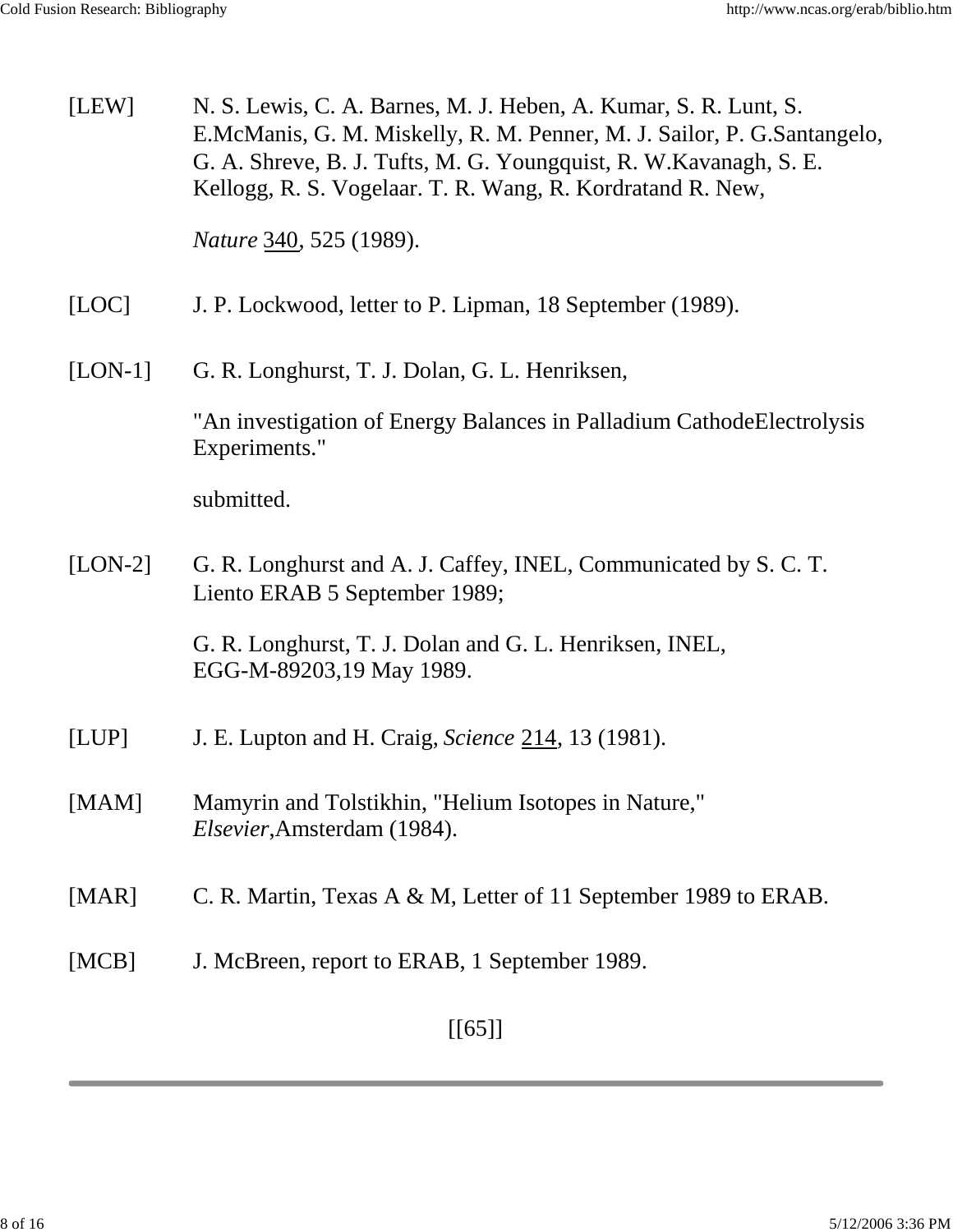| [MCC] | D.R. McCracken, J.M. Paquette, H.A. Boniface, W.R.C. Graham,<br>R.E.Johnsan, N.A.Briden, W.G. Cross, A. Arneja, D.C. Tennant, M.A.<br>Lone, W.J.L. Buyers, K.W. Chambers, A.K. McIlwain, E.M. Attas, and<br>R.Dutton, |
|-------|-----------------------------------------------------------------------------------------------------------------------------------------------------------------------------------------------------------------------|
|       | "In Search of Nuclear Fusion in Electrolytic Cells and inMetal/Gas<br>Systems,"                                                                                                                                       |
|       | J. Fusion Energy, in press.                                                                                                                                                                                           |
| [MCQ] | A.D. McQuillan,                                                                                                                                                                                                       |
|       | <i>Proc. Roy. Soc.</i> (Lon.), 204 309 (1950).                                                                                                                                                                        |
| [MEN] | H. E. Menlove, M. M. Fowler, E. Garcia, A. Mayer, M. C. Miller, R.R.<br>Ryan, E. Jones,                                                                                                                               |
|       | preprint submitted to <i>Nature</i> , 2nd revision, 13 October 89.                                                                                                                                                    |
| [MEU] | W.M. Meuller, J.P. Blackledge, and G.G. Libowitz,                                                                                                                                                                     |
|       | "Metal Hydrides,"                                                                                                                                                                                                     |
|       | Academic Press, NY (1968).                                                                                                                                                                                            |
| [MIL] | M.H. Piles, K.H. Park, D.E. Stilwell,                                                                                                                                                                                 |
|       | "Electrochemical Calorimetric Studies on the Electrolysis of Waterand<br>Heavy Water,"                                                                                                                                |
|       | J. Fusion Energy, in press.                                                                                                                                                                                           |
| [MIZ] | T. Mizuno, T. Akimoto and N. Sato,                                                                                                                                                                                    |
|       | <i>J. Electrochemistry, 57 742 (1989).</i>                                                                                                                                                                            |
| [MOL] | A. Bruggeman, M. Loos, C. Van der Poorten, R. Craps, R. Leysen,<br>F.Poortnans, G. Verstappen, M. Snykers,                                                                                                            |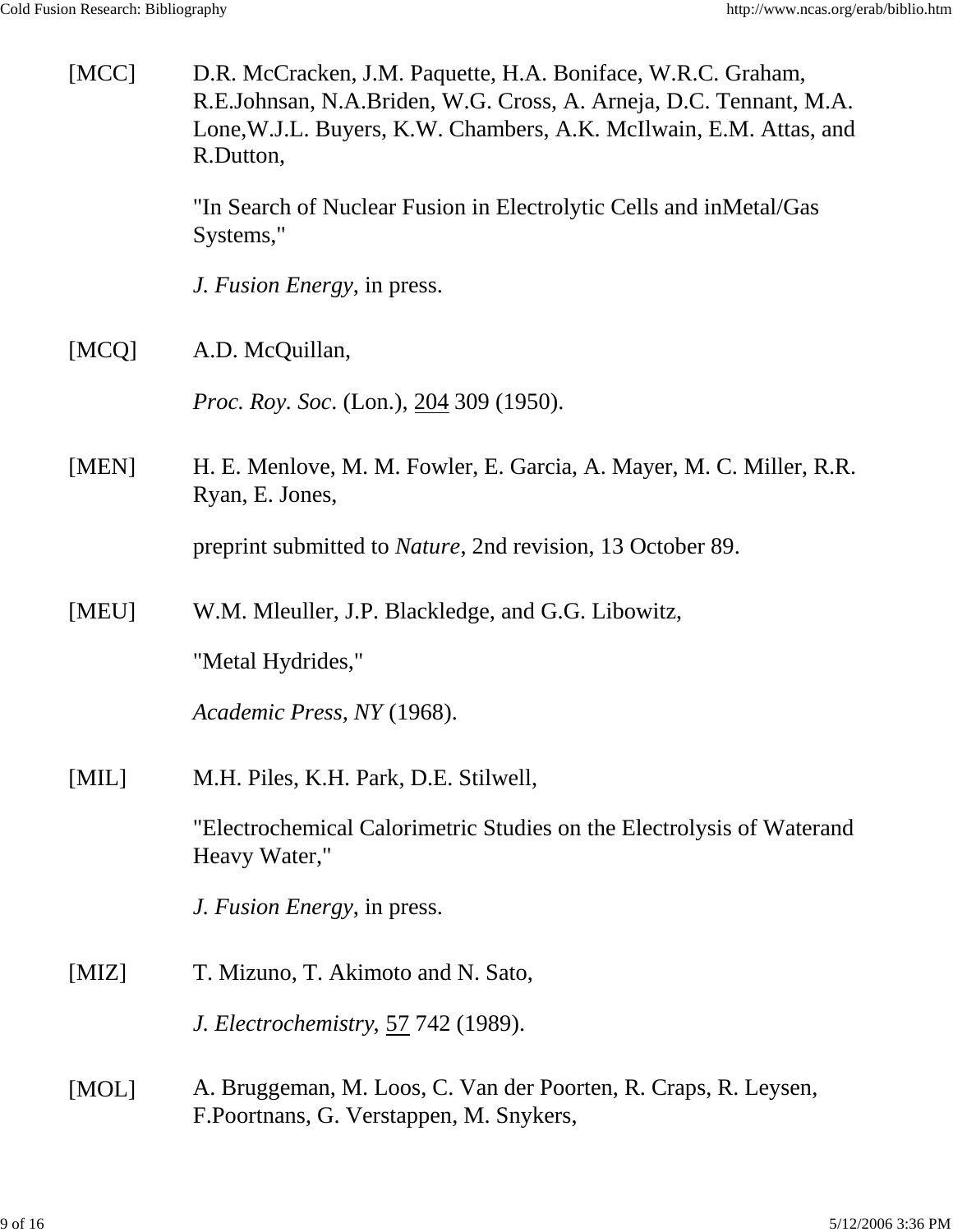|       | "Experimental Evidence of Erroneous Heat Production in Cold<br>FusionExperiments".                         |
|-------|------------------------------------------------------------------------------------------------------------|
|       | Report FT/MOL 89-06, Studiecentrum Voor Kernenergie,<br>Mol, Netherlands, 1989.                            |
| [MOR] | J. R. Morton and D.S. Stark, <i>Trans. Faraday Soc.</i> , 56351 (1960).                                    |
| [NAR] | A. Narath,                                                                                                 |
|       | Sandia Memo of 28 August 1989 to ERAB.                                                                     |
| [NOR] | J.K. Norskov and F. Besenbacher,                                                                           |
|       | <i>Jnl. of the Less Common Met., 130 475 (1987).</i>                                                       |
| [OAT] | W.A. Oates,                                                                                                |
|       | Jnl. of the Less Common Met., 89 411 (1982).                                                               |
| [ORI] | R. A. Oriani, J. C. Nelson, S. K. Lee, J. H. Broadhurst,                                                   |
|       | "Calorimetric Measurements of Excess Power Output During<br>CathodicCharging of Deuterium into Palladium," |
|       | submitted for publication in <i>Nature</i> .                                                               |
| [OST] | Ostlund and Mason,                                                                                         |
|       | Atmospheric Tritium 1968-1984, Tritium Laboratory Rept. No.14,<br>Univers!ty of Miami, Miami, Florida.     |
| [PAC] | N. J. C. Packham, K. L. Wolf, J. C. Wass, R. C. Kainthla, and J.<br>O'M.Bockris,                           |
|       | J. Electroanalytical Chem., 270 415 (1989).                                                                |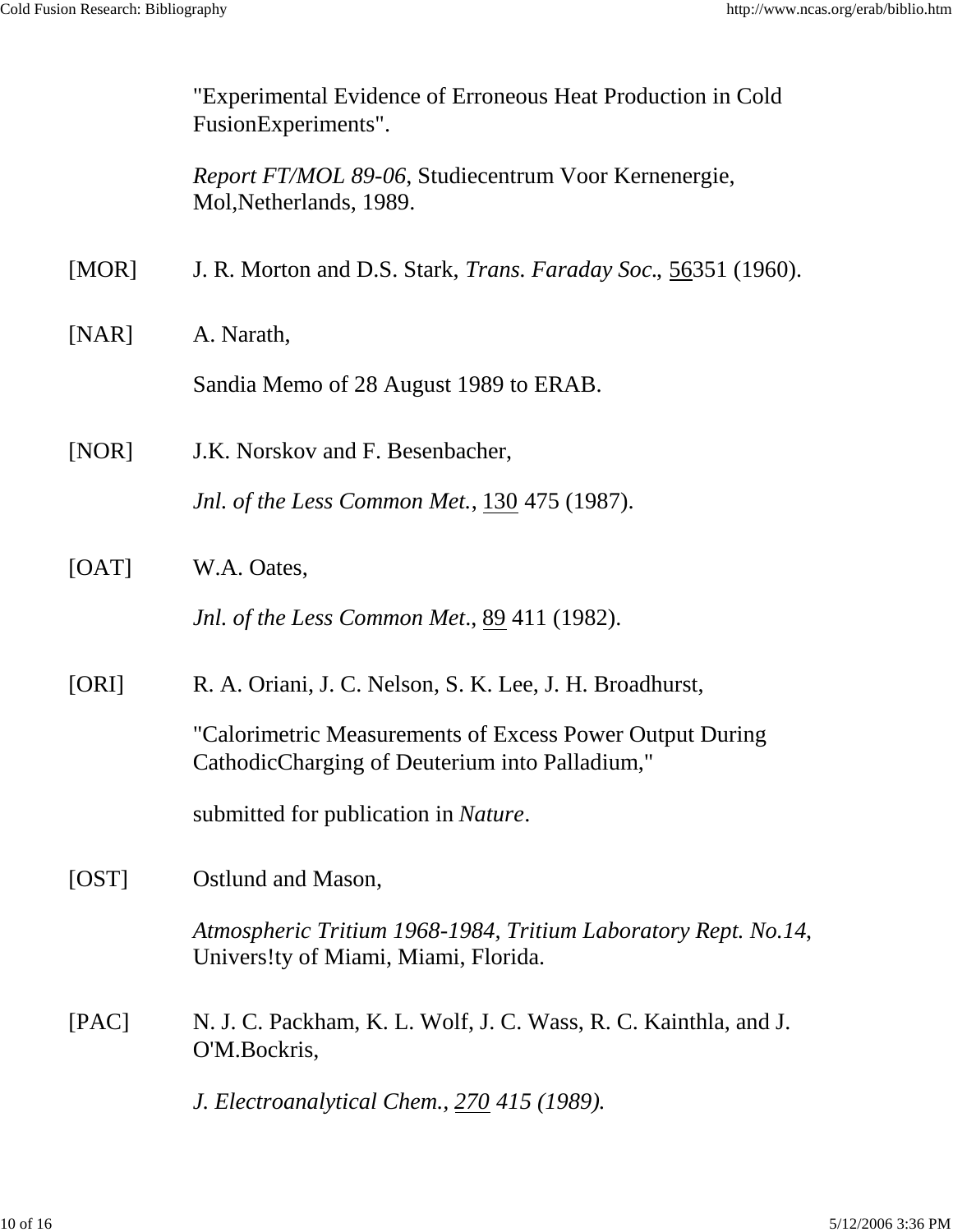### [PAN] F. Pareth and K. Peters,

*Nature* 118 455, 556 (1926); 119 706 (1927)also see *Nature* 339 May 18 (1989).

### [PEI] H. Peisl,

*Hydrogen in Metals, Vol I*, ed. by G. Alefeld and J Volkl(Springer-Verlag, Berlin) p. 53 (1978).

# [[66]]

| [PET] | R. D. Petrasso, X. Chen, K. W. Wenzel, R. R. Parker, C. K. Li and C.<br>Fiore,                         |
|-------|--------------------------------------------------------------------------------------------------------|
|       | Nature 339, 183 (1989); ibid 667 (1989).                                                               |
| [PIC] | D.J. Picton, R.A. Bond, B.S. Bowerman, D.K. Ross, D.G. Witchel I,<br>I.S. Anderson, and C.J. Carlisle, |
|       | Jnl. of the Less Common Metals, 88 133 (1982).                                                         |
| [PIT] | W. G. Pitt, J. N. Harb, and C. J. Farahmandi,                                                          |
|       | BYU preprint, 13 October 89.                                                                           |
| [PON] | S. Pons, video tape of lecture at Los Alamos National Laboratory in April<br>1989.                     |
| [POR] | Porter, et. & I., "Search for Energetic Charged Particle Emission from<br>Deuterated Ti and Pd Foils", |
|       | <i>J. Fusion Technology</i> , (submitted 15 July 1989), LBL preprint 27523.                            |
| [PRI] | P. B. Price, S. W. Barwick, W. T. Williams, and J. O. Porter,                                          |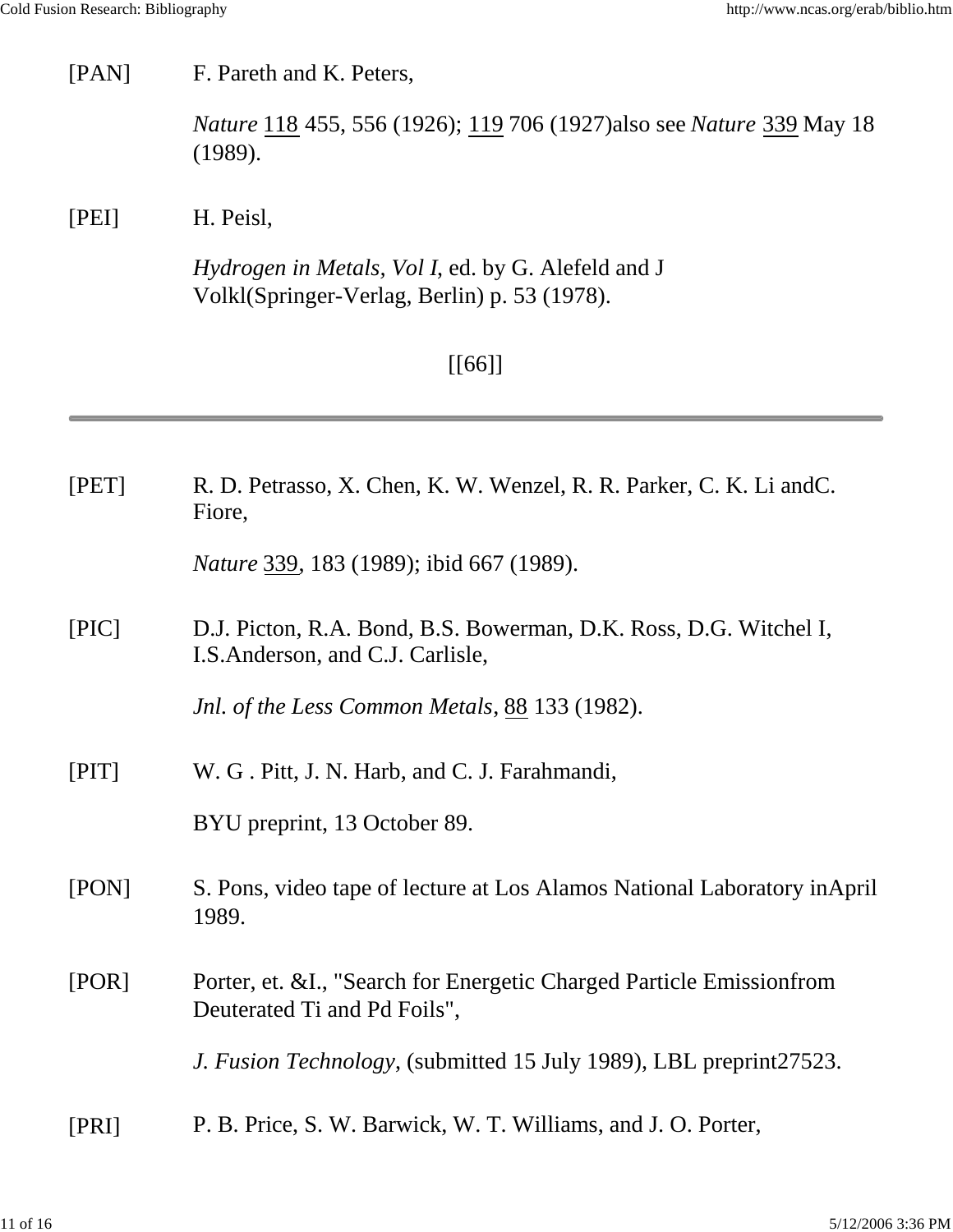preprint submitted to *Phys. Rev. Lett.*, 63 1926 (1989). [QUI] J. Quick, priv. comm. to P. Lipman, 5 July 1989. [RAN] H. W. Randolph, *SRL-ELC-89007*, 31. [RED-1] L. Redey, K.M. Myles, D. Dees, M. Krumpelt, D.R. Vissers,"Calorimetric Measurements on Electrochemical Cells," submitted. [RED-2] L. Redey, K. Myles, D. Dees, M. Krumpelt and 0. R. Vissers, ANL,communicated by A. Schriesheim to ERAB, 11 August 1989. [REH] K. E. Rehm, W. Kutschera, and G. J. Perlow, preprint. [RIC] P.M. Richards, Paper presented at Workshop on Cold Fusion, May 23-25,(1989), Sante Fe, NM. [ROT] E.P. Roth, N.A. Godshall, T.R. Guilinger, M.J. Kelly, "Calorimetric and Thermodynamic Analysis of Palladium-DeuteriumElectrochemical Cells," submitted for publication in *J. Fusion Energy*. "Development of a Freon Vaporization Calorimeter for Measurement ofEvolved [sic] from Palladium-Deuterium Electrochemical Cells," in preparation for submission to *Rev. Sci. Instr*. [RUG] S.L. Rugari, R.H. France, M. Gai, B.J. Lund, S.D. Smolen, Z. ZhaoS.E. Jones, J.E. Hack, K.W. Zilm, and K.G. Lynn, report to ERAB Committee 10/27/89.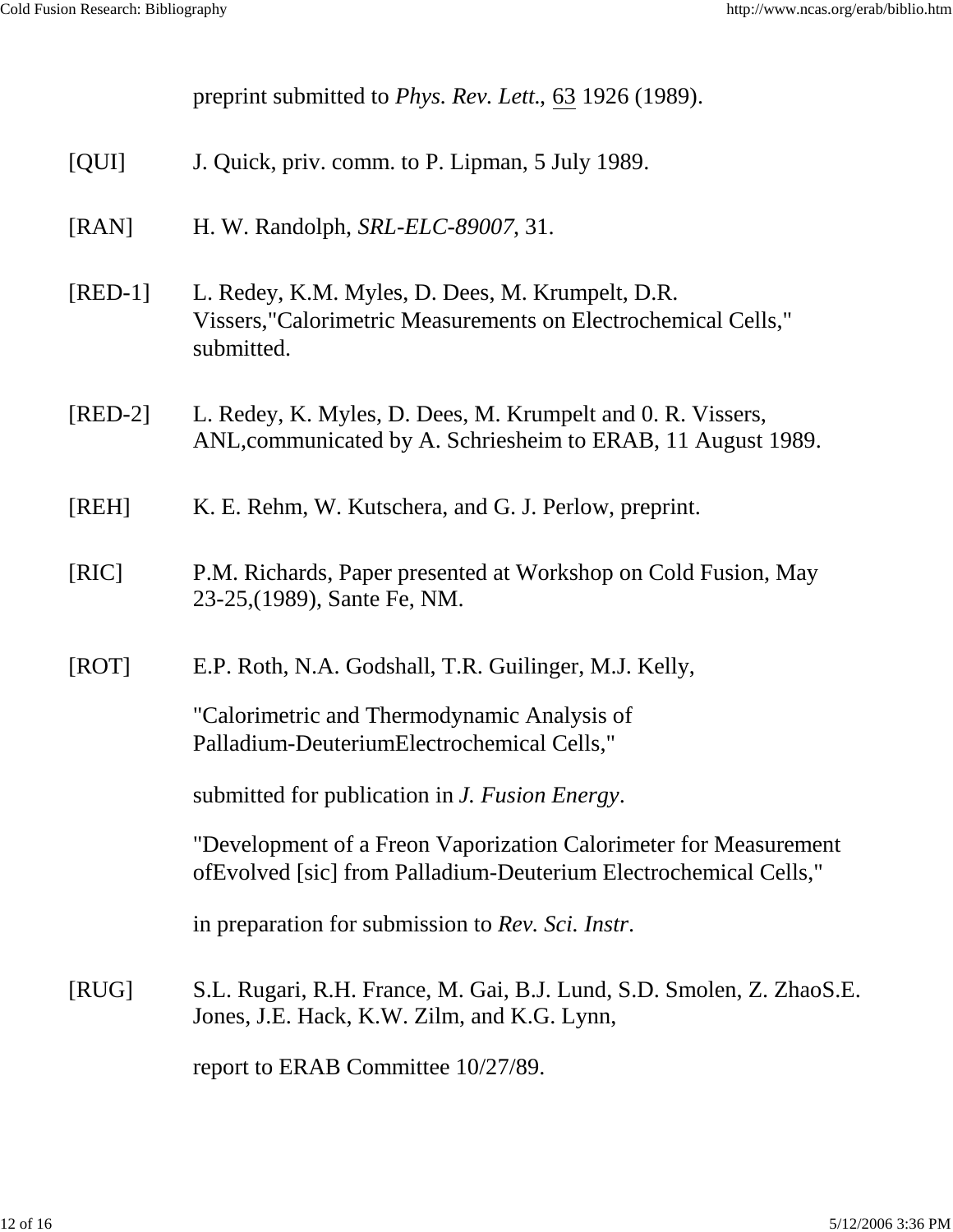| [SAL] | M. H. Salamon, M. E. Wrenn. H. E. Bergeson, K. C. Crawford, W.<br>H.Delaney, C. L. Henderson, Y. Q. Li, J. A. Rusho, G. M. Sandquist,and<br>S. M. Seltzer, |
|-------|------------------------------------------------------------------------------------------------------------------------------------------------------------|
|       | preprint submitted to <i>Nature</i> .                                                                                                                      |
| [SCH] | J. E. Schirber, M. A. Butler, D. S. Ginley, and R. I. Ewing,<br>preprint submitted to <i>Fusion Techn</i> .                                                |
|       |                                                                                                                                                            |
|       | $[$ [67]]                                                                                                                                                  |

- [SCO] C. D. Scott, ORNL Memo of 29 August 1989 to B. R. Appleton.
- [SHE] J.M. Sherfey and A. Brenner,

*J. Electrochem. Soc.*, 105, 655 (1958).

- [SHI-1] D. Shih, I.M. Robertson, and H.K. Birnbaum, *Acta Metall*. 36 111 (1988).
- [SHI-2] D. Shih and H.K. Birnbaum, *Scripta Metall*. 20 1261 (1986).
- [SID] S.S. Sidhu, L. Heaton, andD.D. Zauberis, *Acta Cryst*. 9 612 (1956).
- [STA-1] B. Stalinski, C.K. Coogan, and H.S. Gutowsky, *Jnl. Chem. Phys.*, 34 1191 (1961).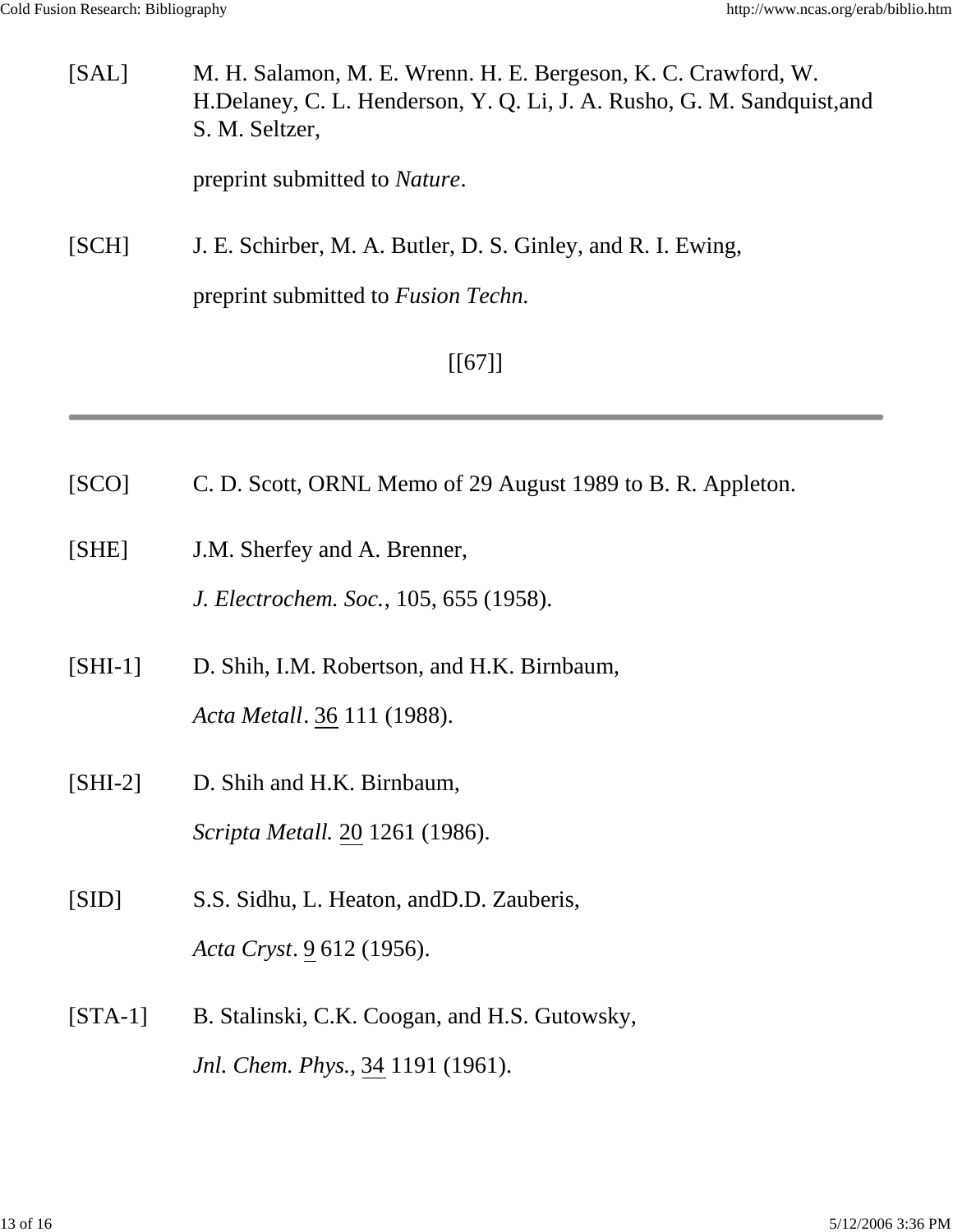| $[STA-2]$ | B. Stalinski and Z. Bieganski,                                                             |
|-----------|--------------------------------------------------------------------------------------------|
|           | Bull. Acad. Pal. Sci., Ser. Sci. Chim., 8 243 (1960).                                      |
| $[STA-3]$ | B. Stalinski and Z. Bieganski,                                                             |
|           | Bull. Acad. Pal. Sci., Ser. Sci. Chim., 10 247 (1962).                                     |
| [STO]     | E. Storms and C. Talcott, report to ERAB, 3 October 1989.                                  |
| [SUN]     | Sundqvist, et. al., Uppsala University, Sweden,                                            |
|           | preprint of ms accepted for publication in <i>Physica Scripta</i> , May 15, 1989.          |
| [THO]     | LLNL Research on Cold Fusion, K.C. Thomasson and J.F.<br>Hobzrichter, Editors,             |
|           | Appendix D, VC10-218809, September 14, 1989.                                               |
|           |                                                                                            |
| [VOL]     | J. Volkl and G. Alefeld,                                                                   |
|           | Hydrogen in Metals, Vol I,                                                                 |
|           | ed. by G. Alefeld and J. Volkl (Springer-Verlag, Berlin) p. 321(1978).                     |
| [WAD]     | K. E. Wadsworth, Univ. of Utah, Letter of 6 September 1989 to ERAB.                        |
| [WAG]     | H. Wagner,                                                                                 |
|           | Hydrogen in Metals, Vol I,                                                                 |
|           | ed. by G. Alefeld and J Volkl, (Springer-Verlag, Berlin) p. 5 (1978).                      |
| [WAL]     | C. Walling, verbal report at the April 1989 meeting of the<br>National Academy of Science, |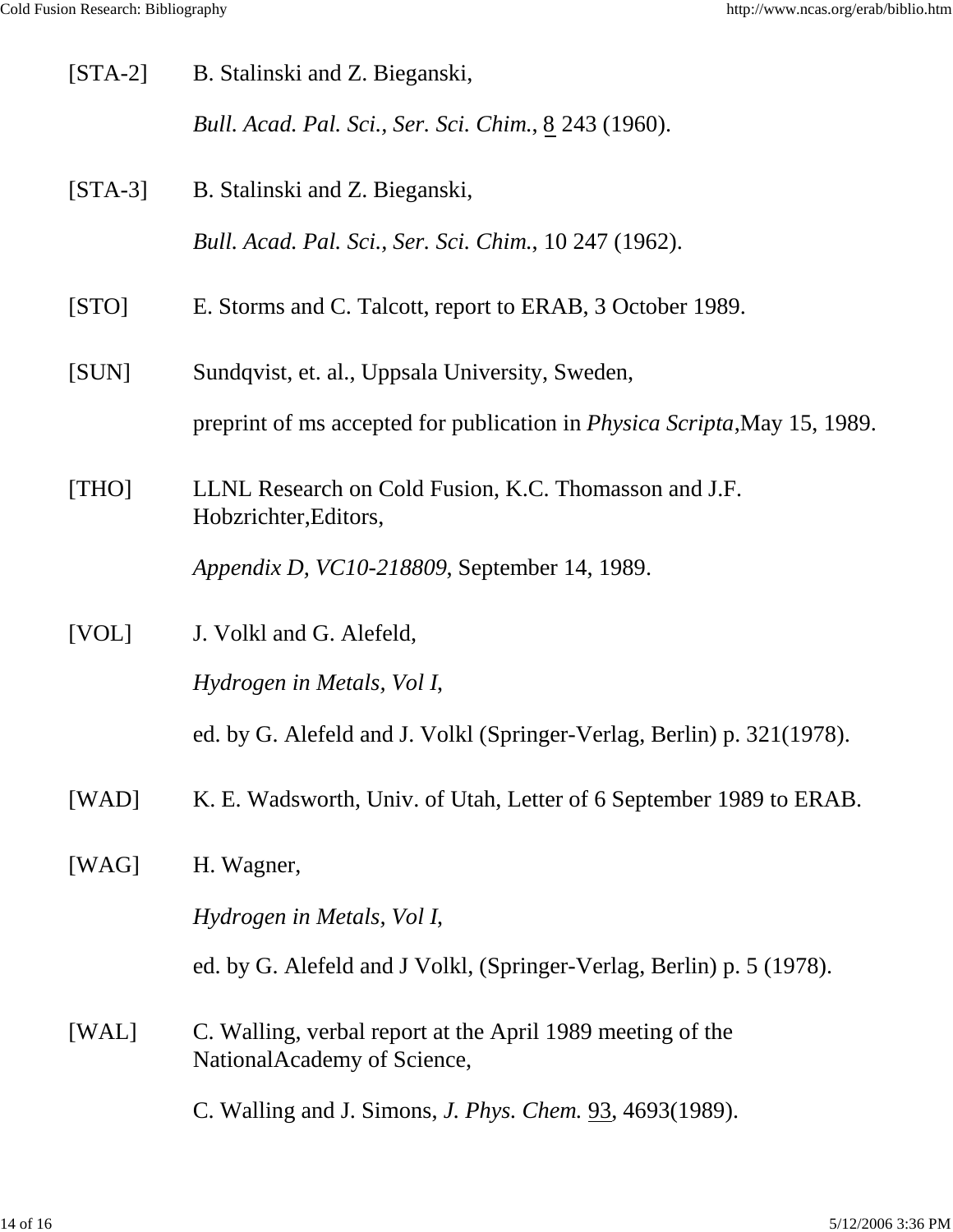| [WIC]     | E. Wicke and H. Brodowski,                                                                                                                                 |
|-----------|------------------------------------------------------------------------------------------------------------------------------------------------------------|
|           | Hydrogen in Metals, Vol II,                                                                                                                                |
|           | ed. by G. Alefeld and J. Volkl (Springer-Verlag, Berlin) p. 73(1978).                                                                                      |
| [WIE]     | H. Wiesmann, report to ERAB, 18 September 1989.                                                                                                            |
| [WIL]     | O.E. Williams, O.J.S. Findlay, D.H. Craston, M.R. Sene', M. Bailey, S.<br>Croft, B.W. Hoonon, C.P. Jones, A.R.J. Kucernak, J.A. Mason, and R.I.<br>Taylor, |
|           | "Studies of Cold Fusion Electrolytic Cells,"                                                                                                               |
|           | <i>Nature 342 375 (1989)</i>                                                                                                                               |
| $[WOL-1]$ | K. L. Wolf, N. Packham, J. Schoemaker, F. Cheng and D. Lawson,<br>Proc. of the Santa Fe Cold Fusion Workshop, in press                                     |
|           | [[68]]                                                                                                                                                     |

[[68]]

| $[WOL-2]$ | K.L. Wolf, D.R. Lawson. N.J.C. Packham and J.C. Wass,                                                                 |
|-----------|-----------------------------------------------------------------------------------------------------------------------|
|           | Preprint of Paper "Search for Neutrons and Gamma Rays Associated<br>with Tritium Production in Deuterated Metal",     |
|           | presented at the EPRI-NSF Workshop on Anomalous Effects in<br>DeuteratedMetals, 16-18 October, 1989, Washington, D.C. |
| [YAR]     | M.A. Yaroslavskii, <i>Dokl. Akad. Nauk SSSR</i> 307, 369(1989).                                                       |
| [ZIE]     | J. F. Ziegler, T. H. Zabel, J. J. Cuoms, V. A. Brusic, G. S. CargillIII, E. J.<br>O'Sullivan, and A. 0. Marwick,      |
|           | <i>Phys. Rev. Lett.</i> 62, 2929 (1989).                                                                              |
|           |                                                                                                                       |

[[69]]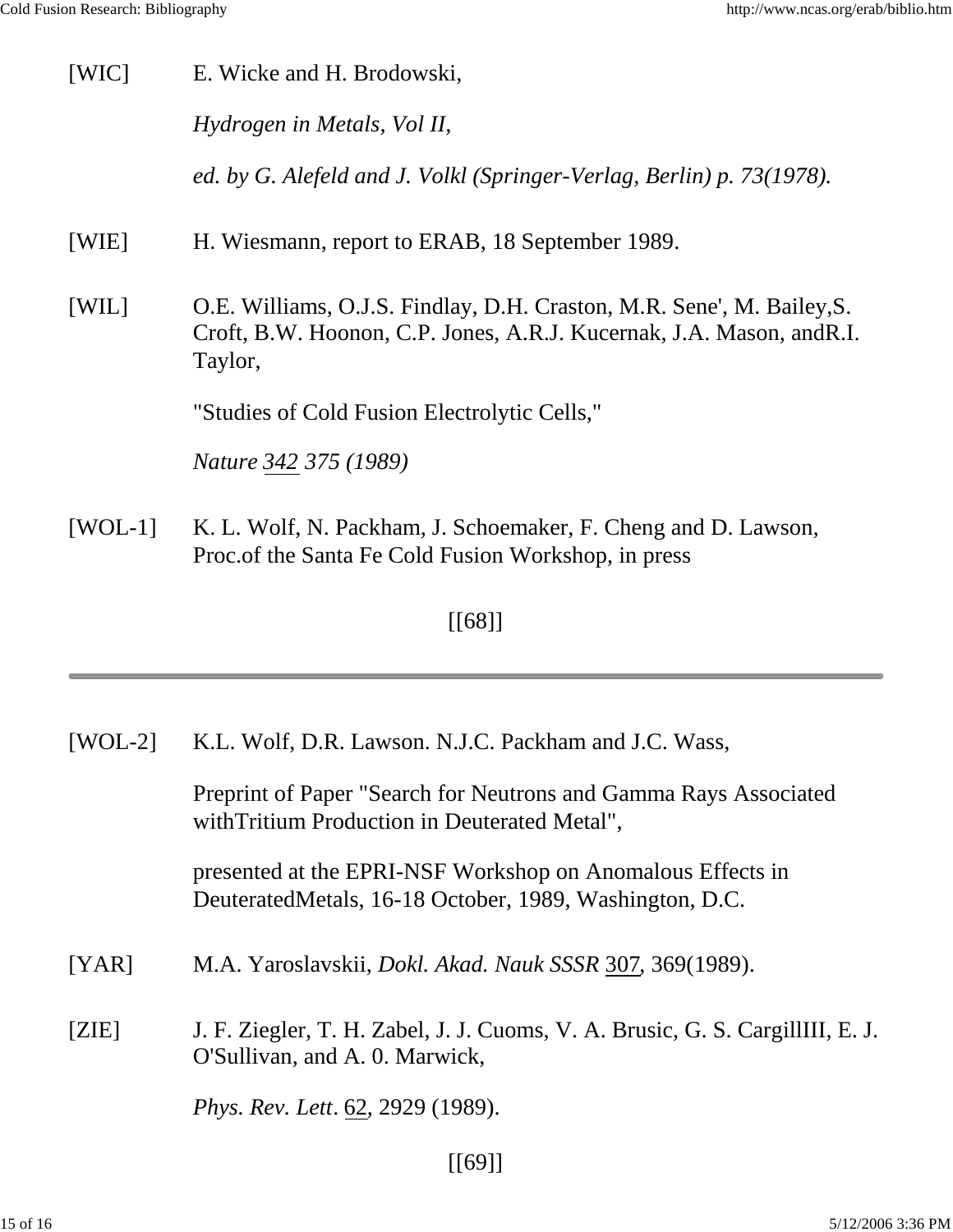

**Figure 3.1: Neutron & Proton Branches of the D+D Reaction**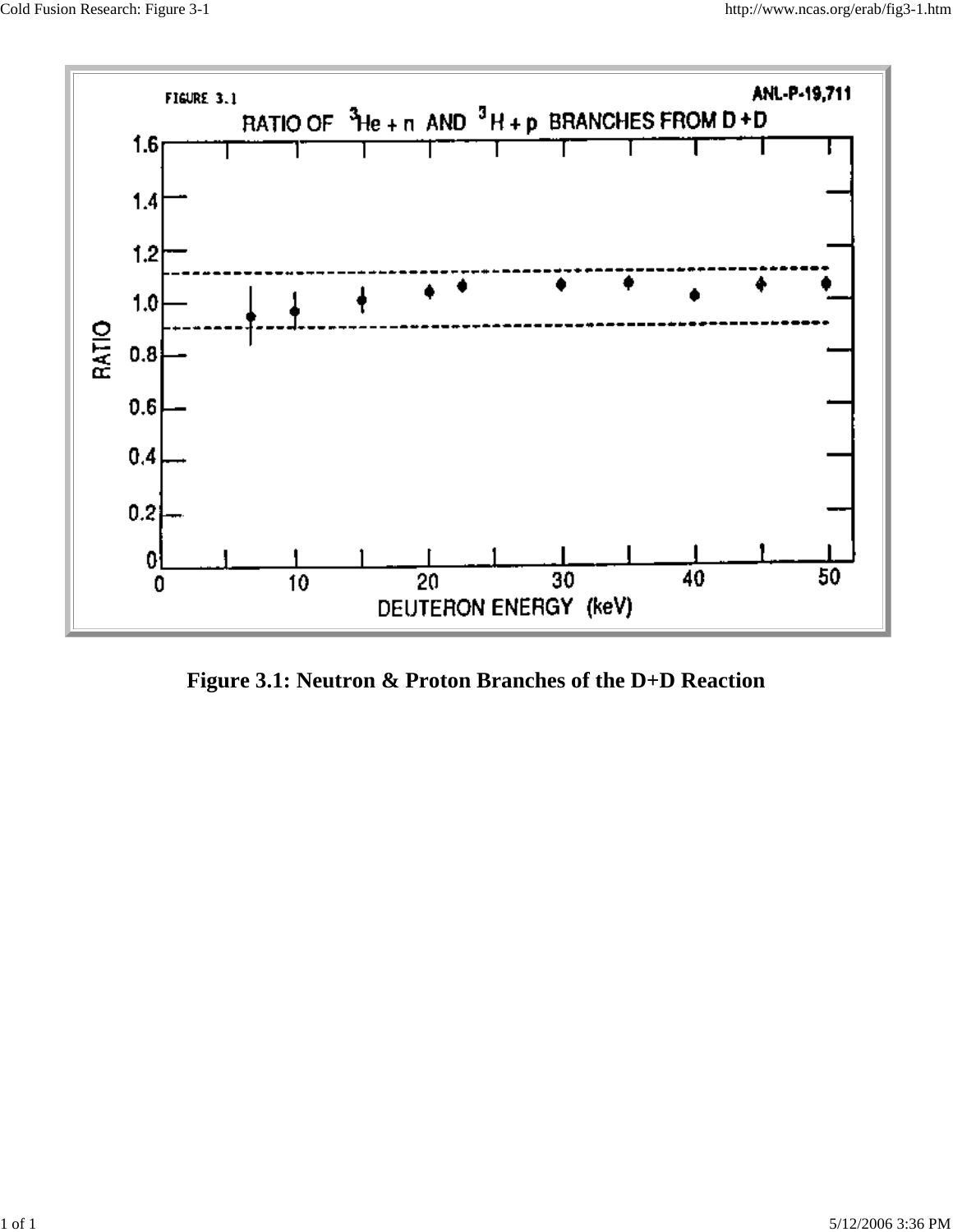

**Figure 4.1: Phase Diagram of the Palladium - Hydrogen System [MEU]. The beta phase extends to H/Pd values greater than 1.0.**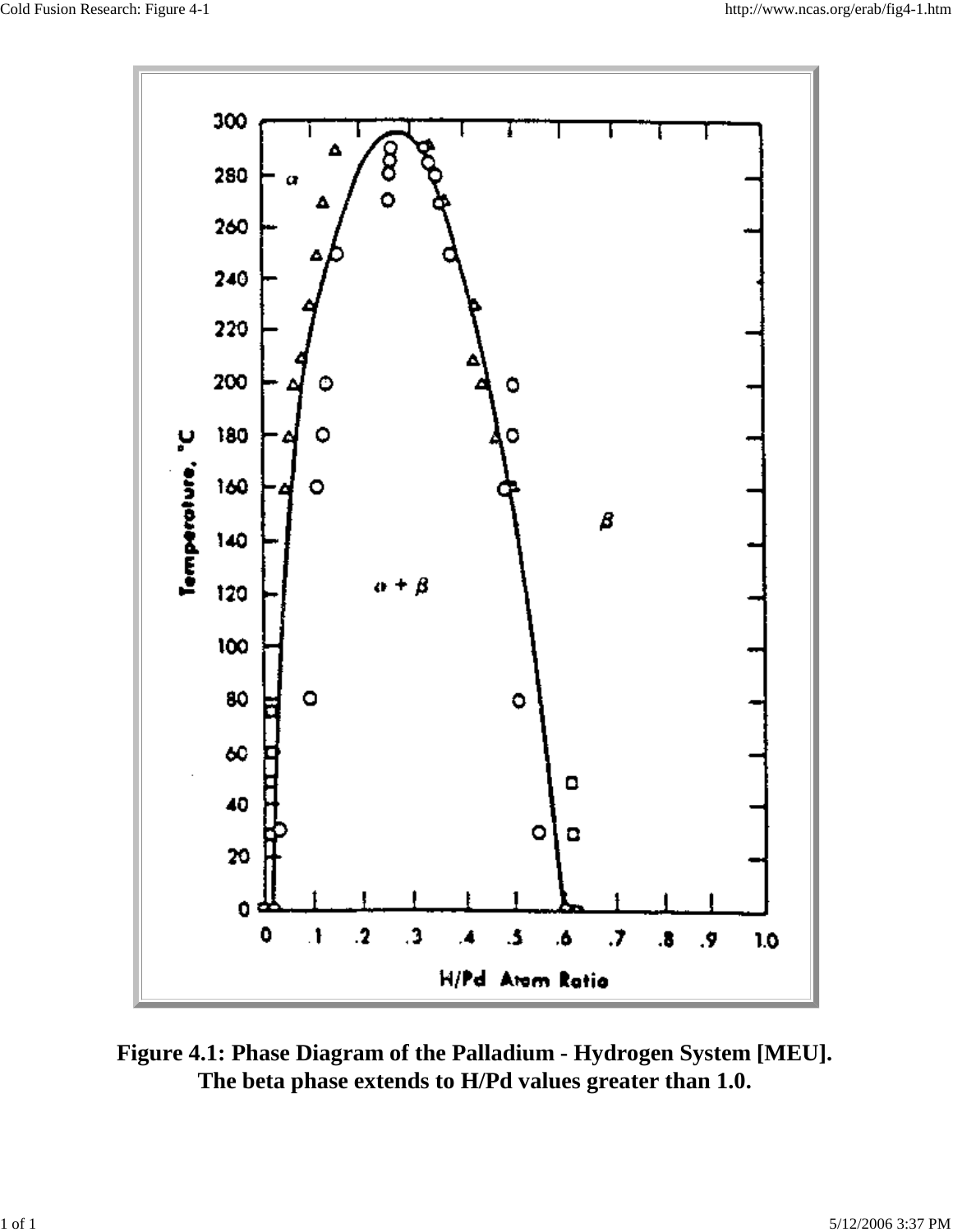

**Figure 4.2: Hydrogen Diffusivity in Palladium [VOL]**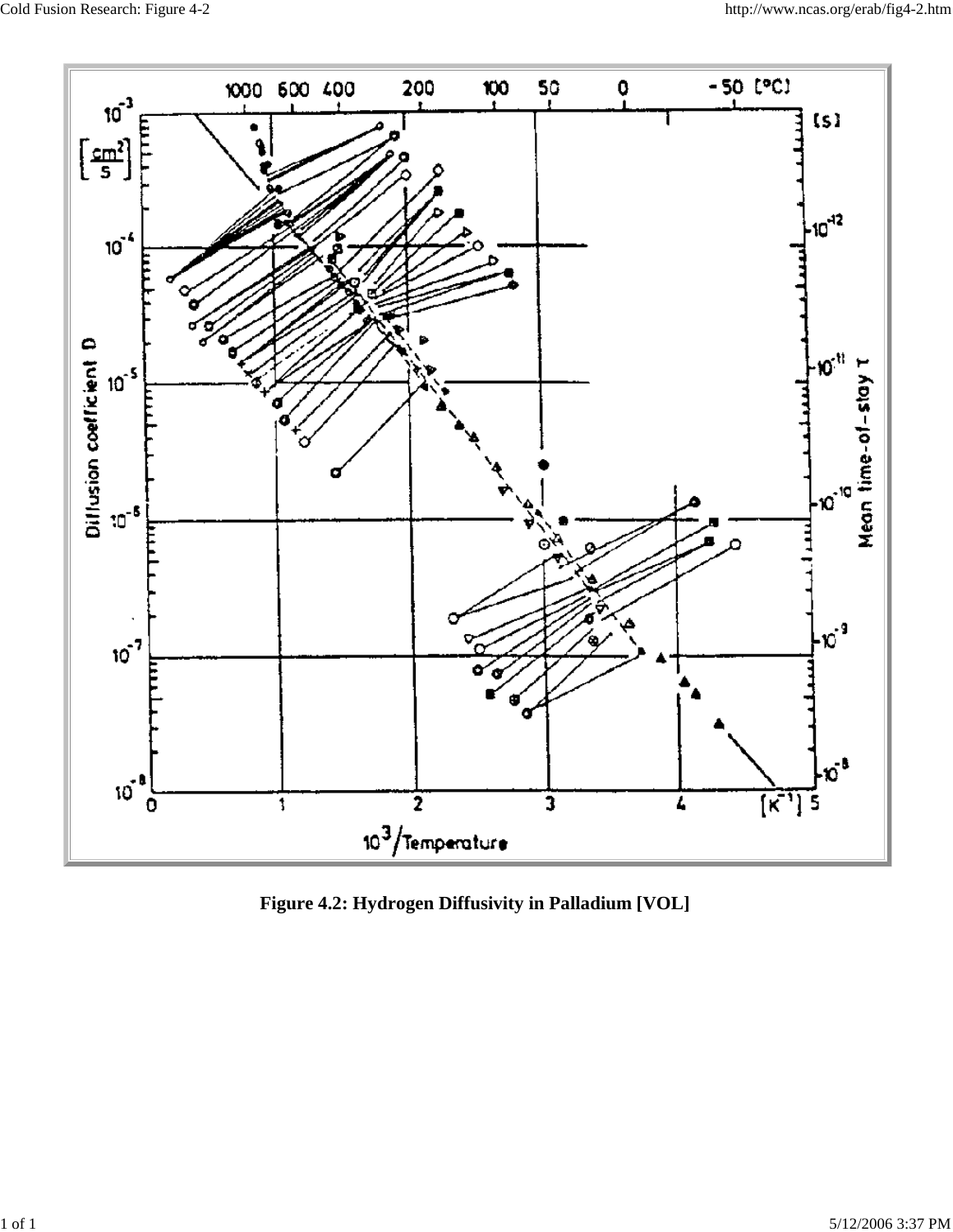

**Figure 4.3 Concentration of Hydrogen in Solid Solution vs Gas Pressure [BARO]**